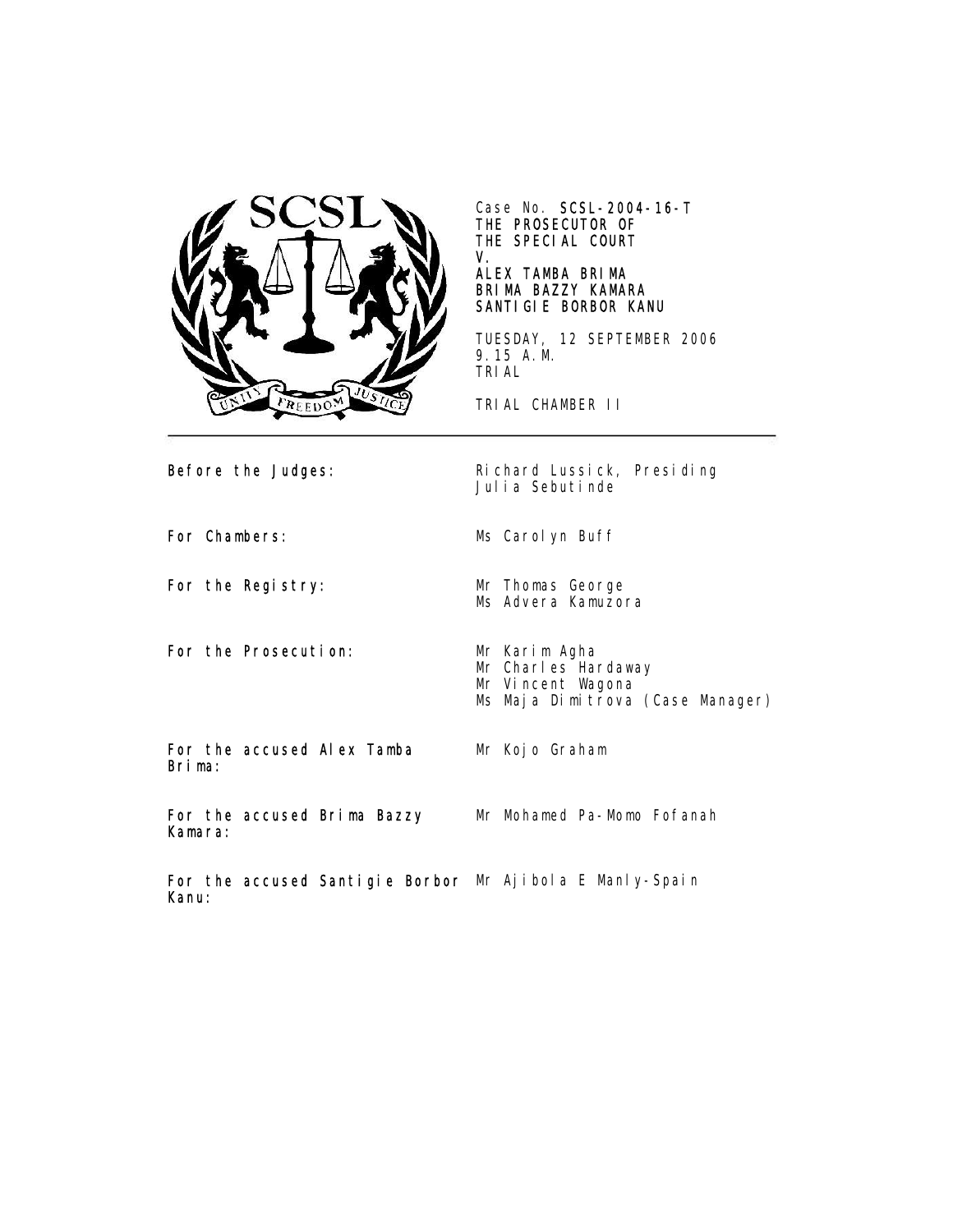1 2 3 4 5 6 7 8 9 09:16:26 10 11 12 13 14 15 09:16:55 16 17 18 19 09:17:24 20 21 22 23 24 25 09:17:45 26 27 28 29 [AFRC12SEP06A-MC] Tuesday, 12 September 2006 [Open session] [The accused present] [The witness entered court] [Upon commencing at 9.15 a.m.] WITNESS: DAB-123 [Continued] [The witness answered through interpreter] PRESIDING JUDGE: Good morning. Well, before we proceed, Justice Doherty is ill and will not be coming to court today and we are satisfied that it would be in the interests of justice to continue in her absence, in accordance with Rule 16(A) of the Rules of Procedure and Evidence, and we hereby order that the trial continue in the absence of Justice Doherty for a period of not more than five working days from today, and a formal order will be filed this morning in the Registry. MR FOFANAH: May it please Your Honours. I apologise for the lateness of Mr Spain. He's caught in traffic and he said we should communicate to the Court that he will be here shortly. PRESIDING JUDGE: Thank you, Mr Fofanah. Can I take it that he -- he has no problems with the trial continuing in the meantime? MR FOFANAH: Yes, he indicated that we can hold the fort on his behalf. And the client -- well, he is in accord with that. PRESIDING JUDGE: All right. So you and Mr Graham will be looking after his client's interests until Mr Spain arrives? MR FOFANAH: Yes, Your Honour. PRESIDING JUDGE: Thank you, Mr Fofanah. Now, Mr Witness, I will just remind you that you're still on your oath to tell the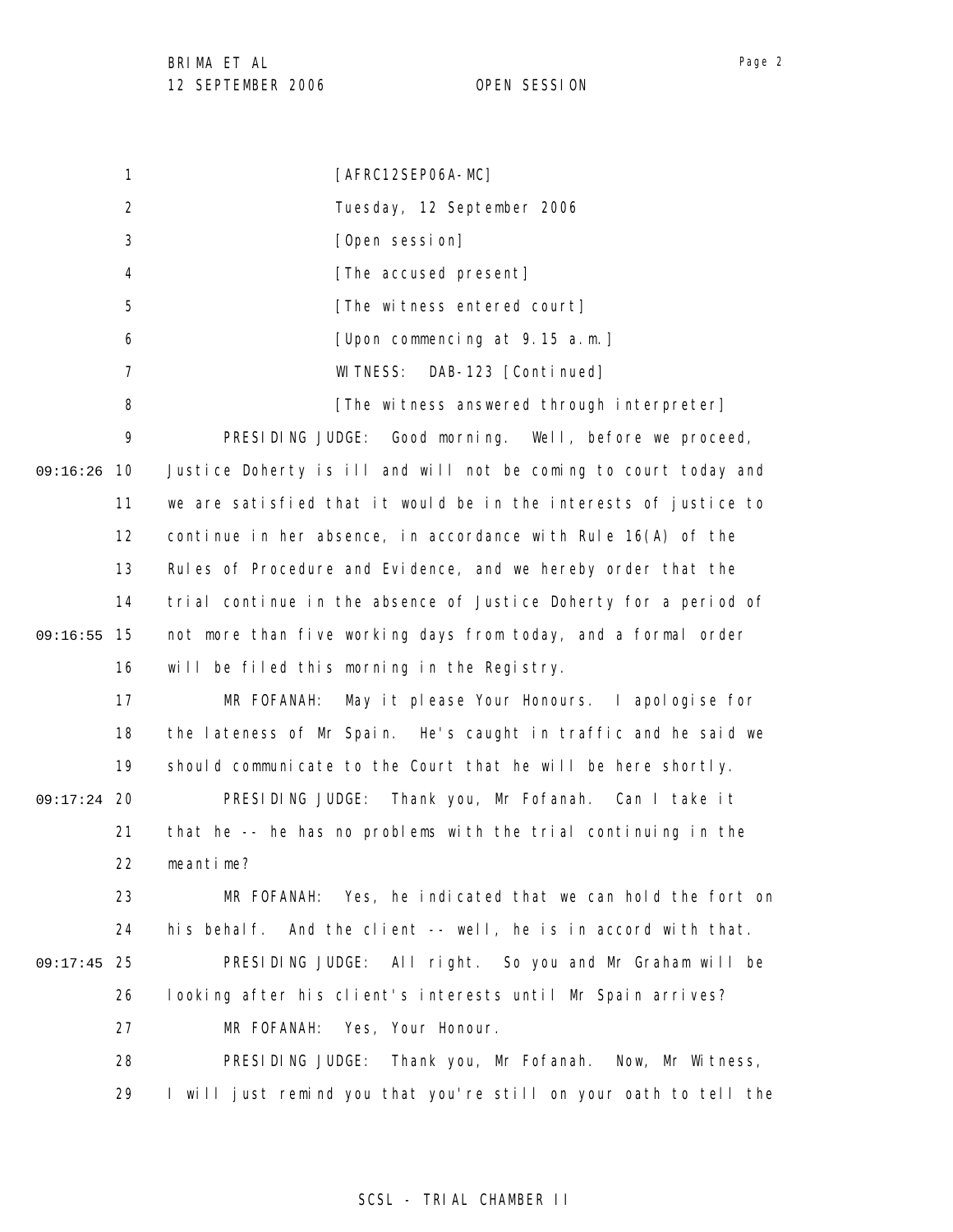Page 3

1 2 3 4 5 6 7 8 9 09:18:36 10 11 12 13 14 15 09:19:12 16 17 18 19 09:19:34 20 21 22 23 24 25 09:20:00 26 27 28 29 09:18:15 truth that you took yesterday; is that clear? THE WITNESS: Yes, My Lord. PRESIDING JUDGE: Thank you. Yes, Mr Graham. MR GRAHAM: Good morning, Your Honours. EXAMINED BY MR GRAHAM: Q. Good morning, Mr Witness. A. Yeah, good morning. Q. Mr Witness, yesterday when you left -- we left off, you were telling this Court about events Yomanda [sic]. And, Mr Witness, you told this Court that Sewafe people that settled there, in Yomandu, even the paramount chief himself was there that night. What do you mean by some of them had settled there? A. Well, that particular attack, there were some Sewafe people there, especially the paramount chief who was there when the attack took place, and there was one prominent Madingo chief who was killed there that particular night. And people from Sewafe were preparing the next morning to go to Sewafe. Q. And, if the name of the -- do you know the name of this prominent Madingo person that you just mentioned, Mr Witness? A. Yes, yes. Q. Can you please tell this Court the name, Mr Witness? A. He was called -- he was called Pa Brima Mansaray. MR GRAHAM: Your Honours, Brima Mansaray, I believe we've had. B-R-I-M-A, Brima. And Mansaray, M-A-N-S-A-R-A-Y. Q. And, Mr Witness, how do you know that Pa Brima Mansaray was killed? A. Well, that particular night as we were all standing in the centre of the room, they were taking out people, butchering them. Later we came to understand that people from Masingbi, they were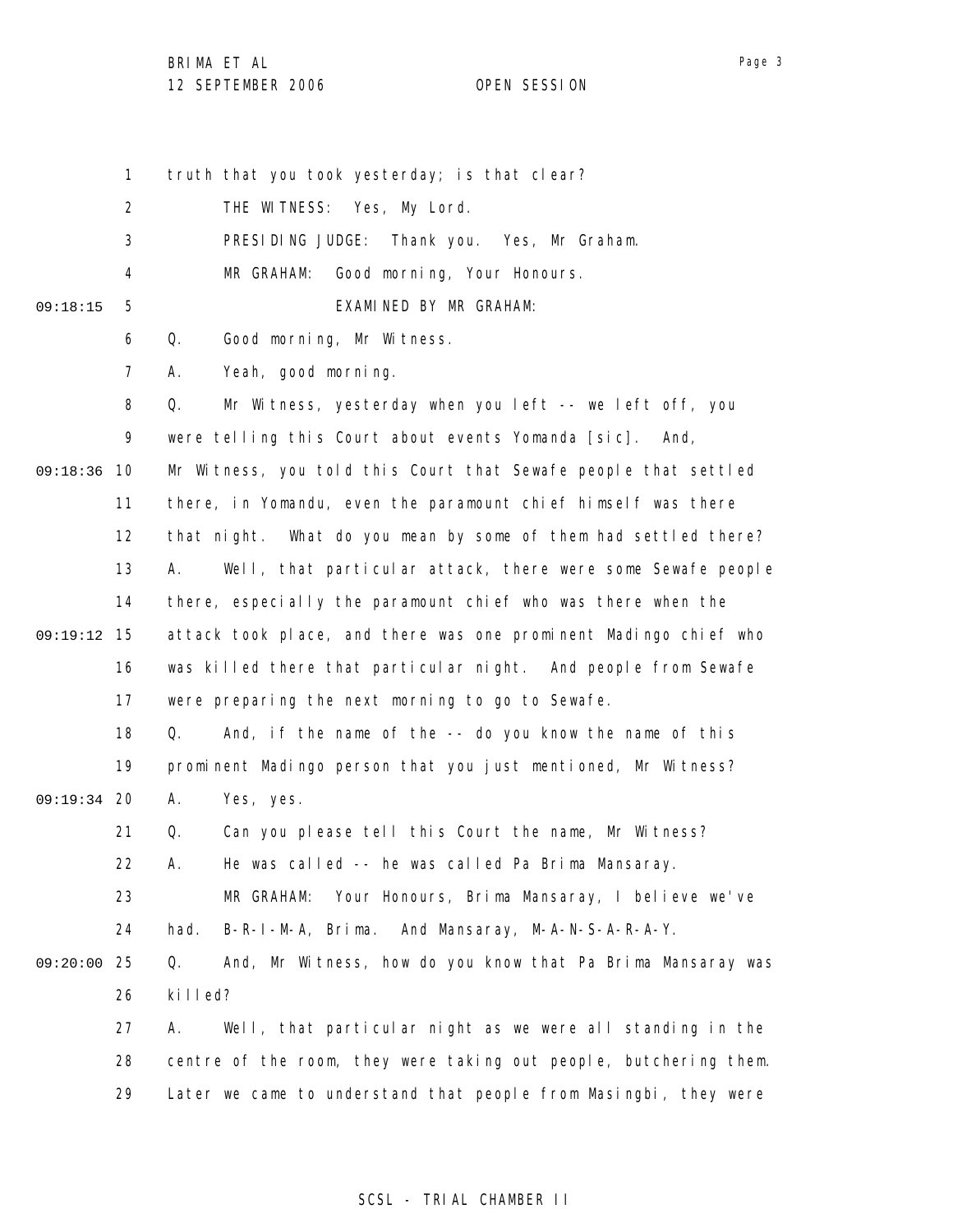1 2 3 4 5 6 7 8 9 09:21:13 10 11 12 13 14 15 09:21:34 16 17 18 19 09:21:59 20 21 22 23 24 25 09:22:24 26 27 28 29 09:20:42 killed and they were hacked. Therefore, they were buried. I knew him very well. Q. And do you know who killed the prominent Mandingo man? A. It was the RUF people, that particular night. Q. And, Mr Witness, you also mentioned the paramount chief. Do you know of which place that he was paramount chief? A. It was in Nimiyama Chiefdom. It was in Nimiyama Chiefdom. The paramount chief was PC MM Tutu. MR GRAHAM: Your Honours, PC MM Tutu is spelt, T-U-T-U. Q. And do you know whether anything happened to this paramount chief? A. Well, that particular night he was very lucky, because the area where he was at that time until they heard the commotion, the people were able to escape with him to the bush. So I was made to understand that nothing happened to him. Q. Who made you understand that nothing happened to him, Mr Witness? A. When I escaped, and when I returned from Masingbi, the paramount chief was at Sandia. I came to look out for my people. That was the time they took him to Sewafe. Q. Okay. Thank you, Mr Witness. Mr Witness, do you know how long attack on Yomanda [sic] took? Do you know how long? A. It was about an hour. Q. And during this period, Mr Witness, did you see any burning of houses, in Yomandu? A. No. That particular night they were not able to burn down houses. They only did things quickly and left. Q. Right. Did you also see any looting in Yomandu, during the attack, Mr Witness?

### SCSL - TRIAL CHAMBER II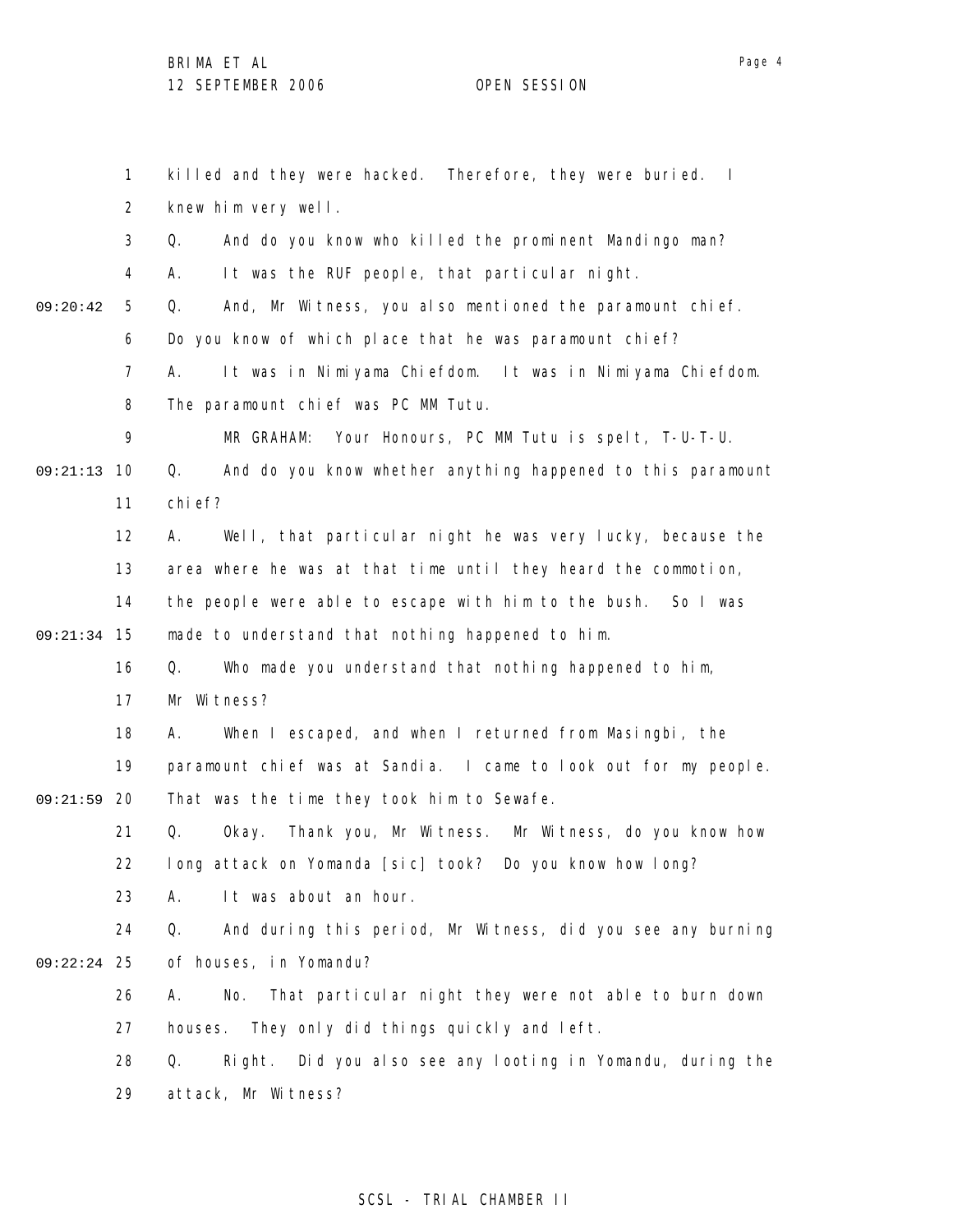1 2 3 4 5 6 7 8 9 09:23:31 10 11 12 13 14 15 09:23:51 16 17 18 19 20 09:24:21 21 22 23 24 25 09:24:33 26 27 28 29 09:23:09 A. Well, no. At that time the people were running helter-skelter, except if some other people were looting, but I didn't see any people looting at that particular moment. Q. And did you see or witness any rape, during the attack on Yomandu, Mr Witness? A. No. What I saw, where I was standing, it just -- when they were beating up people, putting them down. It was -- people were beaten. That was all that I saw. I never saw people being raped. I only saw that people were beaten. By then I didn't see any other activity taking place. Q. Thank you, Mr Witness. And, Mr Witness, during the attack on Yomandu, did you yourself -- did you hear that one Alex Tamba Brima, also known a Gullit, did you hear whether he was part of the rebels that attacked Yomandu? A. No, I never heard such a name. The names that I heard, I know them, but that was not the name. I never heard that name. Q. What names did you hear, Mr Witness? A. Well, in that particular village, in Yomandu, there was a boy called -- his friends called him Kono boy. His name was Sani, in Kono Kandu village. He was born there. He's -- he was even asking for his grandmother, and he was part of the RUF at that time. Q. Thank you, Mr Witness. MR GRAHAM: Your Honours, Sani, I believe is spelt,  $S-A-N-I$ . Q. I'll come to Mr Sani later. But, Mr Witness, so did you - what happened? You -- you just told this Court that the attack on Yomandu lasted about an hour. What happened after that one hour? Did you go anywhere?

### SCSL - TRIAL CHAMBER II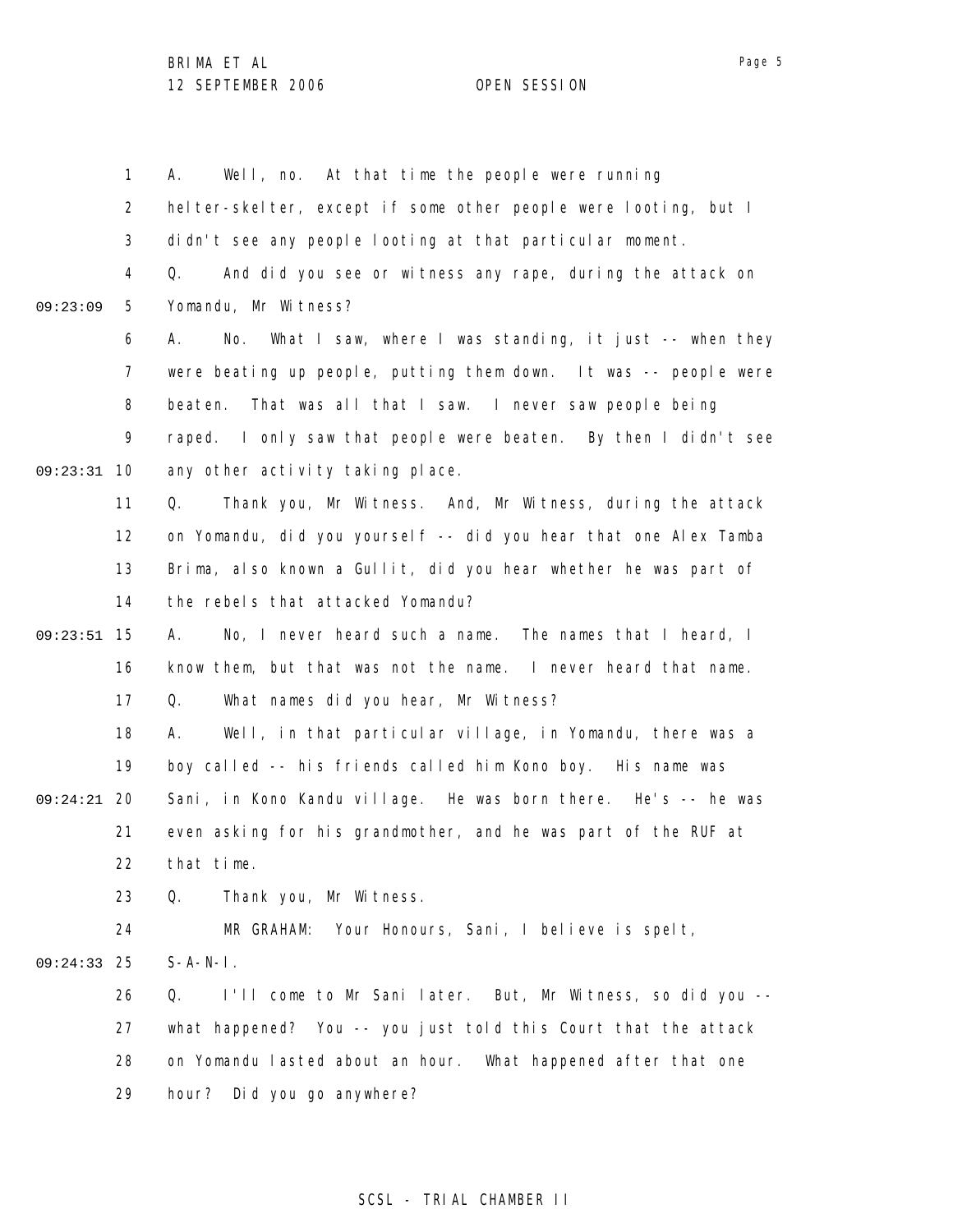|               | $\mathbf{1}$   | Yes, yes. After they had passed us behind a house, there<br>А.    |
|---------------|----------------|-------------------------------------------------------------------|
|               | $\overline{2}$ | was a footpath going to the other villages. That was the area     |
|               | 3              | where they started the journey going to go towards the next       |
|               | 4              | village, Mabenteh. I can recall that -- the name of that village  |
| 09:25:17      | 5              | again until the next morning.                                     |
|               | 6              | MR GRAHAM:<br>Your Honours, Mabenteh, I believe, is spelt,        |
|               | $\overline{7}$ | $M - A - B - E - N - T - E - H$ .<br>Mabenteh.                    |
|               | 8              | And, Mr Witness, did you get to -- eventually get to<br>Q.        |
|               | 9              | Mabenteh?                                                         |
| 09:25:32      | 10             | Yes, I was with them. We all went.<br>А.                          |
|               | 11             | When you say "them, " you were with them, whom are you<br>Q.      |
|               | 12             | referring to as "them," Mr Witness?                               |
|               | 13             | That is the RUF people. The RUF fighters who, who caught<br>А.    |
|               | 14             | That -- those are the people I'm talking about. I was with<br>us. |
| 09:25:58      | -15            | them.                                                             |
|               | 16             | Before I go on, Mr Witness, from Yomanda [sic] to Mabenteh,<br>Q. |
|               | 17             | did you stop on the way?                                          |
|               | 18             | Yes, we stopped at Dorokes. It was also the last village<br>А.    |
|               | 19             | going towards --                                                  |
| $09:26:21$ 20 |                | Going towards where, Mr Witness?<br>Q.                            |
|               | 21             | To go towards Fotaneh Junction. That is around the<br>Α.          |
|               | 22             | Masingbi/Kono Highway. Fotaneh Junction.                          |
|               | 23             | Q.<br>Okay, thank you, Mr Witness?                                |
|               | 24             | MR GRAHAM: Your Honours, Dorokes is spelt D-O-R-O-K-E-S.          |
| 09:26:40      | 25             | And, Mr Witness, you said you stopped and Dorokes before<br>Q.    |
|               | 26             | you got to Mabenteh. Did anything happen at Dorokes, Mr Witness?  |
|               | 27             | Yes, exactly.<br>А.                                               |
|               | 28             | Please, can you tell this Court what happened, Mr Witness,<br>Q.  |
|               | 29             | at Dorokes?                                                       |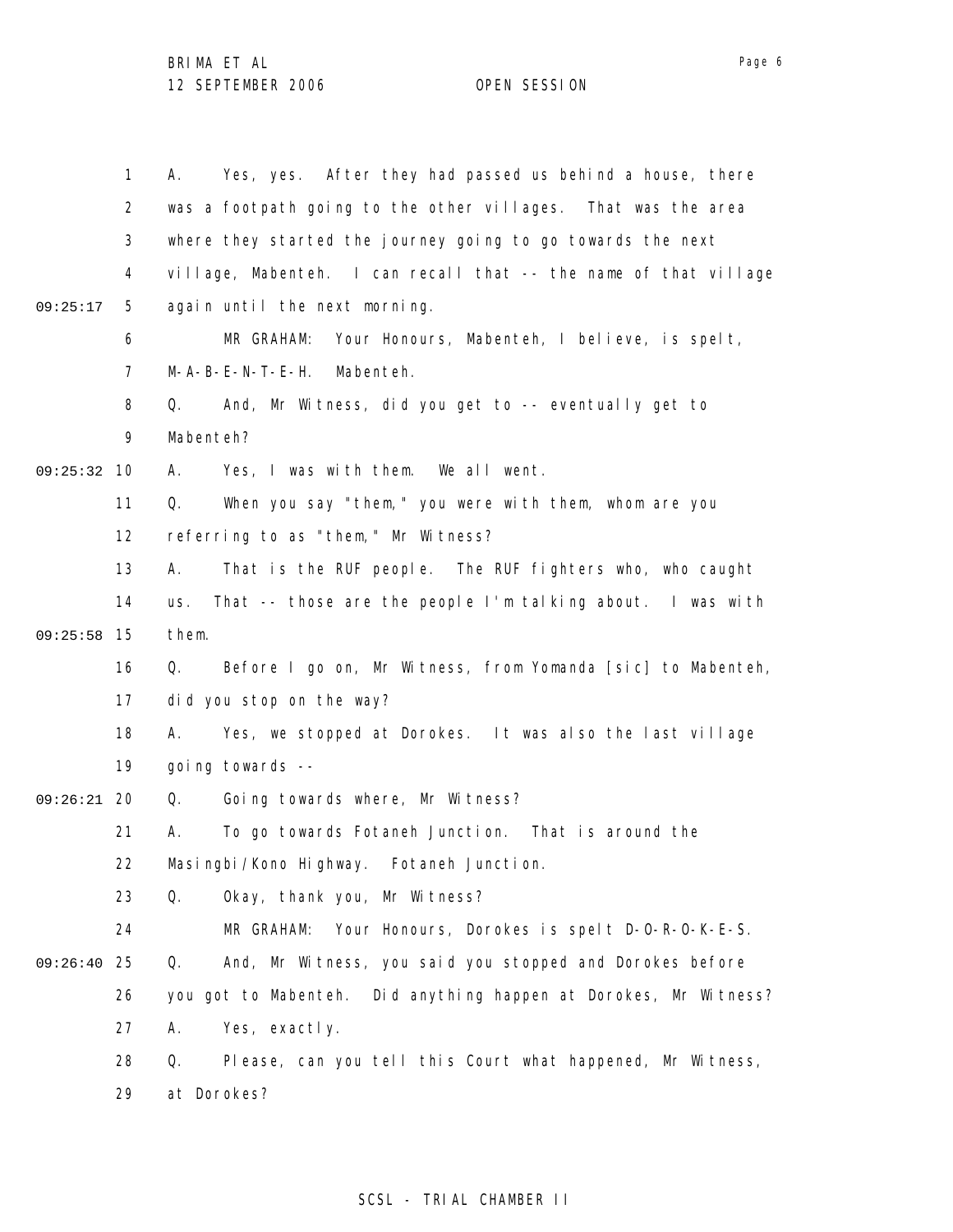|          | $\mathbf{1}$   | At Dorokes, they placed us inside the house with the<br>А.       |
|----------|----------------|------------------------------------------------------------------|
|          | $\overline{2}$ | civilians. We were there, about 14 of us in number. We were all  |
|          | 3              | sent into one hut. That was the time, I think they had -- they   |
|          | 4              | wanted to hold a meeting. So we were there in the room, when     |
| 09:27:22 | 5              | they decided to come and burn us down, and after the meeting,    |
|          | 6              | they took us out and we were counted.                            |
|          | $\overline{7}$ | Sorry, Mr Witness. Before you go on to the counting, how<br>Q.   |
|          | 8              | did you know that the RUF rebels were holding a meeting or were  |
|          | 9              | about to hold meeting, Mr Witness?                               |
| 09:27:47 | 10             | Yes, yes.<br>А.                                                  |
|          | 11             | I said: How did you know that they were -- they held a<br>Q.     |
|          | 12             | meeting at Dorokes?                                              |
|          | 13             | Well, we were in the room and it was -- we had something<br>А.   |
|          | 14             | like local mats that was used as door. We were peeping out. We   |
| 09:28:14 | 15             | were seeing them. So we knew that they held a meeting.           |
|          | 16             | Thank you. And, Mr Witness, how long -- do you know how<br>Q.    |
|          | 17             | long the rebels stayed at Dorokes?                               |
|          | 18             | It was for about an hour, plus. Probably more than an<br>A.      |
|          | 19             | hour, just slightly.                                             |
| 09:28:38 | -20            | And during this period at Dorokes, Mr Witness, did you see<br>Q. |
|          | 21             | any burning of houses?                                           |
|          | 22             | A. No, no, no. I didn't see.                                     |
|          | 23             | Before you go on, you just told this Court that the rebels<br>Q. |
|          | 24             | came, took you out and counted you. They counted.<br>Can you     |
| 09:29:03 | 25             | continue with that account? After the meeting -- after the       |
|          | 26             | rebels held their meeting, what happened?                        |
|          | 27             | Yes, yes.<br>Α.                                                  |
|          | 28             | Q.<br>Please tell the Court, Mr Witness.                         |
|          | 29             | When we had counted ourselves, they said we should count<br>А.   |

# SCSL - TRIAL CHAMBER II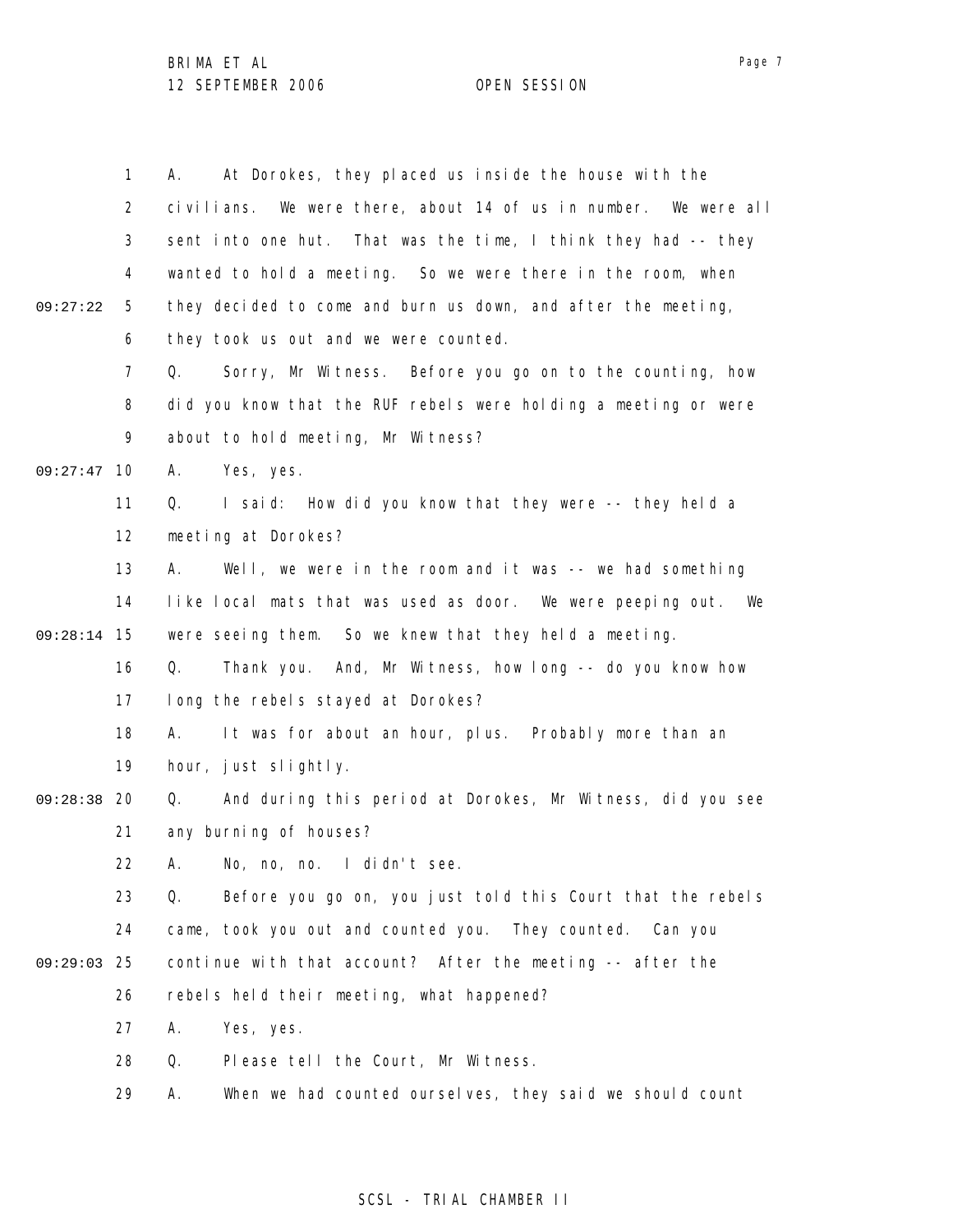|          | $\mathbf{1}$   | ourselves. We were 14 in number. Then they said anybody who       |
|----------|----------------|-------------------------------------------------------------------|
|          | $\overline{2}$ | attempted to escape will be killed, so we should stay with them.  |
|          | 3              | And they gave us loads to carry, and they gave me something that  |
|          | 4              | I toted. It said it was called a hand mortar. So we all --        |
| 09:29:39 | 5              | MR GRAHAM: Your Honours, hand mortar, I believe is                |
|          | 6              | H-A-N-D, and mortar, M-O-R-T-A-R. Hand mortar.                    |
|          | $\overline{7}$ | Mr Witness, this hand mortar, do you know what it is used<br>Q.   |
|          | 8              | for?                                                              |
|          | 9              | Yes, yes. Because when I was going along, with my<br>А.           |
| 09:30:12 | 10             | experience, I asked.                                              |
|          | 11             | Who did you ask, Mr Witness?<br>Q.                                |
|          | 12             | It was one of the rebels under whose custody we were. I<br>А.     |
|          | 13             | asked him, what is this thing for? He said they use it normally   |
|          | 14             | to launch. They put ammo inside it. They launch it against the    |
| 09:30:35 | 15             | enemies.                                                          |
|          | 16             | Thank you, Mr Witness. And, Mr Witness, the other people<br>Q.    |
|          | 17             | who were with you, what were they -- do you know what they were   |
|          | 18             | carrying?                                                         |
|          | 19             | А.<br>Yes, yes.                                                   |
| 09:30:48 | 20             | Can you please tell this Court, Mr Witness?<br>Q.                 |
|          | 21             | They gave some of the other people who were captured, bags,<br>А. |
|          | 22             | some bundles and some other small, small items that I saw.        |
|          | 23             | And did you know what was contained in these bags, that<br>Q.     |
|          | 24             | your colleagues were asked to carry?                              |
| 09:31:17 | 25             | Well, I cannot tell exactly. Except when later one of my<br>А.    |
|          | 26             | co-captives that was arrested, he told me that particular bag he  |
|          | 27             | was having, there was money and some papers inside, but I never   |
|          | 28             | But he told me that later.<br>knew.                               |
|          | 29             | Q.<br>Thank you, Mr Witness. And, Mr Witness, when you were at    |

# SCSL - TRIAL CHAMBER II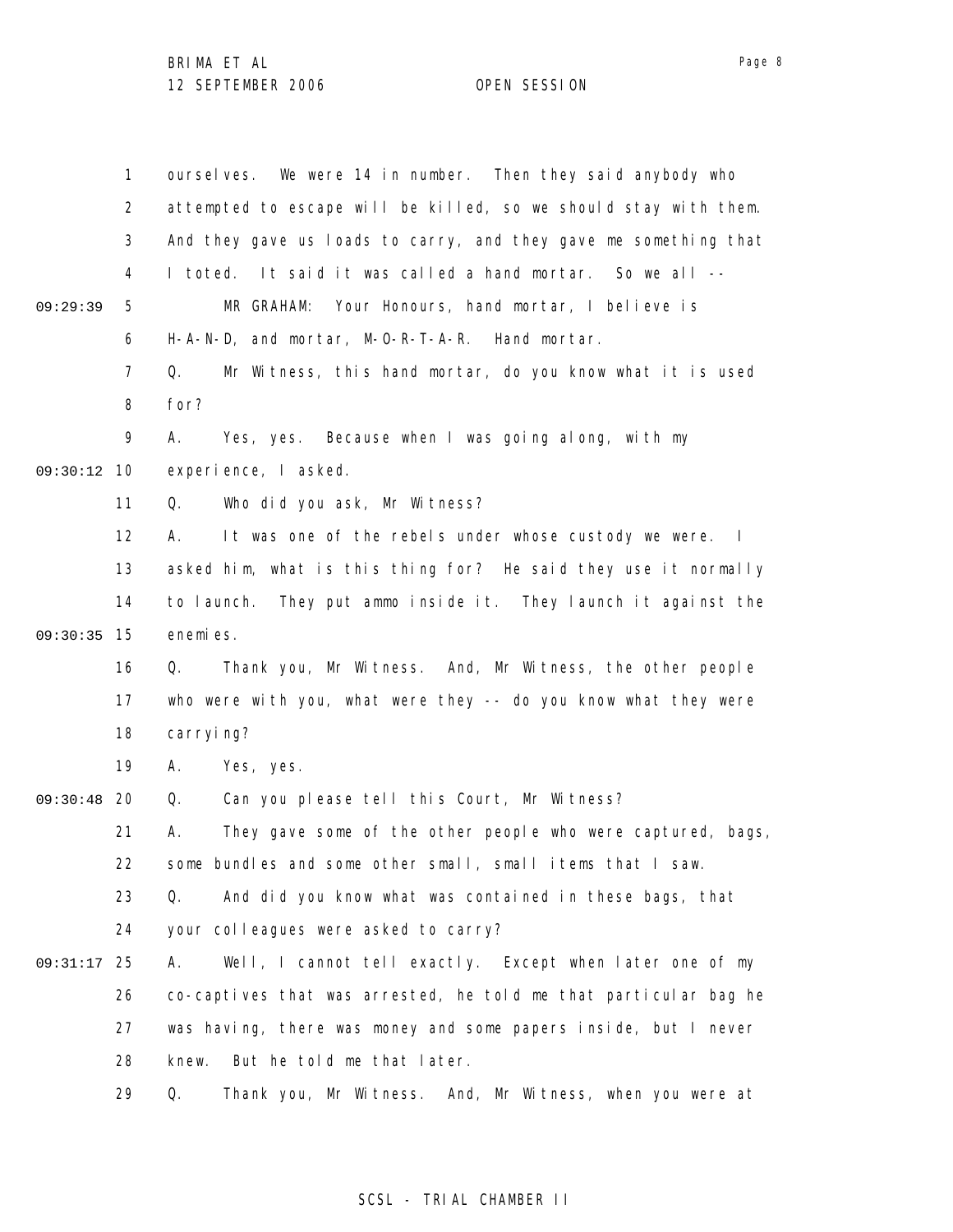Dorokes, did you yourself see any rape being carried out by the

2 rebels?

1

3 A. No, no, no.

4 5 6 09:31:56 Q. Mr Witness, you told this Court that you stopped at Dorokes before you got to Mabenteh. So, did anything happen when you got to Mabenteh?

> 7 A. Yes, yes.

8 9 09:32:23 10 11 12 13 14 15 09:32:47 16 17 18 19 09:33:07 20 21 22 23 24 25 09:33:28 26 27 28 Q. Can you please tell this Court what happened, Mr Witness? A. When we got to Mabenteh, we met an old man and his family seated outside, and they asked for us to show them a short route to go towards the highway, towards to Masingbi/Kono Highway. And one of the young guys said, "Friend, there is a short route here to go towards Walehun." And they said that it was not that particular road that we were looking for. And the other young guy said, "This is the shorter route." And they called him. They said, "Come here." It appears as if the Kamajors are in that area. They want to take us toward that end. And that man was caught and he was hacked and mutilated in our presence. Q. Who cut and mutilated that man in your presence, Mr Witness? A. It was one of the RUF fighters. Q. And, Mr Witness, apart from what you have told this Court, did anything -- did the rebels, the RUF rebels, do anything else at Mabenteh? JUDGE SEBUTINDE: Mr Graham, according to the interpretation, if I heard the interpreter right, did he say that the old man asked for directions, or was he the one asked for directions?

> 29 MR GRAHAM: He was the one asked for directions, I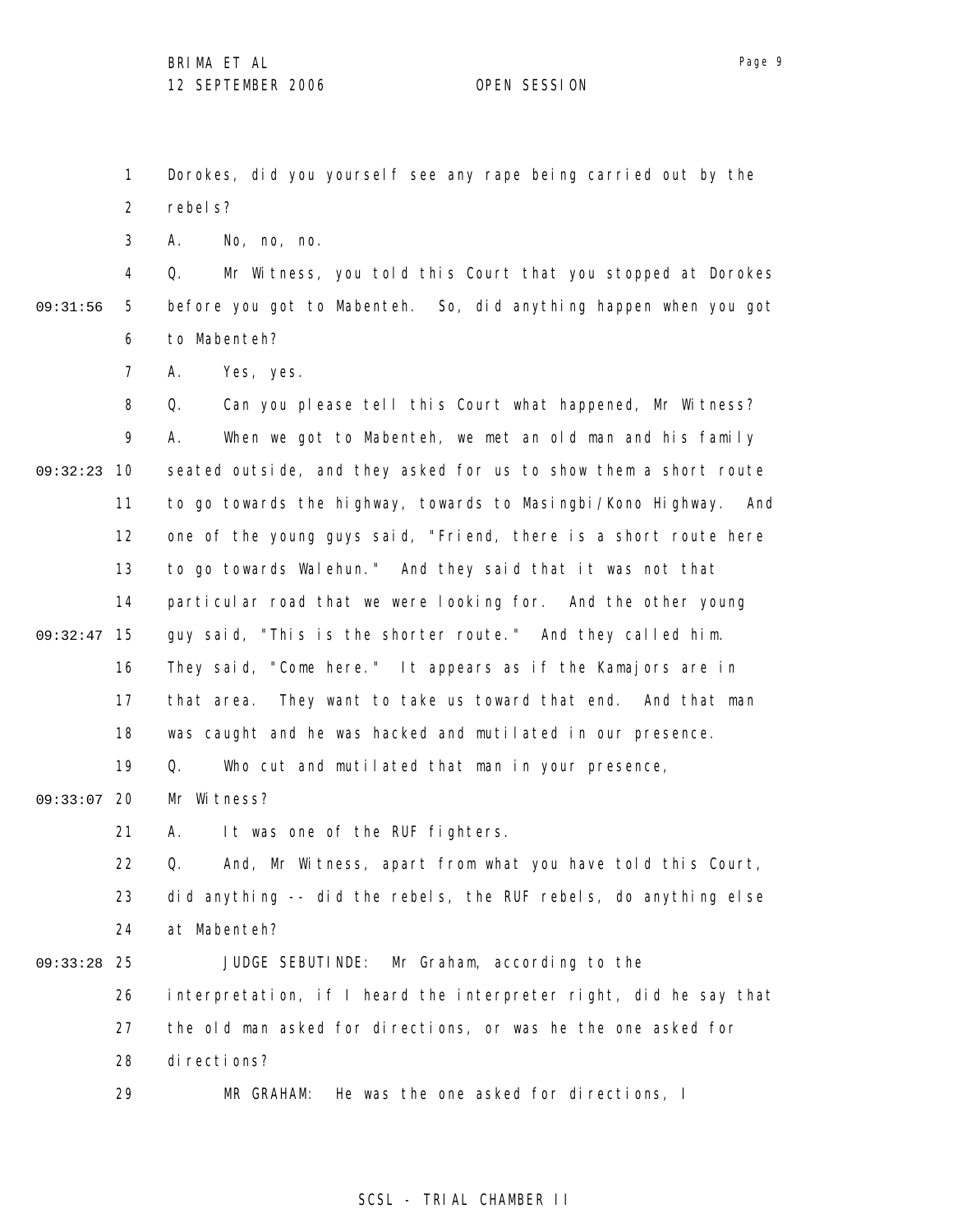1 2 3 4 5 6 7 8 9 09:34:16 10 11 12 13 14 15 09:34:39 16 17 18 19 09:35:00 20 21 22 23 24 25 09:35:24 26 27 28 29 09:33:52 understand, but I'll get clarification -- JUDGE SEBUTINDE: For the record. I don't know what is on the record, but I heard the interpreter say, "we asked" -- "the old man asked for directions." MR GRAHAM: Thank you. Q. Mr Witness, you just told this Court about the arrival of the rebels in Mabenteh. When the rebels saw the old man you just referred, just told this Court about, did any conversation take place between the rebels and the old man? A. Yes. The rebels said -- they asked the old man to please show them a road, and immediately the old man had two young boys around him, and one of the young boys said there is a short route here. But then the route he told them about towards Walehun, they said there were Kamajors around that area, and he wanted to take them towards that end. So they decided to move. They took the old man. They put him under gunpoint for him to show another route. I don't know what happened in -- at our back, because there were plenty behind us. But that was all that happened. Q. Mr Witness, you just mentioned the name of place, Walehun. Could you say at that again? A. Yes, yes. Q. Could you spell that for us, Mr Witness, Walehun? A. Walehun, W-A-L-E-H-U-N. Q. Walehun. A. Yes, because that is the first town entering towards Kono District. There is a bridge towards the town. Q. Thank you, Mr Witness. And, Mr Witness, after the rebels hacked this boy you just told us about, did anything else happen in Mabenteh?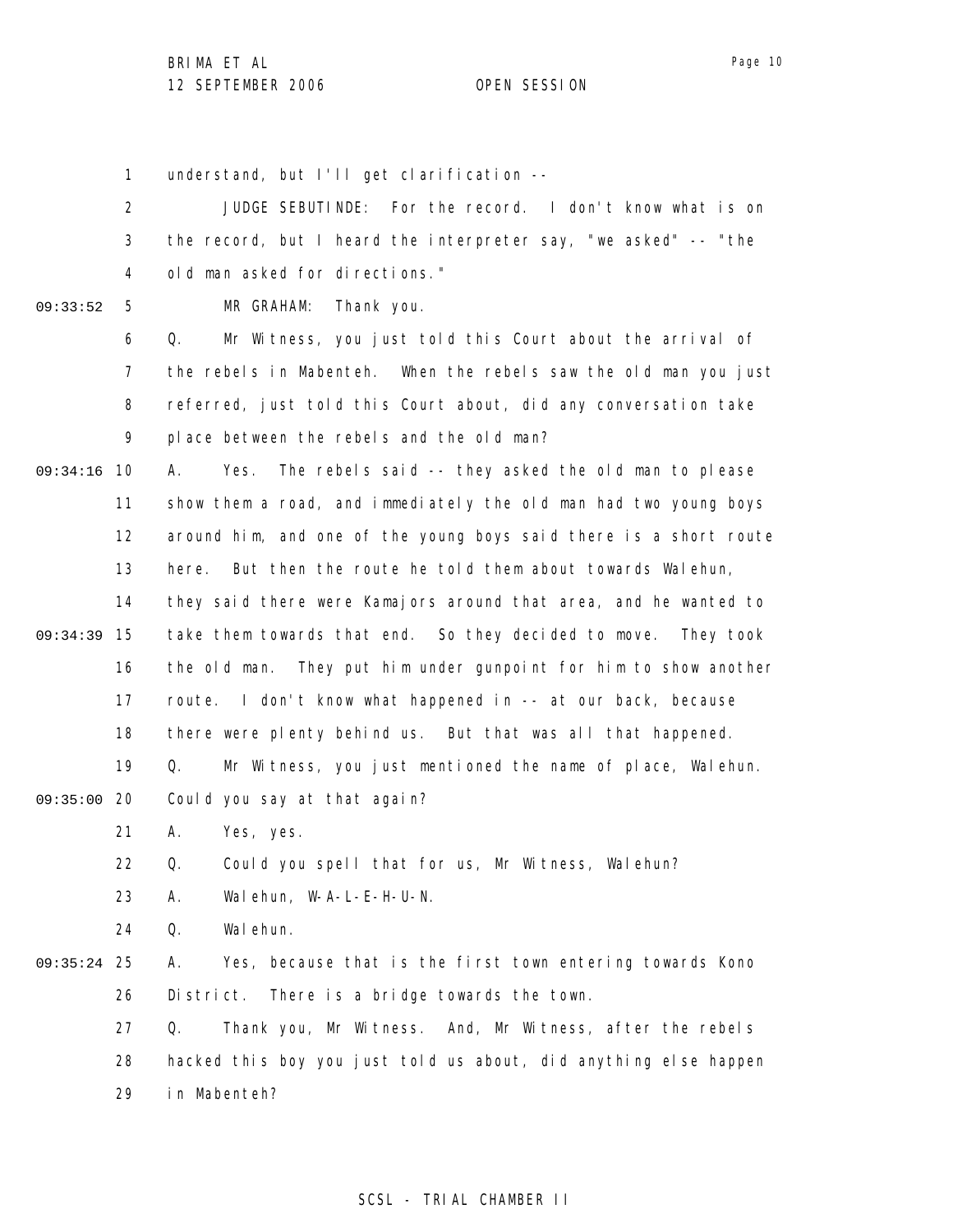|          | 1              | JUDGE SEBUTINDE:<br>Was it the boy or the old man?                  |
|----------|----------------|---------------------------------------------------------------------|
|          | $\overline{2}$ | PRESIDING JUDGE: He never, ever said the rebels hacked a            |
|          | 3              | He said that man was cut and mutilated in my presence.<br>boy.      |
|          | 4              | MR GRAHAM: Very well. Very well, Your Honours.<br>Thank             |
| 09:36:04 | 5              | you, Your Honours.                                                  |
|          | 6              | Mr Witness, you told this Court that the old man was with<br>Q.     |
|          | $\overline{7}$ | two boys. Whom did you say the rebels hacked, Mr Witness?           |
|          | 8              | It was one of the young boys, not the old man. It was one<br>А.     |
|          | 9              | of the young boys with the old -- the old man. About 21 to 22       |
| 09:36:29 | 10             | years old. Not the old man. It was one of the boys who said         |
|          | 11             | that Walehun was the shorter route. That was the man they           |
|          | 12             | hacked.                                                             |
|          | 13             | JUDGE SEBUTINDE: Mr Interpreter, I think you have to                |
|          | 14             | listen carefully and interpret accurately. You are making           |
| 09:36:44 | 15             | mistakes along the way, and it doesn't look good for the record.    |
|          | 16             | Please make every effort to interpret, accurately.                  |
|          | 17             | Thank you, Your Honours.<br>MR GRAHAM:                              |
|          | 18             | And, Mr Witness, after the boy had been hacked by the<br>Q.         |
|          | 19             | rebels, did the rebels do anything else in Mabenteh?                |
| 09:37:07 | 20             | Well, in my presence, because there -- some were on the<br>А.       |
|          | 21             | way -- some were behind us, at that time who were there, they       |
|          | 22             | said we should go in front. And they pointed -- they put the old    |
|          | 23             | man at gunpoint, and he pointed another route to us. And then we    |
|          | 24             | went towards that route, because we were in the front.<br>Some were |
| 09:37:30 | 25             | coming behind.                                                      |
|          | 26             | Mr Witness, did you get to hear from those who were behind,<br>Q.   |
|          | 27             | whether -- as to whether any looting took place in Mabenteh?        |
|          | 28             | I cannot tell because it was a footpath. People were<br>А.          |
|          | 29             | coming about a mile behind, or so. I cannot tell what was           |

## SCSL - TRIAL CHAMBER II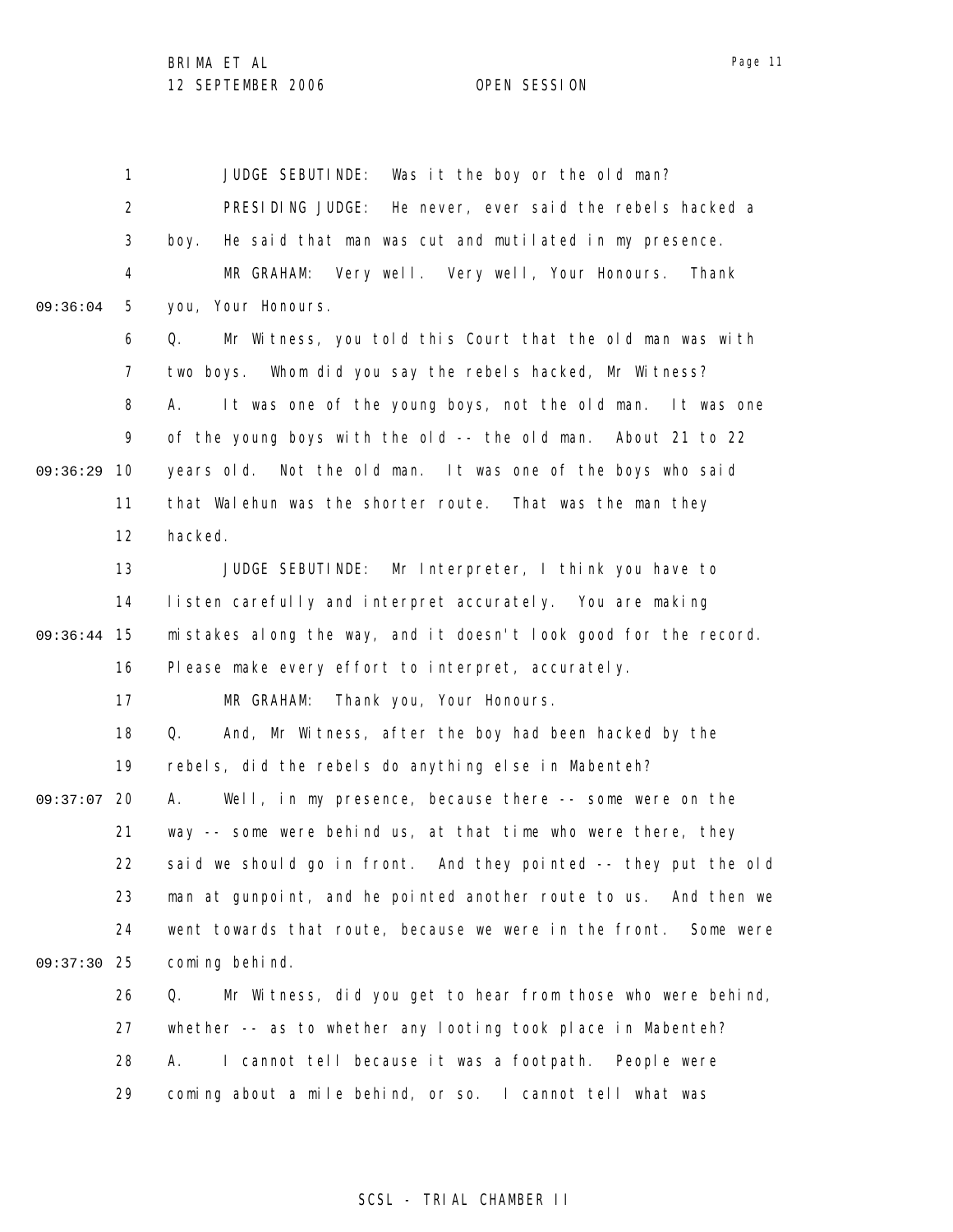|          | 1              | happening at my back, except what happened in front of me.       |
|----------|----------------|------------------------------------------------------------------|
|          | $\overline{2}$ | Yes, thank you. My question was that, those who were at<br>Q.    |
|          | 3              | the back, did any one of them tell you what had happened, that   |
|          | 4              | you didn't see, regarding any form of looting in Mabenteh?       |
| 09:38:16 | 5              | No, no, no. The only people I had communication with were<br>А.  |
|          | 6              | those around us who said they were supposed to be taking care of |
|          | $\overline{7}$ | us and they should be guarding us. Those are the only people --  |
|          | 8              | because at that time they were not doing bad to us any longer.   |
|          | 9              | Thank you, Mr Witness. So, Mr Witness, did you go<br>Q.          |
| 09:38:38 | 10             | anywhere -- did you go anywhere -- did you eventually leave      |
|          | 11             | Mabenteh?                                                        |
|          | 12             | Yes, we left Mabenteh.<br>Α.                                     |
|          | 13             | And did you go anywhere from Mabenteh, Mr Witness?<br>Q.         |
|          | 14             | Yes, yes.<br>А.                                                  |
| 09:38:58 | 15             | Can you please tell this Court, Mr Witness, where did you<br>Q.  |
|          | 16             | go from Mabenteh?                                                |
|          | 17             | We came to Fotaneh Junction.<br>А.                               |
|          | 18             | And, Mr Witness --<br>Q.                                         |
|          | 19             | MR GRAHAM: Your Honours, Fotaneh Junction is spelt               |
| 09:39:16 | 20             | F-O-T-A-N-E-H. Junction, as in Junction, Fotaneh Junction.       |
|          | 21             | Mr Witness, Fotaneh Junction, do you know the distance<br>Q.     |
|          | 22             | between Fotaneh Junction and Bamba Foidu village?                |
|          | 23             | Well, it might be around 15 to 20 miles, because it is a<br>А.   |
|          | 24             | footpath and I was -- I have never been used to going to those   |
| 09:39:45 | -25            | But it was a distance that we were covering in -- with<br>areas. |
|          | 26             | speed, and so I can not tell exactly. I was not conversant in    |
|          | 27             | that area.                                                       |
|          | 28             | Thank you, Mr Witness. And, Mr Witness, when you got to<br>Q.    |
|          | 29             | Fotaneh Junction, were you alone when you got to Fotaneh         |

Page 12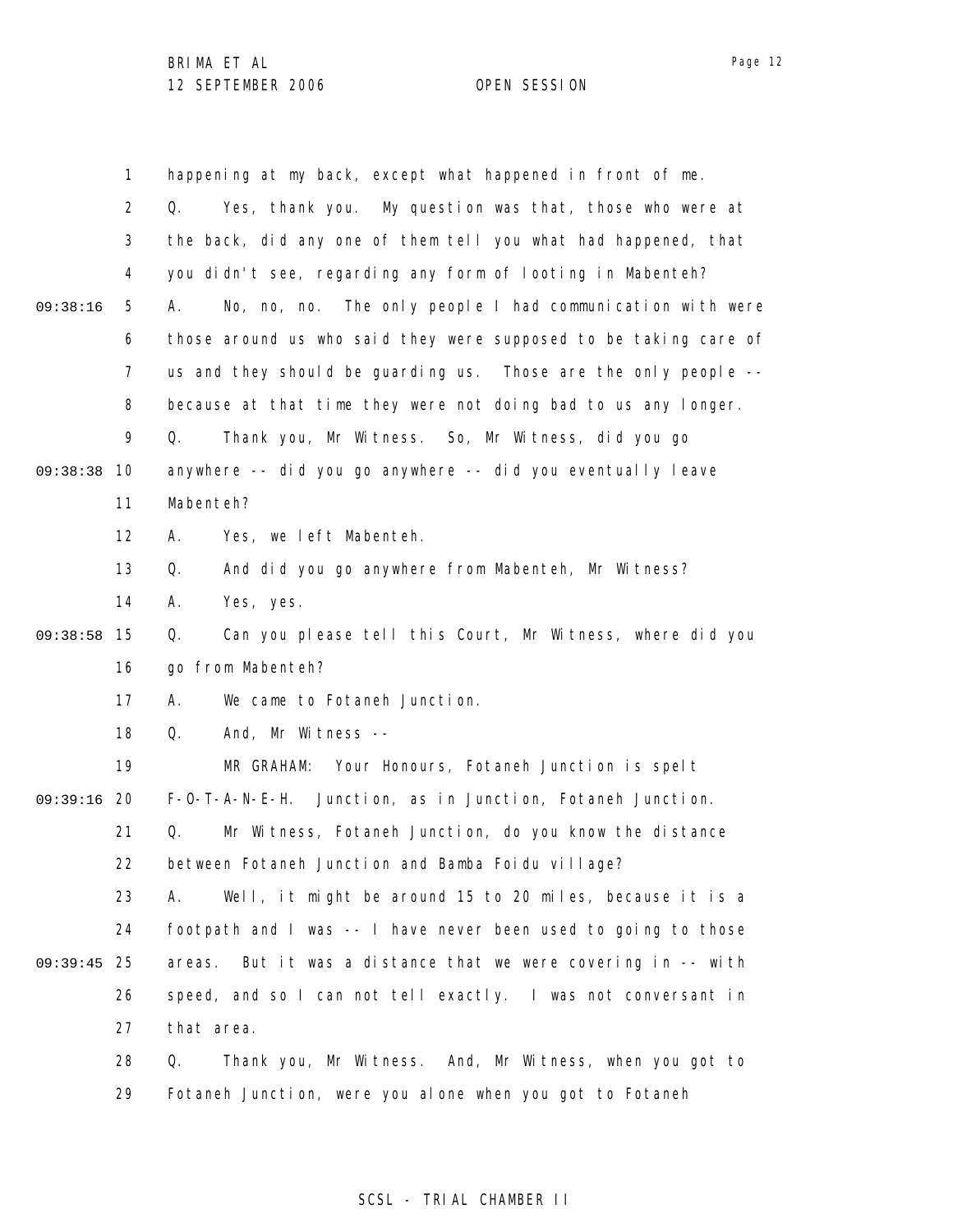1 Juncti on?

2 3 A. No. We were in the same group with the RUF and the -- and the 14 of us who were captured.

4 5 09:40:24 Q. And, Mr Witness, did anything happen at Fotaneh Junction? A. Yes, yes.

> 6 7 Q. Can you please tell this Court, Mr Witness, what happened at Fotaneh Junction?

8 9 09:40:45 10 11 12 13 14 A. When we got to Fotaneh Junction, we moved -- we left towards the left side, and they said we should make an ambush and we all laid down. In fact, they knocked me to lie down, and it was towards a curve. They captured some other people who were hiding in some bushes around there. And then later, they were listening and they were saying that they were waiting for the ECOMOG troops that was coming from Masingbi area. So --

15 09:41:14 Q. Go on, Mr Witness.

16 17 18 19 09:41:37 20 A. So I heard when they cocked their guns together. I heard them all cock their guns together. And by then we were all trembling, and the RUF man who was very close to me told me that I should lie down. I should not be afraid. And we heard the jets coming from the Kono area towards Sewafe.

21 22 23 24 25 09:42:04 And then later we went back to the other side and we heard -- I saw somebody who was having a communication set. He was using a solar cell, and we heard that Superman had a problem with the Kamajors at Sewafe. And I saw the jets coming from that area.

26 27 28 29 Q. Thank you, Mr Witness. Before you go on, you just mentioned an ambush on ECOMOG. Did that ambush happen against ECOMOG? A. Well, yes. In the events later, later we were there until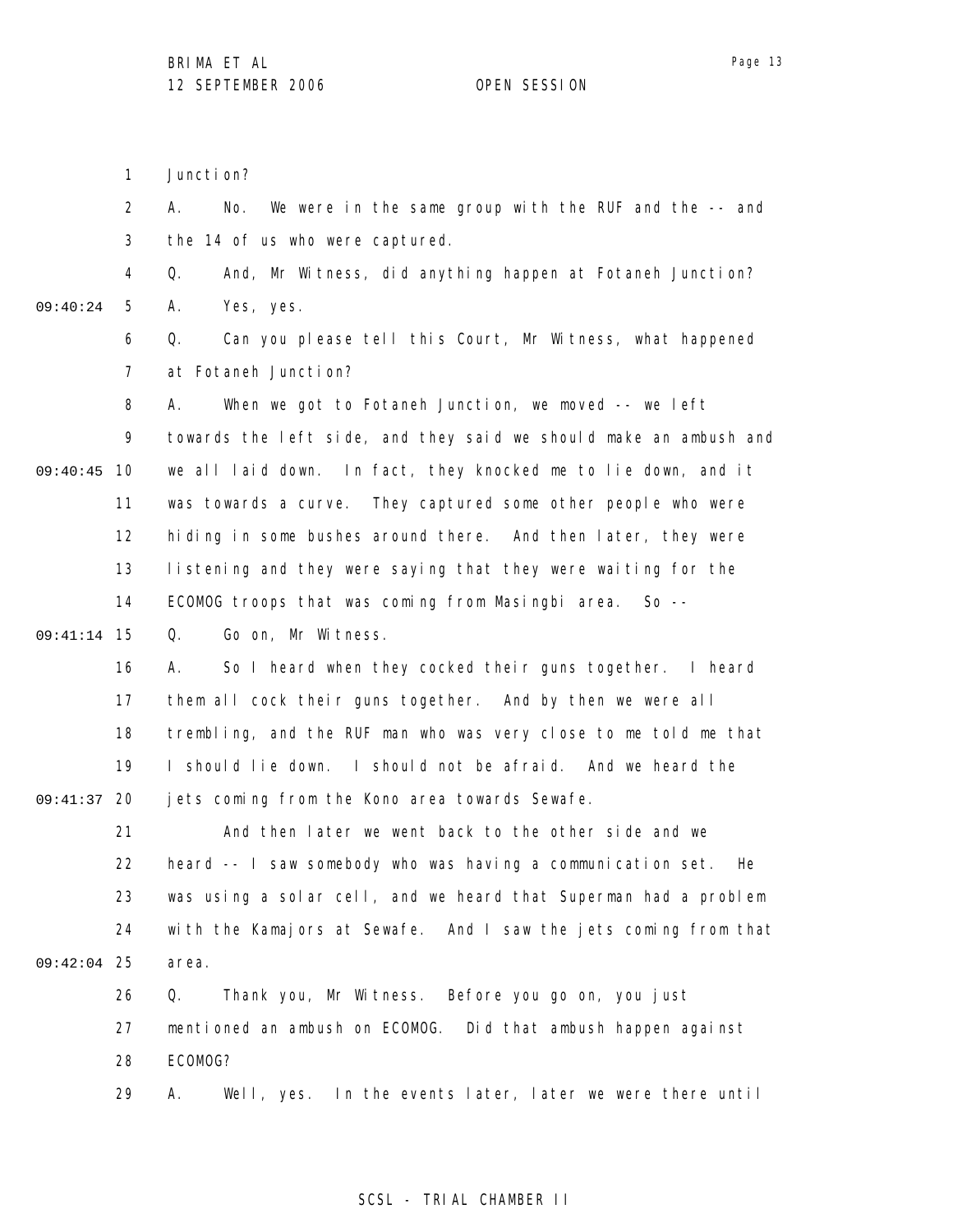1 2 3 4 5 6 7 8 9 09:43:18 10 11 12 13 14 15 09:43:41 16 17 18 19 09:44:01 20 21 22 23 24 25 09:44:22 26 27 28 29 09:42:55 later, when they said we should walk along the line. And then - and that was the encounter with the Kamajors later. And then the armoured tanks came around and there was heavy firing. Q. Mr Witness, you -- before you go on to the attack, or the fight with the Kamajors, how many Alpha Jets did you see, Mr Witness? A. It was only one. Q. And this Alpha Jet that you saw, Mr Witness, did you see the Alpha Jet do anything during the time that you said that you saw it? A. No, no. When it comes around, then we would hide in the bushes. When it comes around our area, then we would hide behind the banana trees. So, in fact, I was very happy, that I wanted it to put the bomb down, so that we just forget about the whole trouble. Q. Thank you. And, Mr Witness, you -- who told you that Superman was engaged in the fight? Who told you that? A. It was the RUF people. They had communication sets with them. I don't know, but they were there. We were close to them. There was Colonel Jebhor who was there. And they said Superman had a fracas with those guys and, indeed, where they were hacking people, ECOMOG was there and they were having communication. They had it from Sewafe. So I came to believe that there was, indeed, fighting at Sewafe. Q. Mr Witness, before we get on to the fighting -- MR GRAHAM: Your Honours, he mentioned a Colonel Jebhor. I think the name is spelt, J-E-B-H-O-R. Q. And, Mr Witness, the name Superman, had you heard that name, Superman, before this time that it was mentioned -- you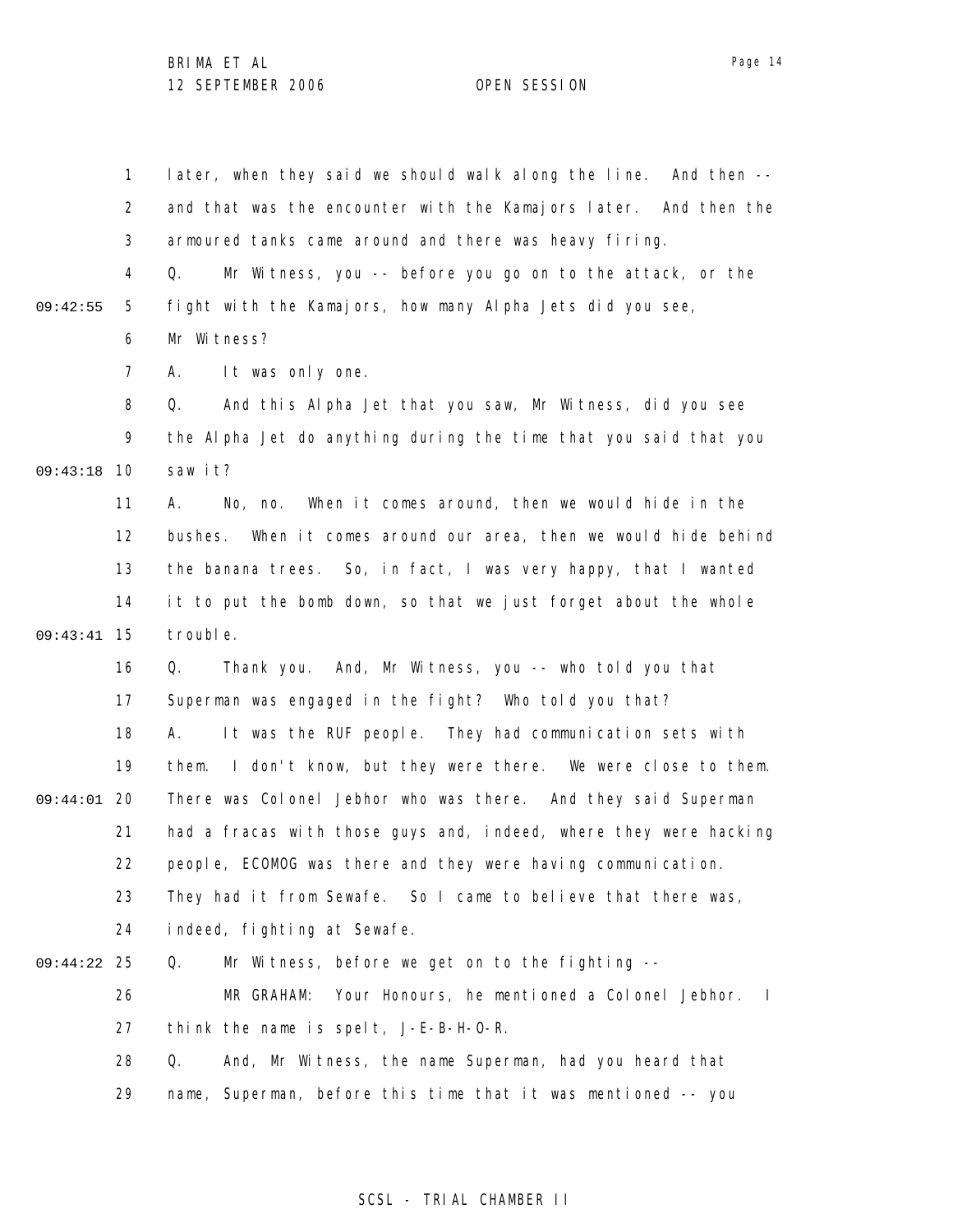1 2 3 4 5 6 7 8 9 09:45:13 10 11 12 13 14 15 09:45:43 16 17 18 19 09:46:02 20 21 22 23 24 25 09:46:30 26 27 28 29 09:44:58 heard the rebels mention it? Had you heard that name before? A. Yes, yes. Q. Where did you hear the name Superman, Mr Witness? A. It was -- it was in Kono. When we were there, we heard that they overthrew, and we heard their names, Mosquito, Superman. We used to hear the names, although we never saw them a day, but we used to hear the names. Q. When you heard this name about Superman, did you hear who he was? A. Yes, they were RUF. He was on the RUF side. Q. How do you know that, Mr Witness? A. Well, from the public. Everybody knows. The newspapers. They'd say it in radios. So it was not a hidden secret. Q. Thank you. Thank you, Mr Witness. And, Mr Witness, you earlier on also mentioned this RUF rebel, who you said his name was Sani. MR GRAHAM: Sani, S-A-N-I. Your Honours, I've spelled that. Q. How do you know that Sani was an RUF rebel, Mr Witness? A. Well, this Sani man, it was my first time to meet him. He flashed a torch, a torchlight against the other captives who were caught. I don't want to call their names here, but we were all captured, and he asked him where he was born. He said Njala. And then he said, "I am Sani from Kono Kandu." He called his grandmother's name. Immediately I came to notice who he asked, whether I know who was Ngbor Somah, an old woman who was there. Q. Mr Witness, before you go on, please. MR GRAHAM: Your Honours, it's spelt N-G-B-O-R. S-O-M-A-H. N-G-B-O-R. S-O-M-A-H.

### SCSL - TRIAL CHAMBER II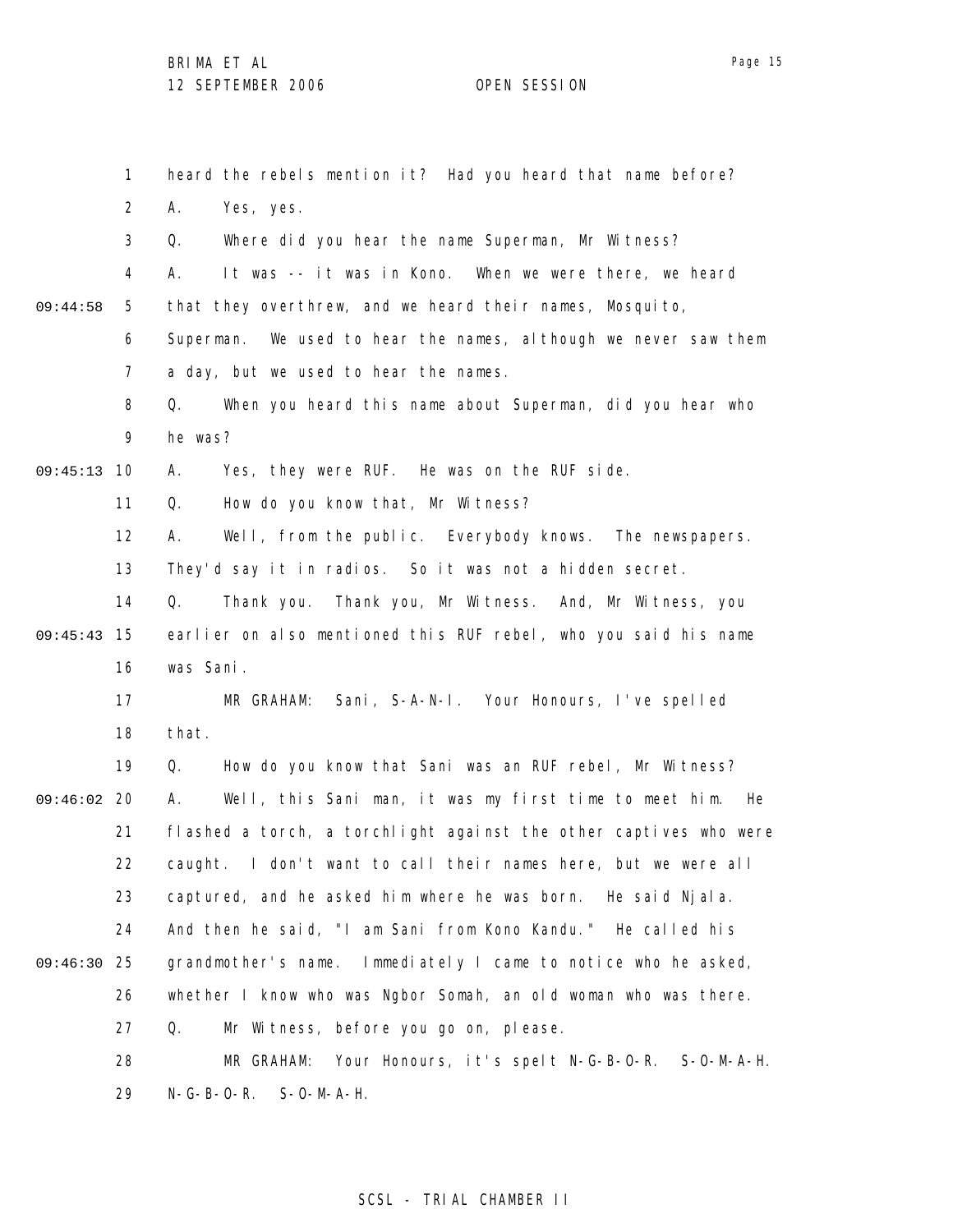|          | 1              | And, Mr Witness, continue with your account about Sani?<br>Q.            |
|----------|----------------|--------------------------------------------------------------------------|
|          | $\overline{2}$ | PRESIDING JUDGE: Well, look, are we going backwards now?                 |
|          | 3              | Sani came into your evidence before we got to Mabenteh. Since            |
|          | 4              | then we have been to Dorokes, Fotaneh Junction.<br>And now we are        |
| 09:47:20 | 5              | going backwards, are we?                                                 |
|          | 6              | MR GRAHAM: Your Honours, I just mixed up on something.<br>$\blacksquare$ |
|          | 7              | am moving on.                                                            |
|          | 8              | Mr Witness, did you go anywhere from Fotaneh Junction?<br>Q.             |
|          | 9              | Yes, yes.<br>А.                                                          |
| 09:47:43 | 10             | Where did you go, Mr Witness?<br>Q.                                      |
|          | 11             | During the fighting we were -- whilst we were going from<br>А.           |
|          | 12             | Fotaneh as you stand there you can see Makoli on the same                |
|          | 13             | highway, and they spotted some Kamajors. In fact, those areas            |
|          | 14             | were predominantly Kamajor areas --                                      |
| 09:48:04 | 15             | Mr Witness --<br>Q.                                                      |
|          | 16             | And that was when the firing started.<br>А.                              |
|          | 17             | Mr Witness, you just mentioned the name of a place.<br>Q.<br>Can         |
|          | 18             | you just mention that name again?                                        |
|          | 19             | Yes, yes, yes. I managed to escape to Fotaneh Junction --<br>А.          |
| 09:48:29 | 20             | Mr Witness, you just mentioned the name of a town.<br>Q.<br>You          |
|          | 21             | said when you left Fotaneh Junction, on the way you could see a          |
|          | 22             | certain place and you mentioned the name. Can you mention that           |
|          | 23             | name again?                                                              |
|          | 24             | Masekore.<br>Masekore.<br>А.                                             |
| 09:48:50 | 25             | Can you spell that for the convenience of the Court,<br>Q.               |
|          | 26             | Mr Witness?                                                              |
|          | 27             | Yes, yes.<br>А.                                                          |
|          | 28             | Q.<br>Pl ease do?                                                        |
|          | 29             | $M-A-S-E-K-O-R-E.$<br>Masekore.<br>Α.                                    |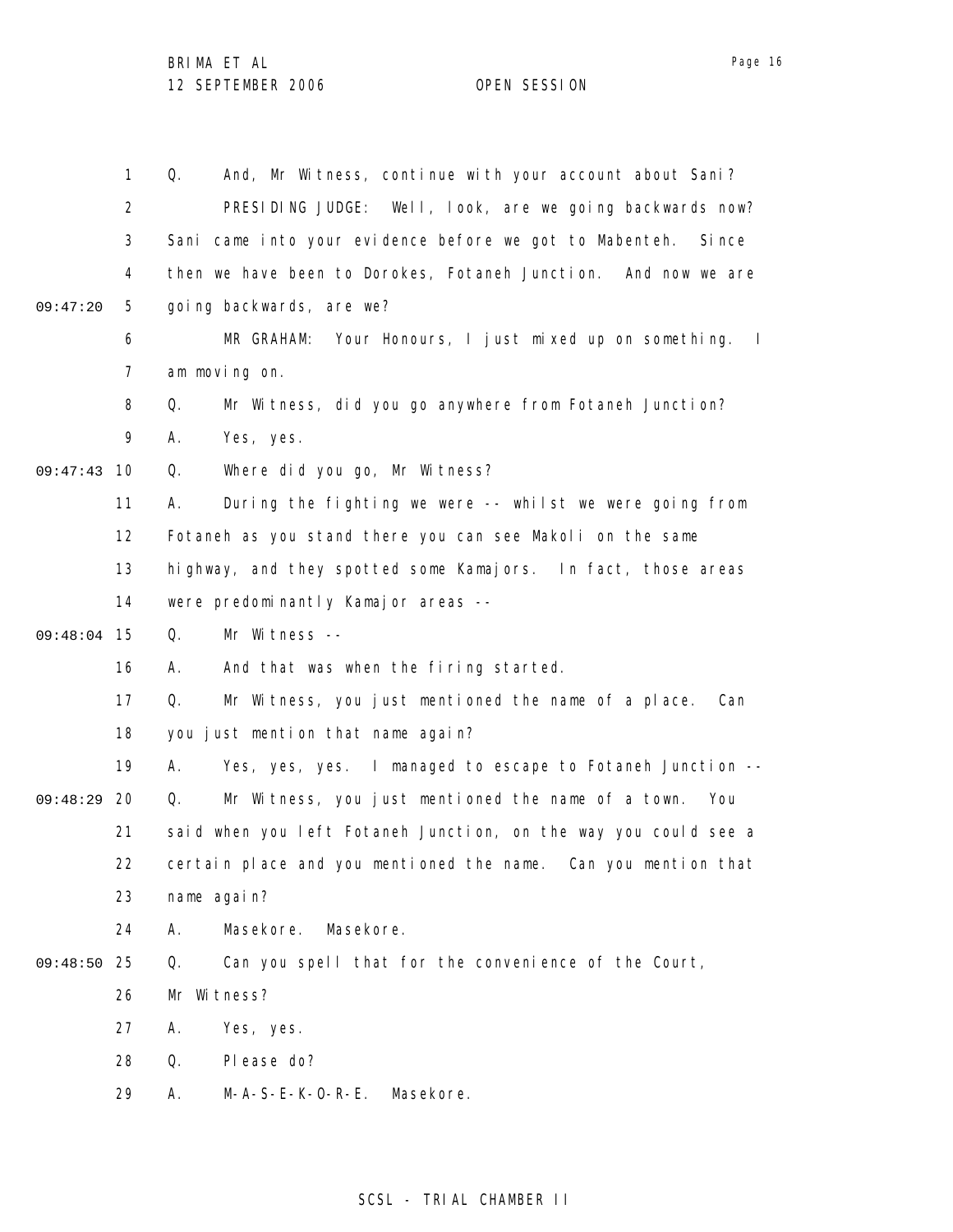|          | 1              | Mr Witness, how did you know that that area was<br>Q.            |
|----------|----------------|------------------------------------------------------------------|
|          | 2              | predominantly a Kamajor area? How did you know that?             |
|          | 3              | Well, at that time Kamajors were around from Masingbi,<br>А.     |
|          | 4              | going towards Sewafe, Bamba Fodia. Kamajors were positioned in   |
| 09:49:34 | 5              | all those towns. In fact, around Dorokes area all the people     |
|          | 6              | were running towards there. So I knew those areas were Kamajor   |
|          | $\overline{7}$ | And there was no way to approach Masekore. As we were<br>areas.  |
|          | 8              | approaching we saw the Kamajors open fire.                       |
|          | 9              | Mr Witness, you just told this Court you saw the Kamajors<br>Q.  |
| 09:49:58 | 10             | open fire at the Masekore. Did anything happen as a result of    |
|          | 11             | the Kamajors opening fire at Masekore?                           |
|          | 12             | Well, during the firing I did not see anything. It was<br>А.     |
|          | 13             | smoke all over the place, the firing all over the place. So just |
|          | 14             | see how God is wonderful. I only found myself in the bush. The   |
| 09:50:24 | 15             | RUF people were calling me, "Come here, come here." But then I   |
|          | 16             | did not wait. I run away. I escaped and went to another town     |
|          | 17             | called Makonteh.                                                 |
|          | 18             | Makonteh is spelt, M-A-K-O-N-T-E-H. Makonteh.<br>MR GRAHAM:      |
|          | 19             | And, Mr Witness, when you got to Makonteh, did you --<br>Q.      |
| 09:50:53 | 20             | before that, did you escape alone?                               |
|          | 21             | Α.<br>No, no.                                                    |
|          | 22             | With whom did you escape, Mr Witness?<br>$\Omega$ .              |
|          | 23             | We are about six. I was with six other people. And even<br>А.    |
|          | 24             | one of my co-captives from Bamba Foidu village, we all went      |
| 09:51:18 | 25             | together.                                                        |
|          | 26             | And, Mr Witness, did anything happen when you got to --<br>Q.    |
|          | 27             | when you escaped?                                                |
|          | 28             | Well, during that time, it was the firing. I was fighting<br>А.  |
|          | 29             | for my life. The firing was going on. I heard the armoured       |

## Page 17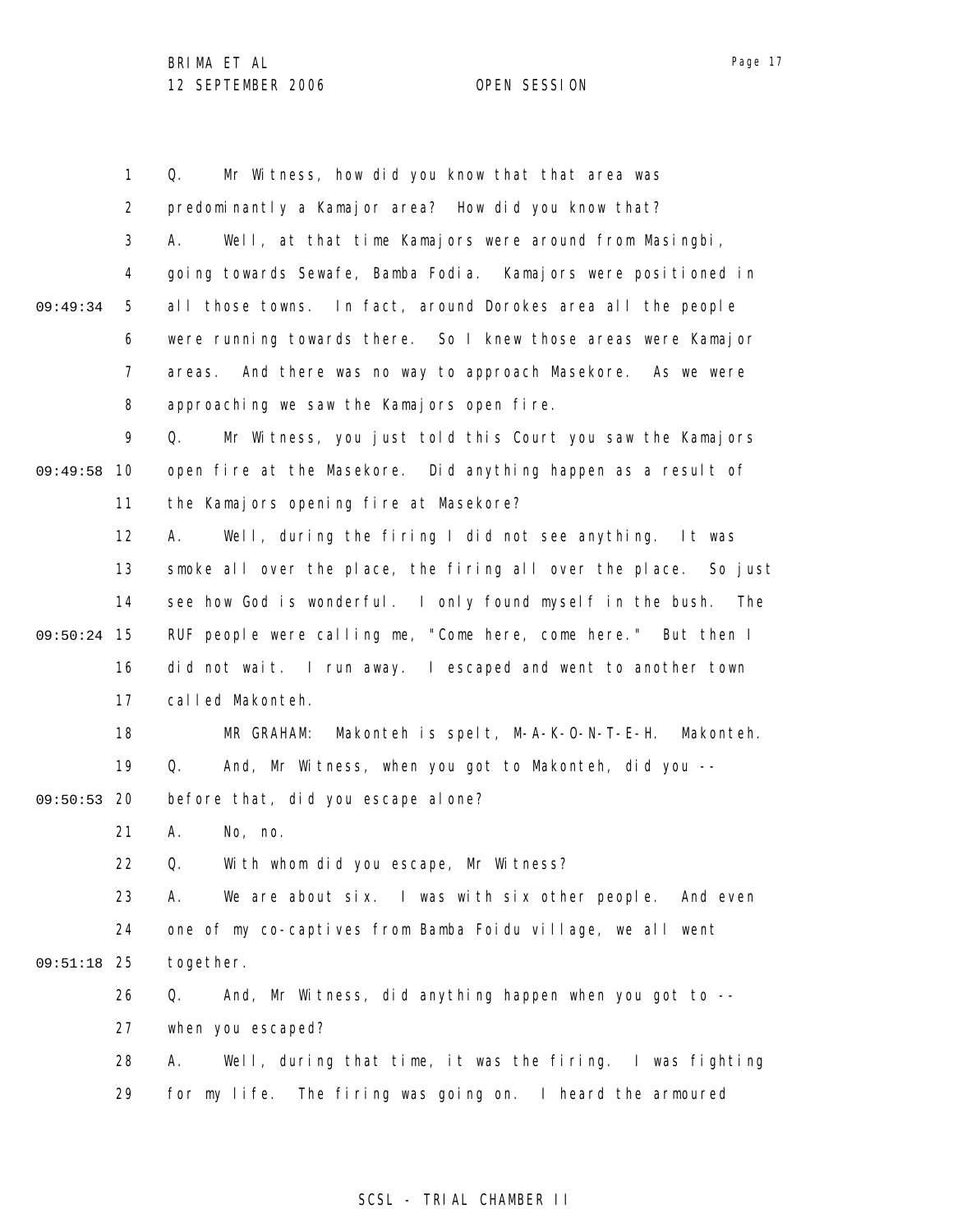|          | $\mathbf{1}$   | tanks coming from the highway. There was fighting on the           |
|----------|----------------|--------------------------------------------------------------------|
|          | $\overline{2}$ | Then I left. I went to Makonteh. We went to Makonteh.<br>hi ghway. |
|          | 3              | We met Kamajors there. There we explained ourselves. And I         |
|          | 4              | asked them to show me a road to go towards Masingbi.<br>Then I     |
| 09:51:54 | 5              | begged. And thus, it was the Kamajors who escorted us towards      |
|          | 6              | the route to Masingbi, to Kono.                                    |
|          | $\overline{7}$ | Thank you. And, Mr Witness, the fighting that you said you<br>Q.   |
|          | 8              | witnessed at Masekore between the rebels and Kamajors, do you      |
|          | 9              | know whether ECOMOG was also part of that fight?                   |
| 09:52:27 | 10             | Yes, yes. Later I was at Masingbi, I heard it. When the<br>А.      |
|          | 11             | ECOMOG troops themselves came, they said they killed some. I       |
|          | 12             | heard the information. Because at that time Masekore to Masingbi   |
|          | 13             | was about 10 miles or so. So I was there at Masingbi when I        |
|          | 14             | heard it, that troops went there. The Kamajors -- who told the     |
| 09:52:58 | 15             | Kamajors they went there. So fighting was going there, because     |
|          | 16             | they had wanted to block -- blockade the Masingbi/Kono Highway.    |
|          | 17             | So I heard about it.                                               |
|          | 18             | Q.<br>Who had wanted to block the Masingbi/Kono Highway,           |
|          | 19             | Mr Witness?                                                        |
| 09:53:12 | - 20           | It was the RUF people. Like I said, when a group attacks,<br>А.    |
|          | 21             | you are afraid. The others went through Bamba Foidu and some       |
|          | 22             | went towards the Masingbi Highway. So I believe it was the Kono    |
|          | 23             | area that they wanted to block. And -- so one said I should go     |
|          | 24             | with him to Makeni -- I would stay with him at home. I said --     |
| 09:53:39 | -25            | Q.<br>Who said that to you?                                        |
|          | 26             | It was one of the RUF men under whose custody we were.<br>He<br>А. |
|          | 27             | was the one who told us that, when we go to Makeni, I would stay   |
|          | 28             | with him at home. But then I just listened to his words, and I     |
|          | 29             | was praying and hoping that God will see me through.               |

## SCSL - TRIAL CHAMBER II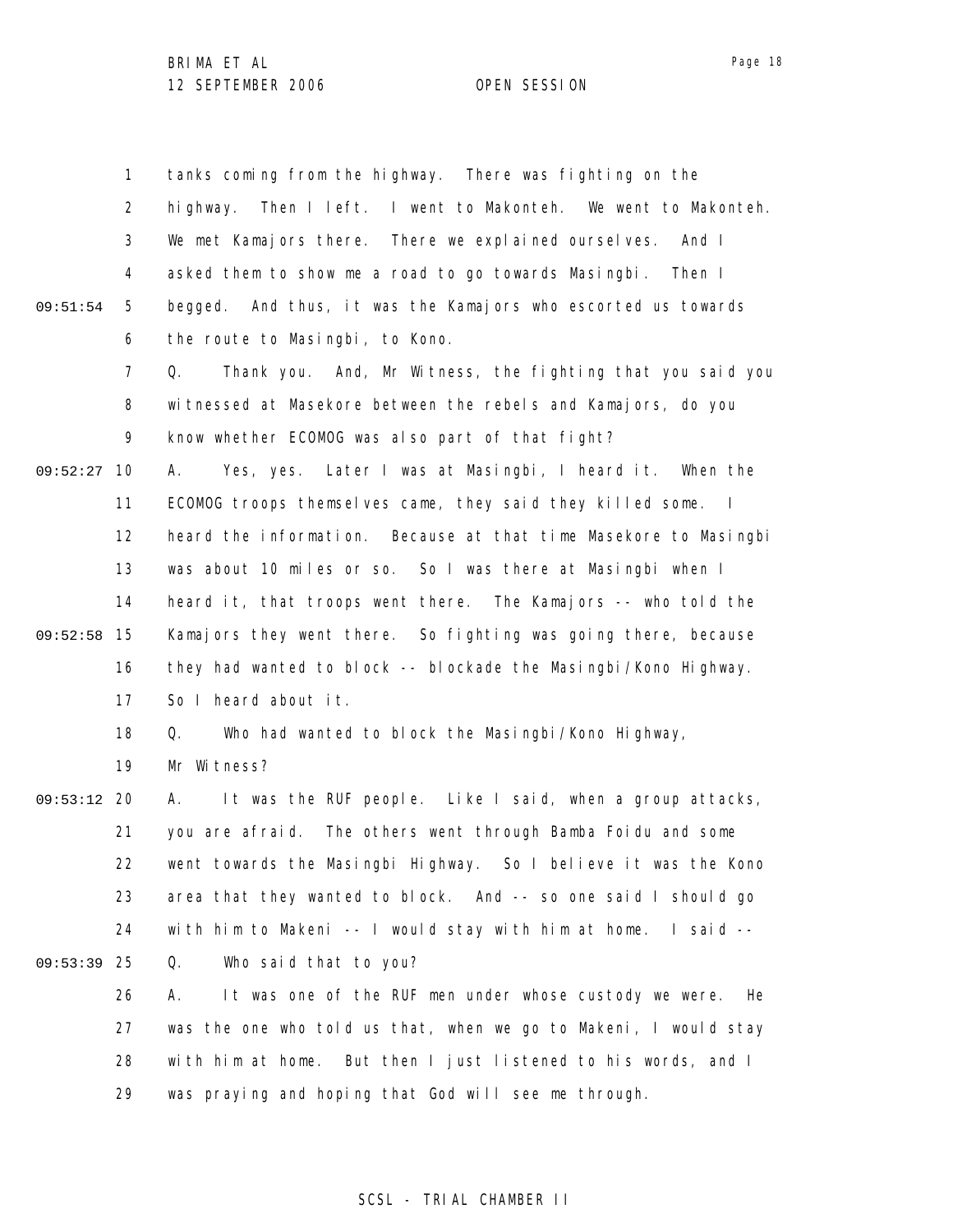Page 19

|               | 1              | Thank you. And, Mr Witness, you -- just a few questions<br>Q.     |
|---------------|----------------|-------------------------------------------------------------------|
|               | $\overline{2}$ | to -- you told this Court that they were using a communication -- |
|               | 3              | some form of communication equipment. Can you describe that?      |
|               | 4              | Did you know what type of communication equipment it was?         |
| 09:54:24      | 5              | Objection, Your Honour. I believe that was<br>MR HARDAWAY:        |
|               | 6              | asked and answered. He mentioned something about solar powered    |
|               | 7              | equi pment.                                                       |
|               | 8              | PRESIDING JUDGE: He did, yes.                                     |
|               | 9              | MR GRAHAM:<br>Thank you, Your Honours.                            |
| 09:54:32      | 10             | Mr Witness, this communication equipment you referred to,<br>Q.   |
|               | 11             | did -- whilst you were being held as a captive, did you hear them |
|               | 12             | use that to communicate in any way?                               |
|               | 13             | Yes, yes. I knew. I used to hear them talk. They talk<br>А.       |
|               | 14             | about communication. Even the soldiers, I normally see            |
| 09:54:56      | 15             | communications amongst them. I am not that kind of man who can    |
|               | 16             | not know about that.                                              |
|               | 17             | And did you hear them say anything whilst they were using<br>Q.   |
|               | 18             | this equipment?                                                   |
|               | 19             | Well, at that time we were there, according to them, the<br>А.    |
| $09:55:14$ 20 |                | RUF, they said, according to the operator, Superman had had a     |
|               | 21             | fracas with the Sewafe Kamajors and ECOMOG. And that presently    |
|               | 22             | Superman is there. And I saw the jets are flying over Sewafe      |
|               | 23             | area.                                                             |
|               | 24             | PRESIDING JUDGE: We've heard all this evidence before.            |
| $09:55:31$ 25 |                | THE WITNESS: So I knew that that communication was a              |
|               | 26             | reliable one.                                                     |
|               | 27             | PRESIDING JUDGE:<br>Do we need to go over this evidence           |
|               | 28             | again? We've heard it.                                            |
|               | 29             | MR GRAHAM:                                                        |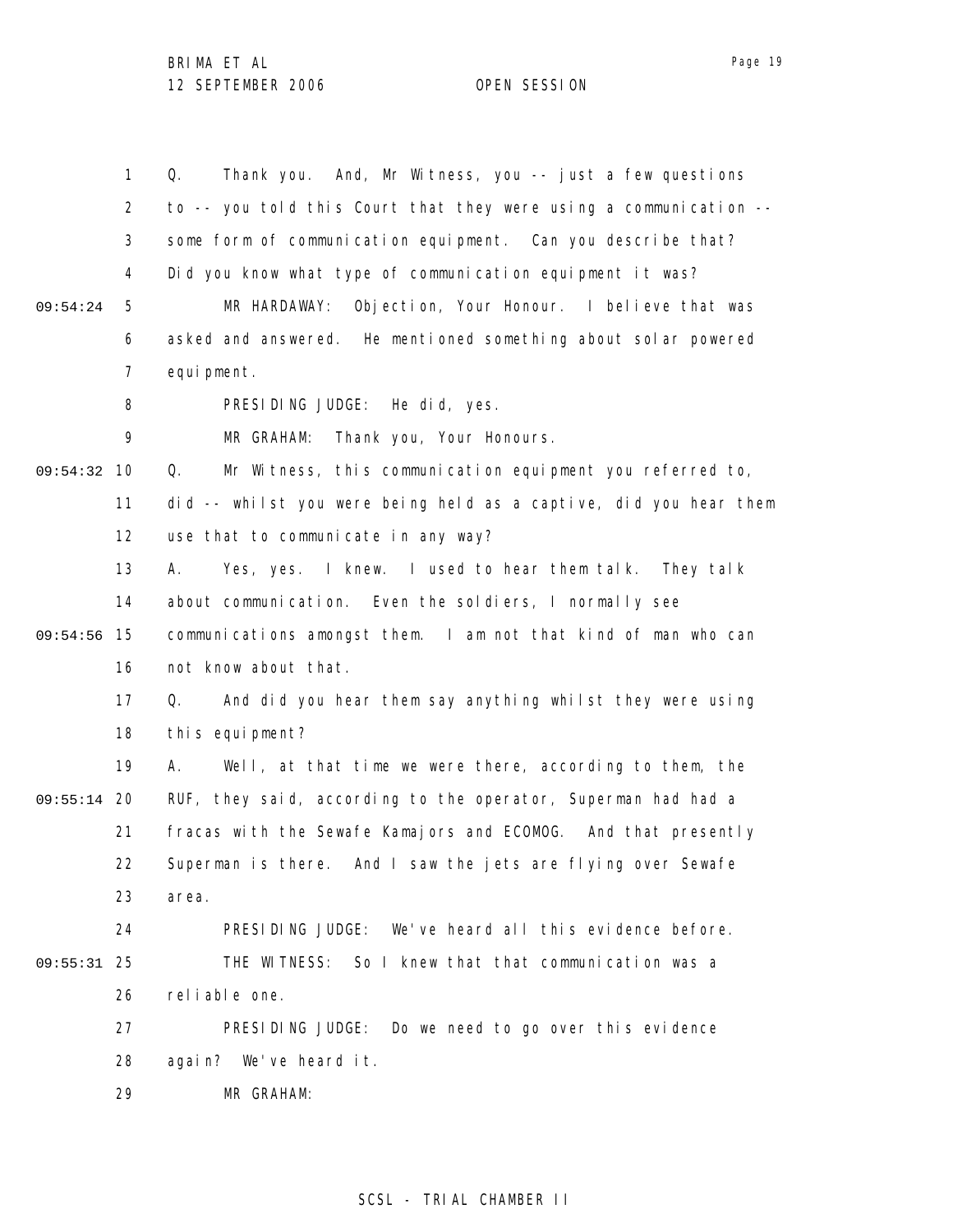1 2 3 4 5 6 7 8 9 09:56:23 10 11 12 13 14 09:56:36 15 16 17 18 19 09:56:48 20 21 22 23 24 25 09:56:55 26 27 28 29 09:55:57 Q. We've heard that before, Mr Witness. And, Mr Witness -- A. Yes, my Lord. Q. -- you've told [overlapping speakers] all out during the period that you were under the captive of the RUF up to the time you escaped, did you hear whether the rebels were taking any command from one Alex Tamba Brima, also known as Gullit? A. No, no. I never heard that name at all. What I heard Bai Bureh, and he was the leader, and where I was, he was being guarded. Q. Thank you, Mr Witness. We have heard that before. MR GRAHAM: Your Honours, I don't have any further questions for the witness. PRESIDING JUDGE: Is there anything else in chief? MR MANLY-SPAIN: May it please Your Honours. I'm apologising for coming late this morning. PRESIDING JUDGE: No, that's quite okay, Mr Manly-Spain. We got your message and it didn't cause any inconvenience. MR MANLY-SPAIN: Thank you, Your Honours. No questions for the third accused. PRESIDING JUDGE: Thank you. MR FOFANAH: Just one question, Your Honours. PRESIDING JUDGE: Yes, Mr Fofanah. CROSS EXAMINED BY MR FOFANAH: Q. Now, throughout your account of what you went through, did you hear the name, Ibrahim Bazzy Kamara, being mentioned to you, as being one of the rebels who captured, and did what they did to you and other people? A. No, no. I never heard, I never heard a name like that. MR FOFANAH: That is all for the witness.

### SCSL - TRIAL CHAMBER II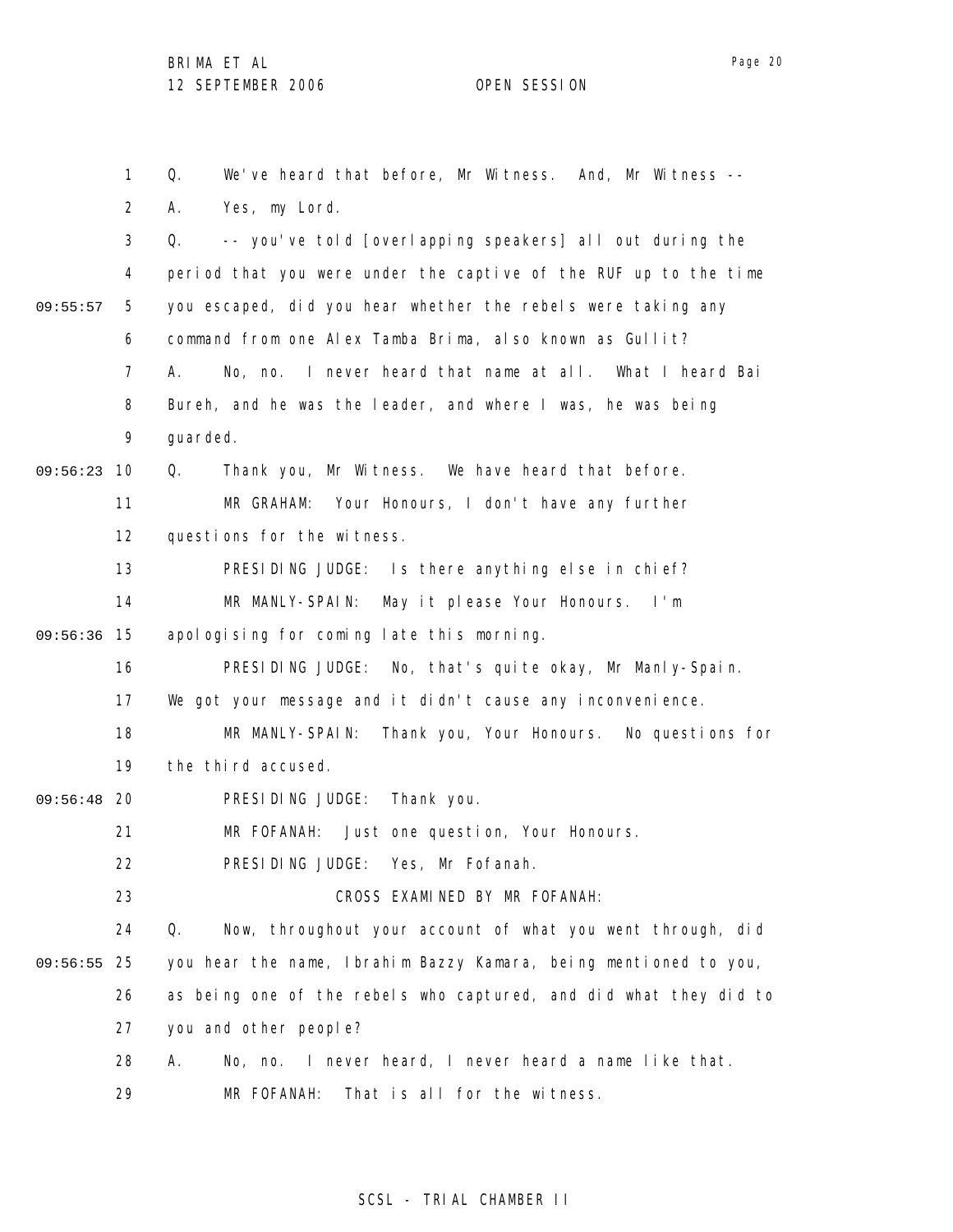1 2 3 4 5 6 7 8 9 09:57:49 10 11 12 13 14 09:58:12 15 16 17 18 19 09:58:27 20 21 22 23 24 25 09:58:51 26 27 28 29 09:57:27 PRESIDING JUDGE: Thank you. Yes, Mr Hardaway. MR HARDAWAY: Thank you, Your Honours. Good morning, Your Honours. CROSS EXAMINED BY MR HARDAWAY: Q. Mr Witness, good morning, sir. A. Yeah, good morning, sir. Q. I have some questions for you. I just would ask that you listen to them fully before you respond, and then answer them clearly and concisely. A lot of times the answers can be yes, no or I don't know. Do you understand, sir? A. Yes sir. Yes sir. Q. Now, you had stated in your evidence that you had heard about the coup that overthrew the Kabbah Government; is that correct? A. Yes. I am a Sierra Leonean, so it was not a hidden thing, yes. Q. How did you hear about it, sir? A. Over the radio. Q. Did you hear over the radio, or through any form of communication at any time, that Alex Tamba Brima, also known as Gullit, was one of those who overthrew the Kabbah Government? A. Well, I never heard that over radio. I never heard that statement. Q. But did you hear it anywhere else, sir? A. No, I never heard that name. And Superman. That name, I never heard it. Where I was, it was in a village. Q. Just please listen to the question, sir. I just want you to answer the question. Did you ever hear the name, Ibrahim Bazzy Kamara, as one of those who overthrew the Kabbah

### SCSL - TRIAL CHAMBER II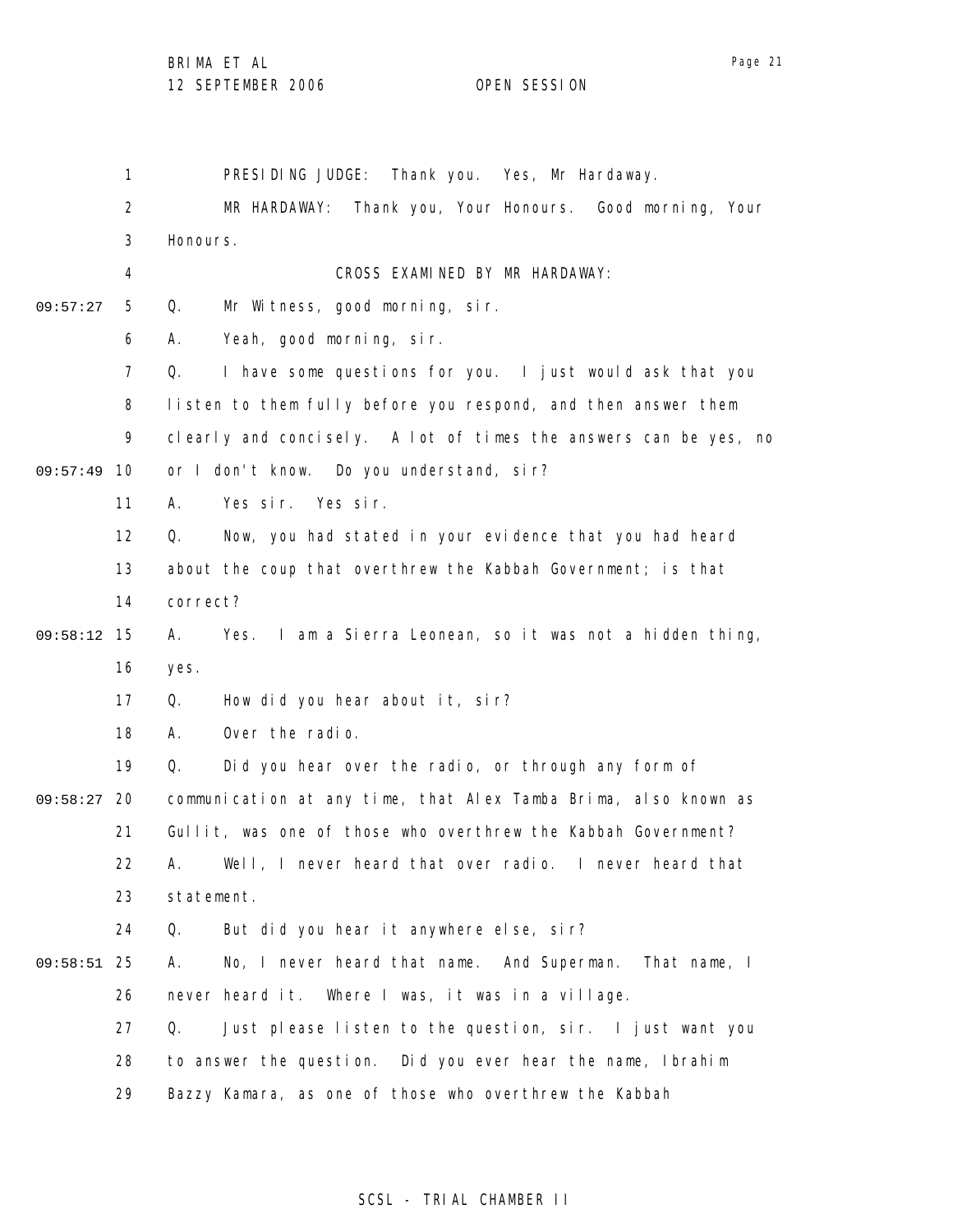government?

1

2 3 4 5 6 7 8 9 10 10:00:09 11 12 13 14 15 10:00:23 16 17 18 19 20 10:00:49 21 22 23 24 25 10:01:18 26 27 28 29 09:59:38 A. Yes, I heard that name, only very recently. That was almost around the time the peace was signed. This was around the peacetime, and the peacetime or the disarmament time, that was the time I used to hear such names now. Q. Did you hear the name Santigie Borbor Kanu, also known as Five-Five, as being one of those responsible for overthrowing the Kabbah government? A. Well, no. I did not hear such a statement. Q. Now, you have stated that after the overthrow of the Kabbah Government, the AFRC was in power; correct? A. Yes, yes. At that time we heard it. It was for about nine months in power. [AFRC12SEP06 - MD] Q. During the time that the AFRC was in power, the SLA and the RUF were working together in Eastern Province, in Kono District, weren't they? A. No, no, I don't have any idea about that. Q. I put it to you, sir, that during the AFRC government, the RUF and SLA were working together in the Eastern Province, including Kono District; what is your response? A. The village where I was, I didn't notice that. Q. During the AFRC government, the RUF and SLA were engaged in diamond mining in the Eastern Province, weren't they, including Kono District? A. My own village, there were no soldiers there. I don't know about that. Q. I'm not asking you about your village, sir. I'm asking you about the entire of Eastern Province, including Kono District.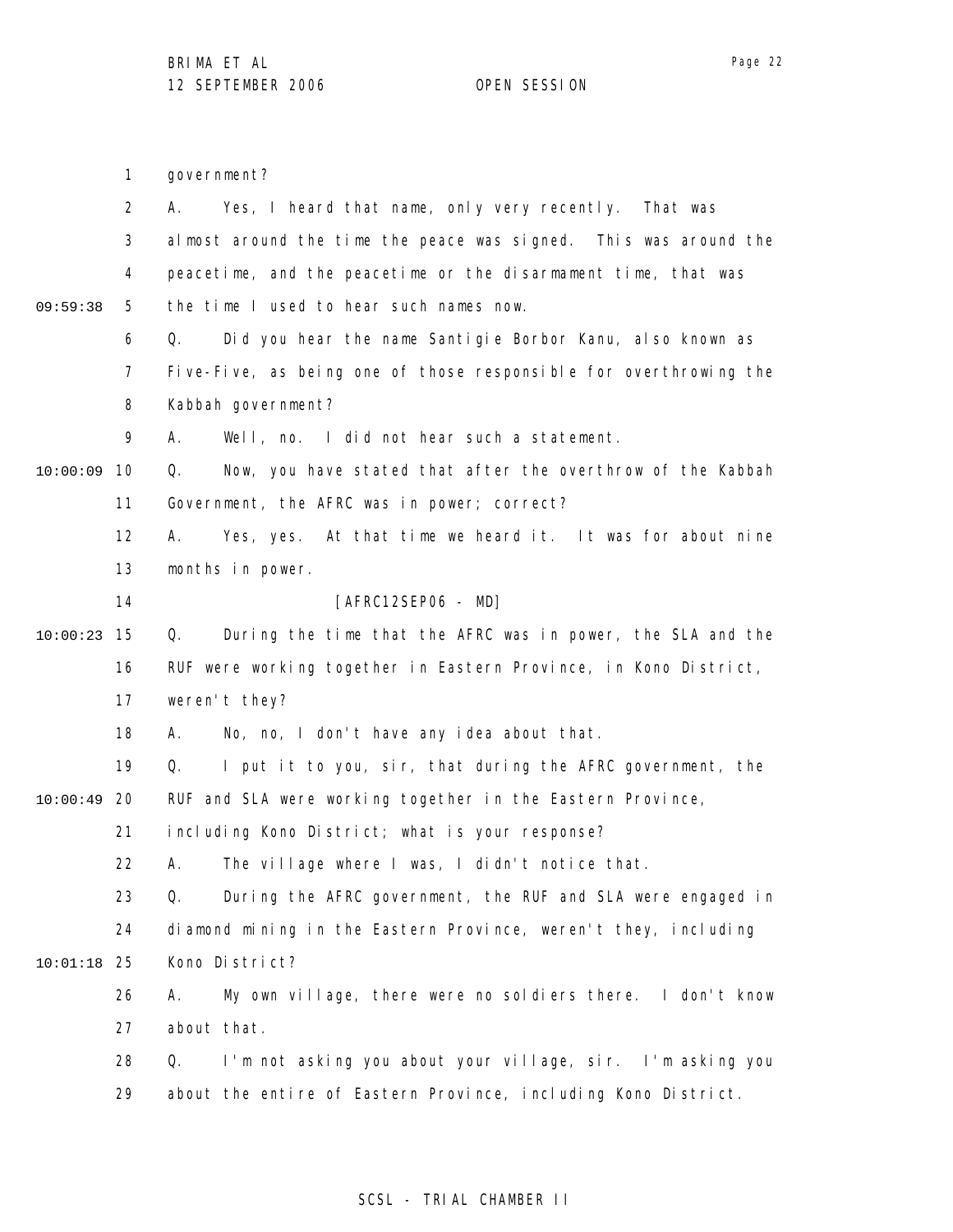|          | 1              | RUF and SLA were engaged in diamond mining in Kono District and   |
|----------|----------------|-------------------------------------------------------------------|
|          | $\overline{2}$ | Eastern Province, during the AFRC government, weren't they?       |
|          | 3              | Where I was, I didn't hear about that, because, where I<br>А.     |
|          | 4              | was, we didn't have that time.                                    |
| 10:01:58 | 5              | I put it to you, sir, that, during the AFRC government, the<br>Q. |
|          | 6              | RUF and the SLA were engaged in diamond mining throughout Eastern |
|          | 7              | Province, including Kono District. What is your response? I       |
|          | 8              | apologise for the delay, Your Honours?                            |
|          | 9              | I didn't have that idea.<br>А.                                    |
| 10:02:24 | - 10           | The RUF and the SLA forced civilians to mine for them<br>Q.       |
|          | 11             | during the AFRC government in Eastern Province, including Kono    |
|          | 12             | District, didn't they?                                            |
|          | 13             | I don't have that -- I didn't have that idea, where I was.<br>А.  |
|          | 14             | Did you ever hear of it, sir, while you were in Kono<br>Q.        |
| 10:02:55 | 15             | District?                                                         |
|          | 16             | That the RUF and the RUF were mining?<br>А.                       |
|          | 17             | No, that the RUF and SLA forced civilians to mine diamonds<br>Q.  |
|          | 18             | for them in Eastern Province; did you ever hear about it, sir?    |
|          | 19             | Well, the time we were running away from Bunumbu, I used<br>А.    |
| 10:03:25 | 20             | hear these stories. At that time, around 1998, I was running      |
|          | 21             | away.                                                             |
|          | 22             | All right.<br>Since we've established that you were running<br>Q. |
|          | 23             | when you heard these stories, I will ask you again specifically:  |
|          | 24             | While you were running, did you ever hear -- no, I withdraw that, |
| 10:03:44 | 25             | Your Honour. I want to take you back to the attack on Bamba       |
|          | 26             | Foidu; all right?                                                 |
|          | 27             | Yes, yes.<br>Α.                                                   |
|          | 28             | Now, you would agree with me, sir, that, from the time of<br>Q.   |
|          | 29             | the attack on Bamba Foidu, which is April 1998, until you finally |

# SCSL - TRIAL CHAMBER II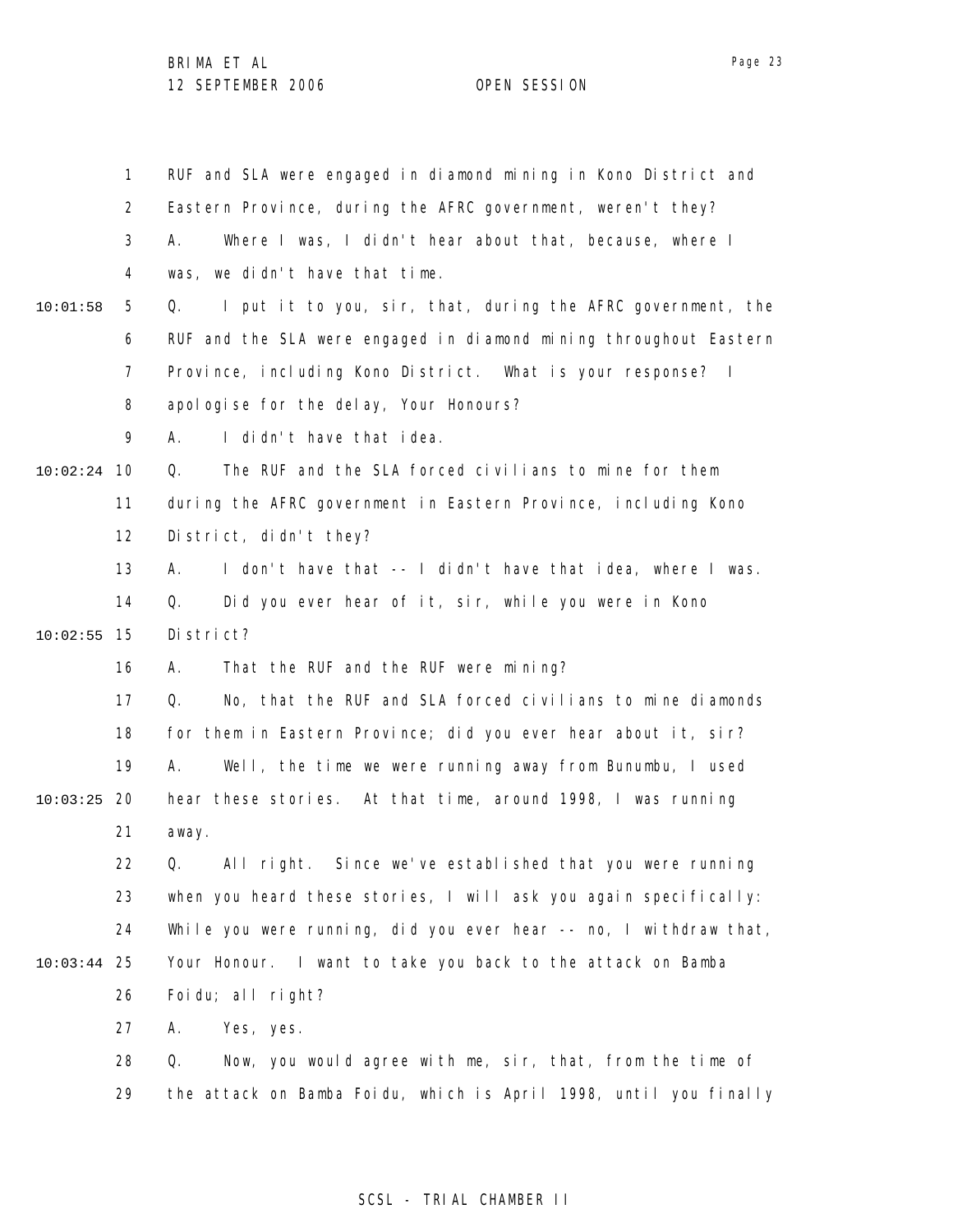1 2 3 4 5 6 7 8 9 10 10:04:54 11 12 13 14 15 10:05:20 16 17 18 19 20 10:05:46 21 22 23 24 25 10:06:05 26 27 28 29 10:04:35 escaped, it was within the time period from April to early June of 1998; would you agree with that? A. Yes, yes. I was in the village. Q. The group that attacked Bamba Foidu, in April 1998, what were they wearing? A. They had combat on; some had jackets, some had shirts on. It -- they were mixed up. It was not all of them that had combat al together. Q. But some had combats on altogether; is that correct? A. Yes. Q. And you stated that this was the RUF that attacked Bamba Foidu; is that correct? A. Yes. Q. Now, Mr Witness, before you came here today to give your evidence, did you speak to anyone from the Special Court concerning what you would be testifying here today? A. Except the people who approached us to come and testify here, to be witnesses, what happened during the war, and I was one of the victim in the war. Then I said it was right for me to come and talk about what happened. Thank God for the people who had died so far. Q. Now, you spoke to someone in relation to being a witness, and you told them what happened, didn't you? A. Yes. That's why I've come here to talk about it, not to any other person but to the Court. Q. And they took a statement from you concerning everything that happened to you, what you told them; is that correct? A. Yes, yes. In fact, the people are all alive. Q. Now, based upon some of the earlier questions from my

### SCSL - TRIAL CHAMBER II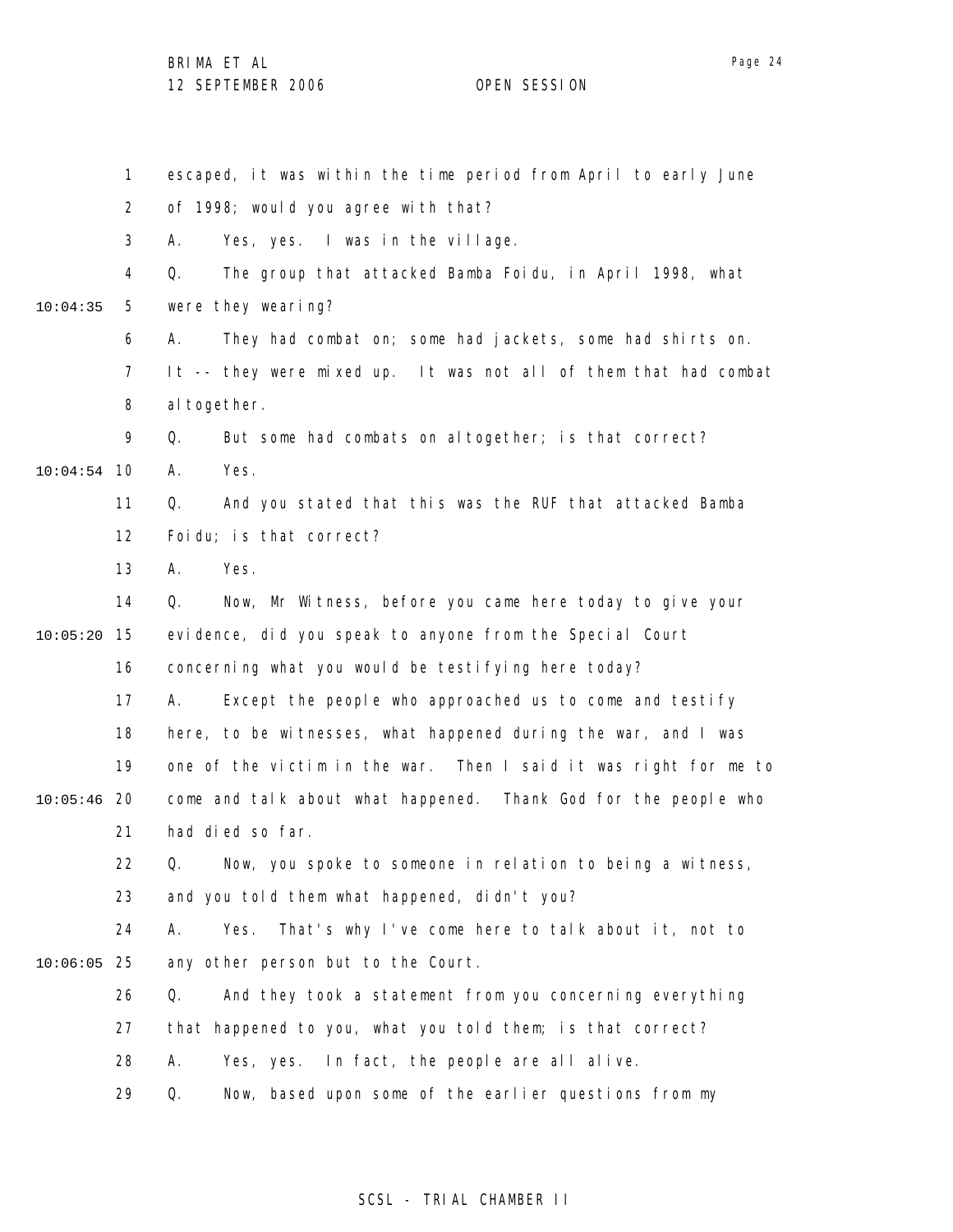1 2 3 4 5 6 7 8 9 10 10:07:07 11 12 13 14 15 10:07:34 16 17 18 19 20 10:07:59 21 22 23 24 25 10:08:13 26 27 28 29 10:06:45 learned friend, I take it, sir, that you are able to read and write? A. Exactly. Q. Now, after you gave your statement to the people from the Special Court, did they give you a chance to review your statement; to look over it to make sure that it was complete and that nothing was left out. A. Yes, I looked over it. I looked over it because I could read and write. So, I looked over it. Q. In that statement, sir, did you mention that it was the RUF -- specifically the RUF -- that attacked Bamba Foidu, in April of 1998? A. It was them, it was nobody else. It was them. I gave evidence about that but, that particular area, it was them. Q. Mr Witness, please listen to the question: Did you tell the people who took your statement that it was the RUF that attacked Bamba Foidu? A. I gave a statement and, during my statement, I said that they have it, and that is exactly what I'm explaining here. I told them that the people who attacked me were RUF. Q. Mr Witness -- A. Because -- Q. -- I'm sorry, please finish. I didn't mean to interrupt you. A. Because of the proofs, when they captured me, we spent almost two days with them. They are proofs. Q. Mr Witness, the Prosecution has a summary of the statement that you gave to the Defence, as it relates to the evidence of your testimony, supposedly stating what you are going to be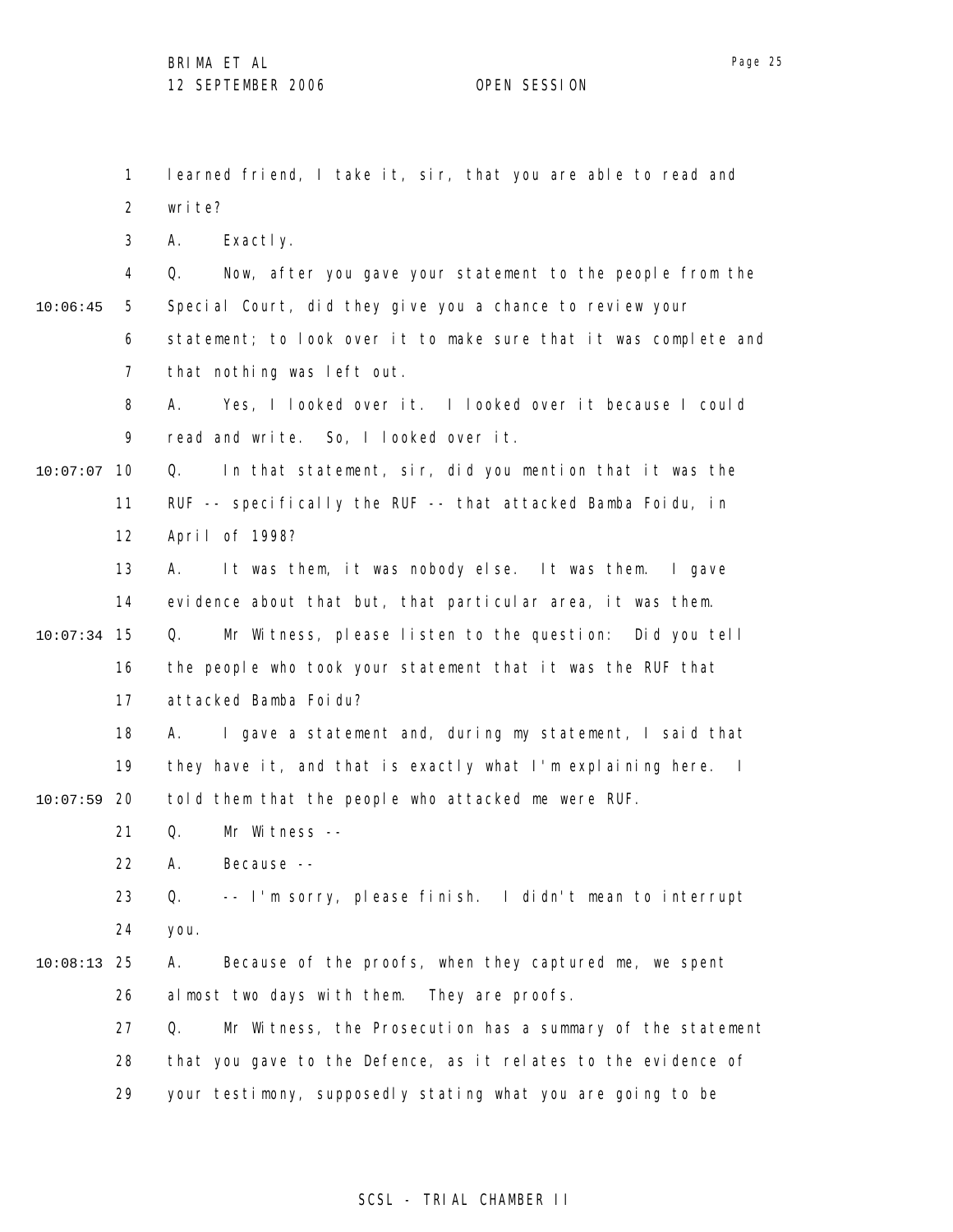1 2 3 4 5 6 7 8 9 10 10:09:26 11 12 13 14 15 10:09:42 16 17 18 19 20 10:09:57 21 22 23 24 25 10:10:13 26 27 28 29 10:09:08 giving evidence to, and nowhere in the summary does it say that the RUF attacked Bamba Foidu. A. I didn't make that statement. My own statement was RUF. MR GRAHAM: Your Honour -- THE WITNESS: I didn't see that document. MR GRAHAM: Your Honours, I have an objection to this kind of line of questioning. Your Honours, you recall that when I led the witness in evidence, he mentioned rebels. After he mentioned rebels, then I went on to further question him on what he meant by rebels and whether they referred to themselves by any particular -- that is how come the RUF even came into the witness's testimony in the first place. But the way my learned friend seems to be putting the question across, it seems to appear as if the witness has contradicted himself in Court, in respect of what has been put in the summary. I don't think that that is a fair question, Your Honour. PRESIDING JUDGE: What do you say? MR MANLY-SPAIN: May it please Your Honour, before going to that, I believe, to be fair to the witness, counsel should inquire whether the witness has read the summary. The witness --PRESIDING JUDGE: Well, I think the witness is handling himself all right. He said, "It's not my statement." MR MANLY-SPAIN: As Your Honour pleases; I didn't get that. PRESIDING JUDGE: Yes, Mr Hardaway. Your question is under objection. What do you say? MR HARDAWAY: I say, Your Honour, that all we have to go on is the summary that's provided. The witness has clearly stated that, in his statement, he says it was the RUF, it wasn't rebels. That it was RUF. We do not have that. I am just challenging and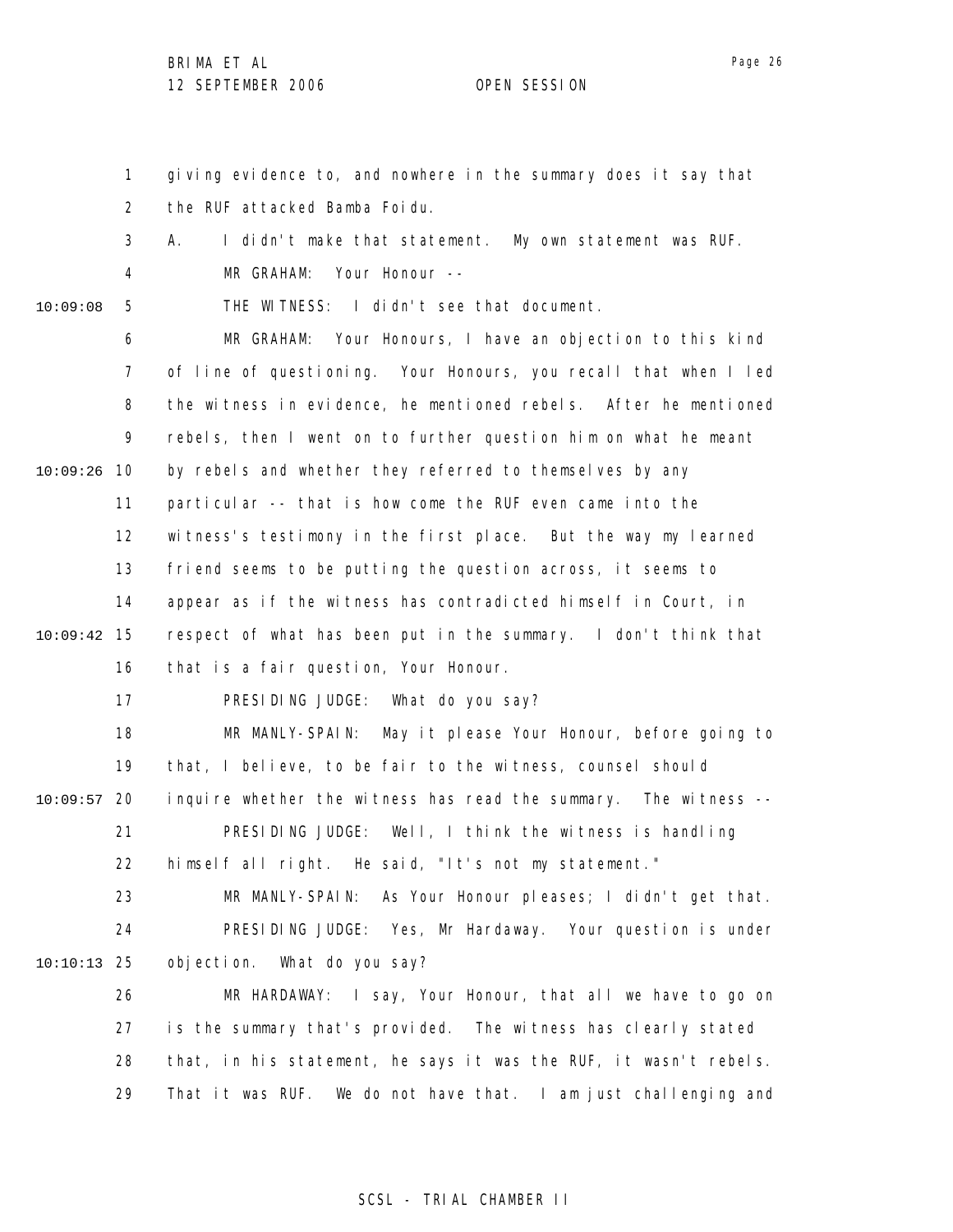1 2 3 4 5 6 7 8 9 10 10:10:58 11 12 13 14 15 10:11:11 16 17 18 19 20 10:11:26 21 22 23 24 25 10:11:36 26 27 28 29 10:10:45 testing the witness's credibility, as it relates to this aspect, as has been done with other witnesses in the past. PRESIDING JUDGE: Yes. All right. You are questioning his credibility vis-a-vis the statement? MR HARDAWAY: That is correct, Your Honour. PRESIDING JUDGE: He has given sworn evidence that, by rebels, he meant RUF. Go on from there. MR MANLY-SPAIN: Your Honour, that is exactly the point we're making. If counsel does not have the statement of the accused, how can he challenge the witness by putting to the witness that the witness did not state that in his statement; what is the point? PRESIDING JUDGE: Yes. MR MANLY-SPAIN: He does not know what is in his statement. How can he come and say, "But you didn't say that in your statement." PRESIDING JUDGE: I take your point, Mr Manly-Spain, but the witness has already disowned that summary as being his statement, and I'm giving Mr Hardaway permission to go on from there. MR MANLY-SPAIN: Thank you. MR HARDAWAY: If I may, Your Honour, also, as has been done in the past, if there is any issue -- PRESIDING JUDGE: Let's confine yourself to this witness. MR HARDAWAY: I will confine it to this witness, Your Honour. Q. Mr Witness, I put it to you that you did not say in your statement that it was the RUF who attacked Bamba Foidu, and that you are only coming up with the term RUF during your evidence

### SCSL - TRIAL CHAMBER II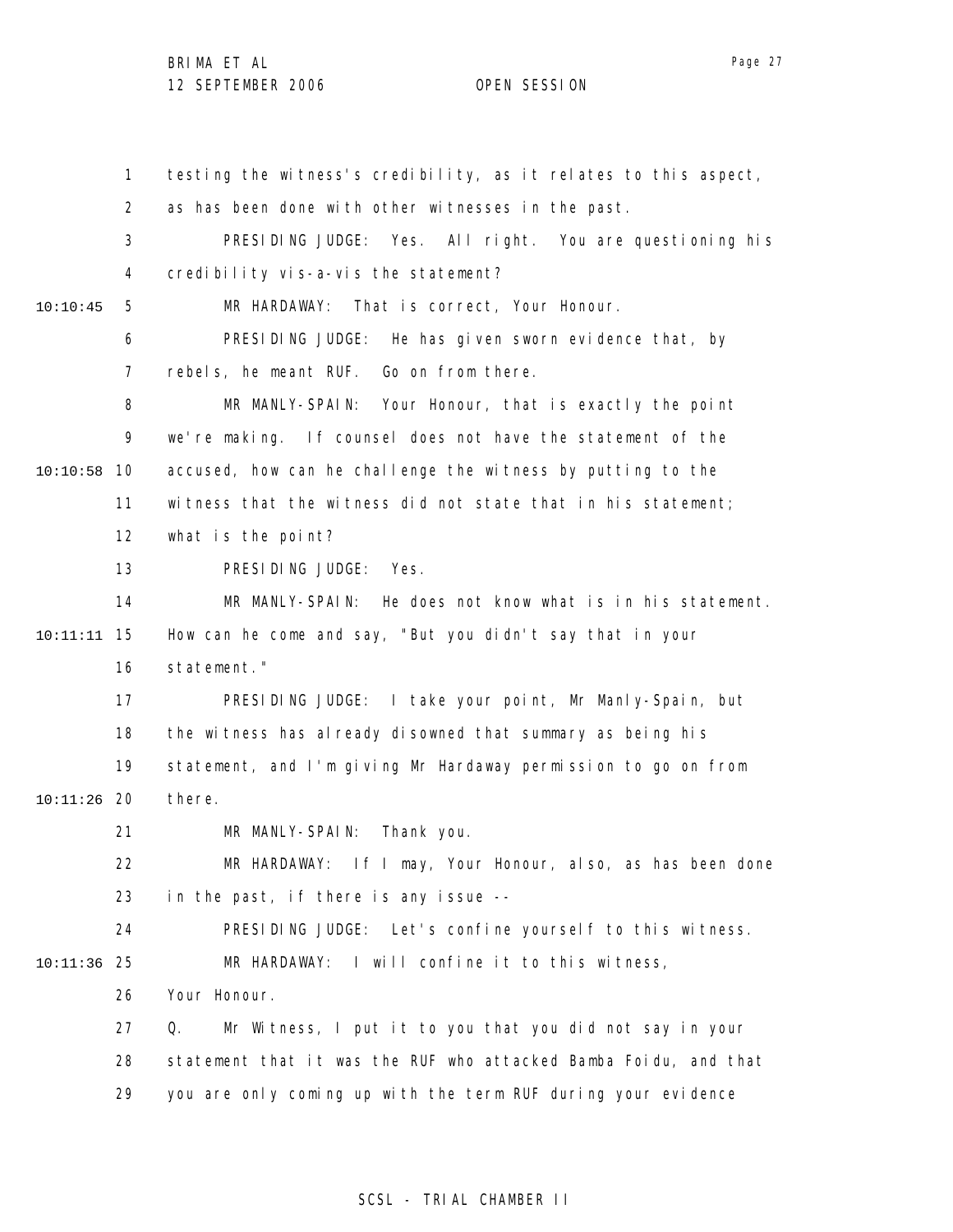1 2 3 4 5 6 7 8 9 10 10:12:43 11 12 13 14 15 10:13:07 16 17 18 19 20 10:13:38 21 22 23 24 25 10:14:06 26 27 28 29 10:12:17 here today; what is your response? A. My statement, I didn't say it wasn't RUF. I said the rebels who attacked us were RUF. I have proofs. They called the names of the leaders, one or two among them, and those people are RUF. Q. I put it to you, sir, that Bamba Foidu was attacked by a mixed force of SLA and RUF; what is your response? A. I do not agree to that, because the leaders and those that I knew, soldiers -- I didn't see soldiers or AFRC or Kamajors among them. There were one or two people that I had known from Sewafe. I heard Superman's name and Bai Bureh, and they were the leaders. And it was confirmed that they were RUF. Q. Mr witness, were there any children involved in the attack on Bamba Foidu? A. Yes, yes. Little children were there. Q. Were they part of the group that attacked Bamba Foidu? A. No. I said civilians were there but the rebels who came, I didn't see little, little children among them. Q. Other than the killings and amputations you referred to in the attack on Bamba Foidu, did you see any mutilations, sir? A. Well, some people were wounded. They were referred to as wounded. Though their hands were not cut off, they were wounded. Those are the ones I saw. Q. And other than the woman who you testified to, who had a stick inserted into her vagina, did you see or hear of any other rapes, or sexual assault, in Bamba Foidu? A. At that particular night, where I was laid down, and the place where the women were was far from me, so I wasn't able to see that. But, for that woman -- I was at Sandia. They took her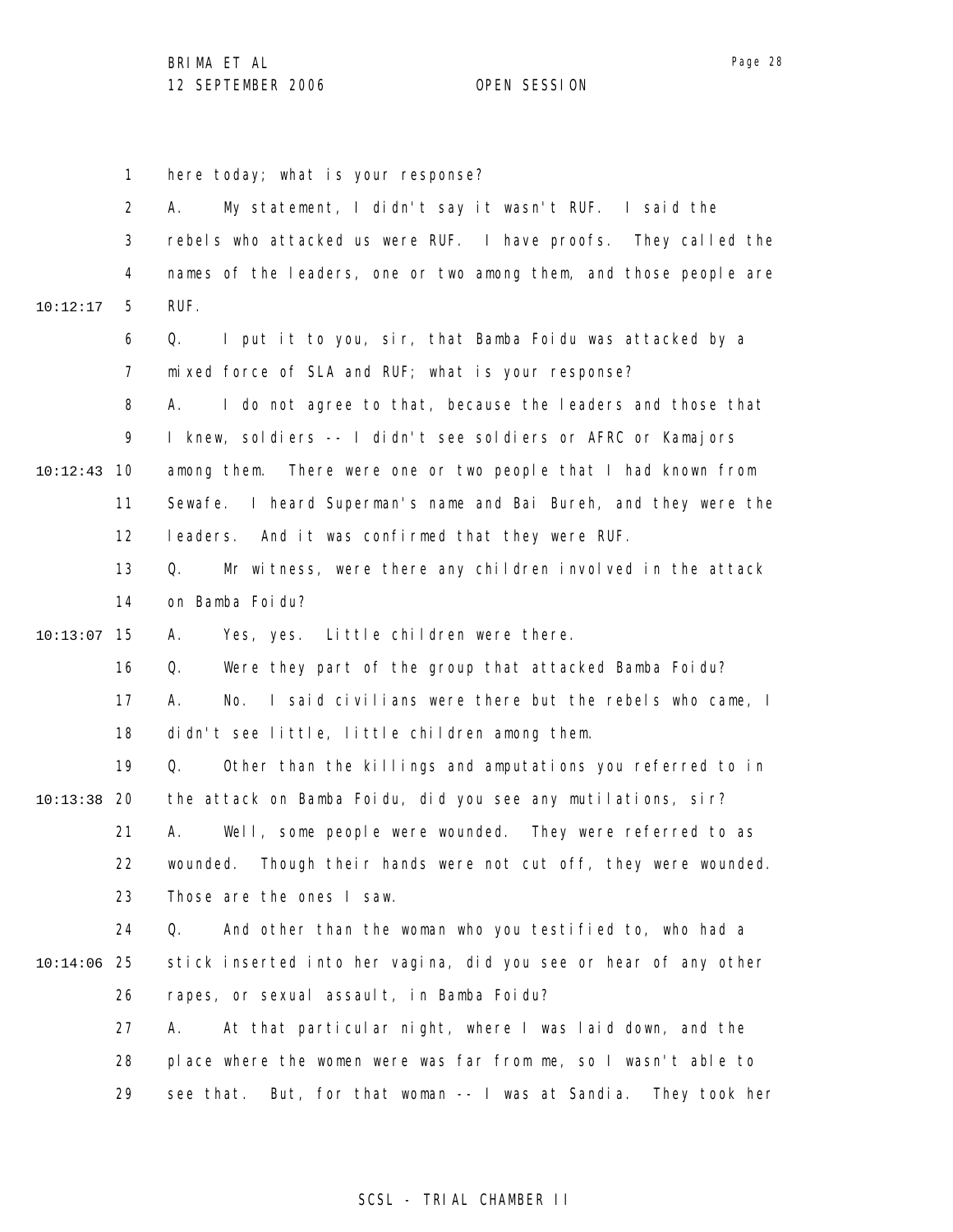1 2 3 4 5 6 7 8 9 10 10:15:16 11 12 13 14 15 10:15:29 16 17 18 19 20 10:15:57 21 22 23 24 25 10:16:19 26 27 28 29 10:14:50 to Freetown and a stick was inserted into her. I didn't see the action at that time. Q. But other than that night, sir, did you hear of any other rapes taking place during the attack on Bamba Foidu? A. It was only that night that they attacked. That is the only incident I know about. Q. Now, Mr Witness, you were taken to Yomanda by the same people who attacked Bamba Foidu; is that correct? A. Yes, yes. Q. And -- A. The RUF. Q. And these were the same people who you testified to that some had full military combat and some had mixed; is that correct? A. Yes, yes. Q. Again, I put it to you, sir, that the group who were taking you to Yomanda was a mixed force of SLA and RUF; what is your response? A. I don't believe that. Q. In Yomanda, sir -- JUDGE SEBUTINDE: Mr Hardaway, is this place called Yomanda or Yomandu? We don't want to end up with the same problems we had earlier of the same place being referred to differently. MR HARDAWAY: I have heard it Yomanda. The pronunciation, I am trying to extract from the summary, is Yomanda, Your Honour. But I will ask the witness. Q. Mr Witness, the place you went to, was it Yomanda, or Yomandu? A. It's Yomanja. I can spell it for you, Yomanja.

### SCSL - TRIAL CHAMBER II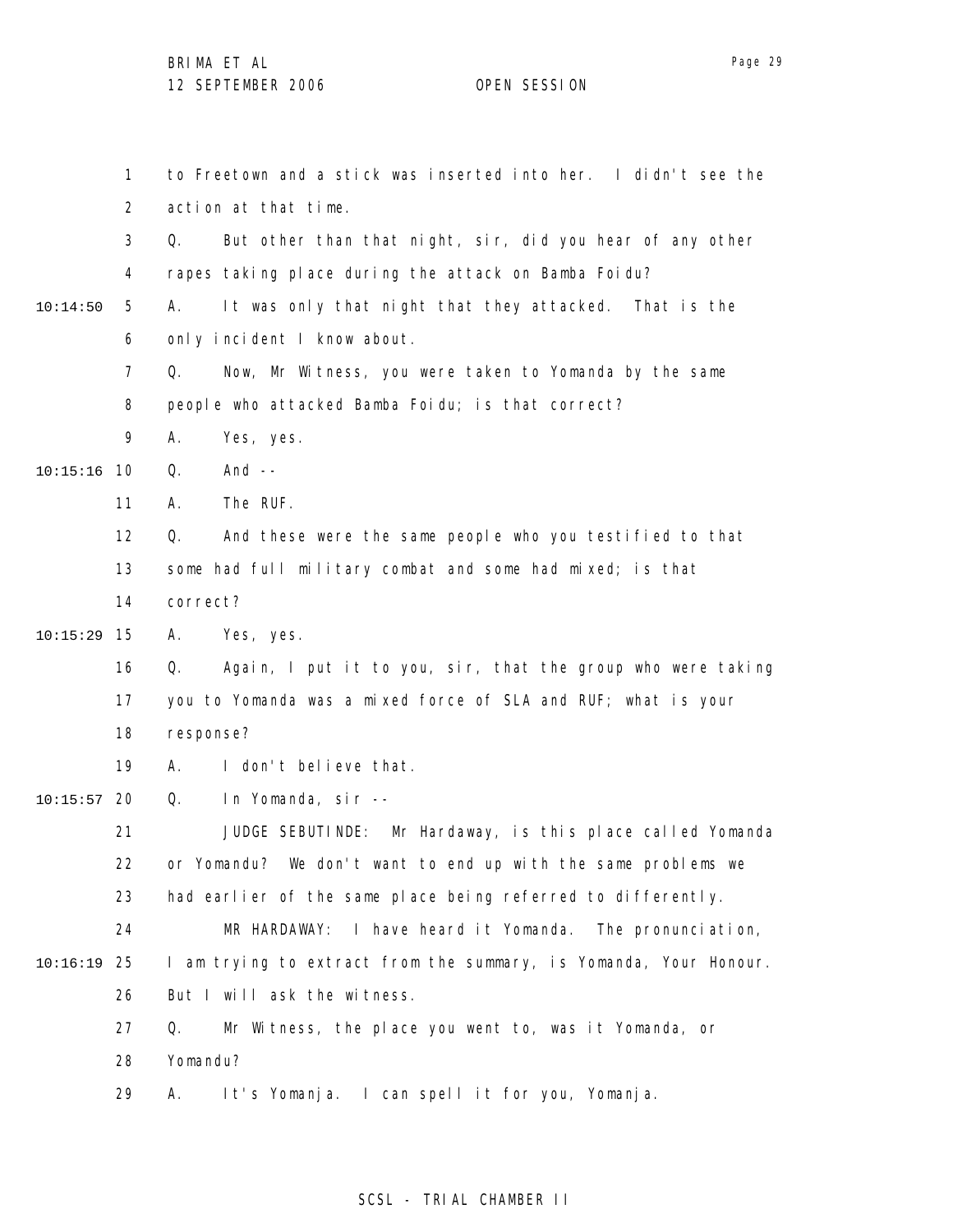1 2 3 4 5 6 7 8 9 10 10:17:22 11 12 13 14 15 10:17:38 16 17 18 19 20 10:18:03 21 22 23 24 25 10:18:26 26 27 28 29 10:17:06 JUDGE SEBUTINDE: Please spell it, Mr Witness. Spell the name of the place. THE WITNESS: Y-O-M-A-N-J-A. That is another section town. THE INTERPRETER: Your Honours, Your Honours, could the witness be audible so that the interpreters can get him clearly? PRESIDING JUDGE: Yes, you will have to speak up, please, Mr Witness. THE WITNESS: Okay. MR HARDAWAY: Q. Mr Witness -- A. Yes. Q. At Yomanja, did you see or hear of any killings? A. Yes, yes. Q. Please explain what did you -- how did you see or hear of any killings at Yomanja? A. I didn't hear, I saw. I was standing there when they came with us at the big courtyard, we were standing there. When they captured the people, they threw them to the ground. They hit them with cutlasses and they were hacked. I even confirm that the Madingo chief in Sewafe was killed there. Some other people were hacked there and some went to the bush. So at that particular night I was there I was tied and they were hacking people there although they didn't stay for long there. Q. Did you see or hear of any amputations in Yomanja, while you were there? A. That particular night, because it wasn't too clear, I stood there. I saw the action. But I wouldn't be able to know the persons who were -- the person who was being hacked. People were being beaten and hacked and later you will know who was being

### SCSL - TRIAL CHAMBER II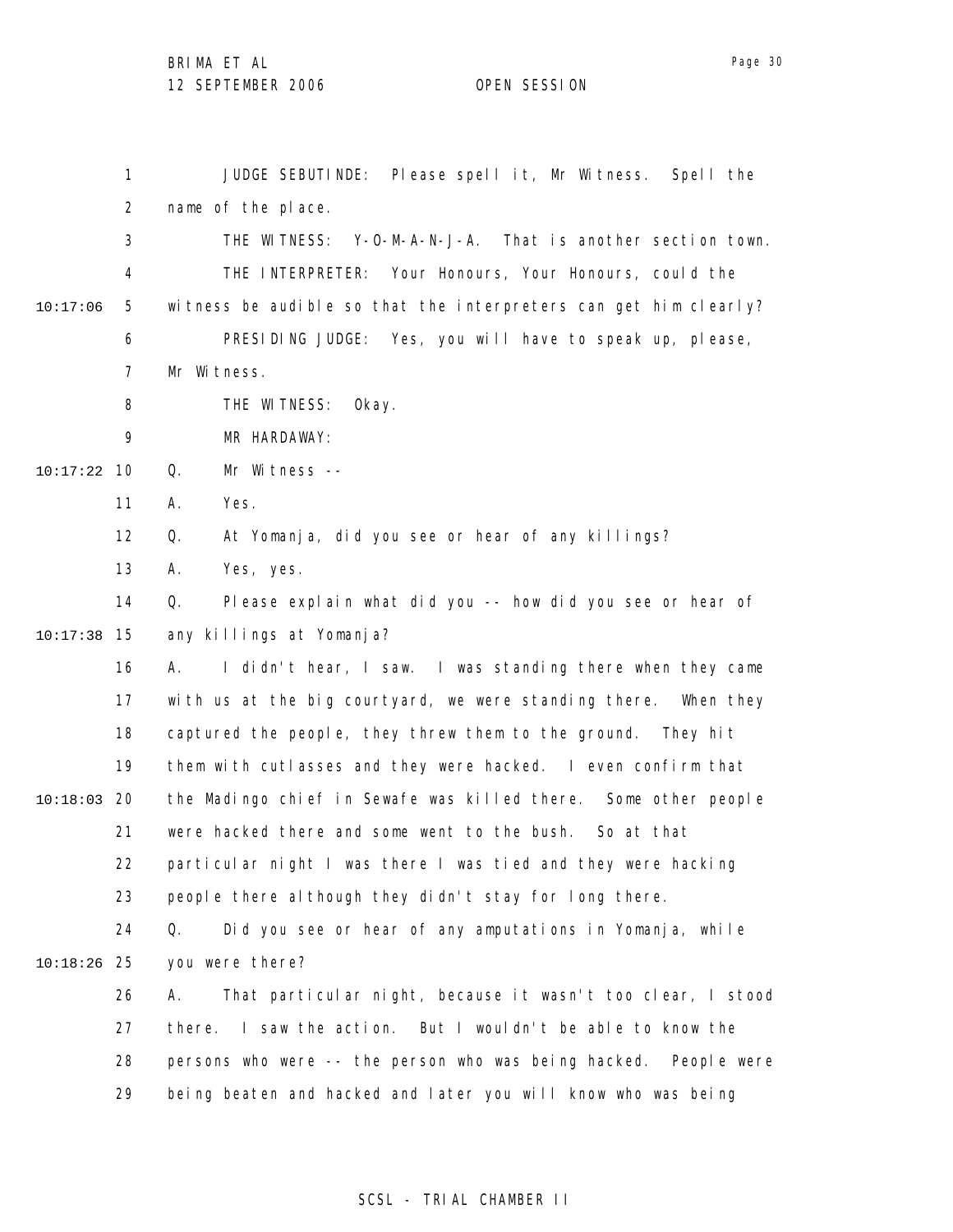1

2 3 4 5 6 7 8 9 10 10:19:28 11 12 13 14 15 10:19:55 16 17 18 19 20 10:20:21 21 22 23 24 10:19:04 Q. Thank you, Mr Witness. I want to take you now to -- you had mentioned in your direct evidence the People's Army; do you remember that? A. Yes, yes. I can recall. Q. And who was it specifically that told you about the People's Army? A. It was in Sewafe Town, when the RUF came from the bush, they said we should not refer to them as that. They said we should call them People's Army. That was how we used to call them. It was something that was common in Sewafe Town. Q. Now, Mr Witness, in your statement to the Defence, did you mention the term "People's Army"? A. Yes, I mentioned that name, People's Army. Q. And when you reviewed your statement you saw the words "People's Army" in your statement; is that your testimony? A. Well, that particular portion, I described somebody who was connected with People's Army in my statement. That was one Lieutenant Sule. He was with the RUF and later referred to them as People's Army. That was how I came up with the word People's Army. It's connected with a soldier who was a RUF. Q. Just please answer the question: When you reviewed your statement, you saw the words "People's Army" in the statement when you reviewed it; yes or no?

hacked, but I couldn't see anybody's face at that moment.

25 10:20:43 A. No, no, no, I didn't see it in writing.

26 27 28 Q. Mr Witness, you had also mentioned the name Sani Boy, who you said was RUF; do you remember that? MR GRAHAM: Your Honours, objection. He said Kono Boy who

29 was also known as Sani.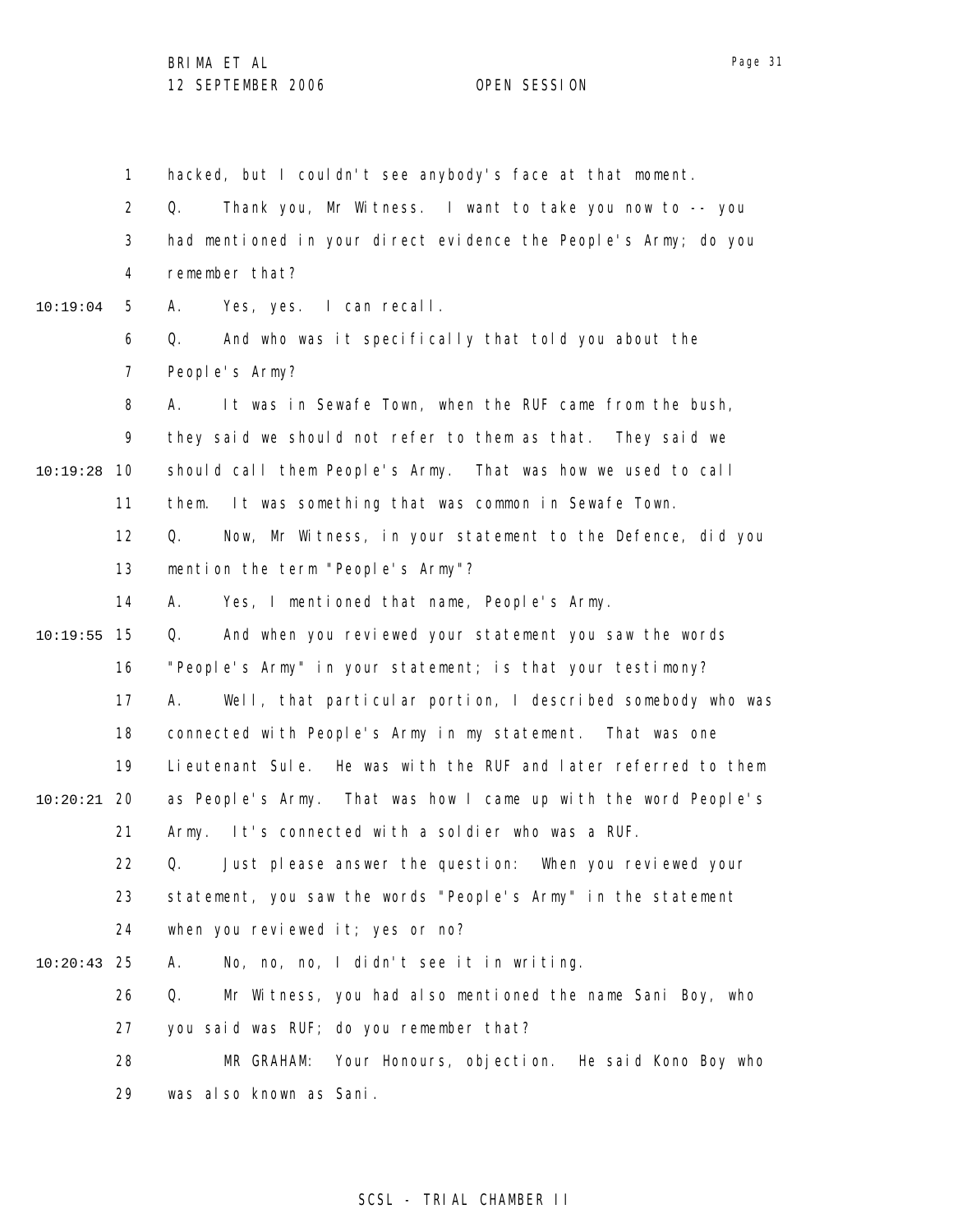1 2 3 4 5 6 7 8 9 10 10:21:49 11 12 13 14 15 10:22:17 16 17 18 19 20 10:22:40 21 22 23 24 25 10:22:58 26 27 28 29 10:21:29 PRESIDING JUDGE: That is right, it is Kono Boy. MR HARDAWAY: I didn't catch the first one. Kono Boy. PRESIDING JUDGE: Also known as Sani. MR HARDAWAY: Also known as Sani. Thank you, Your Honour. I thank my learned friend for the clarification. Q. You had stated that you had heard the name Kono Boy, also known as Sani Boy; do you remember that? A. I remember. His name is Sani. And his father, according to his people -- THE INTERPRETER: Your Honour, please, can the witness go over that portion again? PRESIDING JUDGE: Mr Witness, the interpreter missed what you were saying; could you please repeat? THE WITNESS: Yes, My Lord. I said Sani is his real name. His father is a Nigerian and his mother is a Kono from -- so Kono Boy was a name given to him by his colleagues, so that particular night he introduced himself. The other man who was captured with us knew him very well, so he was asking for his grandmother. Again, he was a RUF, Sani. MR HARDAWAY: Q. Mr Witness, did you mention Sani, also known as Kono Boy, in your statement to the Defence? A. Yes, I remember that. Q. Mr Witness, in our summary given to the Prosecution, there is no mention of Sani, aka Kono Boy. I put it to you, sir, that you never told the Defence about Sani, aka Kono Boy, and that you are making it up and you are just coming up with this during your evidence-in-chief; what is your response? MR MANLY-SPAIN: Four questions in one, Your Honour.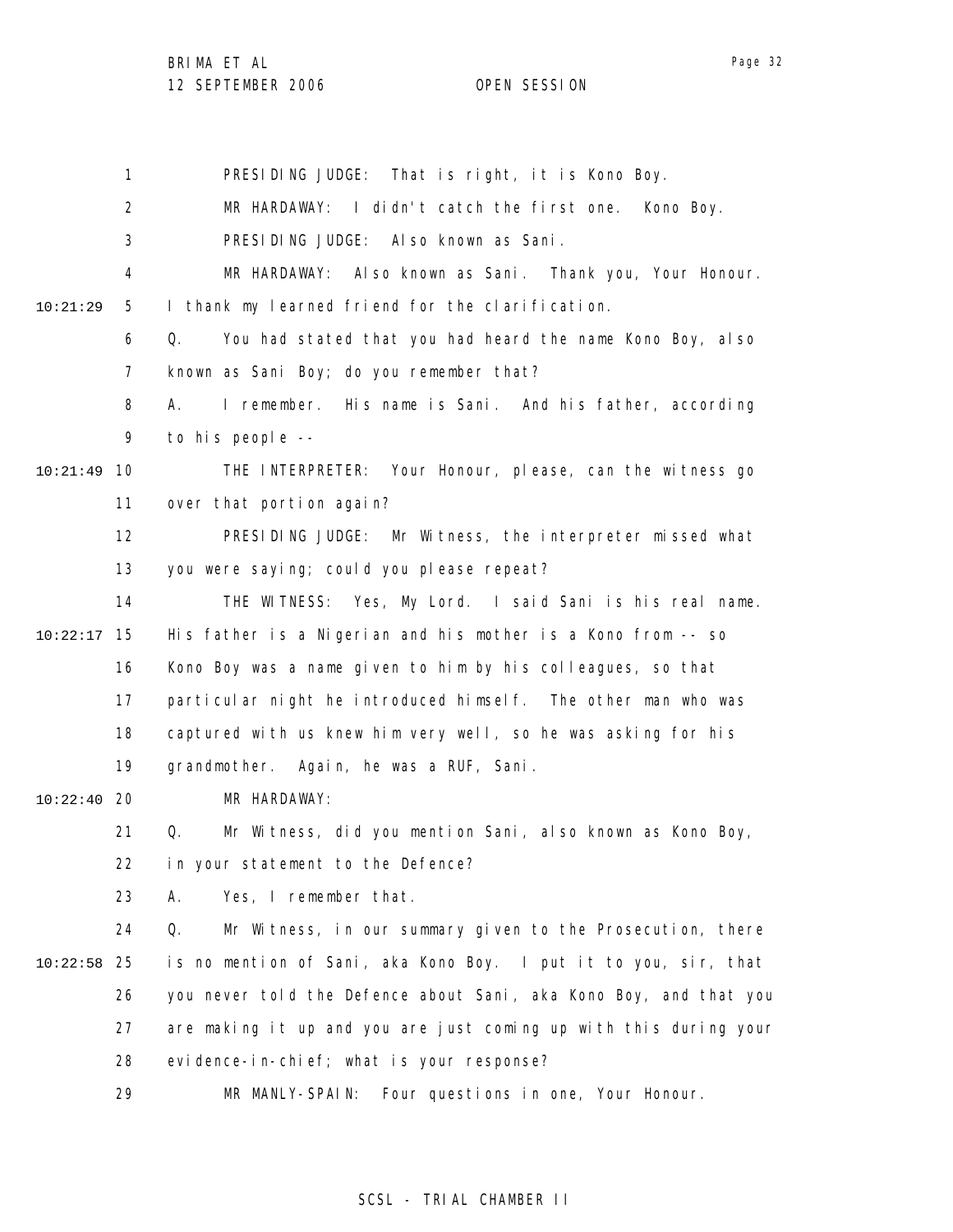1 2 3 4 5 6 7 8 9 10 10:23:52 11 12 13 14 15 10:24:14 16 17 18 19 20 10:24:38 21 22 23 24 25 10:24:59 26 27 28 29 10:23:31 PRESIDING JUDGE: You will have to break it down. MR HARDAWAY: I will break it down, Your Honour. PRESIDING JUDGE: I gather your strategy here is you are going to be submitting to the Trial Chamber that the evidence of this witness should not be believed; is that right? MR HARDAWAY: That's correct, Your Honour. Q. I put it to you, sir, that you never mentioned to the Defence anything about Sani, aka Kono Boy; what is your response? A. I mentioned Sani. I didn't say I didn't mention him. Q. I put it to you, sir, that the only time you have mentioned Sani is during your evidence? A. That is not correct. Q. I put it to you, sir, that you are lying about Sani Boy, Sani, aka Kono Boy, and that it was never mentioned at all? A. I don't remember that but something I've been used to, I know about Sani. Q. And, Mr Witness, I now want to go to Mabonte. You have testified about that and of a person being killed there; remember that? A. Yes, yes. I remember that. Q. Did you tell the Defence, in your statement, about Mabonte and of the old man being killed? A. Mabonte, I explained -- I said it was not an old man that was killed. Somebody was killed there. Q. I'll rephrase it. But you told the Defence, in your statement, of a killing that took place in Mabonte by a group who you say was the RUF; correct? A. Yes, yes. Q. There is no indication in the summary provided to the

### SCSL - TRIAL CHAMBER II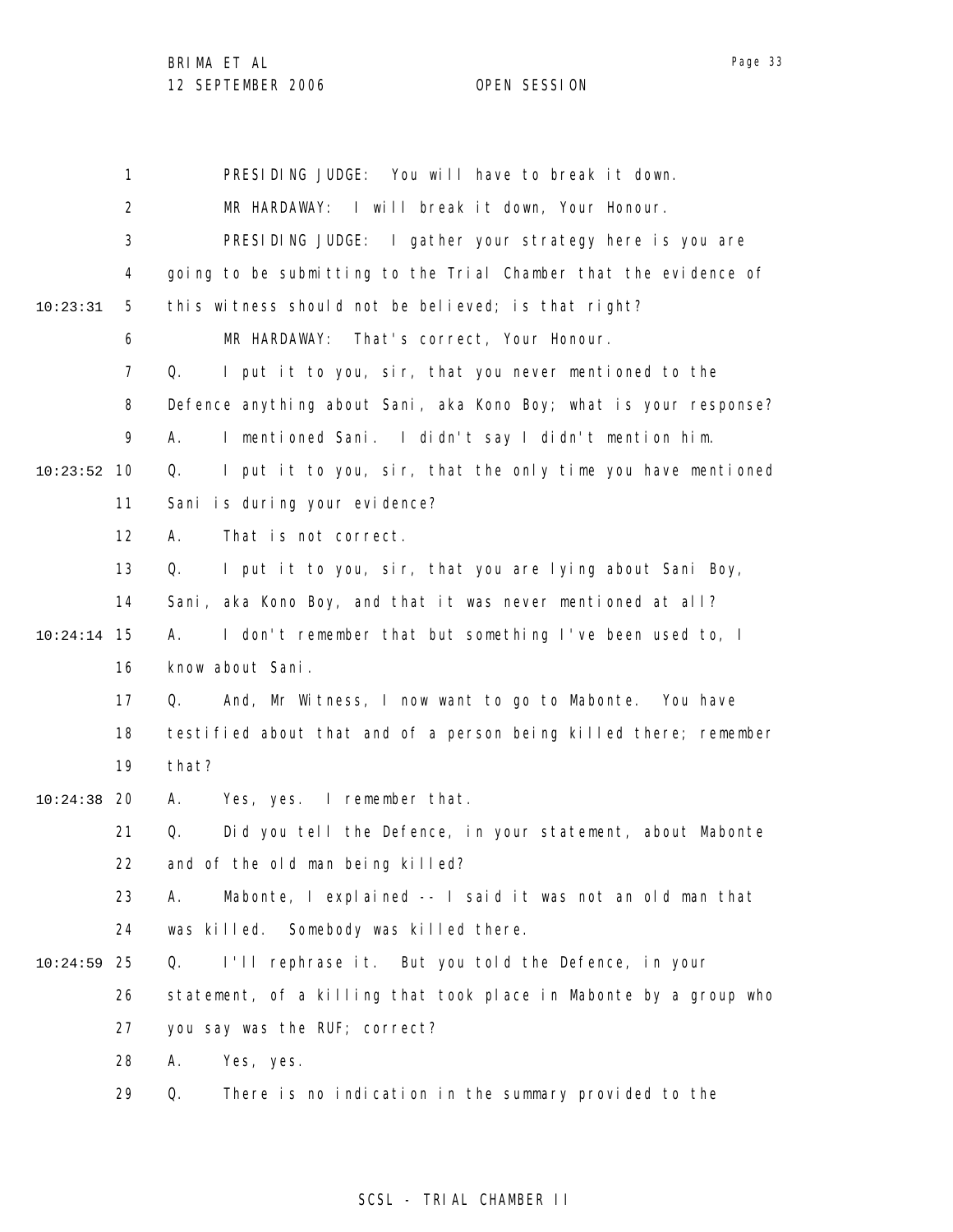Page 34

1 2 3 4 5 6 7 8 9 10 10:26:00 11 12 13 14 15 10:26:34 16 17 18 19 20 10:26:52 21 22 23 24 25 10:27:16 26 27 28 29 10:25:35 Prosecution about that, sir. I put it to you, you never mentioned to the Defence about Mabonte or any killing there by a group? A. Well, that is not correct because I explained what happened there. I'm not lying. Q. I put it to you, sir, that you are lying when you mentioned about an attack on Mabonte by the RUF; or the killing of a person in Mabonte by the RUF? A. I am not lying. I didn't lie about that. I was present, so, there is no need for me to lie about that. Q. Mr Witness, you had said you had heard of Superman, in Kono District; is that correct? A. I said, in my explanation, that I heard that Superman and the Kamajor had a fracas, that was what they said. That was in Sewafe. Q. I will try and be clear with the question: In response to a question from my learned friend, you had testified that you had heard, that when you heard of Superman, it was in Kono; it had nothing to do with the fracas you are describing about, but you heard about Superman in Kono. Is that correct? A. I heard, I heard that Superman was in Sewafe. He had had a fracas with the Kamajors. I heard when they were talking about it. Q. While you were in your village, Bamba Foidu, did you ever hear the name Superman? A. Yes, yes. Exactly. Q. How did you hear the name Superman while in your village? A. Well, through people were coming from Freetown, communication was going on. They would go to Sewafe. People all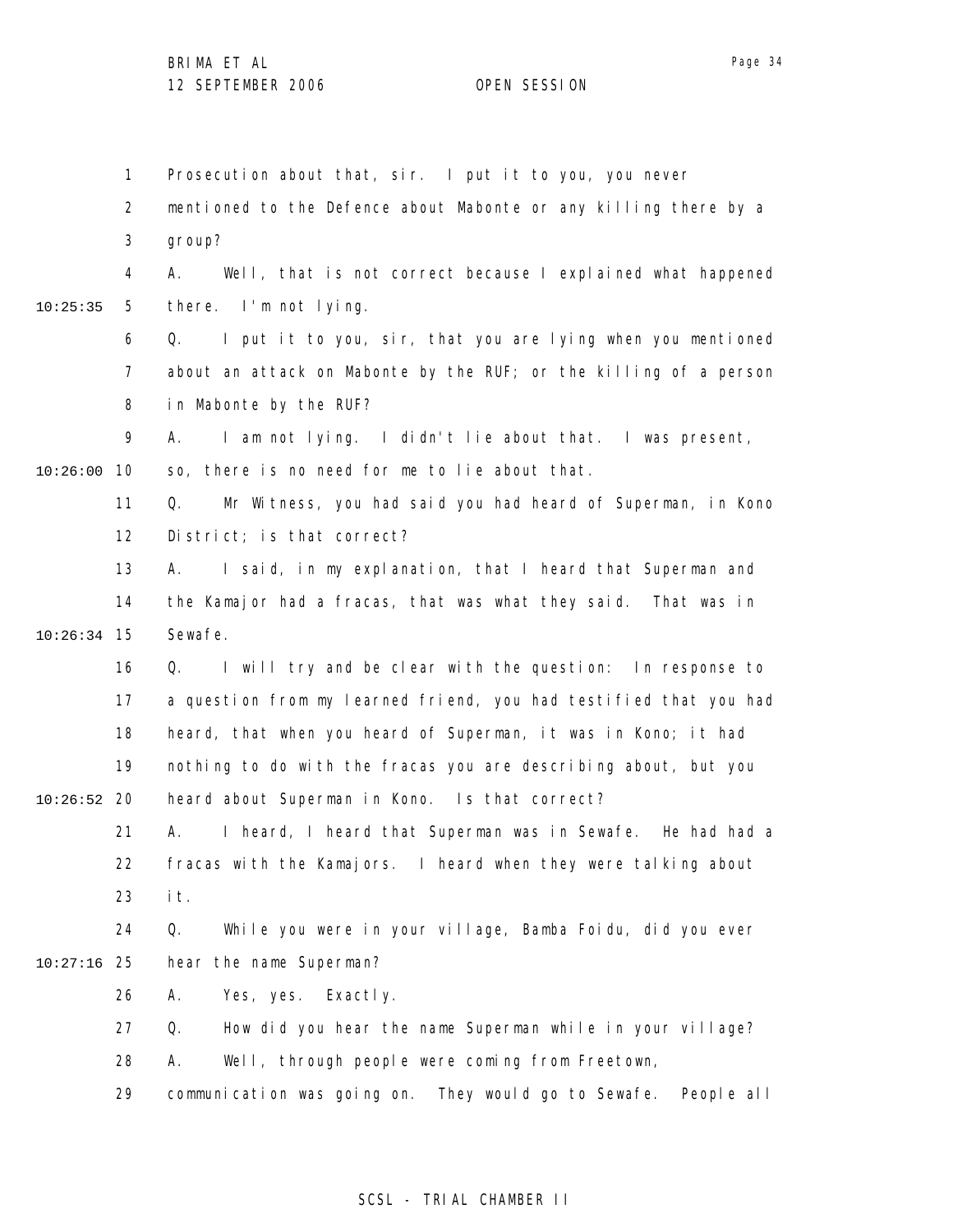1 2 3 4 5 6 7 8 9 10 10:28:21 11 12 13 14 15 10:28:49 16 17 18 19 20 10:29:14 21 22 23 24 25 10:29:35 26 27 28 29 10:27:52 about would explain those things to me when they would come from Freetown, about the issues, country's issues. That was how I heard the name. Q. Okay. So you talked with people from Freetown concerning the issues in the country; is that what your testimony is? A. I said I heard the name. I heard that name through public discussions and there were communication. Q. What did they say -- what did you hear about Superman, while you were in Bamba Foidu? A. I heard that he was one of the RUF commanders, one of the leaders; that's all. Q. And did you get any of your information over the radio as well, as relates to Superman? A. Yes, yes. At that time, there was communication where - about the issues of the country. Q. Mr Witness, did you ever hear, during your time in Bamba Foidu, that Alex Tamba Brima, also known as Gullit, was a member of the AFRC government? A. I didn't hear about that, except during the peace time. That was when I started hearing about that name, during the peace time. Q. Did you ever hear the name Santigie Borbor Kanu, as being a member of the AFRC government, while you were in Bamba Foidu? A. No, no. Except during the peace time, then those names came up. Q. Did you ever hear the name Ibrahim Bazzy Kamara, while you were in Bamba Foidu, as being a member of the AFRC government? A. No, no. Q. While you were in Bamba Foidu, other than Superman, did you

### SCSL - TRIAL CHAMBER II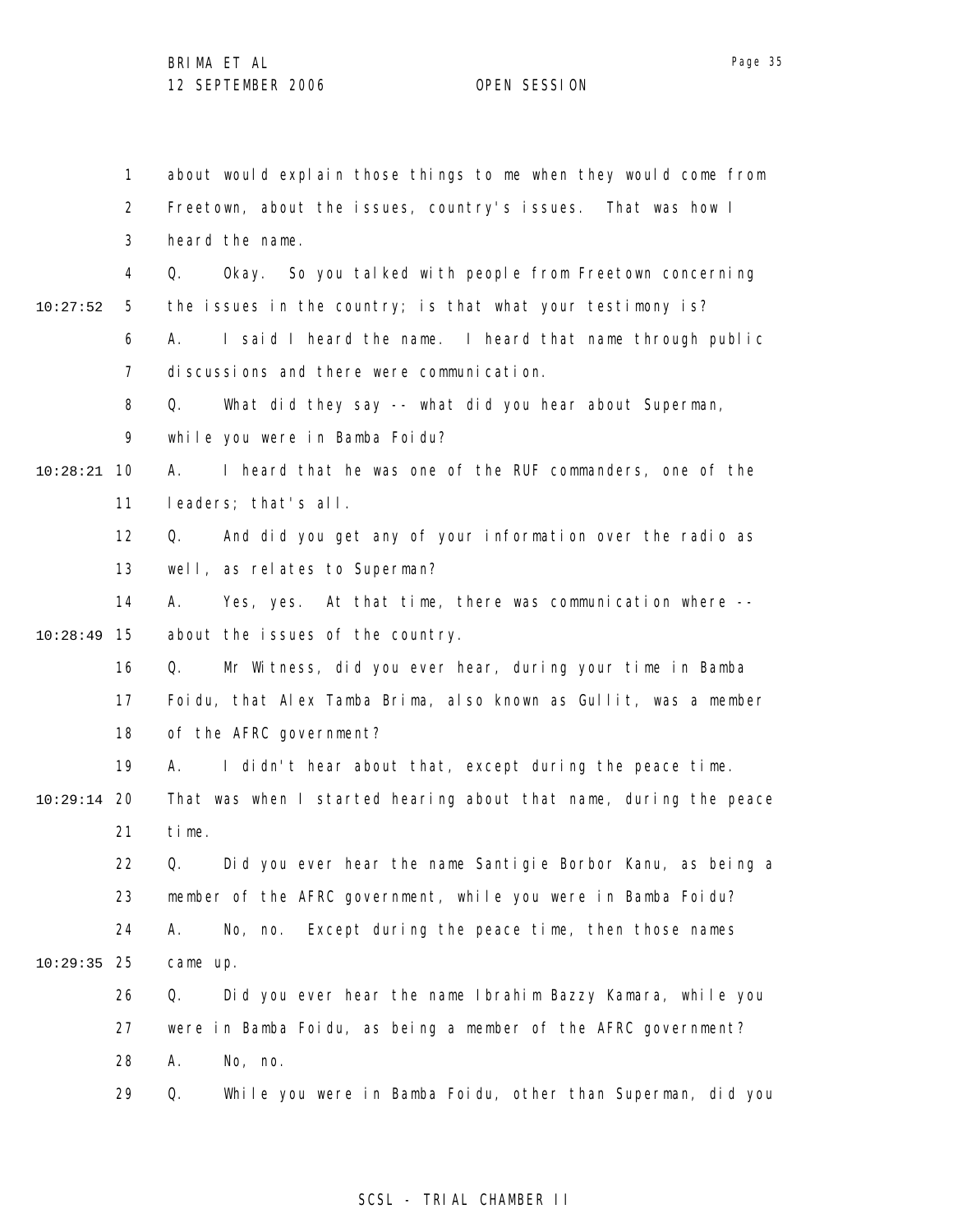1 2 3 4 5 6 7 8 9 10 10:30:48 11 12 13 14 15 10:31:10 16 17 18 19 20 10:31:30 21 22 23 24 25 10:31:53 26 27 28 29 10:30:27 hear of any other RUF people? A. Yes, yes. Q. Who were they, sir? A. I heard about rebels like Foday Sankoh, Gibril Massaquoi, Fayia Musa. We used to hear those names. Q. And part of how you heard it was over the radio and through newspaper; is that correct? A. As times from radio, yes. At times newspaper, at times Sewafe. Sometimes newspapers, sometimes when people come from Freetown, but most of the time it was through the radio because I used to listen to the radio and BBC. Q. So just so I'm clear, sir: You heard through forms of communication, radio, newspaper, et cetera, you heard of various members of the RUF, but you did not hear of any members of the AFRC; is that your testimony? A. Well, at that time, you know, there was communication. It was later we heard about AFRC, when they overthrew. Q. But during -- A. We heard about the overthrow. Q. You heard about the overthrow of the AFRC? A. Yes, yes. It's not anything new to me in Sierra Leone. We heard. Q. Now, when you heard the names of Foday Sankoh and Superman, were the AFRC in power during that time, when you heard about Foday Sankoh, Superman and the other RUF you've described? A. No, no. At that time, no. Q. Mr Witness, have you ever heard the name Ibrahim Bazzy Kamara as being the senior AFRC official in Kono after the AFRC was overthrown?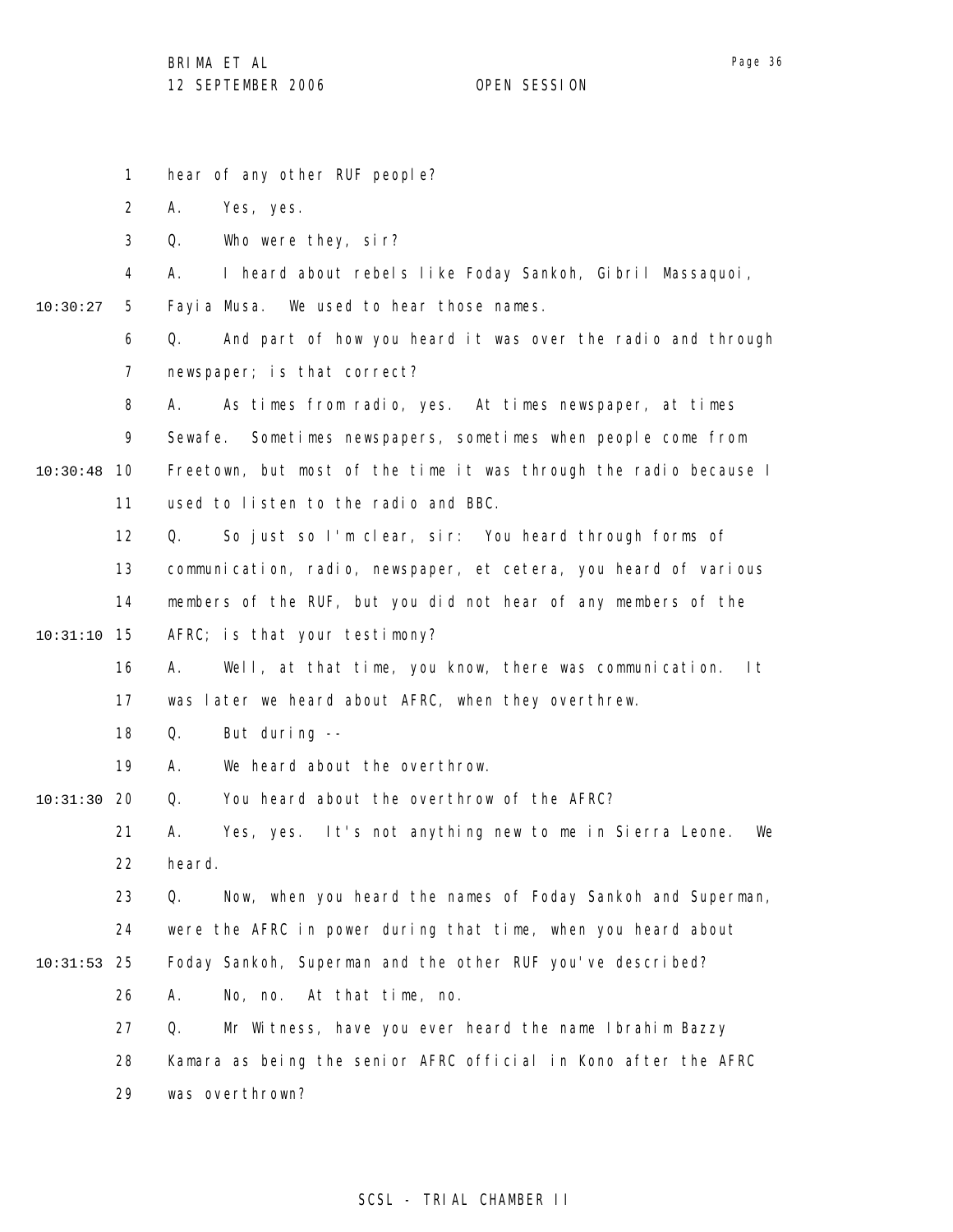|               | $\mathbf{1}$   | In Kono, no. I didn't hear. I didn't get that<br>No, no.<br>А.    |
|---------------|----------------|-------------------------------------------------------------------|
|               | $\overline{2}$ | information.                                                      |
|               | 3              | I put it to you, sir, that Ibrahim Bazzy Kamara was the<br>Q.     |
|               | 4              | senior AFRC official, in Kono, after the AFRC was overthrown;     |
| 10:32:46      | 5              | your response?                                                    |
|               | 6              | Well, I didn't have that idea, because where I was --<br>А.       |
|               | 7              | where, the information wasn't flowing there.                      |
|               | 8              | MR HARDAWAY: With the Court's indulgence for one moment,          |
|               | 9              | please. I thank the Court. Mr Witness, I have no further          |
| 10:33:19      | 10             | questions of you, sir. Your Honours, this concludes my            |
|               | 11             | cross-examination.                                                |
|               | 12             | PRESIDING JUDGE: Thank you, Mr Hardaway. Any                      |
|               | 13             | re-examination?                                                   |
|               | 14             | No, Your Honours.<br>MR GRAHAM:                                   |
| 10:33:32      | 15             | PRESIDING JUDGE: Mr Witness, we would like to thank you           |
|               | 16             | for coming to Court and giving evidence. Your testimony is now    |
|               | 17             | finished and you will be free to leave. If you will just sit      |
|               | 18             | there for a few moments, we will adjourn the Court and you will   |
|               | 19             | be able to go.                                                    |
| $10:33:55$ 20 |                | THE WITNESS: Okay. Thank you, My Lord.                            |
|               | 21             | [The witness withdrew]                                            |
|               | 22             | PRESIDING JUDGE: Well, we will take our usual morning             |
|               | 23             | break a little early because it's not much point getting the next |
|               | 24             | witness in and then adjourning at the usual time. So we will      |
| 10:34:15      | 25             | adjourn now and we will come back at 10 to 11.<br>Thank you.      |
|               | 26             | [Break taken at 10.35 a.m.]                                       |
|               | 27             | [AFRC12SEPT06C-CR]                                                |
|               | 28             | [Upon resuming at 10.53 a.m.]                                     |
|               | 29             | [The witness entered court]                                       |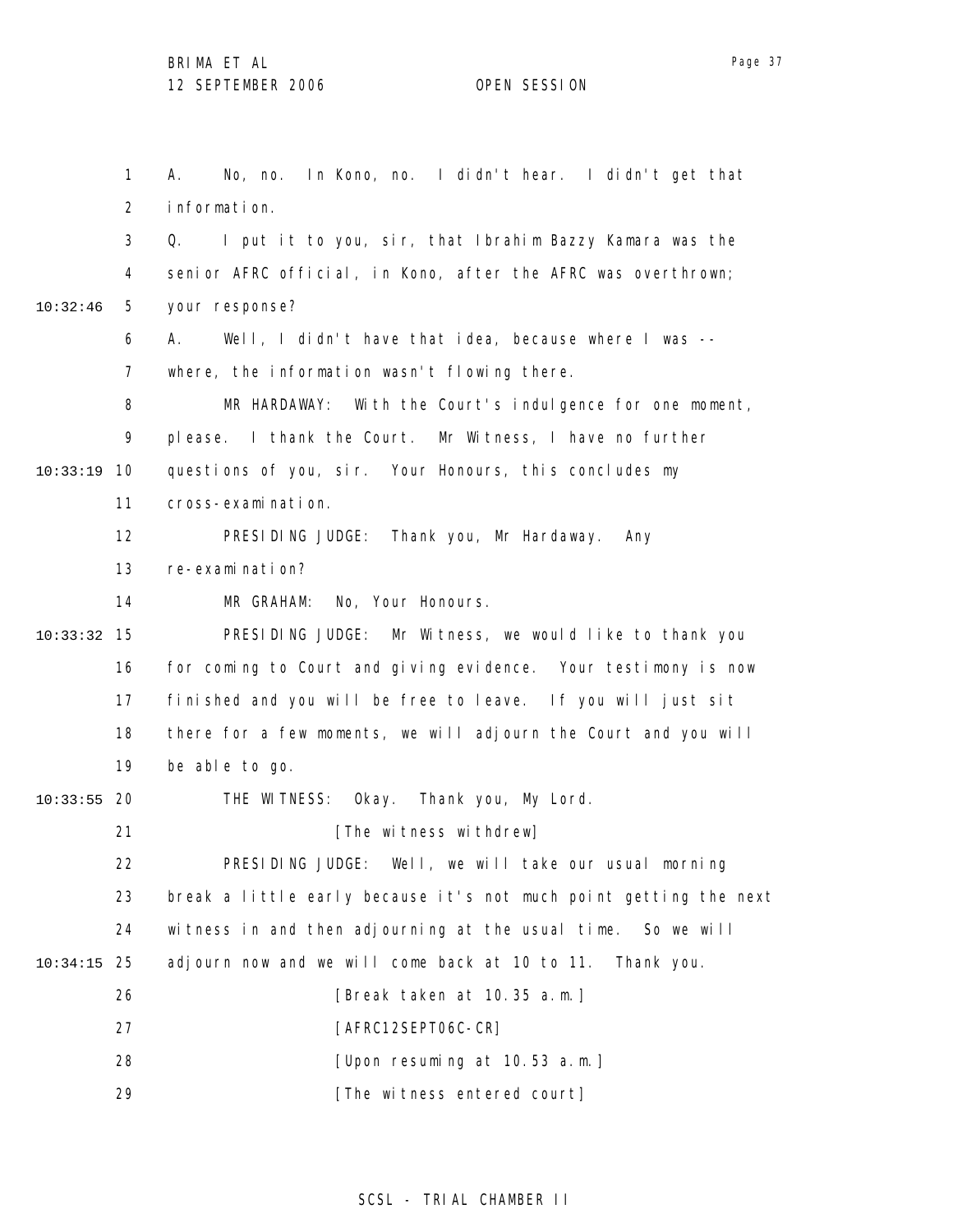1 2 3 4 5 6 7 8 9 10 10:55:22 11 12 13 14 15 10:55:23 16 17 18 19 20 10:56:45 21 22 23 24 25 10:57:10 26 27 28 29 10:55:22 PRESIDING JUDGE: What is the pseudonym of this witness? MR GRAHAM: Your Honour, the pseudonym is DAB-128. And his order number 36 on the witness summaries. Your Honours, he will be testifying in Krio; DAB-128, Your Honours. Order number 36 on the witness summaries. PRESIDING JUDGE: Unfortunately, the summaries don't always have a number on them. They have got page numbers but not witness numbers. MR GRAHAM: Your Honours, I will let you have the page number. PRESIDING JUDGE: Page 31. I've got it. Thanks, Mr Graham. I have it, thank you. He is giving evidence in Kono, is that correct? MR GRAHAM: Krio, Your Honour. WITNESS: DAB-128 [Sworn] [Witness answered through interpreter] MR GRAHAM: Your Honours, respectfully, the witness, I believe, was not included in the original list of witnesses who were granted protective measures by this Honourable Court, and so I humbly would apply that we grant him that on a rolling basis, as we have been doing. I'm grateful, Your Honour. PRESIDING JUDGE: Thank you, Mr Graham. Yes. We will order that the protective measures granted by the Court in our decision of 9th May 2006 entitled "Decision on joint Defence application for protective measures for Defence witnesses" shall also apply to witness DAB-128. EXAMINED BY MR GRAHAM: Q. Good morning, Mr Witness. Mr Witness, I didn't hear any response.

SCSL - TRIAL CHAMBER II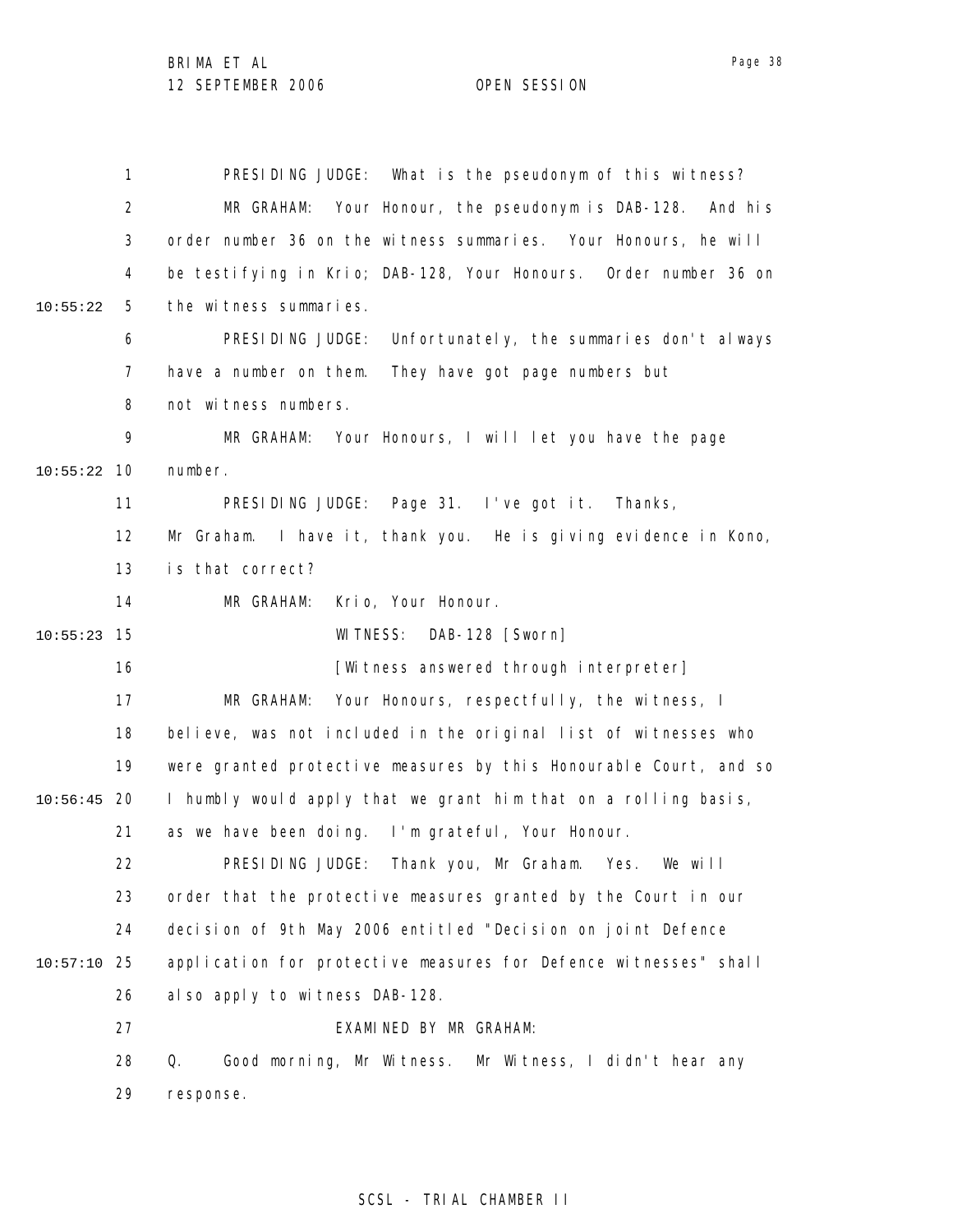|          | 1              | PRESIDING JUDGE: Did you hear what counsel said to you,             |
|----------|----------------|---------------------------------------------------------------------|
|          | $\overline{2}$ | Mr Witness?                                                         |
|          | 3              | THE WITNESS: Yes, yes.                                              |
|          | 4              | MR GRAHAM:<br>Thank you.                                            |
| 10:57:56 | 5              | Q.<br>Mr Witness --                                                 |
|          | 6              | Yes, sir.<br>Α.                                                     |
|          | $\overline{7}$ | Q.<br>-- you are 22 years old, isn't it?                            |
|          | 8              | Α.<br>Yes, sir.                                                     |
|          | 9              | Q.<br>And you are currently single; that is, you are not married,   |
| 10:58:13 | 10             | isn't it?                                                           |
|          | 11             | Yes, sir.<br>Α.                                                     |
|          | 12             | And I am right in saying that you went to school up to<br>Q.        |
|          | 13             | class 3, after which you were taken --                              |
|          | 14             | Α.<br>Yes, sir.                                                     |
| 10:58:21 | 15             | Q.<br>-- to mine for diamonds by your aunty; is that right?         |
|          | 16             | Yes, sir.<br>Α.                                                     |
|          | 17             | And that you are a resident of Jagbwema Fiama?<br>Q.                |
|          | 18             | I was not born there, but that is where I reside.<br>А.             |
|          | 19             | Q.<br>Yes.<br>You are resident in Jagbwema Fiama and that is in the |
| 10:58:51 | -20            | Fiama Chiefdom in the Kono District; is that right?                 |
|          | 21             | Α.<br>Yes, sir.                                                     |
|          | 22             | And that, during the period 1991, or thereabouts, you lived<br>Q.   |
|          | 23             | in a number of towns in the Kono District, including Kombayendeh    |
|          | 24             | and Yomandu?                                                        |
| 10:59:07 | 25             | Your Honours, Kombayendeh is spelt<br>MR GRAHAM:                    |
|          | 26             | K-O-M-B-A-Y-E-N-D-E-H, and Yomandu, Your Honours, is spelt          |
|          | 27             | $Y - 0 - M - A - N - D - U$ .                                       |
|          | 28             | And that you are presently learning to be a tailor in Koidu<br>Q.   |
|          | 29             | Town, isn't it?                                                     |
|          |                |                                                                     |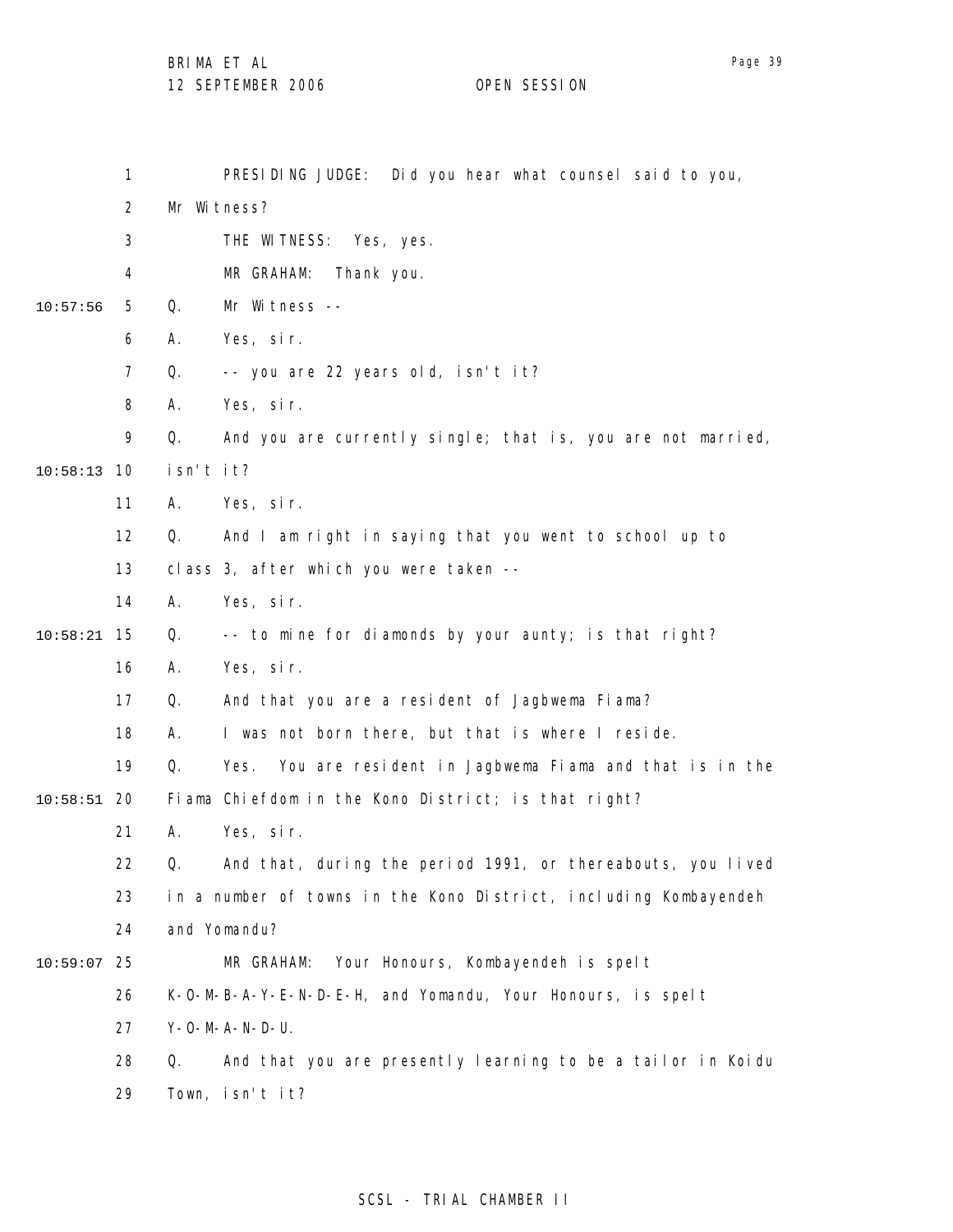1 2 3 4 5 6 7 8 9 10 11:00:26 11 12 13 14 15 11:00:49 16 17 18 19 20 11:01:10 21 22 23 24 25 11:01:27 26 27 28 29 10:59:52 A. Yes, sir. Q. Mr Witness, have you heard the name Kono Spark before? Your Honours, Kono Spark is spelt K-O-N-O, for Kono, and then Spark S-P-A-R-K. Kono Spark. Mr Witness, have you heard the name Kono Spark before? A. That was where I was staying with my uncle. Q. And do you remember what year you were staying there with your uncle, Mr Witness? A. Yes. The year that I was there, well, it was before '92. Q. And during the time that you were at Kono Spark, do you remember anything happening during that time? A. Yes. Because I was there '91, '92, we heard that rebels had attacked Kono, so I saw people running. I also decided to run away and go to Koyoh. I stopped there with a soldier called Corporal Marrah. Q. Mr Witness, before you go on, who told you -- how did you hear that the rebels were about to attack in Koidu Town? How did you hear that? A. Well, I saw people running and, at that time, I was very small, so that gave me the cause to run away to go to Koyoh. Q. And, Mr Witness -- MR WAGONA: Objection, Your Honours. We object to this evidence about '91, '92, on the grounds of relevance, Your Honours. PRESIDING JUDGE: Do you have any reply to that? MR GRAHAM: Your Honours, indeed, I'm not dwelling at all in very much detail at all, except that we're trying to get the witness, the issue of dates and things, a little bit of chronology helps them to get into sequence. But I'm not in any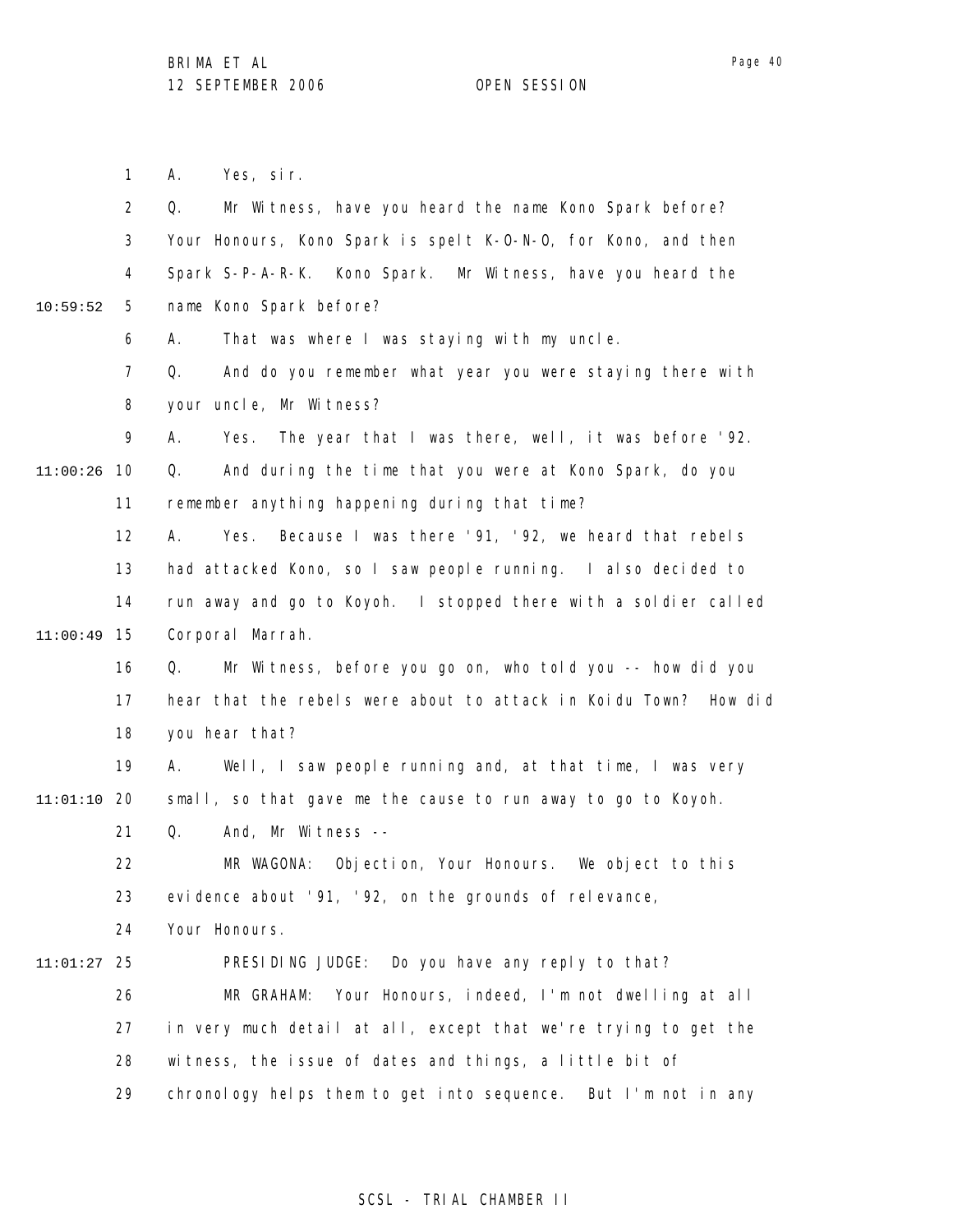|          | 1              | way going to dwell at all on events and I do recognise the dates  |
|----------|----------------|-------------------------------------------------------------------|
|          | $\overline{2}$ | in the indictment. I am not dwelling at all on that.              |
|          | 3              | PRESIDING JUDGE: All right. Well, I take it you're going          |
|          | 4              | to move on from there fairly soon?                                |
| 11:01:56 | 5              | I am. I'm grateful.<br>MR GRAHAM:                                 |
|          | 6              | PRESIDING JUDGE: I will allow the question on that basis.         |
|          | 7              | MR GRAHAM:                                                        |
|          | 8              | And Mr Witness --<br>Q.                                           |
|          | 9              | Yes, sir.<br>А.                                                   |
| 11:02:03 | 10             | -- these rebels that you said you heard were attacking<br>Q.      |
|          | 11             | Koidu Town, do you know whether they were referred to by any      |
|          | 12             | other name?                                                       |
|          | 13             | Well, the name that I heard them called by was RUF.<br>А.         |
|          | 14             | Q.<br>Mr Witness --                                               |
| 11:02:28 | 15             | А.<br>Yes, sir.                                                   |
|          | 16             | Q.<br>-- you just told this Court that you --                     |
|          | 17             | Yes, sir.<br>А.                                                   |
|          | 18             | Q.<br>-- when you heard about the attack, people were running and |
|          | 19             | you also ran, where did you run to?                               |
| 11:02:41 | -20            | Α.<br>It was Koyoh.                                               |
|          | 21             | MR GRAHAM:<br>Your Honours, Koyoh is spelt K-0-Y-0-H.             |
|          | 22             | And did anything happen when you got to Koyoh, Mr Witness?<br>Q.  |
|          | 23             | Α.<br>Yes. It was because I saw people running here and there,    |
|          | 24             | that was why I went to Koyoh.                                     |
| 11:03:10 | 25             | I'm asking, did anything happen, or what did you do when<br>Q.    |
|          | 26             | you got to Koyoh, Mr Witness?                                     |
|          | 27             | They did nothing to me, but when I saw people running, and<br>А.  |
|          | 28             | my uncle was a worker, he went for a job, that I saw people       |
|          | 29             | running, I decided to run away to Koyoh.                          |

# SCSL - TRIAL CHAMBER II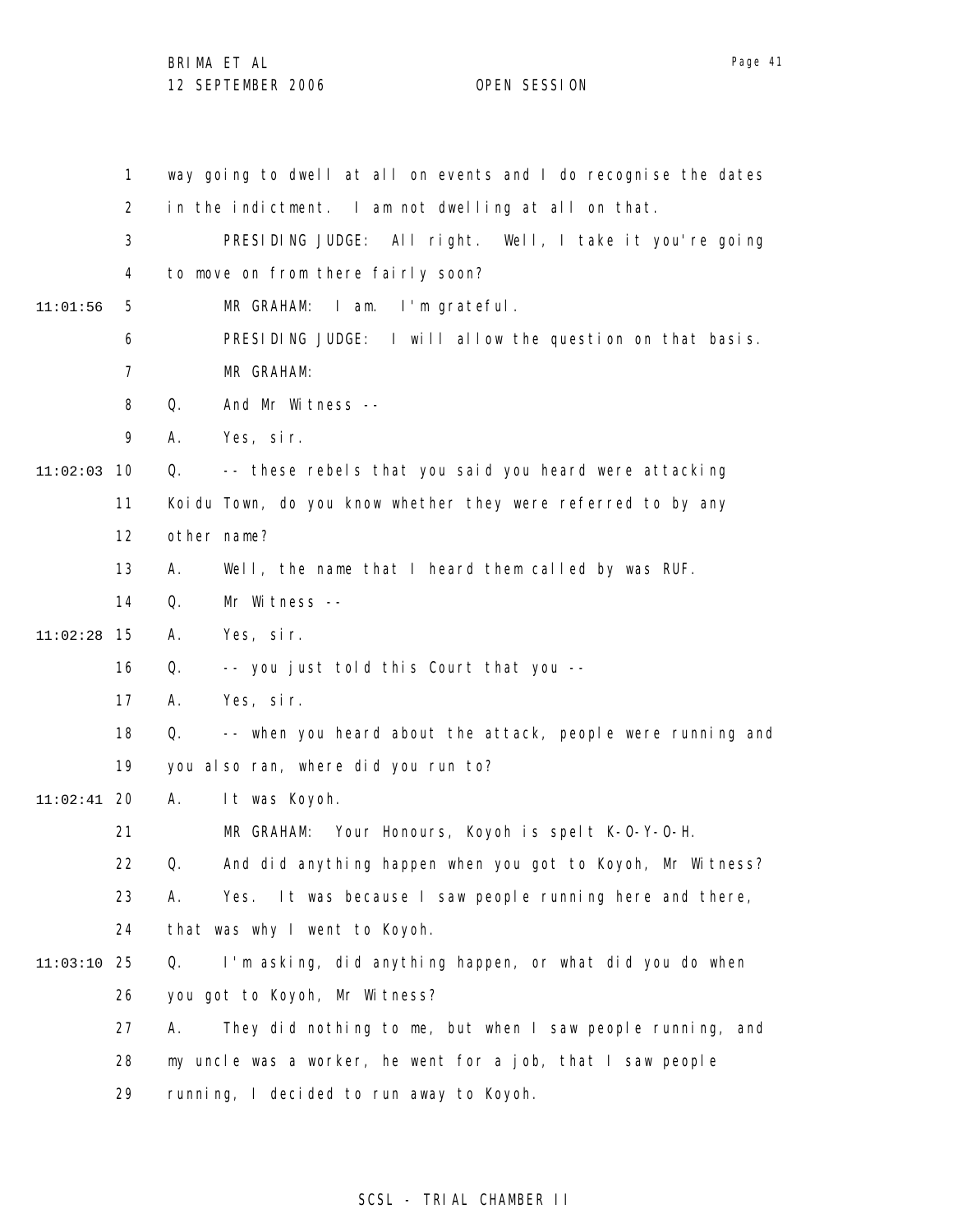1 2 3 4 5 6 7 8 9 10 11:03:56 11 12 13 14 15 11:04:12 16 17 18 19 20 11:04:38 21 22 23 24 25 11:04:44 26 27 28 29 11:03:42 Q. Thank you. Did you see anyone when you got to Koyoh, Mr Witness? PRESIDING JUDGE: Are we still in this period in 1992? MR GRAHAM: Your Honours, he stayed in there for quite a period of time, moving into the period of the indictment. I'm not, as I said, I'm not -- I don't think I'm going to ask more than two more questions in this regard, whilst we move into the indictment period, with your kind permission. PRESIDING JUDGE: Go ahead, Mr Graham. But I'll hold you to that, because there's a long period of time between 1992 and the indictment times. MR GRAHAM: Thank you. Q. Mr Witness, do you remember where you were in 1998? A. Yes, I can recall. Q. Mr Witness, can you tell this Court, where were you in 1998? A. It was in my village called Yomandu. Q. Your Honours, Yomandu, I've spelt that. And during -- JUDGE SEBUTINDE: This is not Yomanja? MR GRAHAM: Your Honours, no, not Yomanja. JUDGE SEBUTINDE: This is different? MR GRAHAM: Yes, Your Honours. Q. Mr Witness -- A. Yes, sir. Q. -- do you know the spelling of your town? Can you spell it? A. No, sir. Because, where I was staying, I -- my level cannot allow me to spell that. JUDGE SEBUTINDE: But witness, is this place, your village,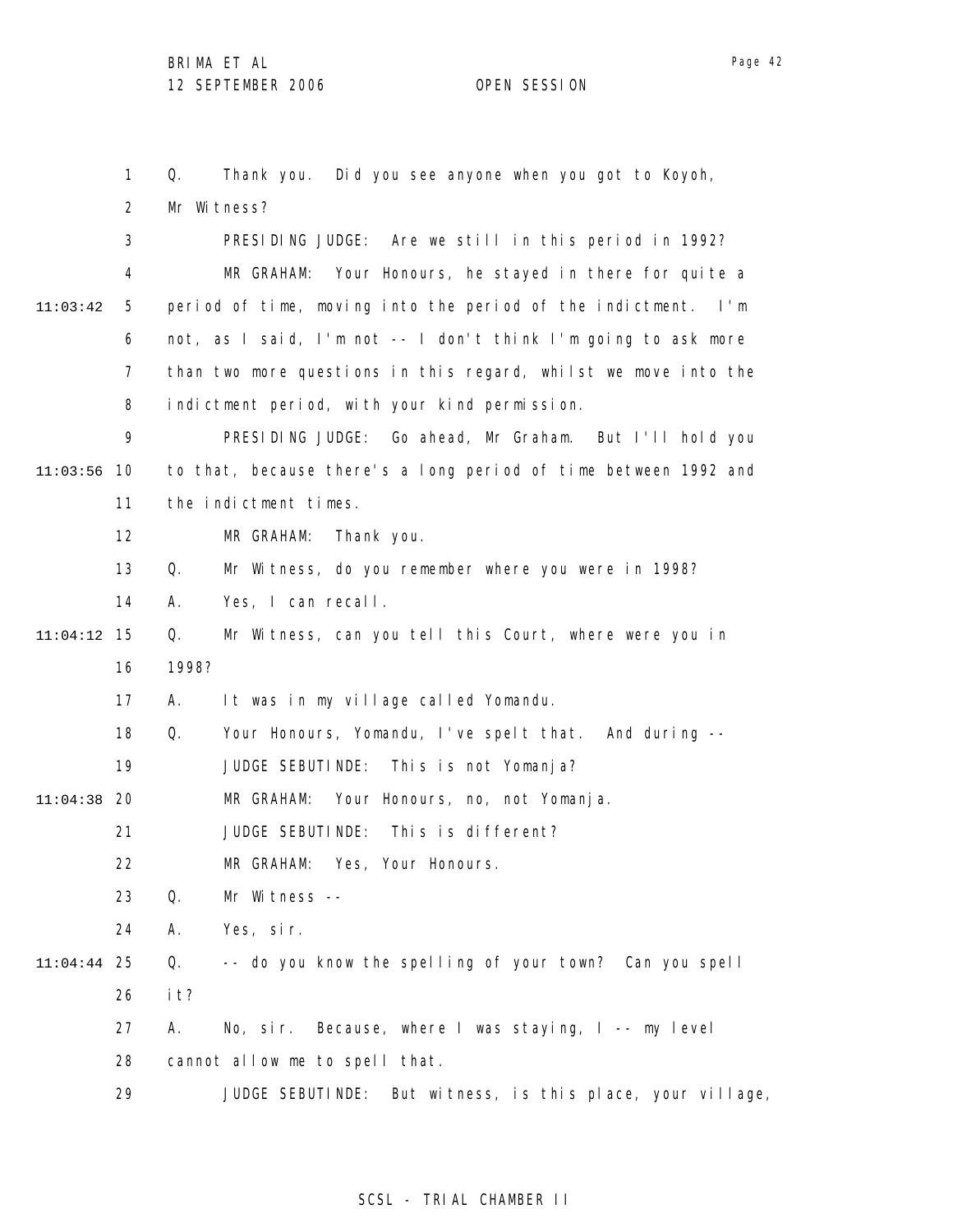|          | $\mathbf{1}$   | is it Yomanja or Yomandu?                                        |
|----------|----------------|------------------------------------------------------------------|
|          | $\overline{2}$ | THE WITNESS:<br>Yamadu.                                          |
|          | 3              | MR GRAHAM:                                                       |
|          | 4              | Q.<br>Is it Ya or Yomandu?                                       |
| 11:05:19 | 5              | It is not Yo, it's Ya.<br>Yamadu.<br>Yamadu.<br>А.               |
|          | 6              | Yamadu?<br>Q.                                                    |
|          | 7              | Α.<br>Yes, sir.                                                  |
|          | 8              | It may simply also because most of these<br>MR GRAHAM:           |
|          | 9              | places, when even you go in there, the sign boards and this, and |
| 11:05:29 | 10             | the spellings are most of the time you realise they are          |
|          | 11             | pronounced the same and they reflect differently, but I will go  |
|          | 12             | with Yamadu, Your Honours.                                       |
|          | 13             | JUDGE SEBUTINDE: Is it Yamadu, or Yamandu?                       |
|          | 14             | MR GRAHAM:<br>Yamadu.                                            |
| 11:05:42 | 15             | Q.<br>Mr Witness --                                              |
|          | 16             | Yamadu.<br>Α.                                                    |
|          | 17             | MR GRAHAM:<br>Y-A-M-A-D-U. Yamadu.                               |
|          | 18             | Q.<br>And, Mr Witness --                                         |
|          | 19             | Yes, sir.<br>А.                                                  |
| 11:05:58 | 20             | -- during this time in 1998, that you were in Yamadu, were<br>Q. |
|          | 21             | you there al one?                                                |
|          | 22             | No, sir.<br>Α.                                                   |
|          | 23             | Can you tell this Court who were you there with,<br>Q.           |
|          | 24             | Mr Witness?                                                      |
| 11:06:10 | 25             | Yes, sir. Well, for 1998, I was staying with my mother.<br>Α.    |
|          | 26             | And, Mr Witness, during this period in 1998, that you were<br>Q. |
|          | 27             | in Yamadu, were you doing anything?                              |
|          | 28             | Α.<br>Yes, sir.                                                  |
|          | 29             | Can you tell this Court what you were doing, Mr Witness?<br>Q.   |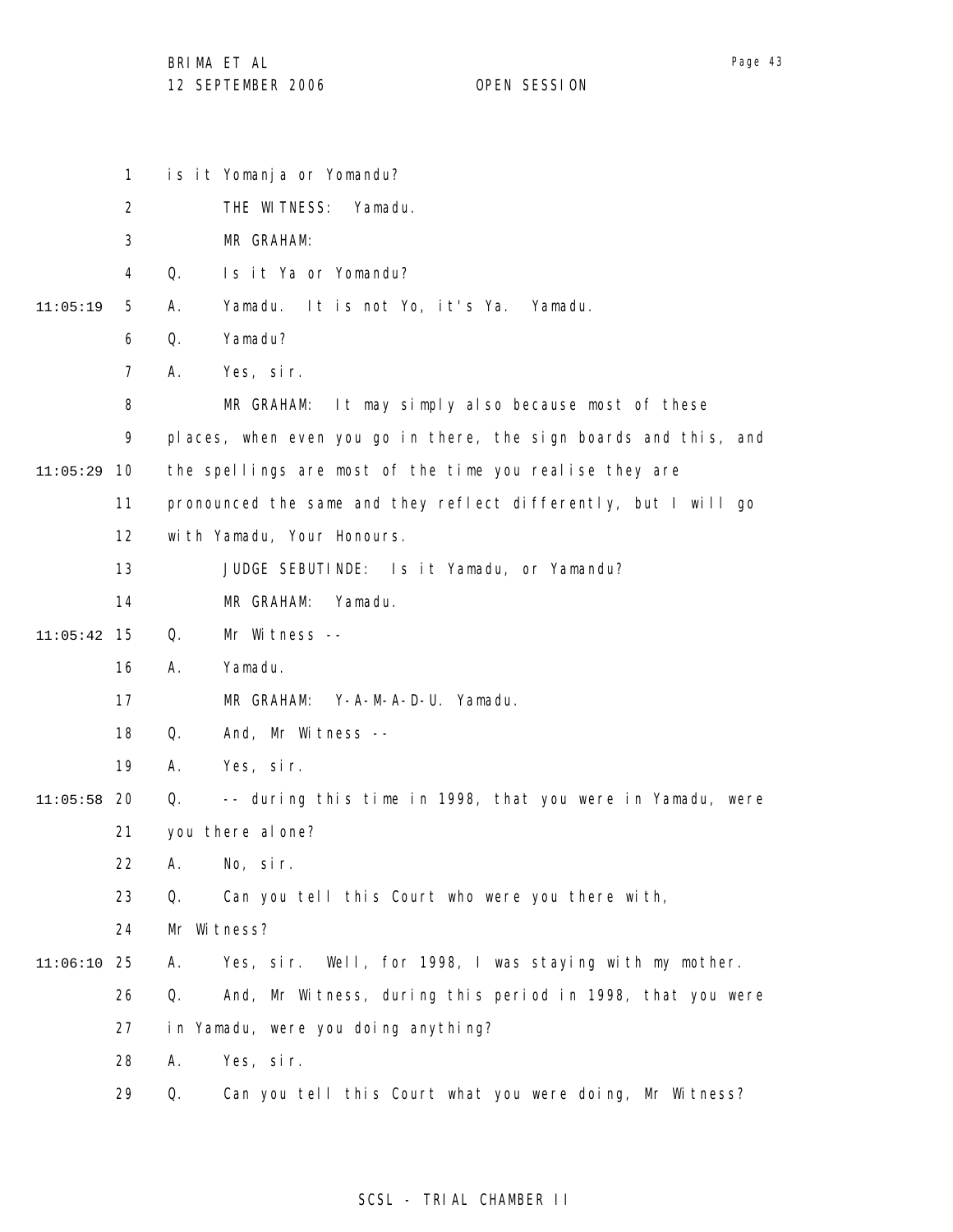Page 44

1 2 3 4 5 6 7 8 9 10 11:07:15 11 12 13 14 15 11:07:42 16 17 18 19 20 11:08:00 21 22 23 24 25 11:08:25 26 27 28 29 11:06:54 A. Well, I am a farmer. Q. And, Mr Witness -- A. Yes, sir. Q. -- I am asking you that you -- sorry, Your Honours. You've told this Court that you were a farmer. During this period, were you farming alone? A. No, no, sir. Because we are staying towards the border area. We sometimes come together as a team, with the kids, to make farms. Q. And did you -- those of you -- you have just told this Court you used to come together with other kids to make a farm. Did you refer yourselves by any name? A. No. The job that we normally do, we call it Burma. That is in our own language. Burma, meaning it's a club. For instance, you -- everybody will come and do my own job. Then later, I team up and go and do the next man's own job. MR GRAHAM: Your Honours, Burma, I believe is spelt B-U-R-M-A. Burma. Q. And during this period that you've told this Court you were doing Burma, did anything happen, Mr Witness? Do you recall anything happening during this period? A. Well, if I can recall anything, in fact, I cannot recall something too far off, except those around me in my village. The things that happened around me and my village, I can recall those ones, but those that happened very far, I cannot recall. Q. Mr Witness, I need you to tell me the things that happened around your village; do you remember? Please tell this Court what happened, during that period, around your village. A. Well, whilst we were in the village, we were only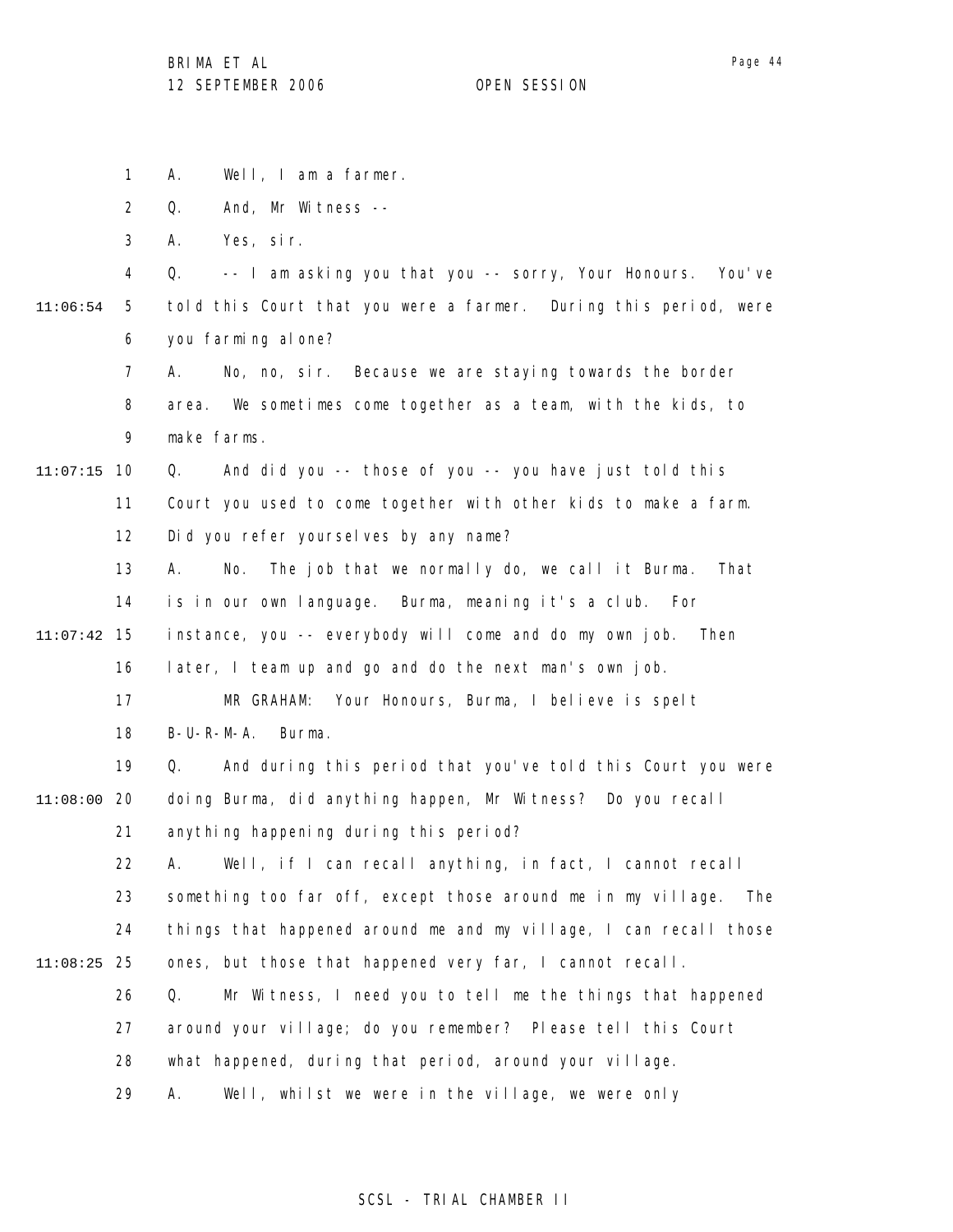1 2 3 4 5 6 7 8 9 10 11:09:35 11 12 13 14 15 11:09:50 16 17 18 19 20 11:10:17 21 22 23 24 25 11:10:35 26 27 28 29 11:09:02 concentrating on our farming job. Sometimes after the farming, we join kids into society. Then we do the happiness and joy together. That is -- that was all we used to do around that I can recall. But I cannot recall any other bad thing that happened around me. Q. And, Mr Witness -- A. Yes, sir. Q. -- during the time that you were in Yamadu in 1998, did you hear about any fighting? A. Yes, sir. Q. Mr Witness, what did you hear? Can you please tell this Court? A. Yes, I can explain a little bit because, in 1998, we were in our village in Yamadu. We had our club. Later, we understood that rebels had attacked the paramount chief headquarters, which was Saema. To my mother, I was the only child. MR GRAHAM: Your Honours, Saema is spelled S-A-E-M-A. Q. And, Mr Witness, who told you that Saema had been attacked by rebels? A. It was our people who were staying in our chiefdom headquarters that told us. They said we should not sit down. They said the rebels had attacked the chiefdom headquarters, so that gave us a cause that my mother told me that you are now my only kid. I do not have any other kid. That you are a young man, because, we are two in number, given birth to by my mother. The other is a woman, a small girl. She said, "We will take the kid and go the other way." Then she said we should take the bypass and cross over to Guinea. Q. Thank you, Mr Witness. Mr Witness, before you go on --

#### SCSL - TRIAL CHAMBER II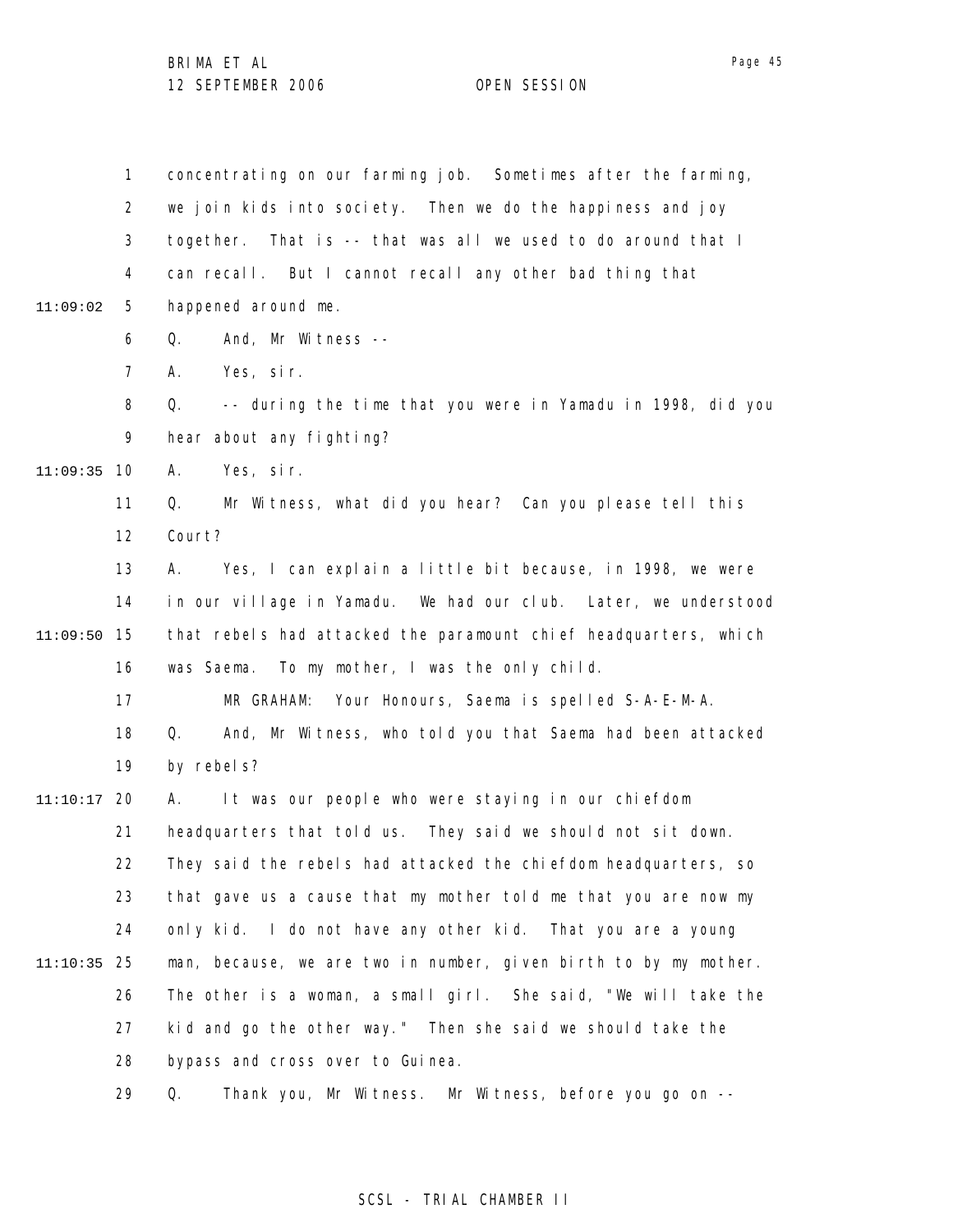1 2 3 4 5 6 7 8 9 10 11:11:42 11 12 13 14 15 11:11:58 16 17 18 19 20 11:12:12 21 22 23 24 25 11:12:36 26 27 28 29 11:11:12 A. Yes, sir. Q. -- the people who told you that the rebels had attacked the chiefdom headquarters, did they refer to the rebels by any name, that you know? A. It was just RUF. That was the only name that I heard, I knew. Q. From where did you hear the name RUF, Mr Witness? A. Even amongst us, we had people who were educated, who came from the chiefdom headquarters. Some were -- went to school, they were educated, and some of us now, although we are not that educated, but some went to school. They could differentiate between things. That was how I came to know what was RUF. It's not that I just said it out of my own making. Q. Thank you, Mr Witness. A. Yes, sir. Q. Mr Witness -- A. Yes, sir. Q. -- you told this Court that you -- your mother advised that you leave the area because of the attack by the rebels. A. Yes, sir. Q. Did you eventually leave Yamadu with your mother? A. As they told us that Saema had been attacked, my mother decided to go -- to use the main highway. And then she said we should use the Gborgboma route. That was the bypass route, and that was the shorter route, for me to be able to cross over quickly to Guinea, so that I can find a way for her to cross over also. As we reached Gborgboma, we realised that there was nobody to cross us over, and the ones who were crossing people over in the canoes, were not there at that time. So they said we should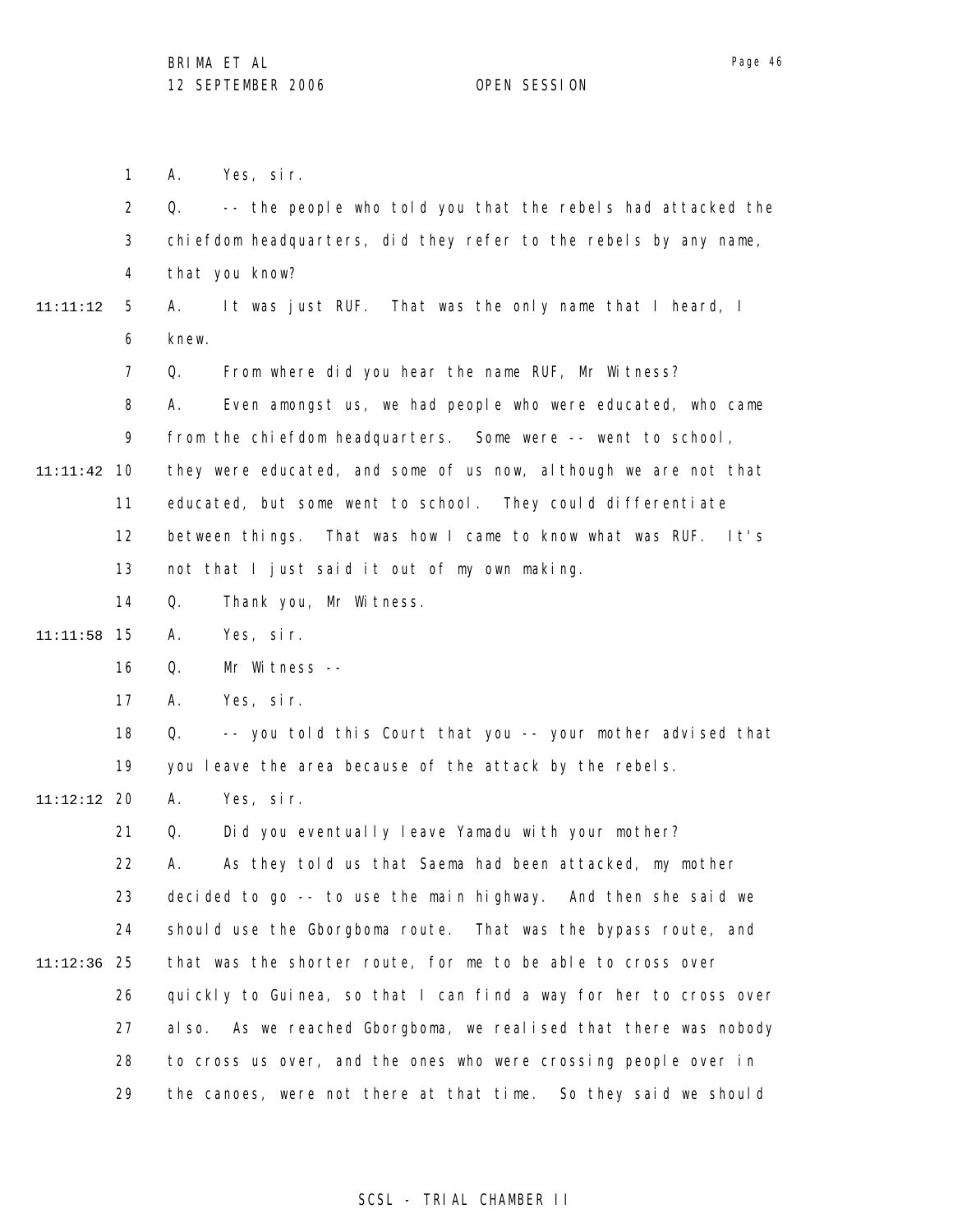Page 47

1 2 3 4 5 6 7 8 9 10 11:13:33 11 12 13 14 15 11:13:53 16 17 18 19 20 11:14:09 21 22 23 24 25 11:14:24 26 27 28 29 11:13:10 wait until in the morning before they cross us over. Q. Okay. Mr Witness, you just mentioned a name. Could you - what did you say? Did you say Boma? Could you say that again? A. Gborgboma, Gborgboma. MR GRAHAM: I believe we have to do with a phonetic spelling of that. Gborgboma, what I have here is G-B-O-R-G-B-O-M-A. Q. And, Mr Witness -- A. Yes, sir. Q. -- so how long did you stay at this crossing that you just told this Court about, that when you got there, the men who used to ferry the canoe were not there; how long did you stay there? A. Now, we reached there around 6.30. Those people who used to ferry across, in Guinea, they were not allowing people to cross at that time. The stagnant time was 6.30. So when that time is passed -- Q. Mr Witness, is this 6.30 in the morning or 6.30 in the evening, Mr Witness? A. In the evening, at night. They said nobody should cross at that time. Q. So when they said nobody should cross at that time, Mr Witness, did you do anything as a result of that? A. Yes, sir. Q. What did you do, Mr Witness? A. We slept there. So, we spoke to those who normally ferry the canoe and said, "Please, tomorrow morning, you have to cross us over." They said, "Okay." We should sleep and then in the morning they will cross us over. 6.00 in the morning, rebels entered. Because I was very small, and I was captured by them.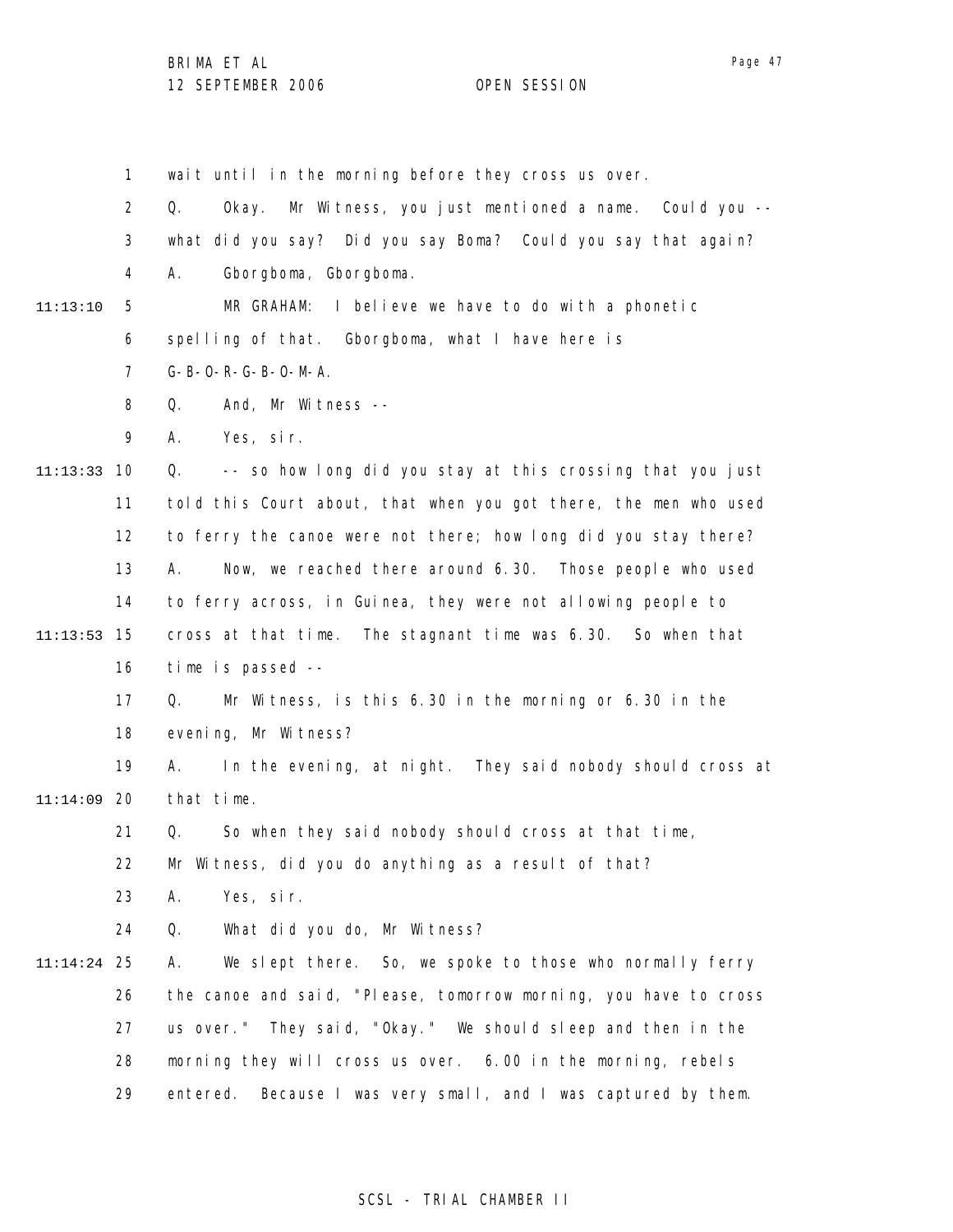1 2 3 4 5 6 7 8 9 10 11:15:13 11 12 13 14 15 11:15:38 16 17 18 19 20 11:15:57 21 22 23 24 25 11:16:12 26 27 28 29 11:15:02 The one that captured me shouted, "Captured live." And as he said, "Captured live" another boy came and he hacked me on my head. You can see it now. Q. Mr Witness -- A. Yes, sir. Q. -- please, you are going too fast. The interpreters will have to interpret your testimony. A. Okay. Okay. I'm very sorry. Q. Before you go on, you told -- you just told this Court that the rebels entered where you were. Mr Witness -- A. Yes, sir. Q. -- how do you know it was the rebels that attacked you at that place? How do you know? A. Hey, I just saw because, at that time, a small boy like me, I never knew about government. My mother never knew about government. I was a farmer. I believed in farming. Then somebody just captured me automatically and said "Captured live. Captured live." Then he hacked me on my head and he said "Sam King, come." Sam King came, and he brought the axe and hacked me on my head. He called another one called Bingy Man. Q. Please take your time, as I said, please take your time. MR GRAHAM: Your Honour, he mentioned the name Sam King. I believe Sam King can be spelt phonetically. Q. Mr Witness, please take your time. The Court will need to record all aspects of your testimony. And just give us your account slowly. Mr Witness, you said that you were captured and that someone shouted, "Captured alive." Did you observe how many rebels entered the place that time? A. There were plenty.

### SCSL - TRIAL CHAMBER II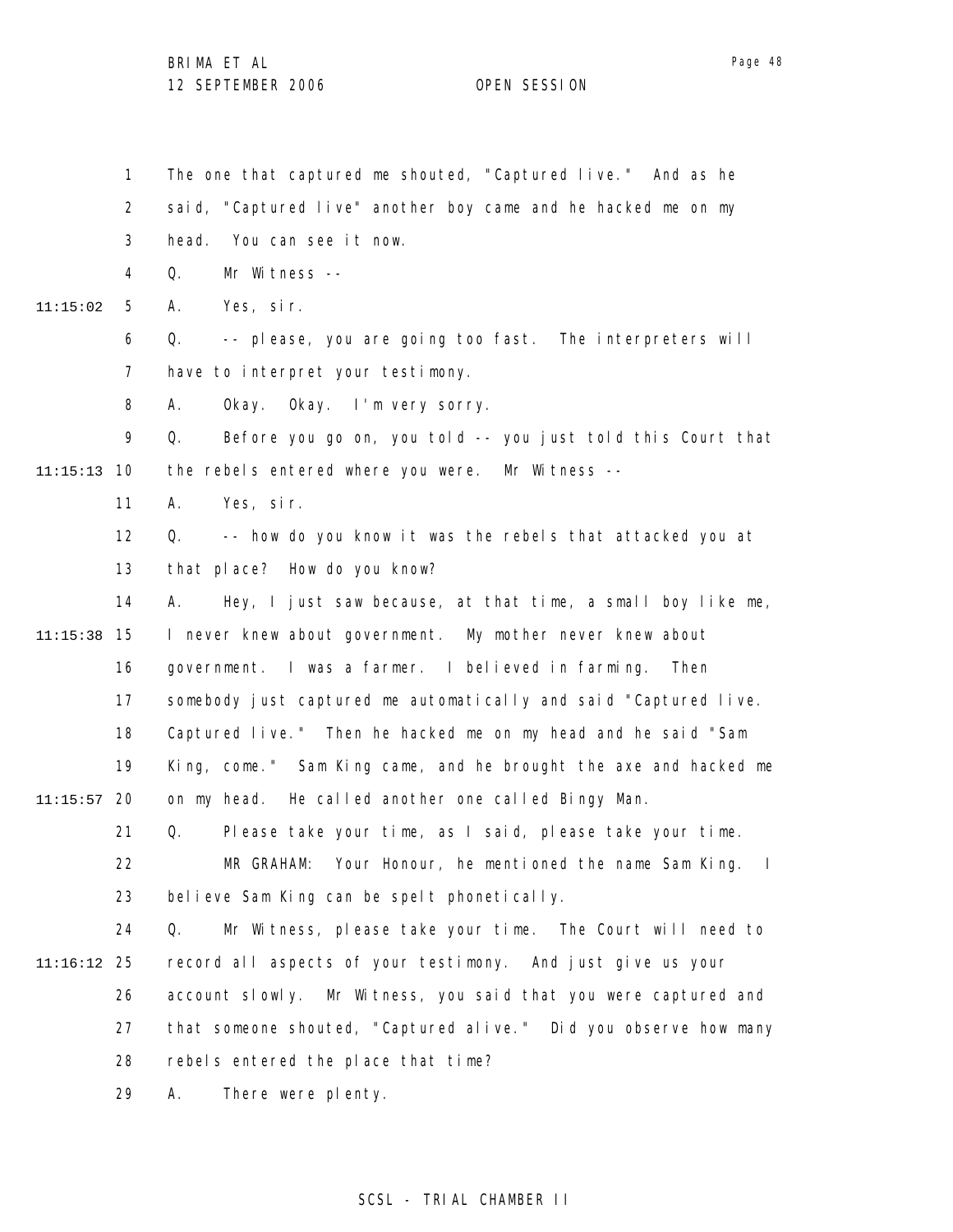1 2 3 4 5 6 7 8 9 10 11:17:24 11 12 13 14 15 11:17:47 16 17 18 19 20 11:18:06 21 22 23 24 25 11:18:19 26 27 28 29 11:17:02 Q. Mr Witness, did you observe the way they were dressed? A. Yes, sir. Q. Mr Witness, can you please describe to this honourable Court the way you observed their dressing? A. Some of them were dressed in a civilian clothing, like the man who captured me, and there were some Bingy Man, who forced - took actions against me. They were all dressed in civilian clothing, but they all had guns. They all -- they were all carrying RPGs, and Bingy Man was having AK, together with Sam King. MR GRAHAM: Bingy, Bingy Man, B-I-N-G-Y M-A-N. Bingy Man. Q. And, Mr Witness, this Sam King -- A. Yes, sir. Q. -- did he do anything to you? A. Yes, sir. Q. What did he do, Mr Witness? A. Just as they shouted, "Captured alive" he hacked me on my head. Somebody can even come and see it, to prove it. Bingy Man now came, and he -- he used the knife and -- into my stomach. The commander among them, called Butterfly, he said they should not -- they shouldn't kill me. He said they should tie me up, and I was tied up. MR GRAHAM: Your Honours, Butterfly, I believe, is Butterfly. Q. And, Mr Witness -- A. Yes, sir. Q. -- Sam King, and Bingy Man and -- so sorry, Your Honours. First, how did you know that Butterfly was the commander of the rebels? How did you know that?

### SCSL - TRIAL CHAMBER II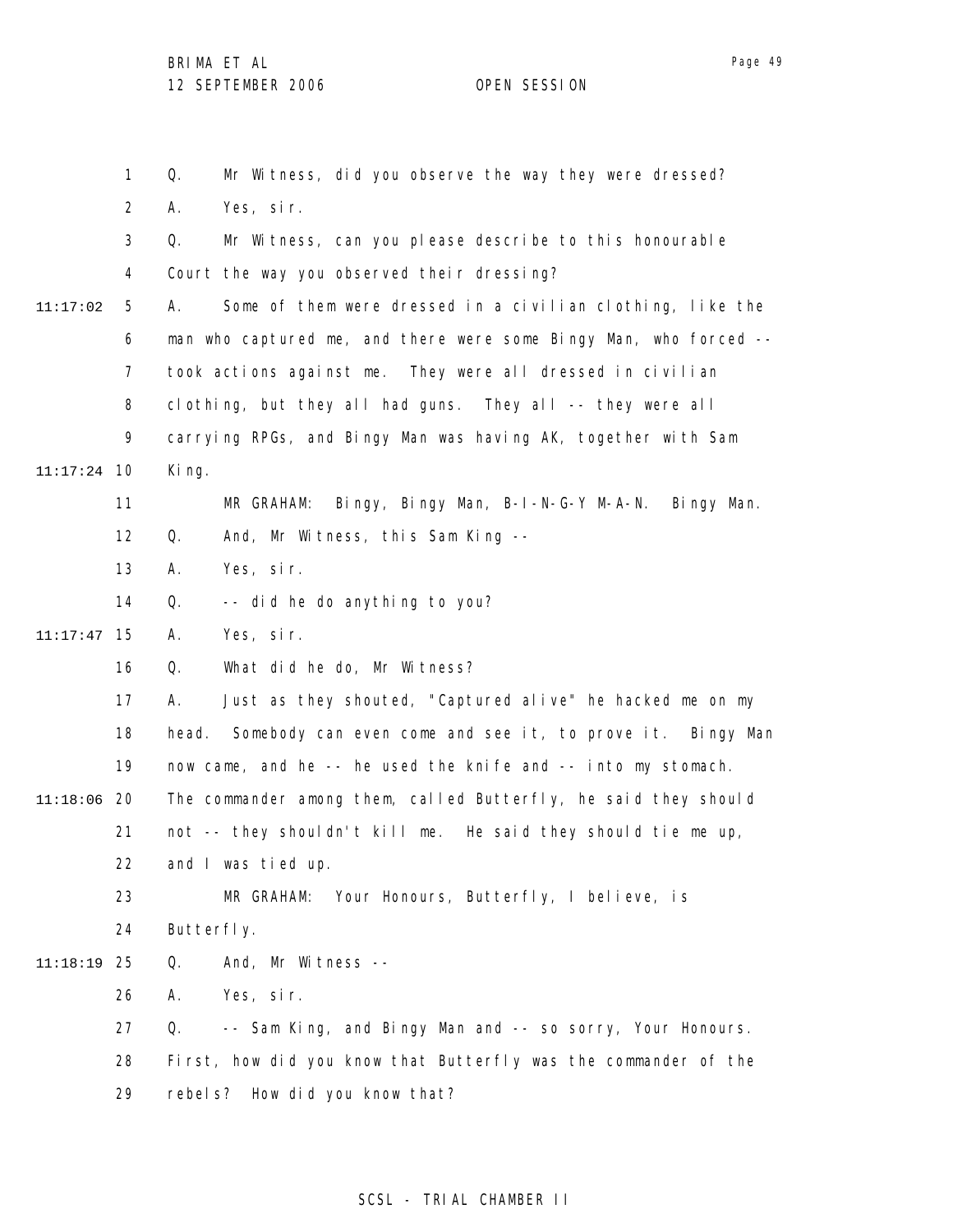|               | $\mathbf{1}$   | How I managed to know? It was because when I was captured<br>А.     |
|---------------|----------------|---------------------------------------------------------------------|
|               | $\overline{2}$ | Yenewa was the one who captured me, because I knew him              |
|               | 3              | personally, even before he became a rebel. So as he captured me,    |
|               | 4              | I knew he was Yenewa who captured me. And then, Butterfly           |
| 11:18:57      | 5              | said -- he came, and then he said, "CO, colonel, here is the man    |
|               | 6              | whom we have captured." He said they should tie me up, and then     |
|               | 7              | Yenewa said they shouldn't tie me up.                               |
|               | 8              | MR GRAHAM: Your Honour, the name of Ynoah who captured him          |
|               | 9              | is spelt --                                                         |
| 11:19:15      | 10             | THE WITNESS: No, not Ynoah. It is not Ynoah. It is                  |
|               | 11             | Yenewa.<br>Yenewa.                                                  |
|               | 12             | Your Honours, Yenewa, I believe is Y-E-N-E-W-A.<br>MR GRAHAM:       |
|               | 13             | Yenewa.                                                             |
|               | 14             | And when the commander said they should tie you up, did<br>Q.       |
| 11:19:35      | 15             | they tie you up, Mr Witness?                                        |
|               | 16             | I was tied up. They used their military fatigue uniform<br>А.       |
|               | 17             | clothing to tie me up, and he took it off from his head, from       |
|               | 18             | his -- it was as a headband -- he used it to tie me up.<br>We       |
|               | 19             | walked for more than six miles, and I was tied up at that time.     |
| $11:19:57$ 20 |                | And we are now walking. When we reached to a place --               |
|               | 21             | Q.<br>Mr Witness, hold on. Before you go on, and I said again,      |
|               | 22             | you are moving a bit, even too fast for me. Please take your        |
|               | 23             | time, Mr Witness. Mr Witness, you just told this Court that they    |
|               | 24             | tied you with a military fatigue.                                   |
| 11:20:20      | 25             | Yes.<br>Α.                                                          |
|               | 26             | What do you mean by military fatigue.<br>Q.                         |
|               | 27             | That was the combat clothing, which he used as a headband.<br>Α.    |
|               | 28             | He just took it off and it was tored [as interpreted] in the        |
|               | 29             | middle, and then he used it to tie me -- my hands at my back.<br>He |

## SCSL - TRIAL CHAMBER II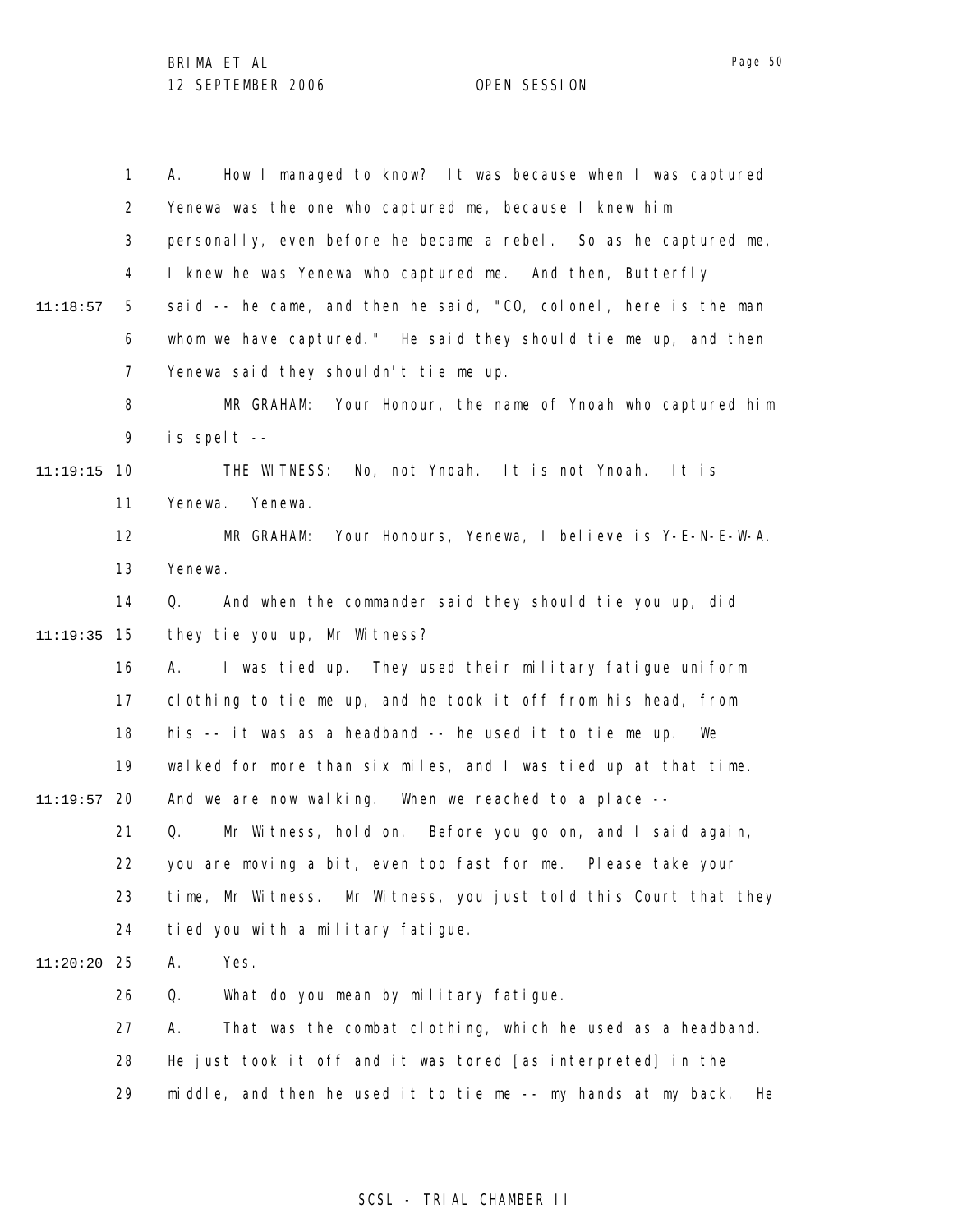1 2 3 4 5 6 7 8 9 10 11:20:59 11 12 13 14 15 11:21:13 16 17 18 19 20 11:21:37 21 22 23 24 25 11:21:56 26 27 28 29 11:20:53 asked me about my mother and I said my mother was not around. Q. Thank you, Mr Witness. Mr Witness -- JUDGE SEBUTINDE: Mr Graham, before we leave this area, I am not quite sure this place that we're talking about. Does it have a name? Because initially he said the rebels entered. MR GRAHAM: Okay, thank you. JUDGE SEBUTINDE: But he didn't say the name where they entered. MR GRAHAM: Thank you. Q. Mr Witness, this place where you said the rebels entered whilst you were waiting to -- for the canoe to cross, do you know the name of that place? A. Where we were waiting? Q. Whilst you were waiting for the rebels to capture you? A. It was Gborgboma. MR GRAHAM: And, Your Honours, I believe Gborgboma, I've spelt that. Q. And do you know how -- the distance between Gborgboma and Yamadu? A. The distance, let me just estimate it roughly. It is like from here to PZ because these are villages in between. They are not too far from each other. Q. Okay. Mr Witness, and if you -- JUDGE SEBUTINDE: Mr Graham, you can assist Court. MR GRAHAM: Yes, I'm doing that, Your Honour. JUDGE SEBUTINDE: We don't know where PZ is, if you can estimate? MR GRAHAM: Yes, Your Honours, I'm going to, yes. Q. Mr Witness, if you had to walk from Yamadu to Gborgboma,

#### SCSL - TRIAL CHAMBER II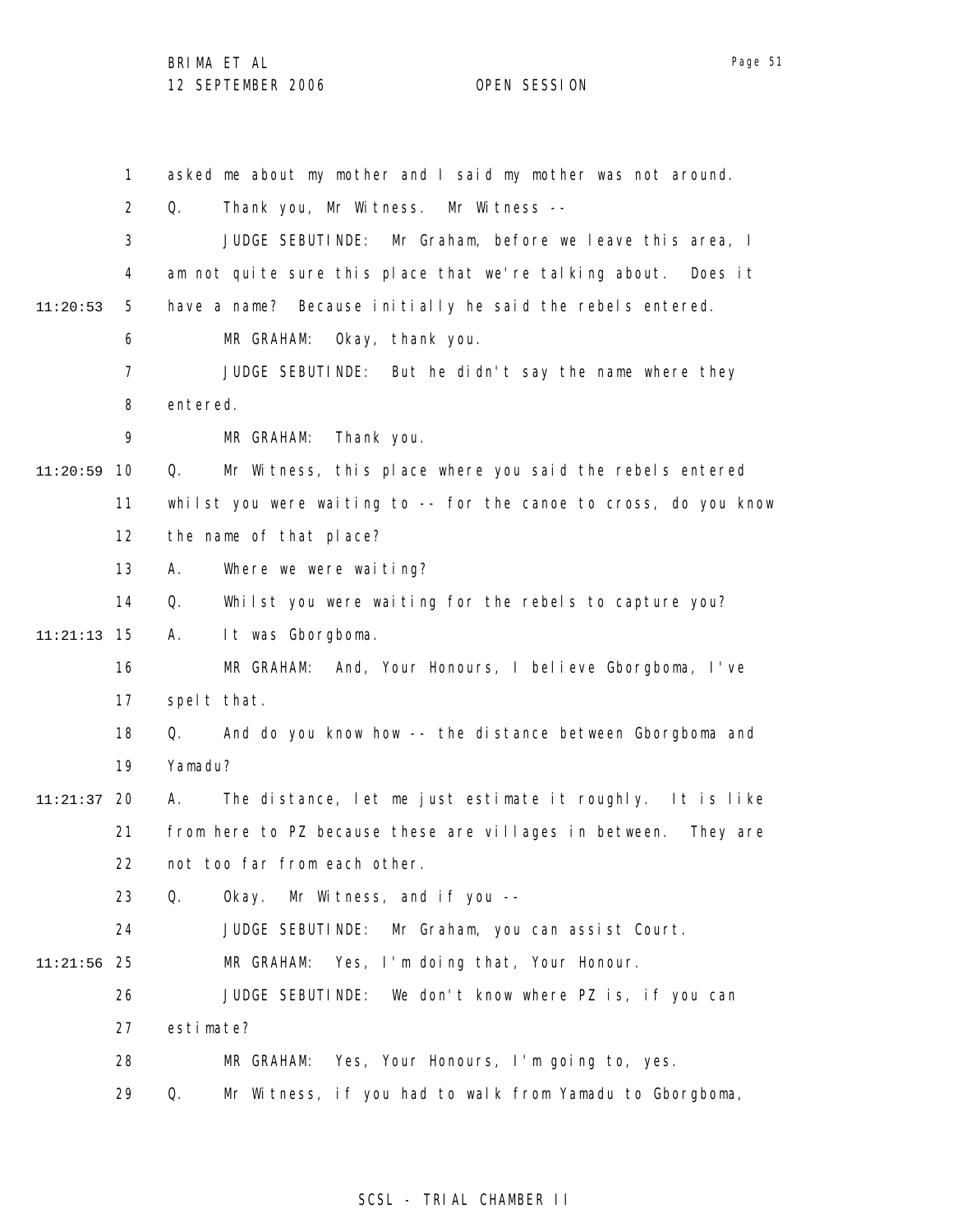1 2 3 4 5 6 7 8 9 10 11:22:47 11 12 13 14 15 11:23:04 16 17 18 19 20 11:23:27 21 22 23 24 25 11:23:51 26 27 28 29 11:22:26 how long would it take you? A. How long it would take me? It's not actually a far distance. Okay. Let me say, that is normally where we go to, to fish. Sometimes we go there, we fish there and then, in the evening, we would come back. It is around the border area. Just after Gborgboma now, there is no other village, it is just the river that you cross. That is normally where we go to fish. Q. Would you agree with me if I say it is about a mile, in terms of distance, from Yamadu to Gborgboma? A. Sir, I didn't understand. Q. I was talking about the distance that -- is it about a mile, one mile? A. Yes, sir. Yes, about that. It can be around one mile. Q. Thank you, Mr Witness. Mr Witness, you told this Court after you were tied up, you said you walked for about six miles; did you go anywhere after you were tied up and walked that distance with the rebels? A. Yes, sir. When they tied me up, they said we should go. Whilst we are going, my right foot, there was -- there was that local kind of bridge where we were crossing, and I accidentally fell into it, and my right foot had a problem and then Bingy Man said I don't want to go. So he used a machete and hacked me on my head and -- and there was a Major Jusu who said -- he said, "This man, instead of straining [as interpreted] him, let us kill him at once." Q. Take your time, Mr Witness. A. Yes, sir. Yes, sir. MR GRAHAM: Your Honours, he mentioned the name Major Jusu. Jusu is J-U-S-U, Your Honours.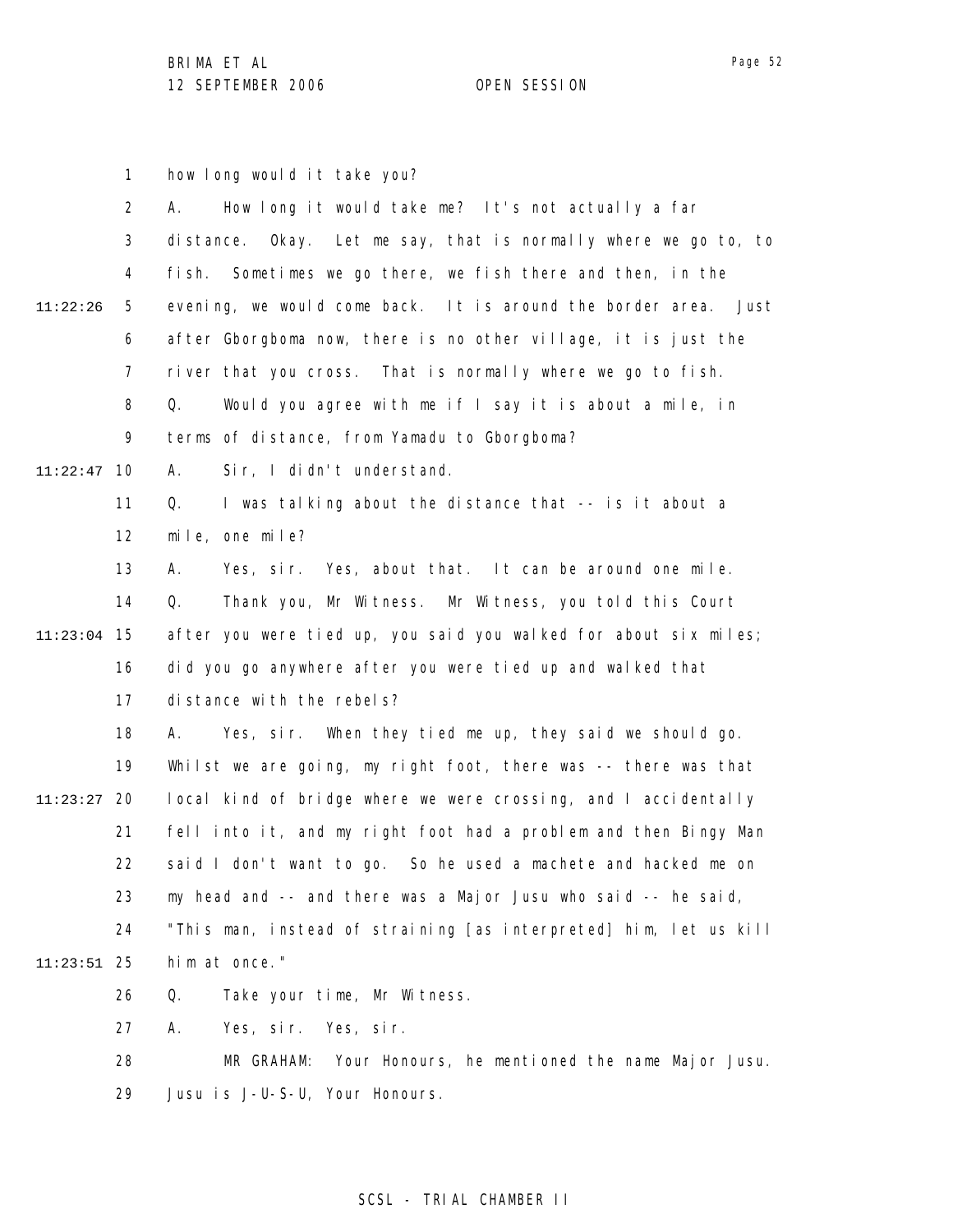|          | 1              | THE WITNESS:<br>Major Jusu.                                       |
|----------|----------------|-------------------------------------------------------------------|
|          | $\overline{2}$ | MR GRAHAM:                                                        |
|          | 3              | And when major -- do you know whether, at the time, Major<br>Q.   |
|          | 4              | Jusu was taking instructions from anyone?                         |
| 11:24:19 | 5              | Well, he was the 2 IC, according to what he said. He said<br>А.   |
|          | 6              | he was the 2 IC to Butterfly. So he told Butterfly that I should  |
|          | $\overline{7}$ | be killed, but Butterfly said, no, according to the instructions  |
|          | 8              | from the brigade, they shouldn't kill anybody. If they see        |
|          | 9              | somebody, they should capture the person.                         |
| 11:24:42 | 10             | And, Mr Witness, when did Major Jusu tell -- when did he<br>Q.    |
|          | 11             | tell you -- or when did you hear him say that he was the 2 IC?    |
|          | 12             | It was an argument that started going on in between them.<br>А.   |
|          | 13             | And he said, "This man is the CO for this patrol, but you should  |
|          | 14             | know that I am the $2 \,$ IC. Therefore, if I say anything, you   |
| 11:25:06 | 15             | shouldn't argue. That boy should be killed." But then,            |
|          | 16             | Butterfly said no. He said the instruction that he had from the   |
|          | 17             | brigade was that they shouldn't kill anybody and their            |
|          | 18             | instruction is what he goes according to.                         |
|          | 19             | Q.<br>Thank you, Mr Witness, we have heard. Mr Witness --         |
| 11:25:28 | 20             | А.<br>Yes, sir.                                                   |
|          | 21             | -- at this time, were you the only person who had been tied<br>Q. |
|          | 22             | up who was with the rebels?                                       |
|          | 23             | Yes, sir.<br>Α.                                                   |
|          | 24             | Q.<br>And, Mr Witness, did --                                     |
| 11:25:37 | 25             | Α.<br>Yes, sir.                                                   |
|          | 26             | -- where did you go from after the walk, the 6-mile walk,<br>Q.   |
|          | 27             | did you go anywhere?                                              |
|          | 28             | Yes, sir.<br>Α.                                                   |
|          | 29             | Q.<br>Where did you go, Mr Witness?                               |
|          |                |                                                                   |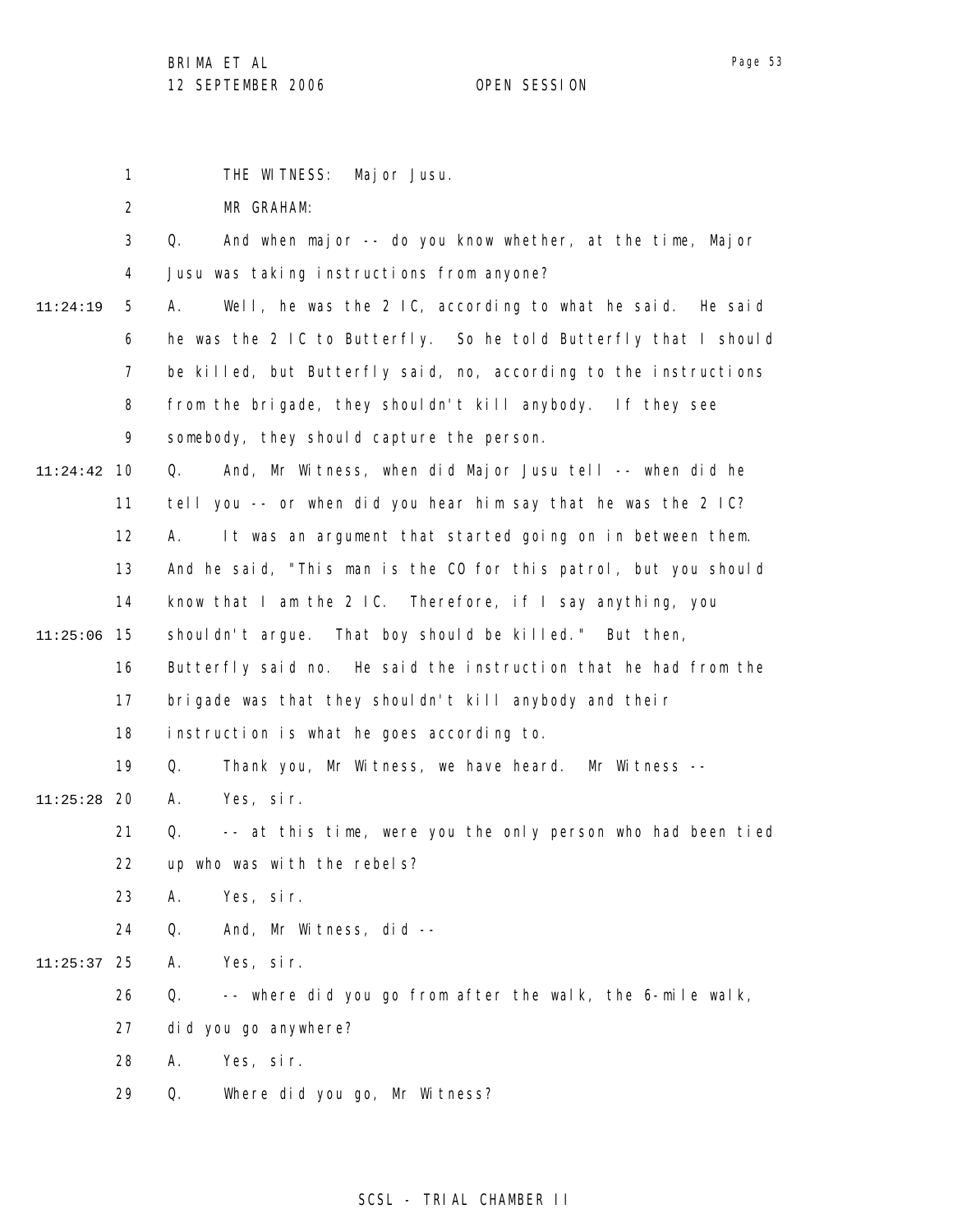1 2 3 4 5 6 7 8 9 10 11:26:43 11 12 13 14 15 11:27:03 16 17 18 19 20 11:27:24 21 22 23 24 25 11:27:57 26 27 28 29 11:26:15 A. We went to Gbordu where they chopped off my hand. They call the place Gbordu. MR GRAHAM: And Mr -- sorry, your Honours, Buedu, we have here a spelling G-B-O-I-D-U, Gboidu [sic]. THE WITNESS: Not in Buedu, I'm sorry, please. It is not Buedu, I am sorry, please. It is Gbordu. It is Gbordu. It is not Buedu. MR GRAHAM: Your Honours, G-B-O-R-D-U, Gbordu. Thank you. Q. And, Mr Witness, how did you know that the place was Gbordu Town? How do you know that? A. What did you talk about? Q. How did you know that you had arrived at this place called Gbordu Town? A. At that time, they had not chopped off my hand. By then, I had been hacked on my head, but I was still sensible. I still had my senses around me. Those were our areas. Those are our chiefdom areas so, as I reached there, I knew I was in Gbordu. Q. And, Mr Witness, and the person who hacked you on the head was a rebel? A. He was a rebel. Q. Do you know whether he was RUF? A. The man? He was RUF. Q. How do you know that he was RUF, Mr Witness? A. It was at the time when my hand was now chopped off. I had known at that time that no -- nobody could have done that to me, except RUF. Because, in the first instance, when we were at Yamadu, when people came from Saema, they talked about RUF, so I had had that in my mind, and that anybody who does that kind of bad to somebody like me, I will know that it was RUF. Even

### SCSL - TRIAL CHAMBER II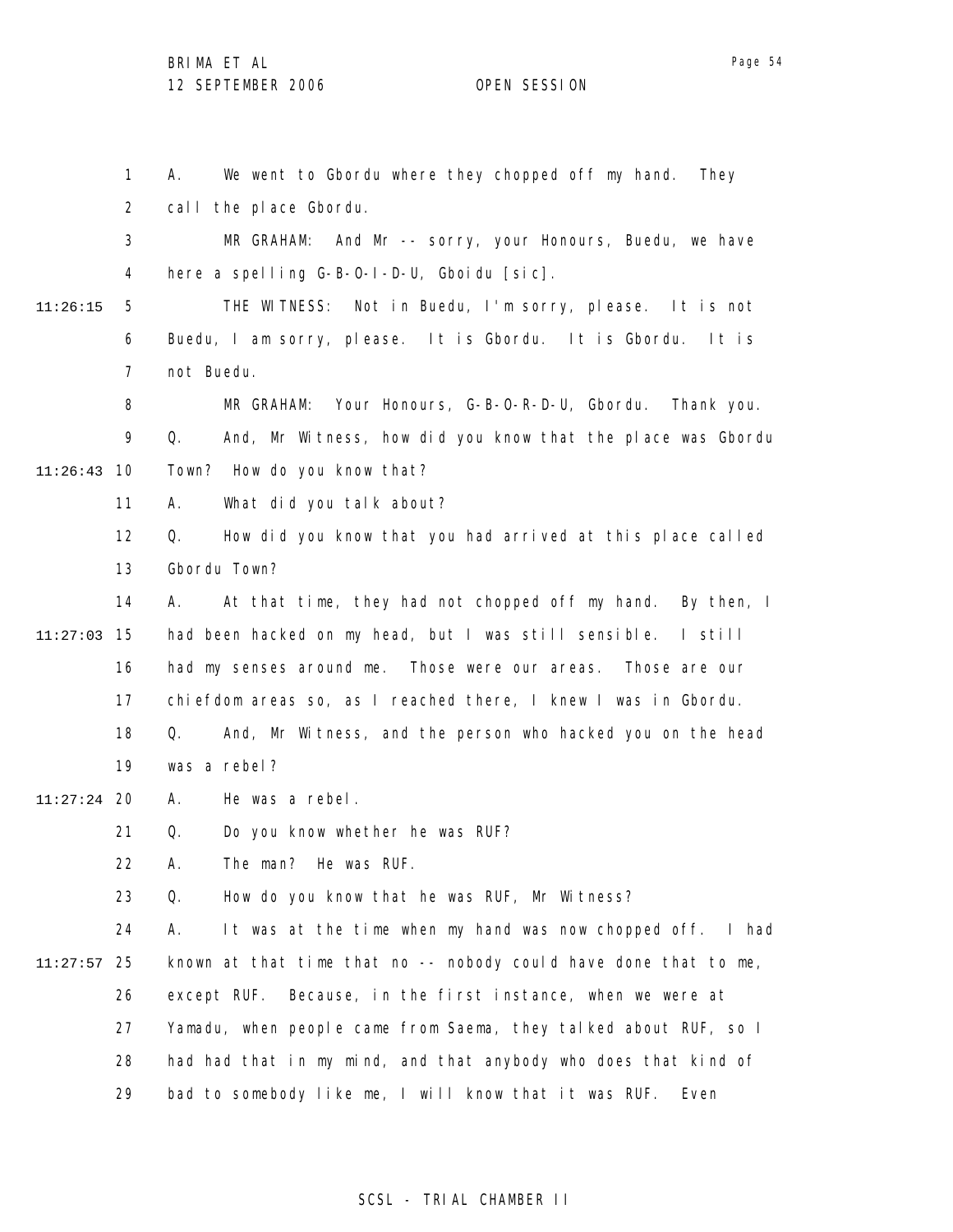1 2 3 4 5 6 7 8 9 11:29:05 10 11 12 13 14 15 11:29:26 16 17 18 19 20 11:29:47 21 22 23 24 25 11:30:00 26 27 28 29 11:28:36 though I was a kid, by then, I knew it was the RUF. Q. Mr Witness, do you know who amputated your hand? A. Yes, sir. Q. Can you please tell this Court who amputated your hand, Mr Witness? A. Yes, sir. Yes, sir. Q. Please tell this Court, Mr Witness. A. The man who chopped off my hand, Yenewa first took a knife and cut my veins, and he told Sam King to come and complete the cutting. And at that time, just when he cut off the veins, he called Sam King and said, "Sam King, come and chop off his hand." And then he chopped off my hand and left me there. And when he left me, they tied my hand that was not cut on my left foot, and then they went and left me. Q. Mr Witness, before I go on -- A. Yes, sir. Q. -- this Sam King who amputated your hand, do you know where he is now? A. For now, I cannot -- I cannot know that, where he is. Q. And, Mr Witness, when they tied you up, did -- JUDGE SEBUTINDE: Could we, just for the record, get on the record which hand was amputated. MR GRAHAM: Thank you, Your Honours. Q. Mr Witness -- A. It was my right hand. My right hand. Q. Can you raise your right hand. A. Yes, sir. It is my right hand. PRESIDING JUDGE: All right. For the record, the witness is displaying his right arm. The forearm is missing up until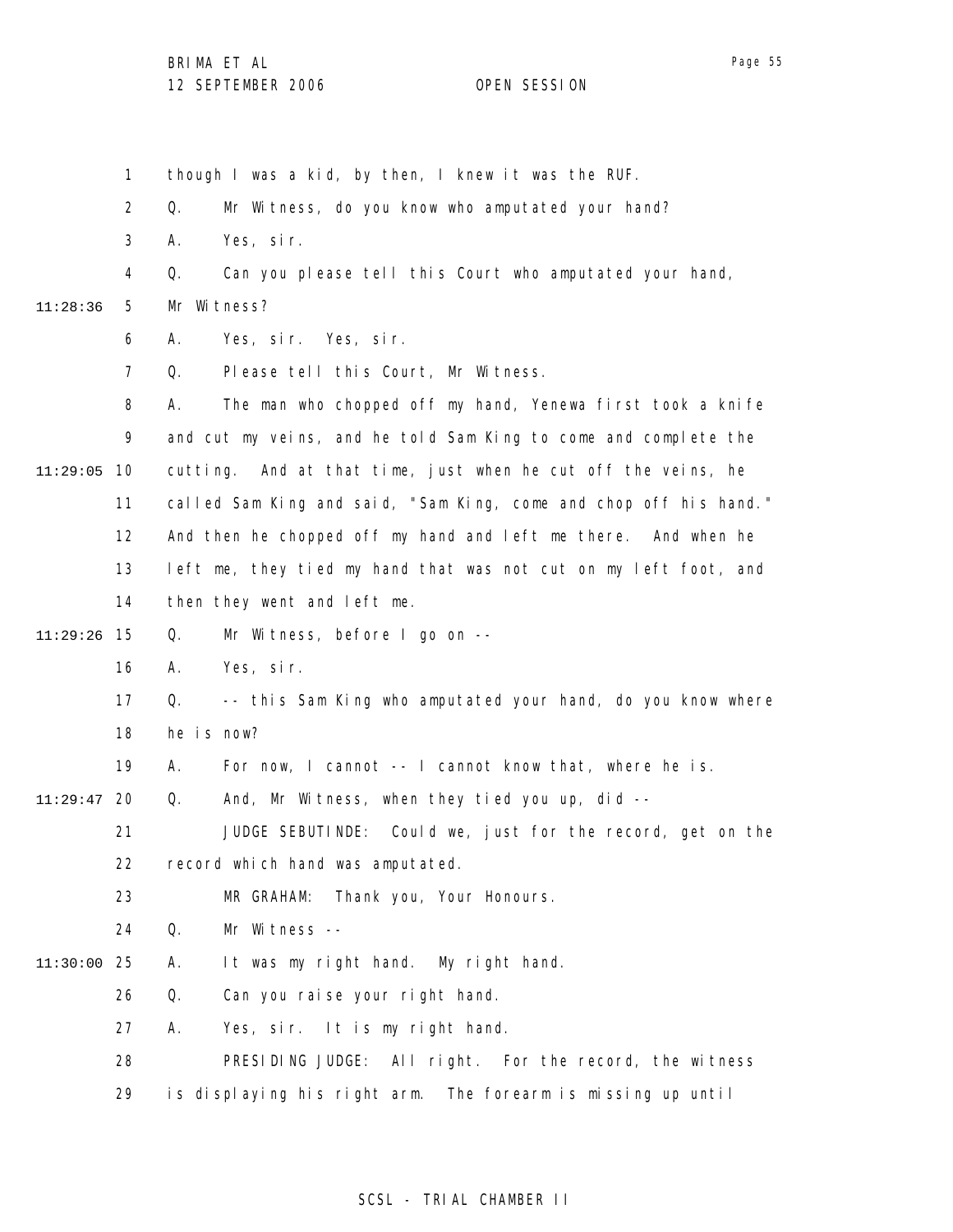1 2 3 4 5 6 7 8 9 10 11:31:05 11 12 13 14 15 11:31:31 16 17 18 19 20 11:31:58 21 22 23 24 25 11:32:12 26 27 28 29 11:30:37 about three inches from the elbow; the rest of the arm is gone. MR GRAHAM: Thank you, Your Honours, I'm grateful. Q. Mr Witness -- A. Yes, sir. Q. -- when they tied you up and left you, did you do anything? A. Yes, sir. Q. What did you do, Mr Witness? A. When they tied my hand up, I got up. I saw around me there was fresh blood, but I never knew -- realised myself that my hand was actually finally chopped off. So, I drew my hand -- I couldn't make it. Then, I read some surahs from the holy Koran, called "jajanasurula" and I asked the Almighty God to help me, so that somebody would come across me and be able to assist me. Then, as I drew -- as I completed reading, I drew my hand. The rope got loose. Then and I tried to check myself. I wiped my face, and then I started crying. I recalled that my mother must be straining at that point in time. Q. And, Mr Witness, did you go anywhere after you untied yoursel f? A. Yes, sir. Q. Where did you go, Mr Witness? A. Yes, sir. It was Sagbawa. MR GRAHAM: Your Honours, Sagbawa is spelt S-A-G-B-A-W-A. Sagbawa. Q. And did you do anything at Sagbawa, Mr Witness? A. Yes, sir. Q. What did you do at Sagbawa, Mr Witness? A. I slept there. And, in the morning, when I got up, I started going. As I was going, I met with some of my family

#### SCSL - TRIAL CHAMBER II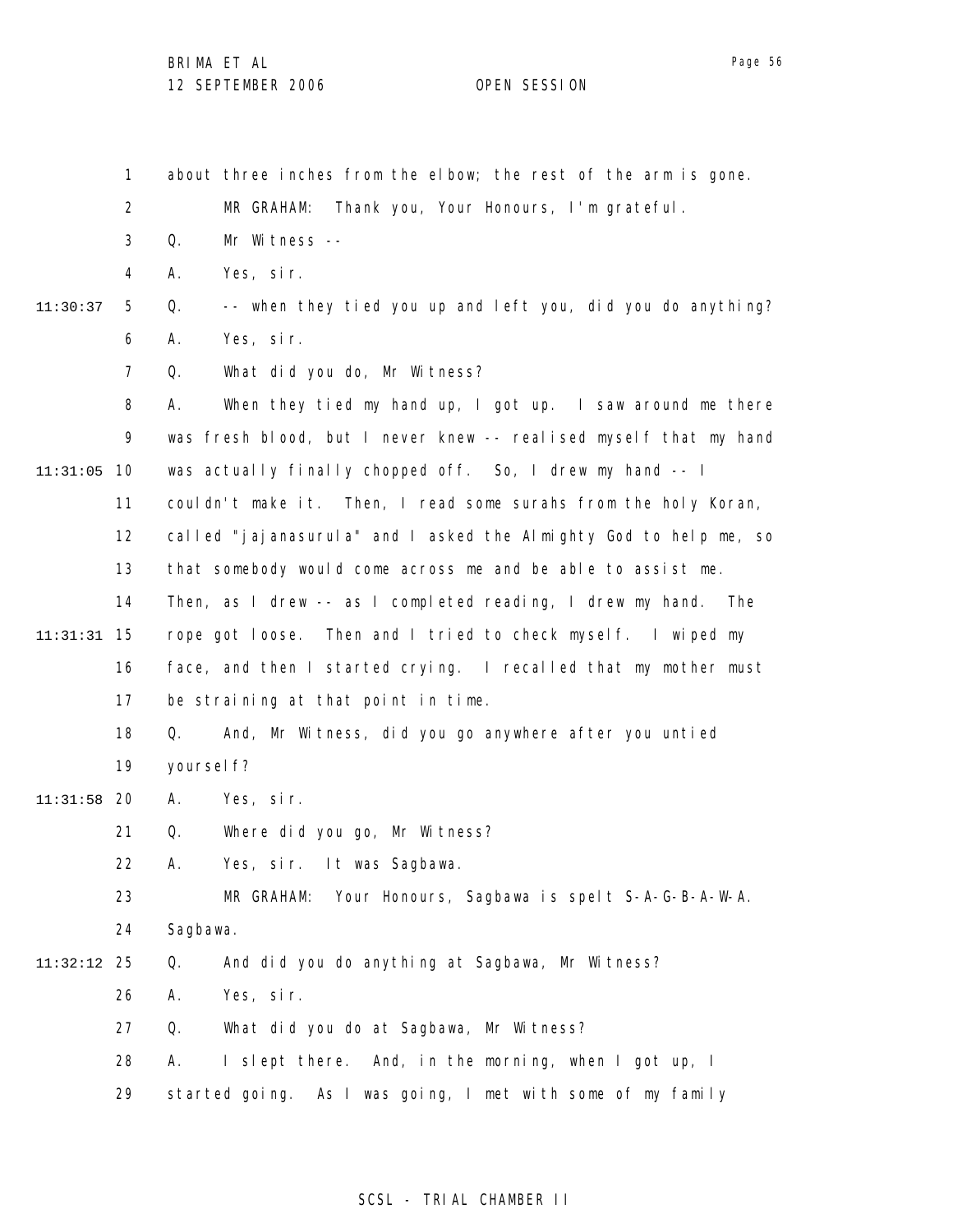1 2 3 4 5 6 7 8 9 10 11:33:18 11 12 13 14 15 11:33:41 16 17 18 19 20 11:34:05 21 22 23 24 25 11:34:25 26 27 28 29 11:32:57 members who came from the other side, looking out for me. And then, I met with them on the way. Then they took me and crossed with me over to Guinea. And, right from there, we met with a UN vehicle. Q. And, Mr Witness -- A. Yes, sir.  $Q.$  -- during the time that the rebels, the RUF rebels, attacked you at Gborgboma, during the time that they attacked you, did you hear that one Alex Tamba Brima, also known as Gullit, was one of the rebels who attacked you at Gborgboma? A. No, no, no. I never heard that. Q. And did you hear that the rebels that attacked you at Gborgboma were taking command from one Alex Tamba Brima, also known as Gullit? A. No, sir. I cannot lie. Q. And, Mr Witness, during the time -- A. Yes, sir. Q. -- the rebels attacked you at Gborgboma, did you witness any burning of houses, at Gborgboma? A. Except at the time when they were shooting at random, bullets will probably go above the roofs and then burn some areas. But, at the time I was captured, I did not really see somebody holding fire to put it into the house. Q. And during the time that the RUF rebels attacked Gborgboma, did you witness any rape, Mr Witness? A. No, sir. Q. And did you witness any abduction of children to be trained as sol di ers? A. No, sir.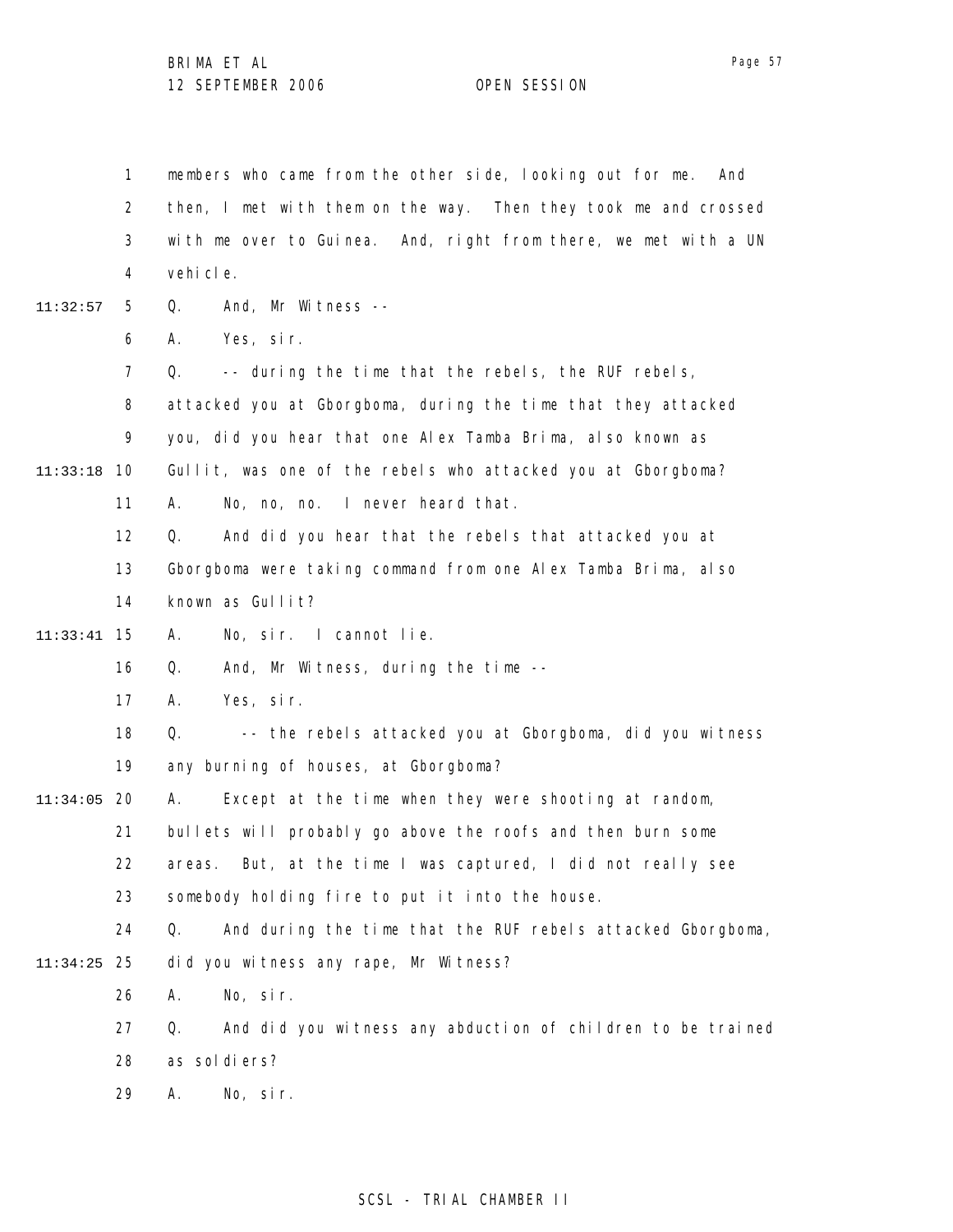|          | $\mathbf{1}$   | And, Mr Witness, you also told us that when you left<br>Q.        |
|----------|----------------|-------------------------------------------------------------------|
|          | $\overline{2}$ | Gborgboma, you walked for a 6-mile -- you walked on a 6-mile      |
|          | 3              | journey until you got to Buedu Town. I'm asking you that, from    |
|          | 4              | the time that you left Gborgboma to Buedu Town, that you were     |
| 11:35:07 | 5              | with the rebels, did they stop on the way from Gborgboma to Buedu |
|          | 6              | Town?                                                             |
|          | $\overline{7}$ | If they $-$<br>Α.                                                 |
|          | 8              | Did they make any stop on the way?<br>Q.                          |
|          | 9              | If they stopped anywhere whilst they were going?<br>А.            |
| 11:35:26 | 10             | Yes, did they stop in any towns or villages on their way to<br>Q. |
|          | 11             | Buedu Town?                                                       |
|          | 12             | I can't recall that.<br>А.<br>No.                                 |
|          | 13             | And, during the time that you were with the rebels,<br>Q.         |
|          | 14             | Mr Witness, the RUF rebels, did you observe them using any        |
| 11:35:46 | 15             | communication equipment?                                          |
|          | 16             | Communication, even if it was amongst them, I didn't see<br>А.    |
|          | 17             | it.                                                               |
|          | 18             | Okay. Thank you, Your Honours. I don't have<br>MR GRAHAM:         |
|          | 19             | any further questions for this witness. I'm grateful for the      |
| 11:36:02 | 20             | time.                                                             |
|          | 21             | PRESIDING JUDGE:<br>Thank you, Mr Graham. Is there anything       |
|          | 22             | else in chief?                                                    |
|          | 23             | MR FOFANAH:<br>Yes, sir.                                          |
|          | 24             | EXAMINED BY MR FOFANAH:                                           |
| 11:36:19 | 25             | On behalf of the second accused, Mr Witness, I will ask you<br>Q. |
|          | 26             | a few questions. Now, throughout the period that you spent with   |
|          | 27             | the RUF rebels, did they mention to you the name Ibrahim Bazzy    |
|          | 28             | Kamara, as being one of their commanders?                         |
|          | 29             | No, sir.<br>Α.                                                    |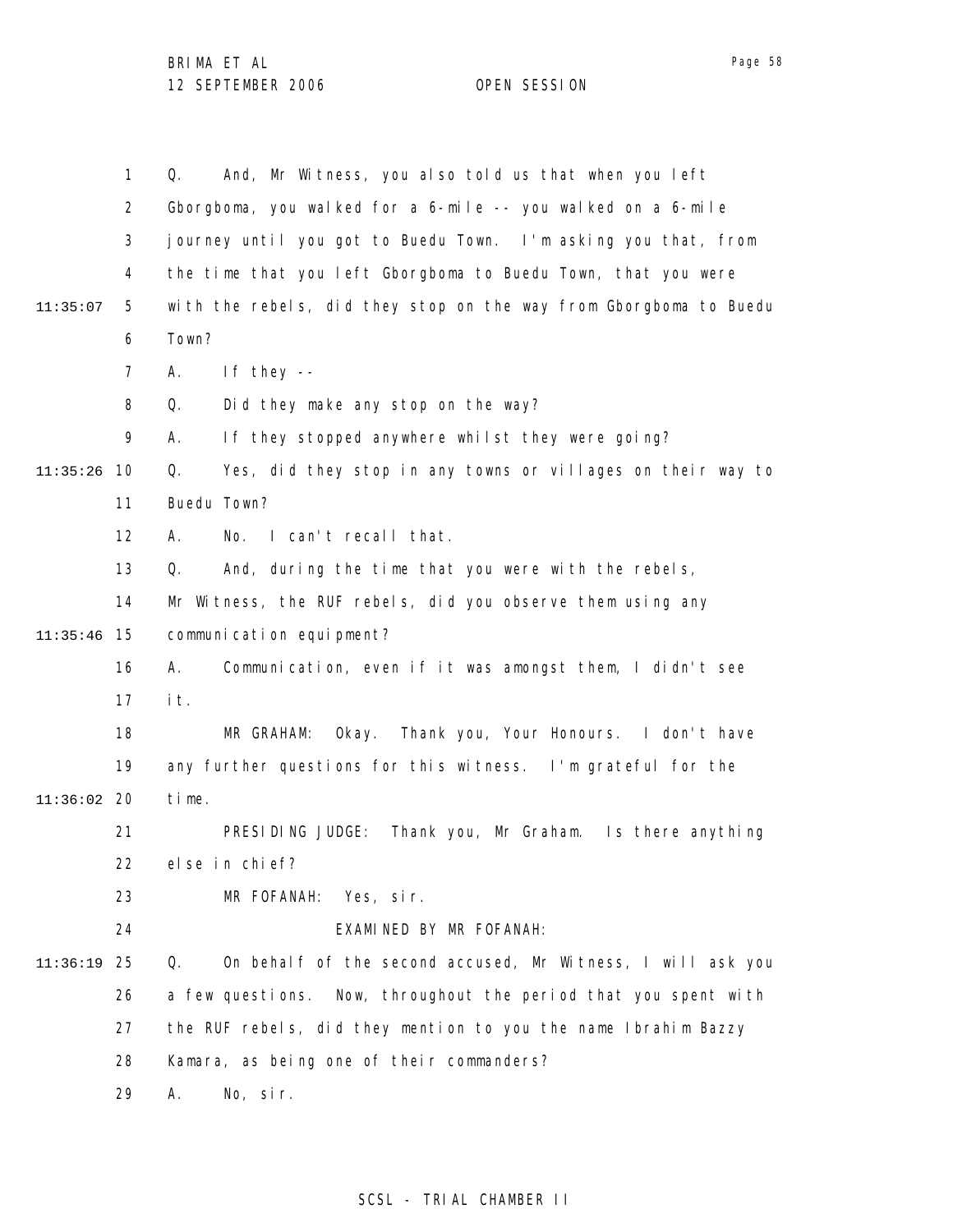|          | $\mathbf{1}$   | Apart from the rebels, were you told by anyone that the<br>Q.     |
|----------|----------------|-------------------------------------------------------------------|
|          | 2              | rebels who captured you were taking command from any Ibrahim      |
|          | 3              | Bazzy Kamara?                                                     |
|          | 4              | Α.<br>No, sir.                                                    |
| 11:36:51 | 5              | MR FOFANAH:<br>That is all for the witness.                       |
|          | 6              | PRESIDING JUDGE:<br>Thank you.                                    |
|          | $\overline{7}$ | EXAMINED BY MR MANLY-SPAIN:                                       |
|          | 8              | Q.<br>Mr Witness --                                               |
|          | 9              | Yes, sir.<br>А.                                                   |
| 11:37:00 | 10             | -- did you, afterwards, ever meet with the person that<br>Q.      |
|          | 11             | amputated your right arm?                                         |
|          | 12             | Yes, sir.<br>А.                                                   |
|          | 13             | Q.<br>Can you tell this Court when you met with that person?      |
|          | 14             | Yes, sir.<br>А.                                                   |
| 11:37:14 | 15             | Please tell the Court.<br>Q.                                      |
|          | 16             | It was in 2002. 2002, we were at Koakoyima, and the man<br>А.     |
|          | 17             | with whom I was staying, my guardian, he met him, and he said, "I |
|          | 18             | know this boy." And he told Mr Bonga that he should plead with    |
|          | 19             | me that I -- that he was the person who chopped off my hand.      |
| 11:37:42 | 20             | When I reached him, Mr Bonga told me --                           |
|          | 21             | [Microphone not activated]?<br>Q.                                 |
|          | 22             | Α.<br>Oh, God.                                                    |
|          | 23             | Q.<br>Who were you staying with at Koakoyima then?                |
|          | 24             | Mr Bonga.<br>Α.                                                   |
| 11:37:54 | 25             | And who spoke with Mr Bonga about you?<br>Q.                      |
|          | 26             | Yenewa.<br>Α.                                                     |
|          | 27             | So what did he say to Mr Bonga?<br>Q.                             |
|          | 28             | He went and told Mr Bonga that he was the one who chopped<br>А.   |
|          | 29             | off my hand.                                                      |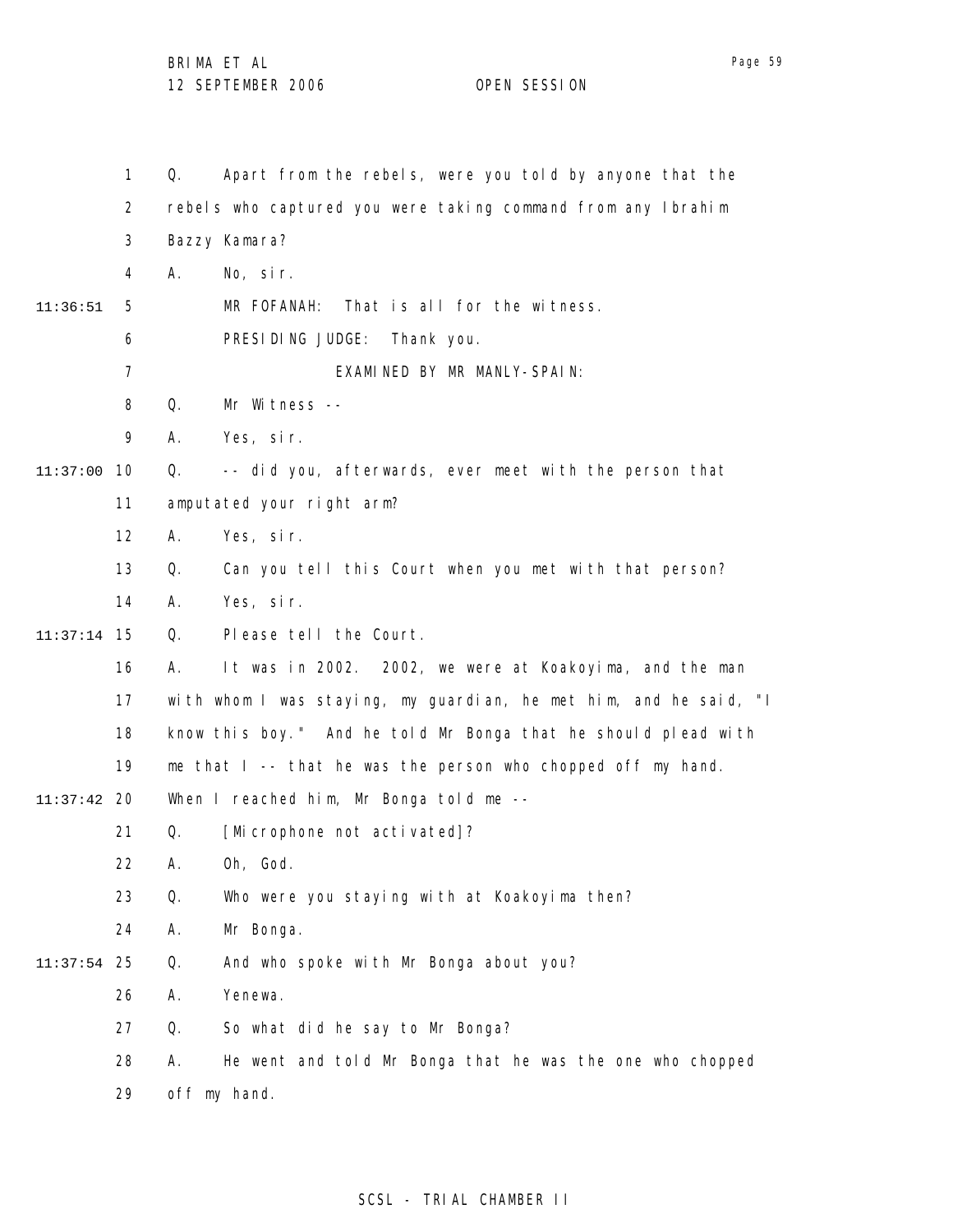BRIMA ET AL

1 2 3 4 5 6 7 8 9 11:39:03 10 11 12 13 14 15 11:39:21 16 17 18 19 20 11:39:40 21 22 23 24 25 11:40:07 26 27 28 29 11:38:43 Q. And you said the name was -- tell me the name again? A. Yenewa. Yenewa. He went to Mr Bonga. MR MANLY-SPAIN: I can hazard a guess Y-E-N-E-W-A. That will be all for him. PRESIDING JUDGE: Thank you. Yes, go ahead. MR WAGONA: Thank you, Your Honours. CROSS-EXAMINED BY MR WAGONA: Q. Yes, good morning, witness. A. Good morning to you. Q. Yes, witness, I'm sorry about what happened to you. A. Yes, sir. Q. But I need to ask a few questions. A. Yes, sir. Q. You said that when the rebels captured you -- A. Yes, sir. Q. -- they used their military fatigue to tie you? A. Yes, sir. Q. Now, some of those rebels were dressed in military uniform, weren't they? A. It was only Butterfly who tied the combat around his head so, when they captured me, they untied the combat and tied me. Where they captured me was a town, so they captured me and said we should continue the journey, but they had on civilian clothing. Some had on jeans, some had the clefts that has the pockets. Q. And what they tied themselves with, what was it? Could you describe it, the military -- A. That I was tied with? Q. -- the military cloth, can you describe that, please?

### SCSL - TRIAL CHAMBER II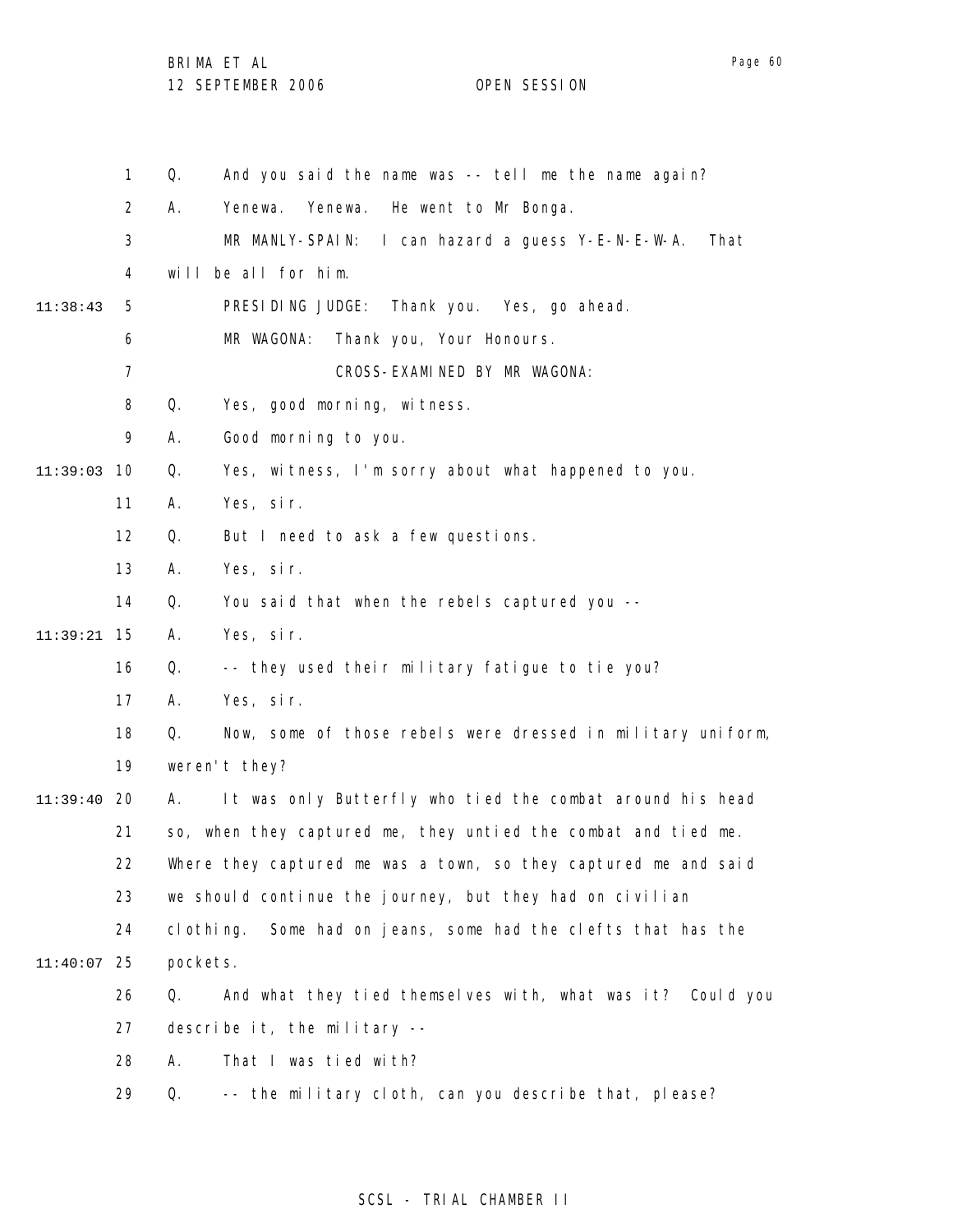|          | $\mathbf{1}$   | Military fatigue. It was tied onto Butterfly's head, so<br>Α.     |
|----------|----------------|-------------------------------------------------------------------|
|          | $\overline{2}$ | when they captured me, they said, "CO, we have captured a man."   |
|          | 3              | Then he said, "Well, tie him." Then Yenewa, when he shouted and   |
|          | 4              | when they hacked my head, I saw him. I wasn't too conscious.      |
| 11:40:50 | 5              | JUDGE SEBUTINDE: Mr Witness, you were asked a question to         |
|          | 6              | describe the thing which they used to tie you up. Can you do      |
|          | $\overline{7}$ | that, to describe the cloth which they used to tie you up with?   |
|          | 8              | That is all that you were asked.                                  |
|          | 9              | THE WITNESS: It was combat. It was only combat.                   |
| 11:41:11 | 10             | MR WAGONA:                                                        |
|          | 11             | Was it a shirt; was it a shirt; was it a trouser; what type<br>Q. |
|          | 12             | of military fatigue was this?                                     |
|          | 13             | It was the shirt that they tore. The man tied his head<br>А.      |
|          | 14             | with one -- it was behind him, so when they captured it, he       |
| 11:41:30 | 15             | untied it, and it was that combat that they used to tie me and he |
|          | 16             | took the rest to tie his head and said we should go.              |
|          | 17             | Q.<br>Otherwise, you say that they were all in military           |
|          | 18             | uniform -- in civilian clothes; is that right?                    |
|          | 19             | Yes, sir.<br>А.                                                   |
| 11:41:57 | 20             | I put it to you that some of them were in full military<br>Q.     |
|          | 21             | uniform; what do you say?                                         |
|          | 22.            | A. Well, even if they had it, I didn't see it. I wouldn't         |
|          | 23             | come and tell a lie in the Court and when they asked me later, I  |
|          | 24             | wouldn't be able to explain. What I saw was civilian clothing.    |
| 11:42:15 | -25            | Even if they had it, I didn't see it.                             |
|          | 26             | And I put it to you that some of them had a mixture of<br>Q.      |
|          | 27             | military and civilian clothes.                                    |
|          | 28             | That's what I'm saying, sir. I wouldn't lie to you.<br>А.<br>What |
|          | 29             | I -- those that I saw, they had on civilian clothing, so if there |

## SCSL - TRIAL CHAMBER II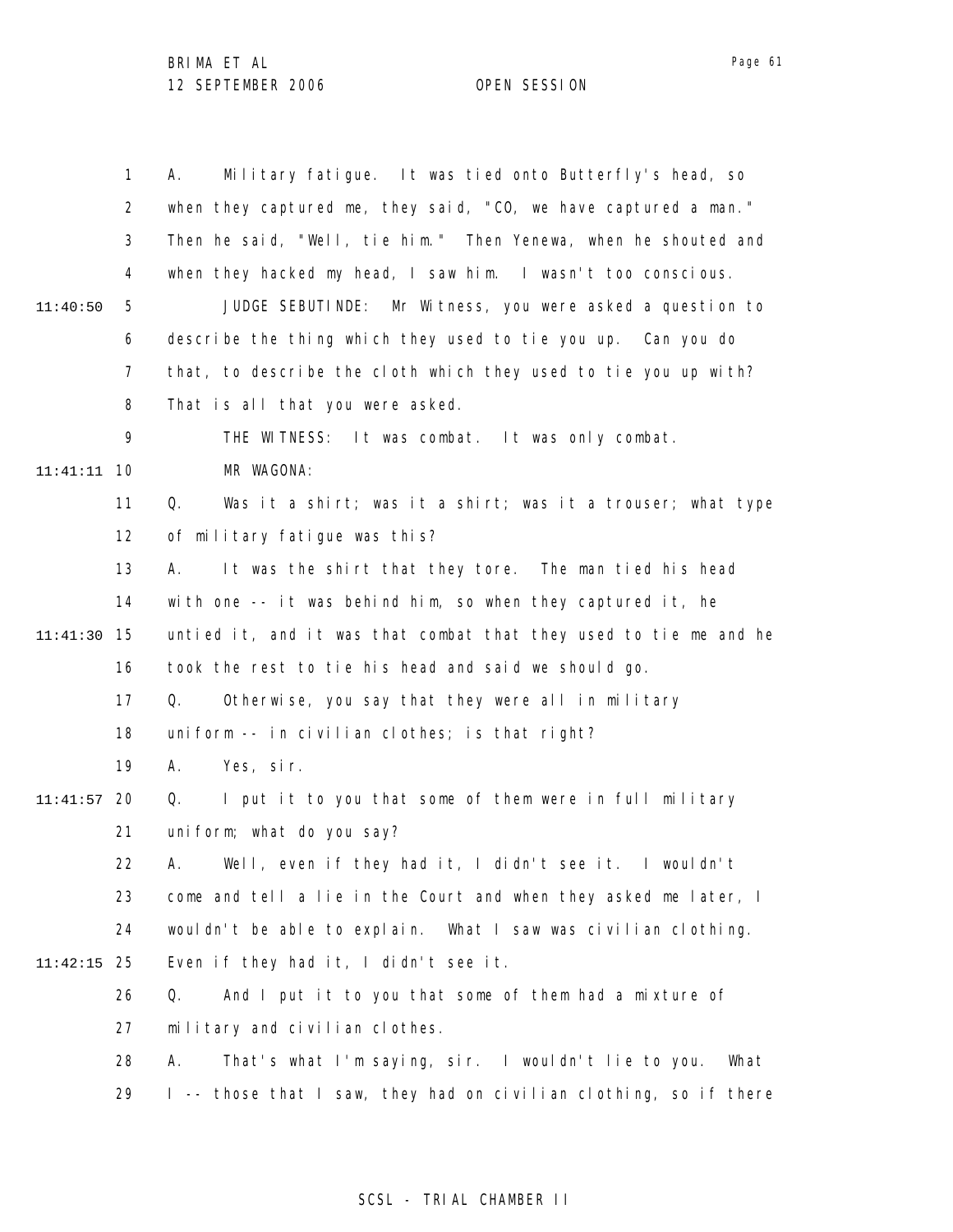1 2 3 4 5 6 7 8 9 10 11:43:29 11 12 13 14 15 11:43:41 16 17 18 19 20 11:44:09 21 22 23 24 25 11:44:21 26 27 28 29 11:43:08 were those with military fatigue, I wouldn't know that. Q. And after your own experience, after the attack, following the attack, how long did you stay in Gborgboma Village before crossing over to Guinea? How long were you able to stay there before leaving the village? A. After they had cut off my arm? Q. From the time of the attack, how long did you stay before you finally reached Guinea? MR MANLY-SPAIN: I'm sorry -- THE WITNESS: It was -- MR MANLY-SPAIN: [Microphone not activated] I didn't hear him say he went to Guinea. MR WAGONA: Q. Sorry. Sorry, Mr Witness. But I want to know how long you were able to remain in Gborgboma after you had been captured? A. When I was captured -- PRESIDING JUDGE: Just pause for a minute, please, Mr Witness. Just on your objection, Mr Manly-Spain, he did say that he crossed over to Guinea with his family members. MR MANLY-SPAIN: Yes, finally. Finally. JUDGE SEBUTINDE: But I think what is confusing the witness is the way counsel is asking this question. The witness's evidence is that, from Gborgboma, he was taken to Gbordu, you see. MR MANLY-SPAIN: Yes. JUDGE SEBUTINDE: So when you ask him how long he stayed before he crossed over, there is a whole lot that happened. Maybe you mean how long he stayed in Sierra Leone before crossing, but not the way you are asking this question.

SCSL - TRIAL CHAMBER II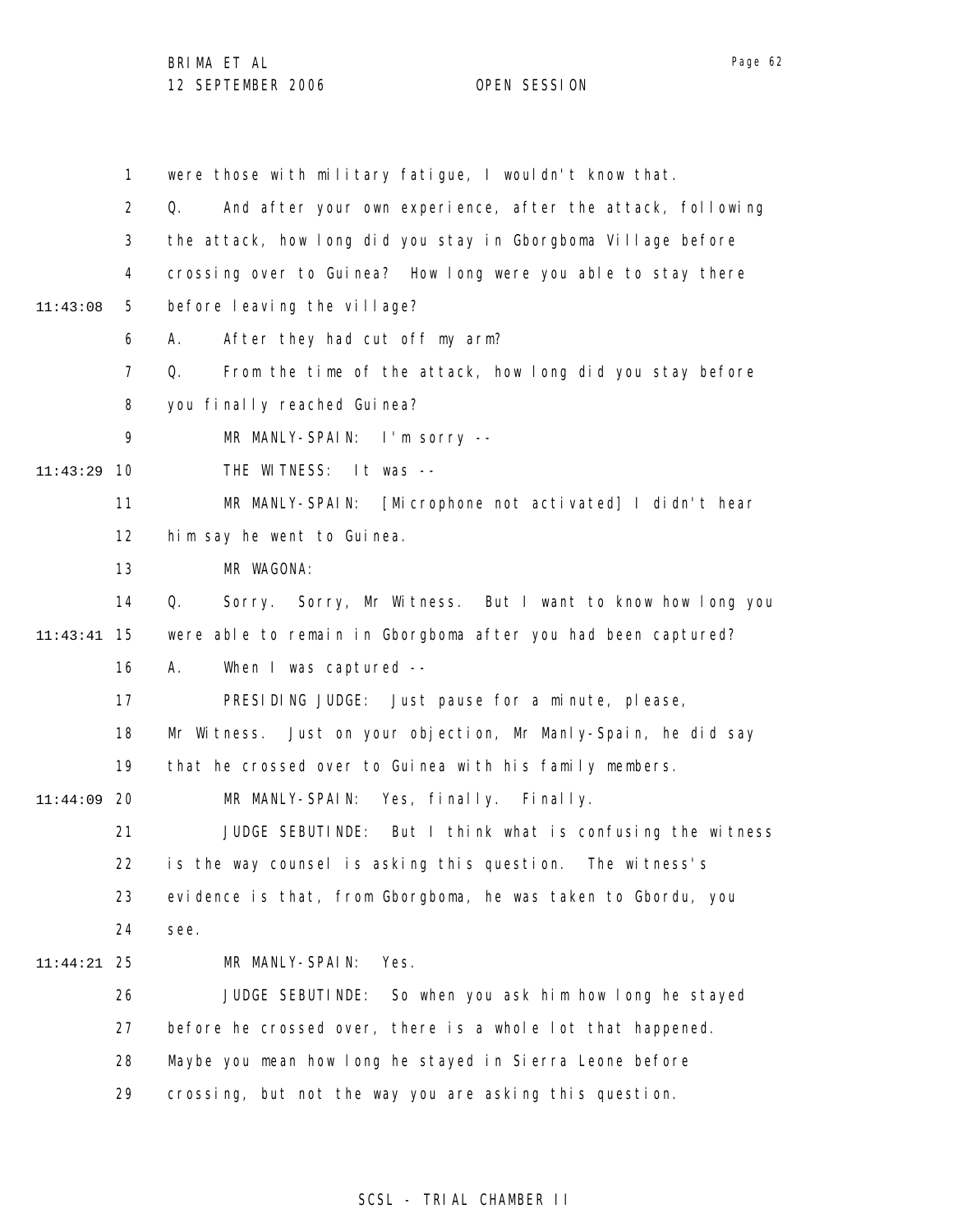Page 63

1 2 3 4 5 6 7 8 9 10 11:45:17 11 12 13 14 15 11:45:37 16 17 18 19 20 11:46:06 21 22 23 24 25 11:46:19 26 27 28 29 11:44:47 MR WAGONA: Thank you, Your Honour. Q. Following the attack, how long -- A. Yes, sir. Q. -- did you remain in Sierra Leone before you left for Gui nea? A. Well, after they had amputated me in Gbordu, I returned and got onto Gborgboma. That morning I was held, so that caused me to go and sleep to Sagbawa. The next day, I started travelling, little by little. I was on my way to go to the stream and I met my mother's relations. They were going in search of me. Because, then, the attack, they didn't see me, so I met them on the way, searching for me. So, from there, when they saw me, they took me and crossed over with me. So it was that time we met with the UN vehicle and we were taken to Conakry. Q. So was it within about two days of the attack? A. Before I went to Sagbawa? It was a day. When I was captured in the morning, it was the same morning that my arm was amputated, and it was the same day that I travelled to Gbordu. I passed through Gborgboma and went to Sagbawa, and the next day I travelled and when I met my mother's relation and they took us to Gui nea. Q. Okay. Thank you. A. Thank you, too. Q. Now, did you finally come back to any of these villages; Gborgboma? Did you finally come back, at any one time? A. After I'd left Conakry? Q. Yes. A. Yes, because that's my uncle's land and my mother's land, so when I left Conakry I was a --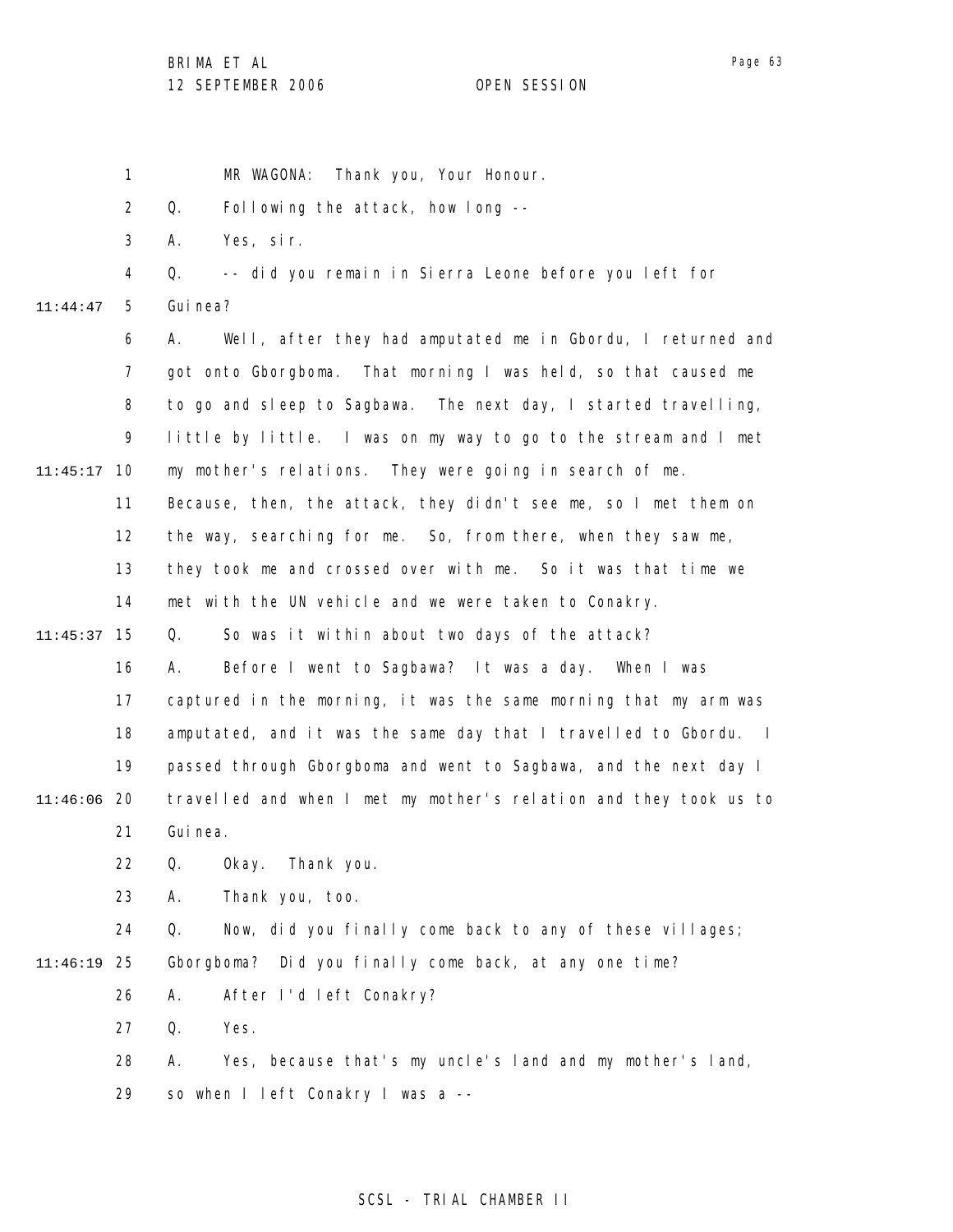|          | 1              | THE INTERPRETER: Please, Your Honour, I didn't get the             |
|----------|----------------|--------------------------------------------------------------------|
|          | $\overline{2}$ | name of the place.                                                 |
|          | 3              | MR WAGONA:                                                         |
|          | 4              | Could you repeat the name of the place, please?<br>Q.              |
| 11:46:52 | 5              | Gborgboma.<br>Gborgboma. But because I'm a bit fast, that's<br>Α.  |
|          | 6              | why.                                                               |
|          | $\overline{7}$ | Yes. Well, when did you finally return?<br>Q.                      |
|          | 8              | I finally returned from Conakry to Sierra Leone? It was in<br>А.   |
|          | 9              | the year 2000.                                                     |
| 11:47:15 | 10             | And when you returned, did you hear that during that attack<br>Q.  |
|          | 11             | by the rebels people were abducted?                                |
|          | 12             | А.<br>No, sir. But two people had died on the spot during the      |
|          | 13             | attack.                                                            |
|          | 14             | Were they killed by the rebels?<br>Q.                              |
| 11:48:04 | 15             | Yes, the time they were shooting. It was a stray bullet<br>А.      |
|          | 16             | that met them.                                                     |
|          | 17             | Q.<br>Did you hear that people were forced to carry loads?         |
|          | 18             | No, sir.<br>А.                                                     |
|          | 19             | Q.<br>Did you hear that people's properties were looted?           |
| 11:48:35 | 20             | In Gborgboma?<br>А.                                                |
|          | 21             | Gborgboma, Sagbawa and --<br>Q.                                    |
|          | 22             | No, rebels didn't get to Sagbawa.<br>А.                            |
|          | 23             | And your village, Yamadu.<br>Q.                                    |
|          | 24             | The rebels didn't reach Sagbawa, and they didn't reach<br>А.       |
| 11:49:06 | 25             | They stopped at Gborgboma, when I was captured.<br>Yamadu.<br>So I |
|          | 26             | slept in Sagbawa but, during those times, people were in there.    |
|          | 27             | They didn't cross over. The rebels didn't get on to Sagbawa, and   |
|          | 28             | from Sagbawa to Gborgboma, it's a short distance, but they didn't  |
|          | 29             | get there.                                                         |

## SCSL - TRIAL CHAMBER II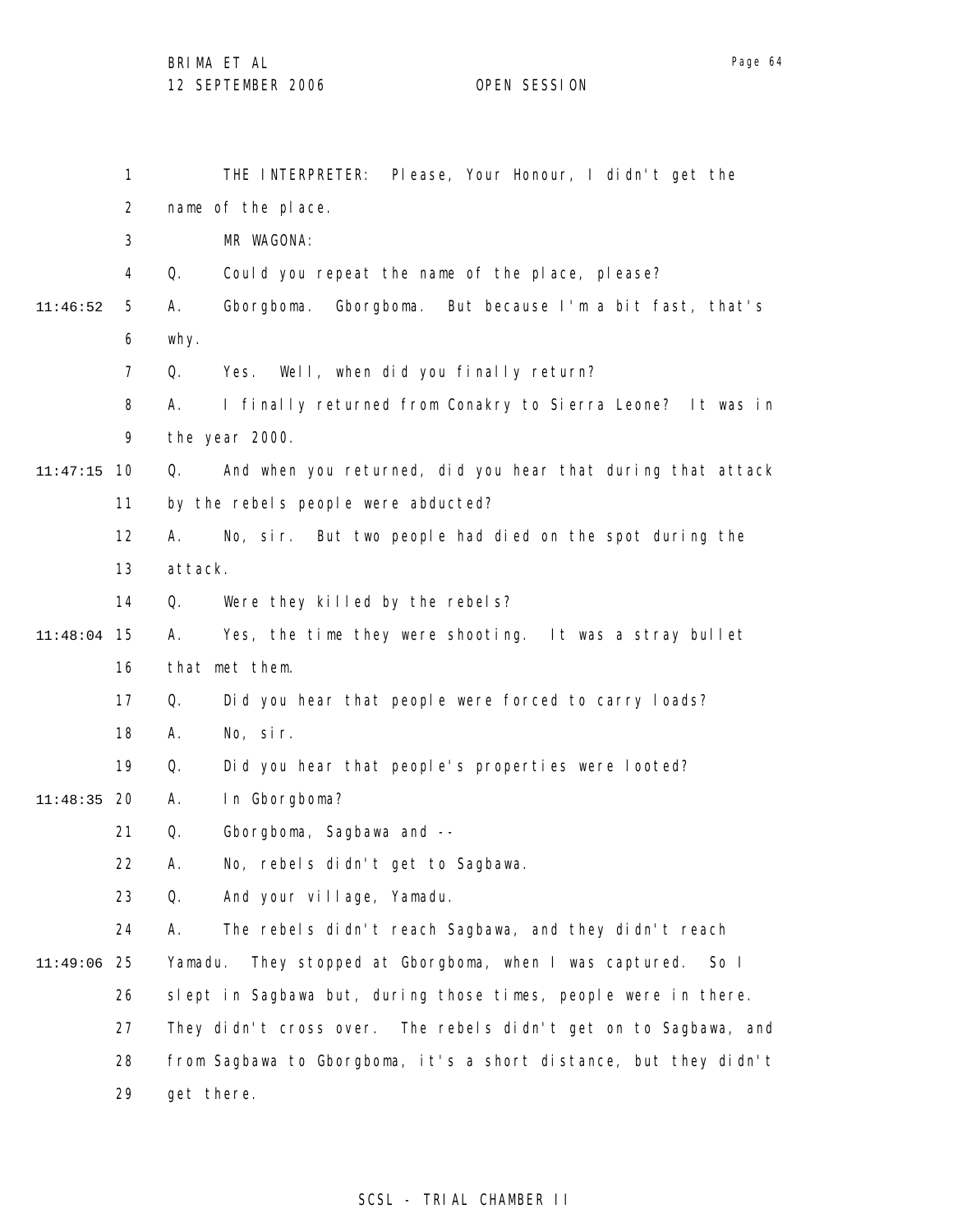1 2 3 4 5 6 7 8 9 10 11:49:56 11 12 13 14 15 11:50:35 16 17 18 19 20 11:51:00 21 22 23 24 25 11:51:35 26 27 28 29 11:49:40 Q. But, you see, I'm asking you about what you heard when you came back from Guinea; do you understand? A. Yes. You know, during the wartime, some people will say that they took my property, or they did this to me, or they killed my relatives, because it's a war. You wouldn't disagree or you wouldn't say it's true. It's what happened to me is what I'm telling you. So what happened the next day is what they told me. Q. So you heard about those? A. Yes, sir. Q. And you were talking about RUF; have you heard about SLA? A. SLA. The SLA that I knew about was the one I stayed with in Koyoh, who was Corporal Marrah, but he didn't do anything bad to me. I'm a -- I'm a Muslim. I'm speaking the truth. They didn't do anything bad to me. That was the only SLA I knew. I don't know any other SLA. Q. Now, I'm putting it to you that the people who attacked and captured you -- A. Yes, sir. Q. -- including both SLAs and RUF; what do you say? A. No, it was not RUF and SLA. It was RUF. There was no SLA. If there were, I didn't see them. But, because I got a problem. If they were there, I would tell you that they were there. But I didn't see them, sir. Q. And you said you never heard the names Ibrahim Bazzy Kamara, Alex Tamba Brima? A. I've never heard them, sir. Not at all. I didn't hear it. Q. I'm putting it to you that Ibrahim Bazzy Kamara -- A. Yes, sir.

#### SCSL - TRIAL CHAMBER II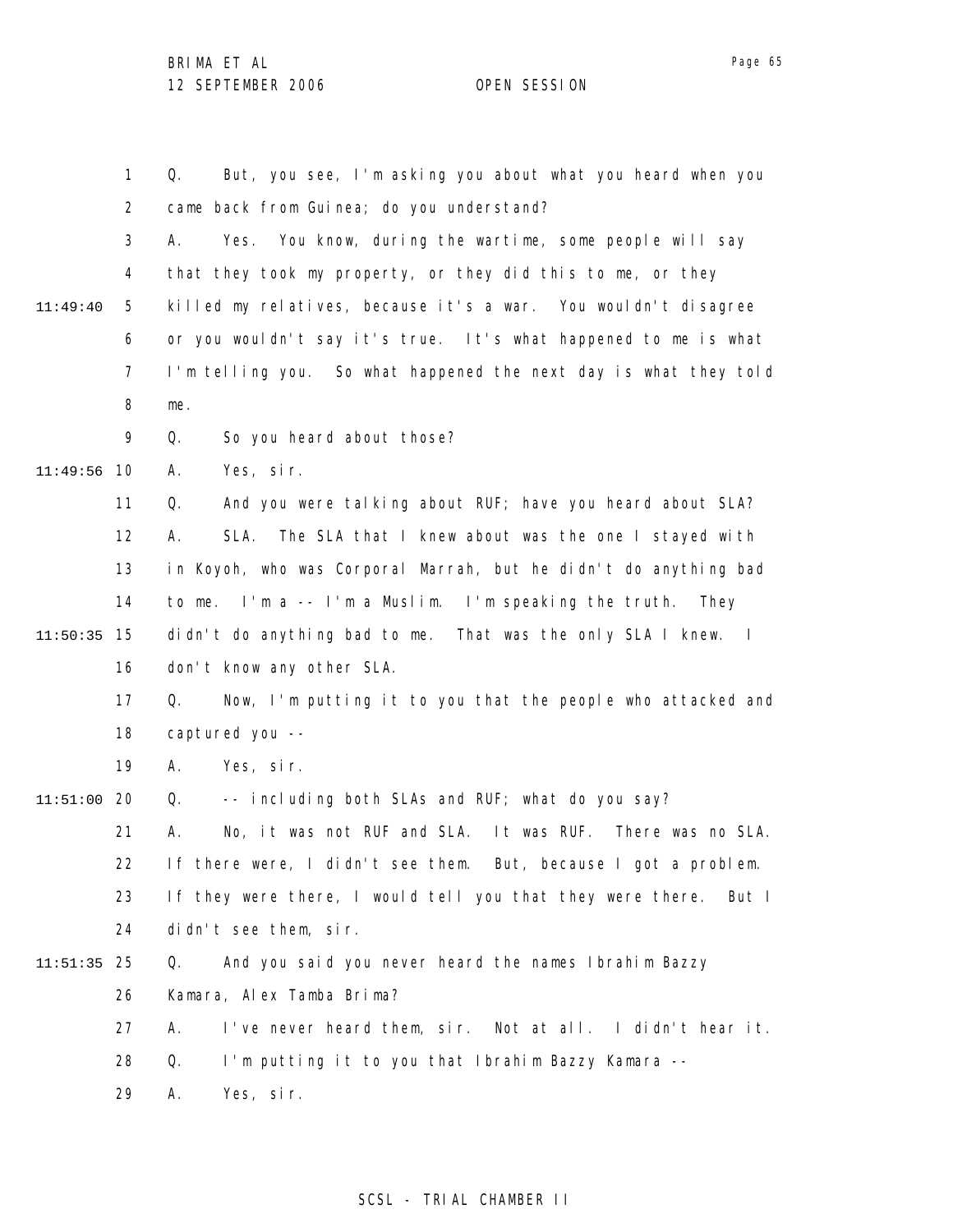1 2 3 4 5 6 7 8 9 10 11:52:56 11 12 13 14 15 11:53:35 16 17 18 19 20 11:53:59 21 22 23 24 25 11:54:22 26 27 28 29 11:52:33 Q. -- was one of the people based in Kono at that time; what do you say? A. No, sir. Even if he was there, he didn't do anything bad to me or any of my relatives. I wouldn't tell a lie. I don't want to tell a lie to you. Q. And I put it to you that Ibrahim Bazzy Kamara -- A. Yes, sir. Q. -- was the most senior SLA official based in Kono at that time. A. SLA. Well, I'm not talking about SLA, I'm talking about the RUF. I'm not talking about SLA, I'm talking about RUF. Q. Now, how old were you at that time? A. Before the rebels captured me? Because I was mature, but we don't have that kind of way, to say, as a child is being born, you can have every experience. No, but then I can say I was much older a little bit. I can recall things that happened. Q. So do you know the government that was in power at that time? A. I wouldn't tell a lie to you, sir, because where I was is far from the city. MR WAGONA: Just a moment, Your Honours. Thank you, witness. That's the end of my questions. Thank you, Your Honours. THE WITNESS: Thank you, too. PRESIDING JUDGE: Thank you, Mr Wagona. Any re-examination? MR GRAHAM: No, your Honours. PRESIDING JUDGE: Witness, thank you very much for coming to Court to give evidence, your testimony is finished now.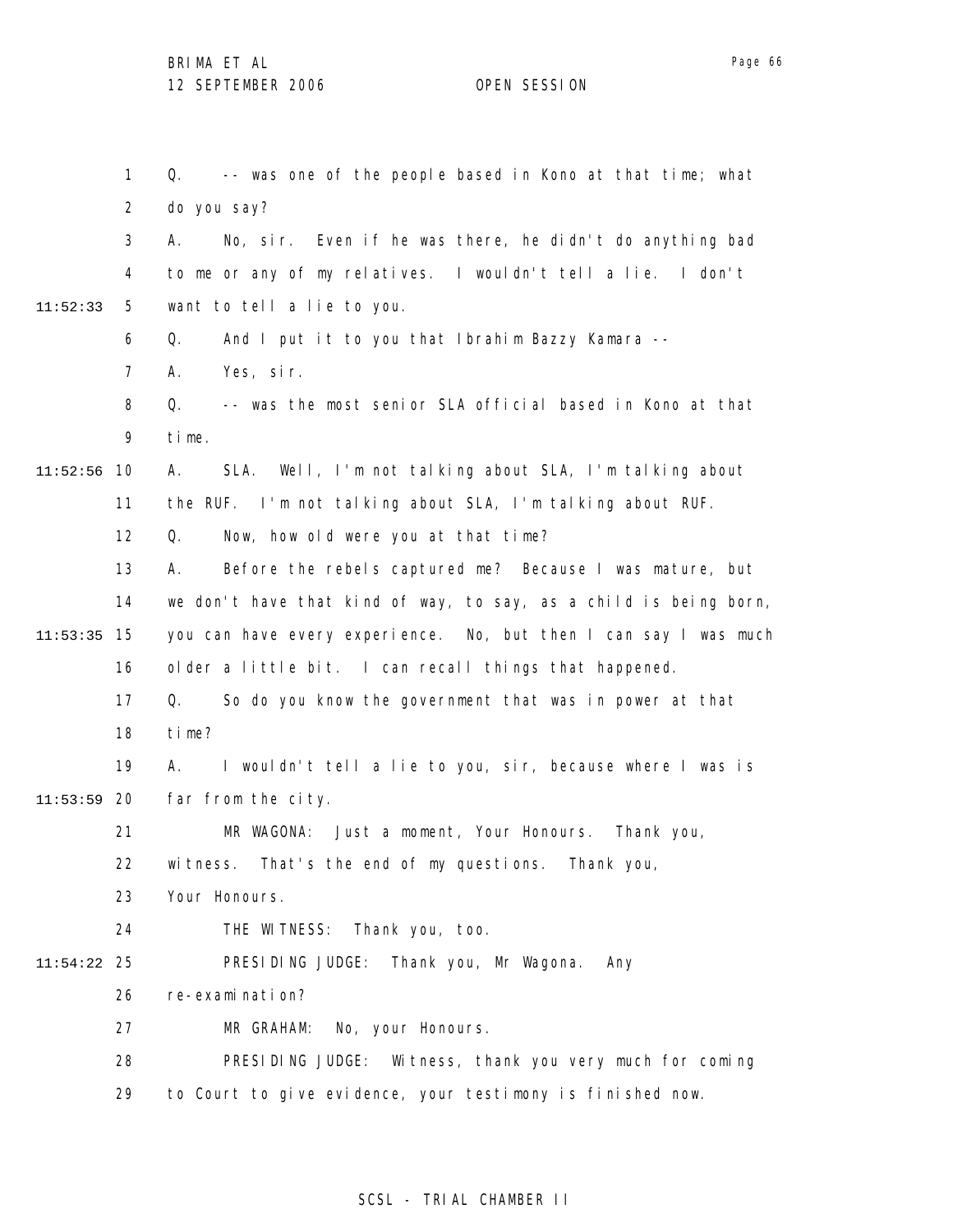1 2 3 4 5 6 7 8 9 10 11:56:22 11 12 13 14 15 11:57:08 16 17 18 19 20 11:59:06 21 22 23 24 25 11:59:27 26 27 28 29 11:54:52 THE WITNESS: Okay. PRESIDING JUDGE: You can leave the courtroom. THE WITNESS: Okay, sir. PRESIDING JUDGE: Just sit there for a few moments. We'll pull those curtains across so you can leave. THE WITNESS: Okay, sir. [The witness withdrew] PRESIDING JUDGE: Now, the next witness is what pseudonym? MR GRAHAM: Thank you, Your Honours. The next witness is DAB-101. Your Honours, he's number 8 -- I don't have the numbers, I'm sorry. He's on page number 13, Your Honours. Your Honours, he will be testifying in Krio. DAB-101, page 13 of the summaries, Your Honour. PRESIDING JUDGE: Thank you, Mr Graham. I have that. [The witness entered Court] WITNESS: DAB-101 [Sworn] [The witness answered through interpreter] MR GRAHAM: Your Honours, in terms of protective measures, I have just left my list that I have prepared in that respect, but I believe -- I'm not really very sure, but I believe this witness took a statement in April of 2006. I'm not really very sure whether he -- I just left my file with the indications as to which of the witnesses have given protective measures. Just, for the sake of caution, Your Honours, I humbly would plead with Your Honours to provide him with the protective measures, as we have done on a rolling basis. PRESIDING JUDGE: I don't think he was covered by the original list, Mr Graham. MR GRAHAM: Grateful, Your Honours.

SCSL - TRIAL CHAMBER II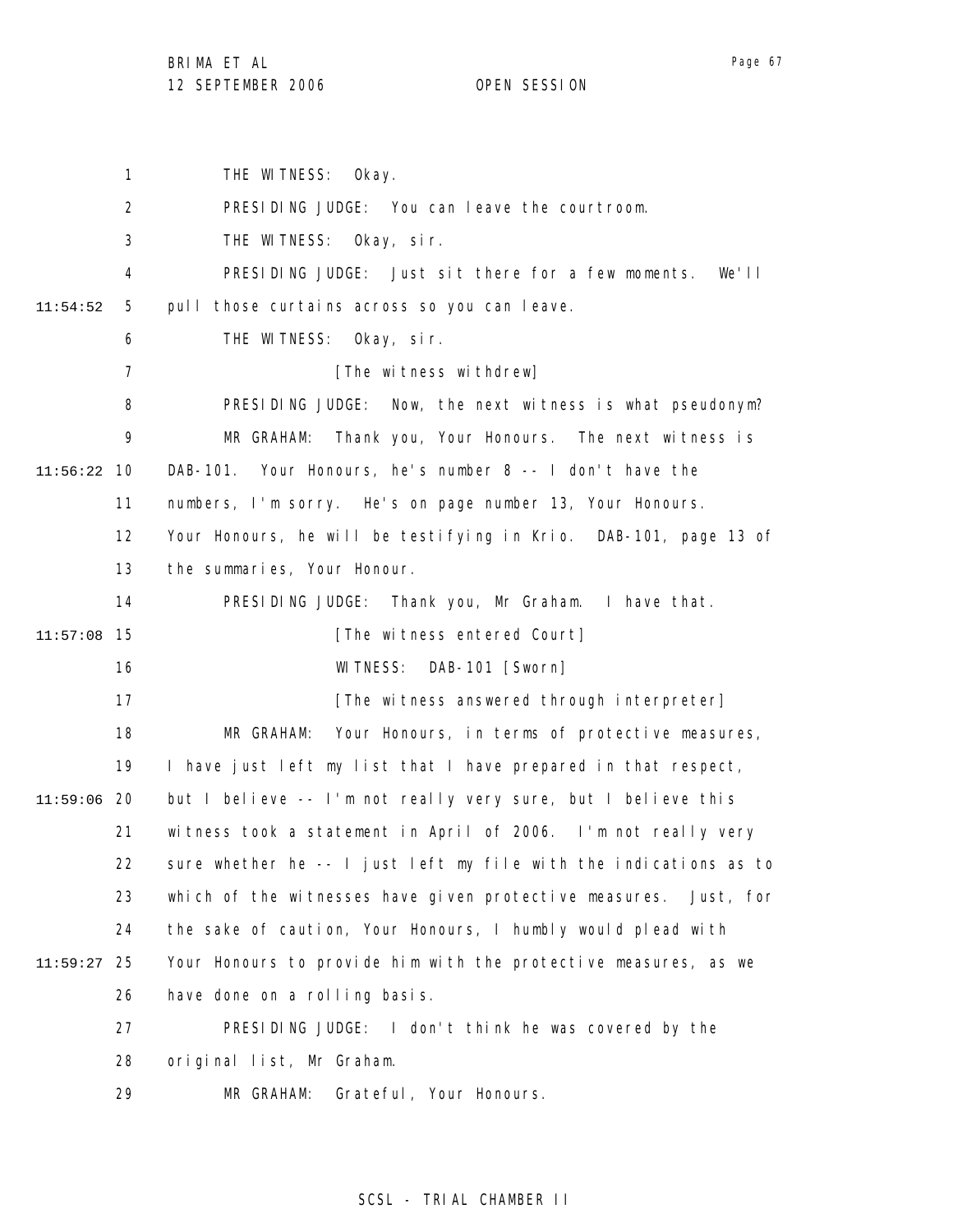1 2 3 4 5 6 7 8 9 10 12:00:50 11 12 13 14 15 12:01:06 16 17 18 19 20 12:01:22 21 22 23 24 25 12:01:54 26 27 28 29 12:00:19 PRESIDING JUDGE: We'll order that the protective measures, given in our order of 9th May 2006, also apply to this witness. MR GRAHAM: Thank you, Your Honours. EXAMINED BY MR GRAHAM: Q. Good afternoon, witness. A. Good afternoon, too. Q. Mr Witness, you are from Simbakoro in the Nimikoro Chiefdom? A. Yes. Q. And that is in the Kono district, isn't it, Mr Witness? A. Yes. Q. And that you are presently 75 years of age, Mr Witness, isn't it? A. Exactly. Q. And that is -- JUDGE SEBUTINDE: Are you going to spell any of these names? MR GRAHAM: Okay. Your Honours, Simbakoro is spelled S-I-M-B-A-K-O-R-O. Simbakoro. And Nimikoro Chiefdom is spelled N-I-M-I-K-O-R-O, Your Honours. Nimikoro Chiefdom. Q. You are married with four children, Mr Witness. A. Yes, yes. Q. Three of whom are dead, isn't it, Mr Witness? A. Yes, yes. Q. You are Madingo by tribe? A. Yes. Q. Mr Witness, did you hear about -- do you know where you were in May of 1997? A. Yes.

## SCSL - TRIAL CHAMBER II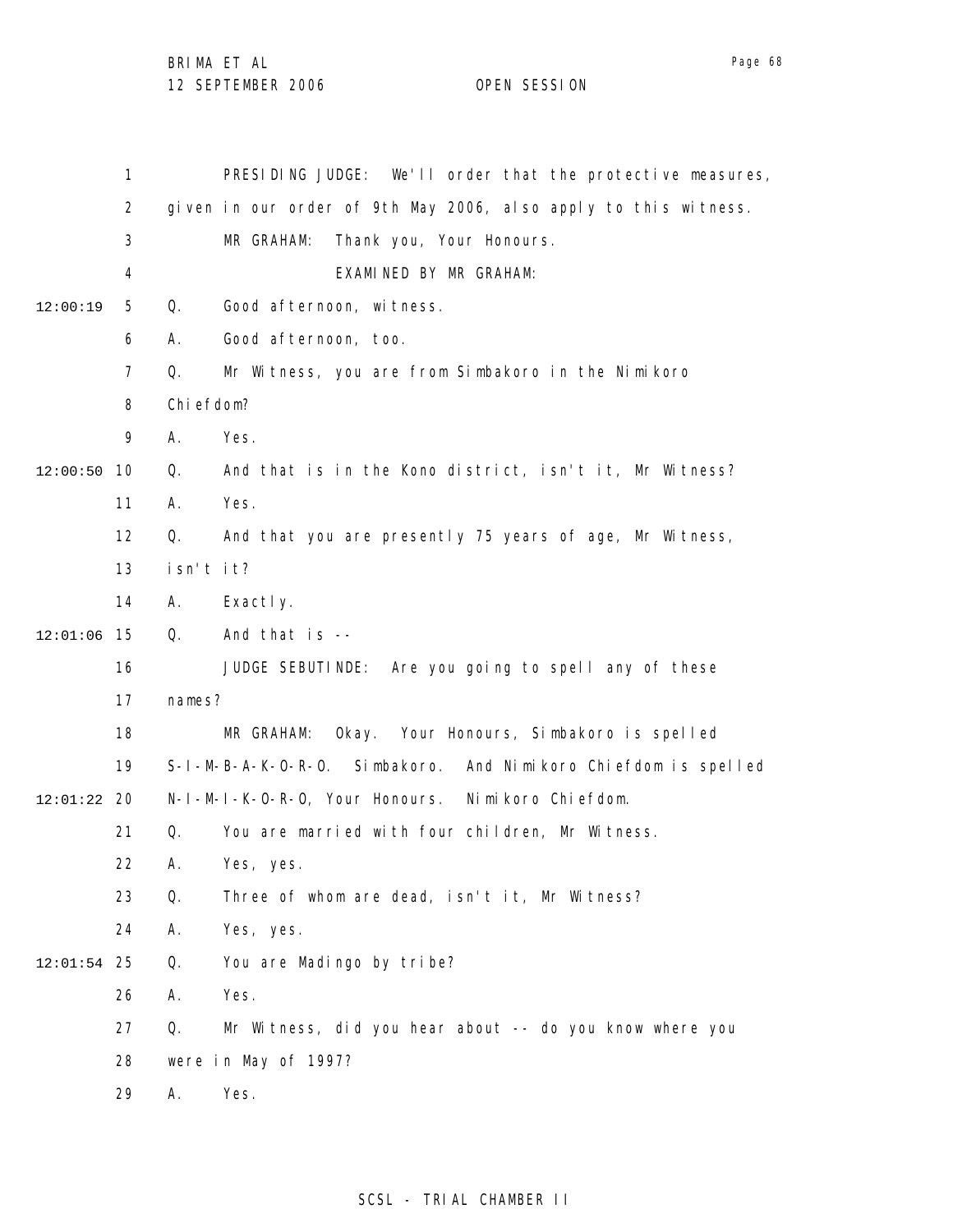1 2 3 4 5 6 7 8 9 12:03:05 10 11 12 13 14 15 12:03:34 16 17 18 19 12:03:54 20 21 22 23 24 25 12:04:26 26 27 28 29 12:02:39 Q. Where were you, Mr Witness? Please tell this honourable Court. A. 1977? Q. No, 1997. May of 1997. A. Okay. I was in Kono. Q. During the time that you were in Kono, in May of 1997, did you hear that the government of President Kabbah had been overthrown by a group of soldiers? A. Yes, I heard that. Q. How did you hear that, Mr Witness? A. Well, I heard that through an announcement that they had overthrown President Kabbah. Q. That announcement, did you hear who had overthrown President Kabbah? A. Well, I heard that they said that -- how did they call them? AFRC. Q. Thank you. Did you hear who -- whether the AFRC, those - the AFRC that had overthrown Kabbah, did you hear whether they had a leader? A. Well, we heard that Johnny Paul Koroma was the one who did it. Q. Did you, Mr Witness, hear that one Alex Tamba Brima, also known as Gullit, was one of those who was responsible for the overthrow of the Kabbah government, Mr Witness? A. Well, I didn't understand that. It was only Johnny Paul Koroma who was in power that I knew about. Q. Apart from Johnny Paul Koroma, did you hear the name of any person as being part of those who were responsible for the overthrow of the Kabbah government?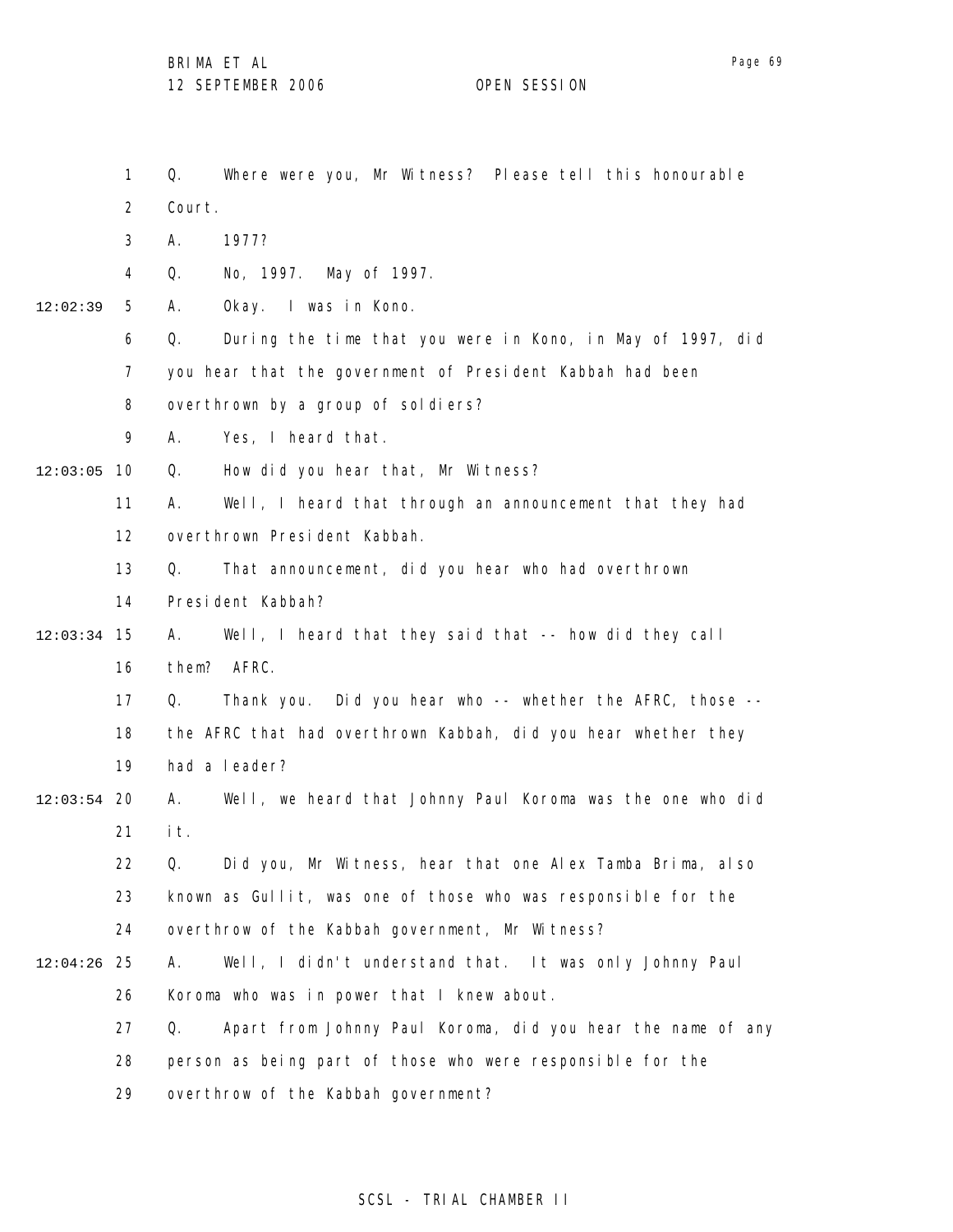Page 70

|          | 1              | No.<br>А.                                                         |
|----------|----------------|-------------------------------------------------------------------|
|          | $\overline{2}$ | Thank you, Mr Witness. Mr Witness, you've told this Court<br>Q.   |
|          | 3              | you were in Kono in May of 1997, when the AFRC overthrew.<br>How  |
|          | 4              | long did you continue to stay in Kono after May of 1997,          |
| 12:05:21 | 5              | Mr Witness?                                                       |
|          | 6              | А.<br>Well, when they overthrew, it didn't take a long time.      |
|          | 7              | Then they brought Mr Tejan Kabbah; he was reinstalled.            |
|          | 8              | Thank you. Thank you, Mr Witness. Mr Witness, during the<br>Q.    |
|          | 9              | period that the AFRC overthrew the Kabbah government, up to the   |
| 12:05:51 | 10             | time that you said the Kabbah government was brought back, how    |
|          | 11             | was life in Kono?                                                 |
|          | 12             | Well, when they brought him again -- is that what you mean?<br>А. |
|          | 13             | How life was; is that what you mean?                              |
|          | 14             | Yes, I'm asking you how life was in Kono in May 1997, when<br>Q.  |
| 12:06:17 | 15             | Kabbah was overthrown, up to the time he was brought back, within |
|          | 16             | that period, how was life like in Kono?                           |
|          | 17             | Well, life was difficult, a little, until Tejan Kabbah was<br>А.  |
|          | 18             | brought back, then we started feeling better.                     |
|          | 19             | Q.<br>Mr Witness, when you say life was a bit difficult during    |
| 12:06:38 | 20             | that period, what do you mean by that?                            |
|          | 21             | What I mean? The cost of living was actually hard.<br>Α.<br>Then  |
|          | 22             | we were in fear.                                                  |
|          | 23             | Q.<br>Mr Witness, during the time that the Kabbah government was  |
|          | 24             | overthrown in May of 1997, that you were in Kono, did you observe |
| 12:07:11 | 25             | anything happen in Kono after you heard that Kabbah's government  |
|          | 26             | had been overthrown?                                              |
|          | 27             | Li ke?<br>А.                                                      |
|          | 28             | Q.<br>Did you see any fighting forces in Kono during that time?   |
|          | 29             | Well, when he was overthrown, there was no fighting.<br>Α.<br>The |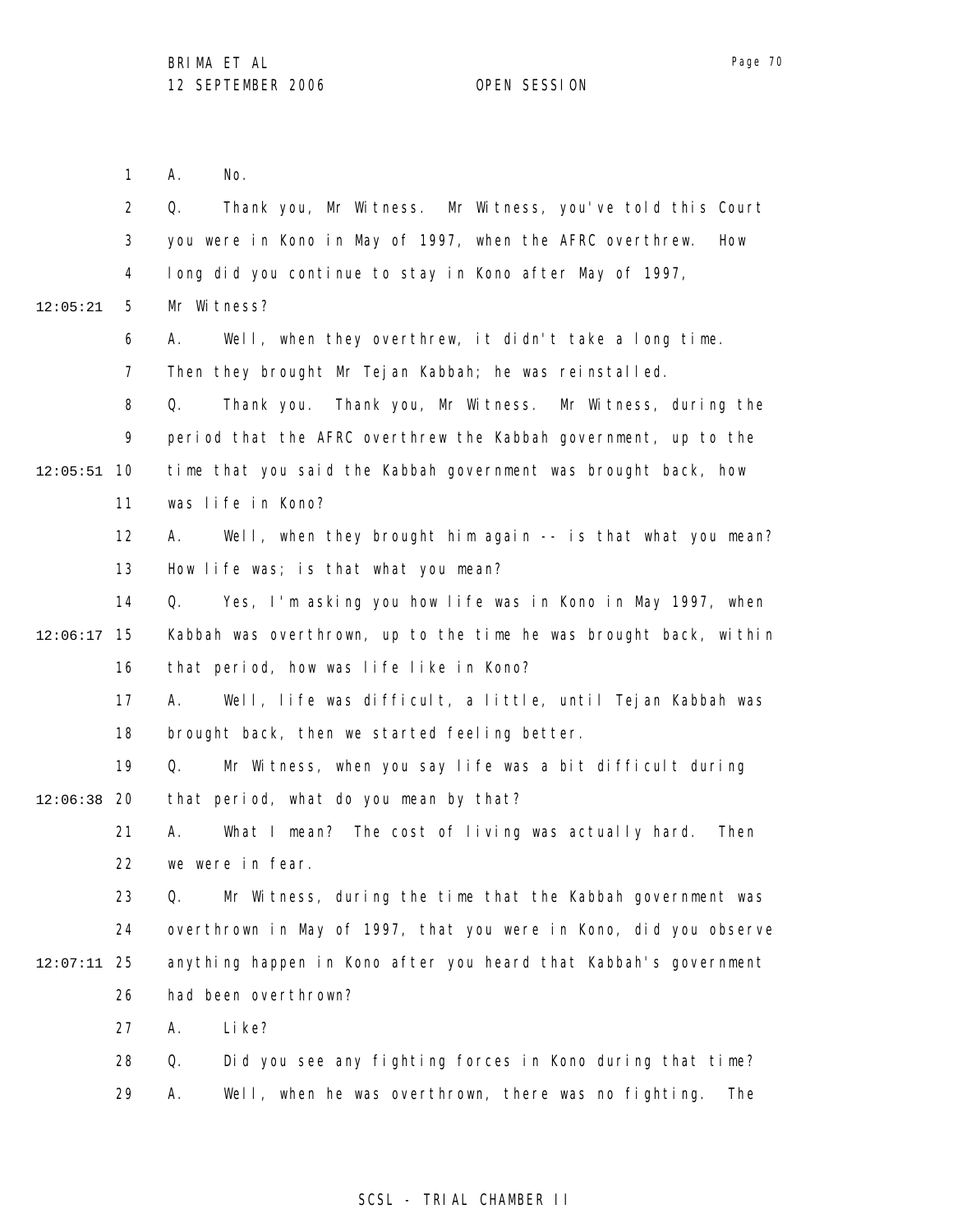Page 71

1 2 3 4 5 6 7 8 9 10 12:08:20 11 12 13 14 15 12:08:47 16 17 18 19 12:09:17 20 21 22 23 24 25 12:09:42 26 27 28 29 12:08:05 only thing, we were not happy. We were in fear. Q. Why were you in fear, Mr Witness? A. Well, the government had been overthrown, and we had hope in that government. Then, the other thing was that the rebels were about to come, so we were in fear. We said that another fight is going to erupt. Q. Thank you. Mr Witness, before you go on -- Your Honours, the third accused needs to use the restroom. PRESIDING JUDGE: He can leave the Court. Q. MR GRAHAM: Mr Witness -- A. Yes. Q. -- how did you hear that the rebels were about to come? A. Well, this was something that was on. We'd heard information, through rumours, that the rebels were coming. Q. And when you heard that the rebels were coming, did you know who the rebels were, Mr Witness? A. Well, the rebels were the RUF members. Q. Mr Witness, can you tell this Court, how did you know that the rebels that you just referred to were RUF? How did you know that? A. Well, that was something -- I think they had come to Kono once. They were there. We ran away until we came back, so it's obvious that we would know that they were rebels. Q. Mr Witness, you just told this Court that the RUF were there once. When was it, that the RUF came to Kono once? When was it? A. When they came to Kono, they came in 1992. They attacked Kono in 1992, the first attack. Q. Thank you. Thank you, Mr Witness. Mr Witness, you heard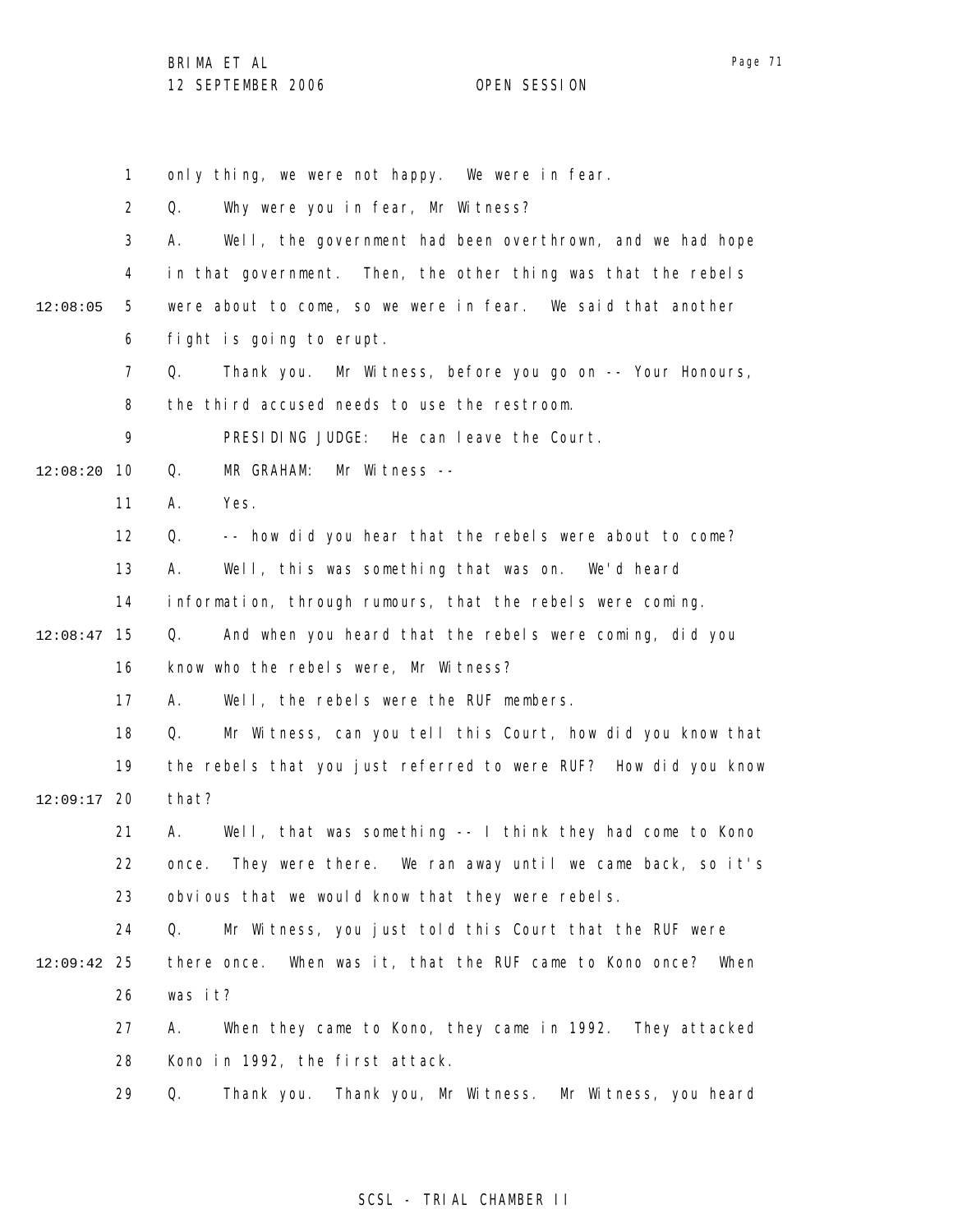1

that the rebels were about to come to Kono. Did the rebels come

Page 72

2 3 4 5 6 7 8 9 10 12:11:03 11 12 13 14 15 12:11:31 16 17 18 19 20 12:11:50 21 22 23 24 25 12:12:22 26 27 28 29 12:10:21 to Kono, Mr Witness? A. Yes, they came there. Q. Was this after the overthrow of the Kabbah government? A. Their first coming was not after the overthrow. The last one was after the overthrow. They were all together then, with those who had overthrown Tejan Kabbah. Q. Thank you. Mr Witness, I want you to focus on the period after the overthrow of the Kabbah government. Mr Witness, how did you know that the rebels had arrived in Kono, after the overthrow of the Kabbah government, Mr Witness? A. Well, the rebels, how I came to know they came to Kono, they would open fire before coming. Q. Mr Witness, did you hear them opening fire when they were coming to Kono? A. Yes. Q. Where were you when you heard them open fire, Mr Witness? A. We ran into the bush. Q. Mr Witness, you told this Court that the rebels came along with those who had overthrown President Kabbah. How did you know that the rebels came along with those who had overthrown President Kabbah, Mr Witness? A. Because, the rebels, we would know them. They don't have a proper uniform. Those other ones had a proper uniform. Q. And these other ones who had the proper uniform, do you know whether they were referred to by any particular name, Mr Witness? A. Well, they were referred to as AR -- AF, something like that. AFRC.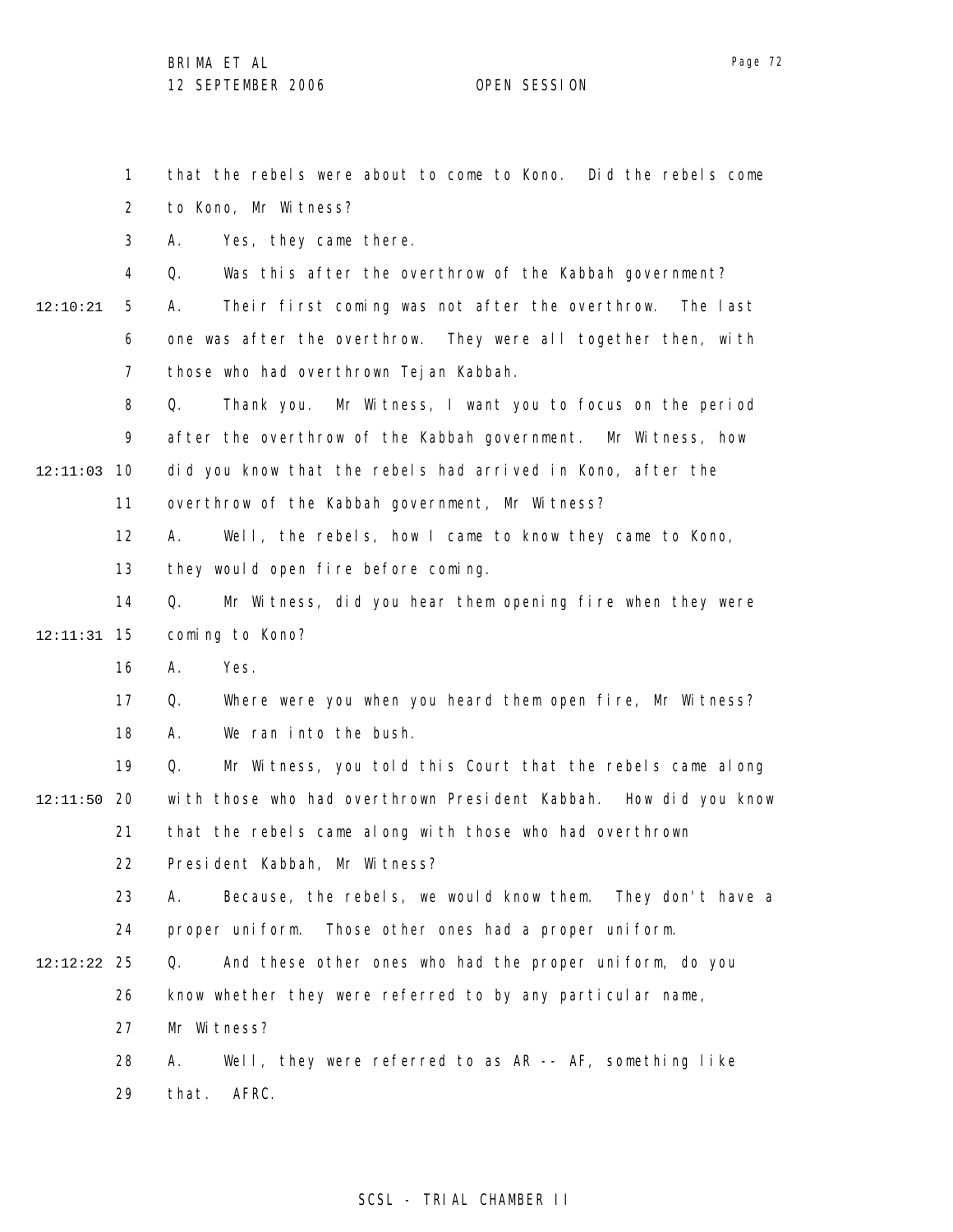1 2 3 4 5 6 7 8 9 10 12:13:24 11 12 13 14 15 12:13:48 16 17 18 19 20 12:14:15 21 22 23 24 25 12:14:36 26 27 28 29 12:13:03 Q. Thank you. Mr Witness, how did you know that they were referred to as AFRC? A. They themselves called their names. They said it over the radio. Q. Thank you. Mr Witness, how did you know that the rebels, and these people who described themselves as AFRC, came along to Kono? A. What? Q. How do you know that they came together to Kono after the overthrow of President Kabbah's government? A. Well, I said, according to the announcement, when they overthrew Tejan Kabbah's government, the first people that they called were leaders of RUF, you see. Q. Mr Witness -- A. So, through that, we came to know that they were together. Q. Mr Witness, thank you. Mr Witness, where did -- how did you know that the first people who were called were RUF leaders? How did you know that? A. They were far away, and we heard that information that the rebellion was about to come, and we heard that until they attacked. And they did not come unannounced. They noticed the government, that they'd given the government three months to step down, or else they will rebel against them. So it was obvious for us to know that the rebels were coming. Q. Mr Witness, where were you when you heard this information? A. We were at our places. I was in Kono, in my house. JUDGE SEBUTINDE: Mr Graham, is Kono a place, a town, or is this Kono District? MR GRAHAM: Kono District.

#### SCSL - TRIAL CHAMBER II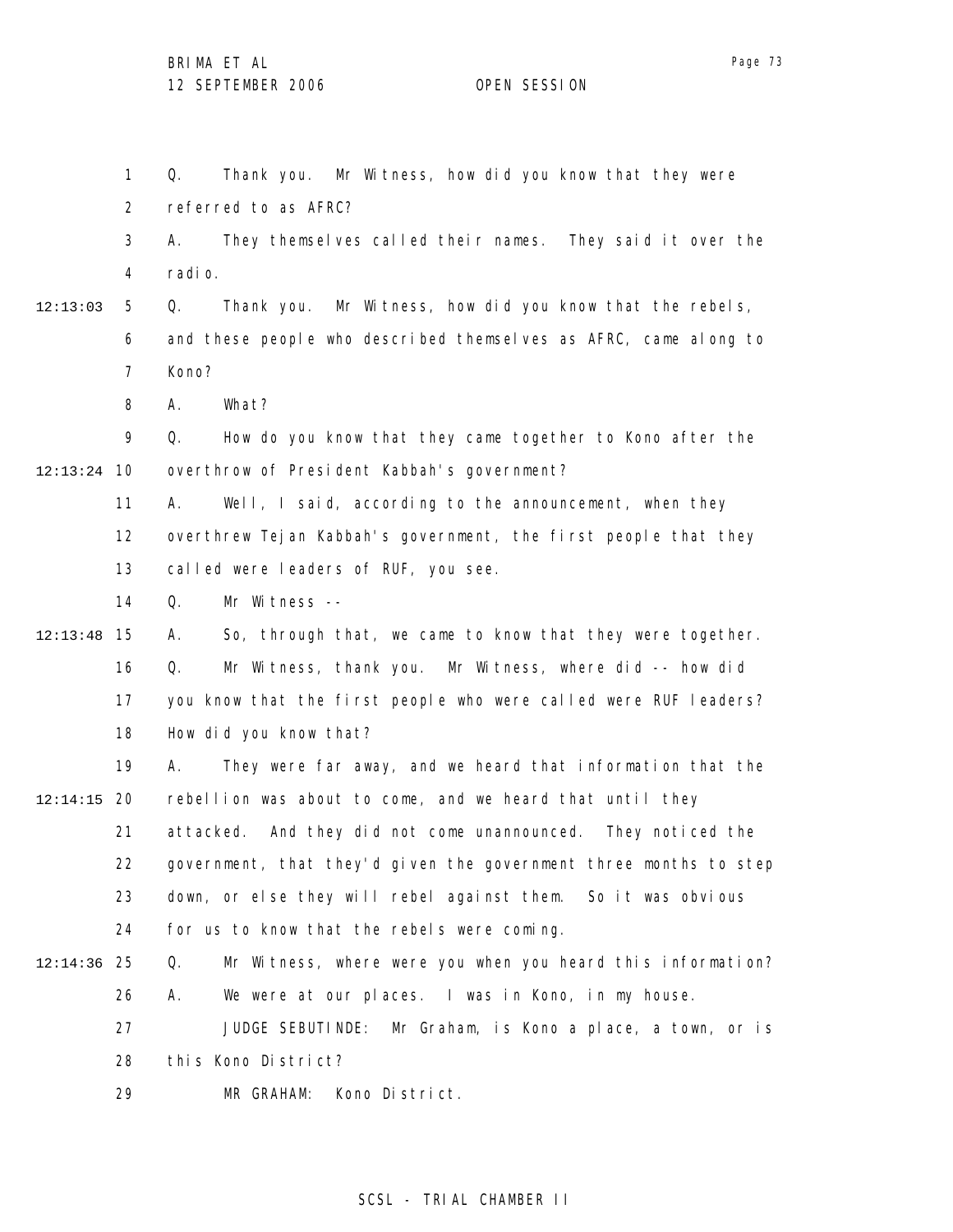|          | 1              | THE WITNESS: It's a district.                                     |
|----------|----------------|-------------------------------------------------------------------|
|          | $\overline{2}$ | MR GRAHAM:                                                        |
|          | 3              | Which part of Kono District were you, at this time?<br>Q.         |
|          | 4              | Okay. I was in Nimikoro Chiefdom, Simbakoro Town.<br>А.           |
| 12:15:12 | 5              | Your Honours, Simbakoro, we spelled that<br>MR GRAHAM:            |
|          | 6              | before.                                                           |
|          | $\overline{7}$ | When you heard that they called the RUF leaders, did you<br>Q.    |
|          | 8              | hear the names of any RUF leaders?                                |
|          | 9              | The names that I heard that were RUF I eaders, Foday Sankoh<br>А. |
| 12:15:38 | 10             | was one.                                                          |
|          | 11             | Did you hear any other name, Mr Witness?<br>Q.                    |
|          | 12             | Sam Bockarie.<br>А.                                               |
|          | 13             | And did you hear any other name, apart from Foday Sankoh<br>Q.    |
|          | 14             | and Sam Bockarie, Mr Witness?                                     |
| 12:15:49 | 15             | Well, Colonel Vandy was there.<br>А.                              |
|          | 16             | Mr Witness, hold on a second.<br>Q.                               |
|          | 17             | Your Honours, Vandy is spelled V-A-N-D-Y.<br>MR GRAHAM:           |
|          | 18             | Vandy.                                                            |
|          | 19             | Apart from these names that you've mentioned, did you hear<br>Q.  |
| 12:16:09 | -20            | the name of any other RUF leader, Mr Witness?                     |
|          | 21             | I heard about Issa.<br>А.                                         |
|          | 22             | When you say Issa, is that -- does he have any other name,<br>Q.  |
|          | 23             | apart from Issa?                                                  |
|          | 24             | Well, that was the only name we knew. They were calling<br>А.     |
| 12:16:27 | 25             | him General Issa.                                                 |
|          | 26             | Thank you. Apart from these names, did you hear any other<br>Q.   |
|          | 27             | name, Mr Witness?                                                 |
|          | 28             | These are the only ones I know.<br>А.                             |
|          | 29             | Did you know whether, at the time you heard this<br>Q.            |
|          |                |                                                                   |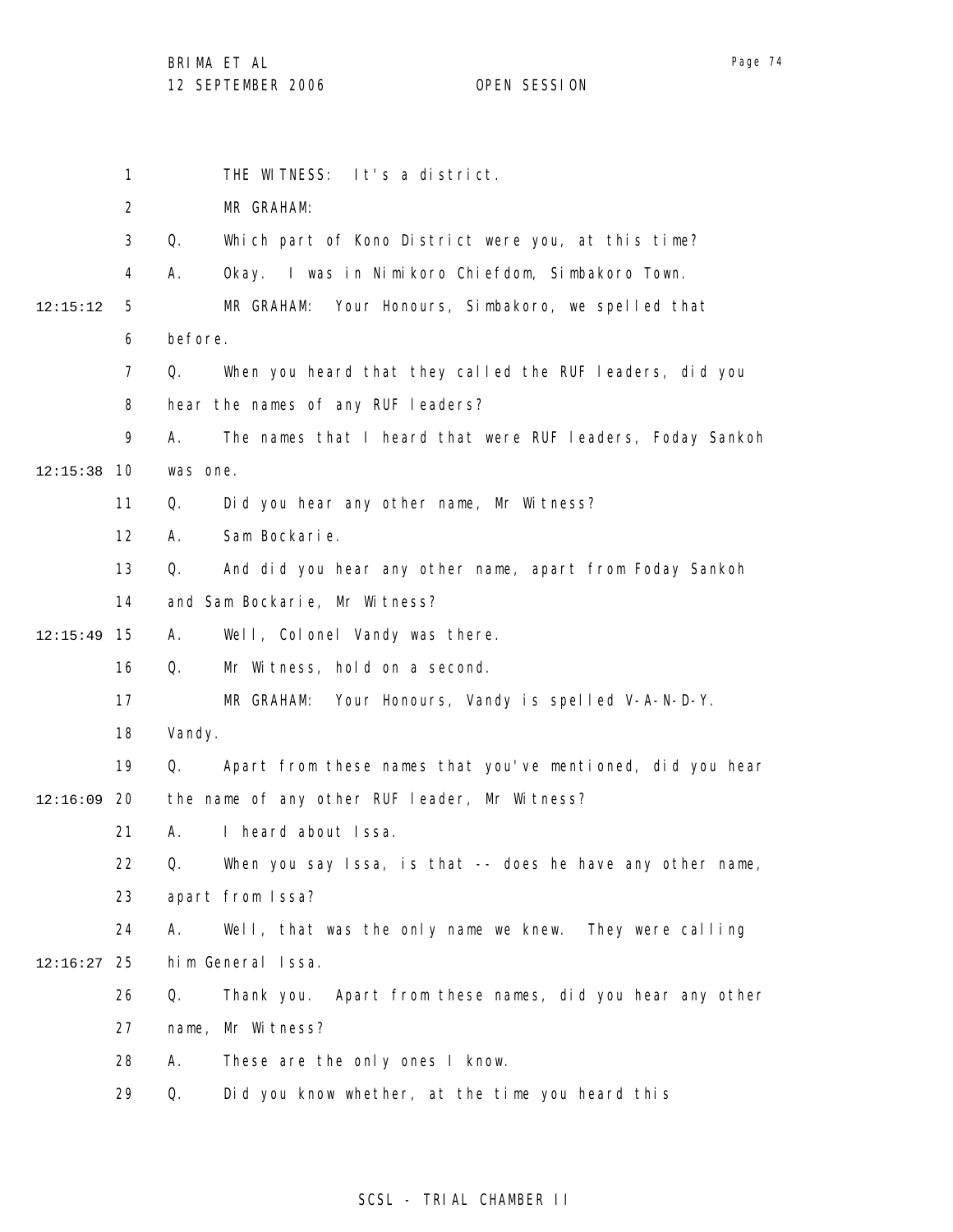1 2 3 4 5 6 7 8 9 10 12:17:23 11 12 13 14 15 12:17:54 16 17 18 19 20 12:18:14 21 22 23 24 25 12:18:41 26 27 28 29 12:17:00 information, any of these people that you mentioned, do you know whether any of them were in Kono District at the time? A. Yes. Q. Who was in Kono District? Which of them was in Kono District at the time, Mr Witness? A. Issa was there. Q. How do you know that Issa was there, Mr Witness? A. Well, Issa -- they used us as manpower, under his regime. They used us as manpower. We would mine for them, for their government. Q. Mr Witness, I will come to that. But, before that, do you -- you told this Court earlier that you heard -- I mean, the coming of the rebels was preceded by -- Your Honours, I -- for lack of use of a word, by gunshot or firing, I believe you said, and that you ran into the bush at the time. So do you know whether the rebels, and those whom you describe as AFRC, do you know whether they eventually came to Kono Town after the overthrow of the Kabbah government? A. After they had overthrown Kabbah's government. Well, I would say yes, because they had overthrown the government; they had taken over. Q. Did you see any of these rebels and AFRC in the Kono District yourself, Mr Witness? A. I said they were mixed up. I wouldn't be know -- I wouldn't tell the differences. The only difference we knew was that those had full combat, and the other one had mixed attire. Q. Thank you. Mr Witness, you told this Court that, during that time, you were in Simbakoro. Did anything happen at Simbakoro, after the overthrow of the Kabbah government,

#### SCSL - TRIAL CHAMBER II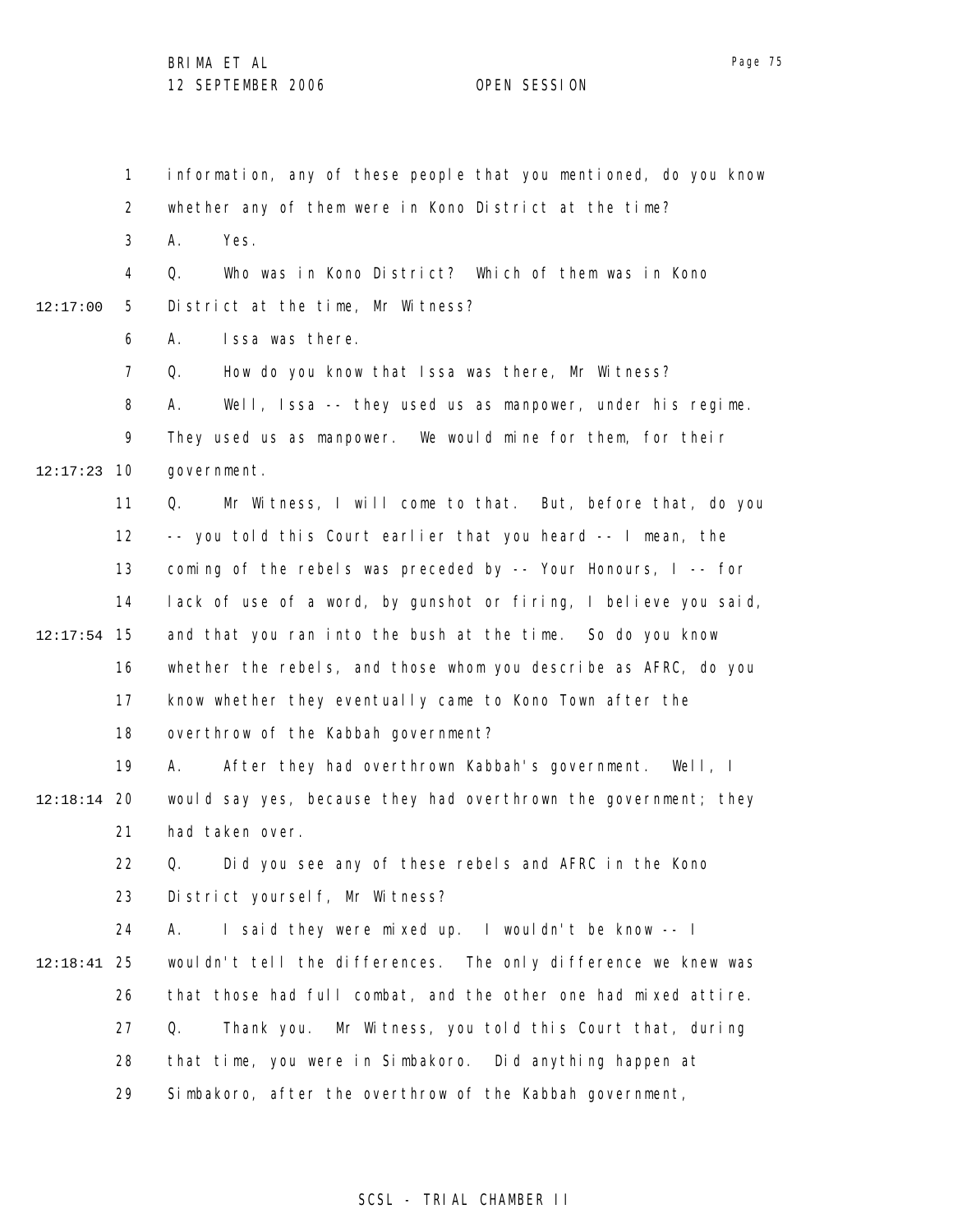1 2 3 4 5 6 7 8 9 10 12:19:53 11 12 13 14 15 12:20:12 16 17 18 19 12:20:36 20 21 22 23 24 25 12:21:00 26 27 28 29 12:19:27 Mr Witness? A. After they overthrew Kabbah government, I wasn't -- they didn't do much bad things to me, but it was difficult for us to carry on with our lives. Q. Mr Witness, you just told this Court that General Issa used you as manpower. What -- A. I said that, yes. Q. Where were you when you were used by General Issa as manpower? A. We were at Simbakoro. They captured us and said we should go and mine for them. Q. Now, Mr Witness -- A. Yes. Q. -- who captured you in Simbakoro? A. These people, we wouldn't know their names, all of them. We wouldn't be able to get all of their names. They will go in groups, they captured you. So you wouldn't know the difference. You wouldn't know their names. Q. Thank you. This group that captured you, how were they dressed, Mr Witness? Do you know? A. They were in civilian clothing. Q. Mr Witness, were you captured alone at Simbakoro? A. I said, they gathered us together. They gathered us together and captured us, and said we should go and mine for them, for their government. Q. Do you remember, approximately, you don't have to be exact, how many of you had been captured at Simbakoro? A. We were plenty. Q. How many of you? About ten, 20, 30?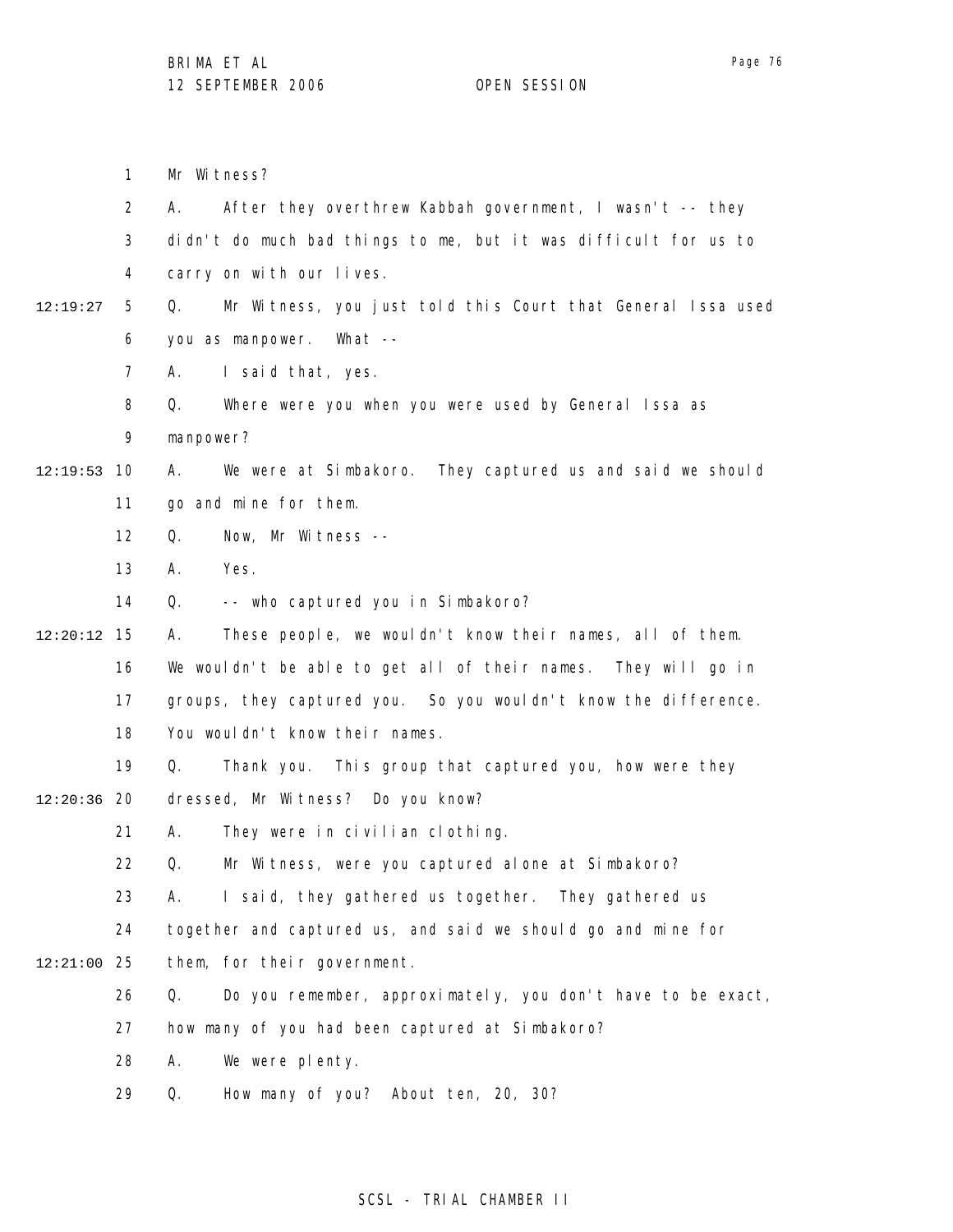1 2 3 4 5 6 7 8 9 10 12:22:15 11 12 13 14 15 12:22:34 16 17 18 19 12:22:55 20 21 22 23 24 25 12:23:12 26 27 28 29 12:21:45 A. It was more than ten. Q. Thank you, Mr Witness. These people who were in civilian clothing who captured you, were they carrying anything on them? A. They had guns, yes. Q. Did they tell you who they were? A. I said, the rebel government, they were in Kono. So, if they should go and gather us together, and then what I will - will I say -- they captured us. Q. Thank you, Mr Witness. Mr Witness, when you were captured in Simbakoro, you, together with the other individuals you've told this Court, were you taken anywhere? A. Yes. Q. Mr Witness, can you tell this honourable Court, where were you taken by your captives? A. The first place to where they sent us was Small Sefadu. MR GRAHAM: Your Honours, Small Sefadu, small then Sefadu, S-E-F-A-D-U. Small Sefadu. Q. Mr Witness, Small Sefadu, do you know which chiefdom Small Sefadu is located? A. It is Gbense Chiefdom. Q. Do you know which district Gbense Chiefdom is located, Mr Witness? A. Kono District. Q. Thank you, Mr Witness. Mr Witness, when they took you to Small Sefadu, did anything happen at Small Sefadu? A. Well, when we went there, they said we should make a pit, for us to mine. We dug a pit and we started mining. They used to give us a single cup of gari. Each of us, a single cup of gari is what we used to feed on.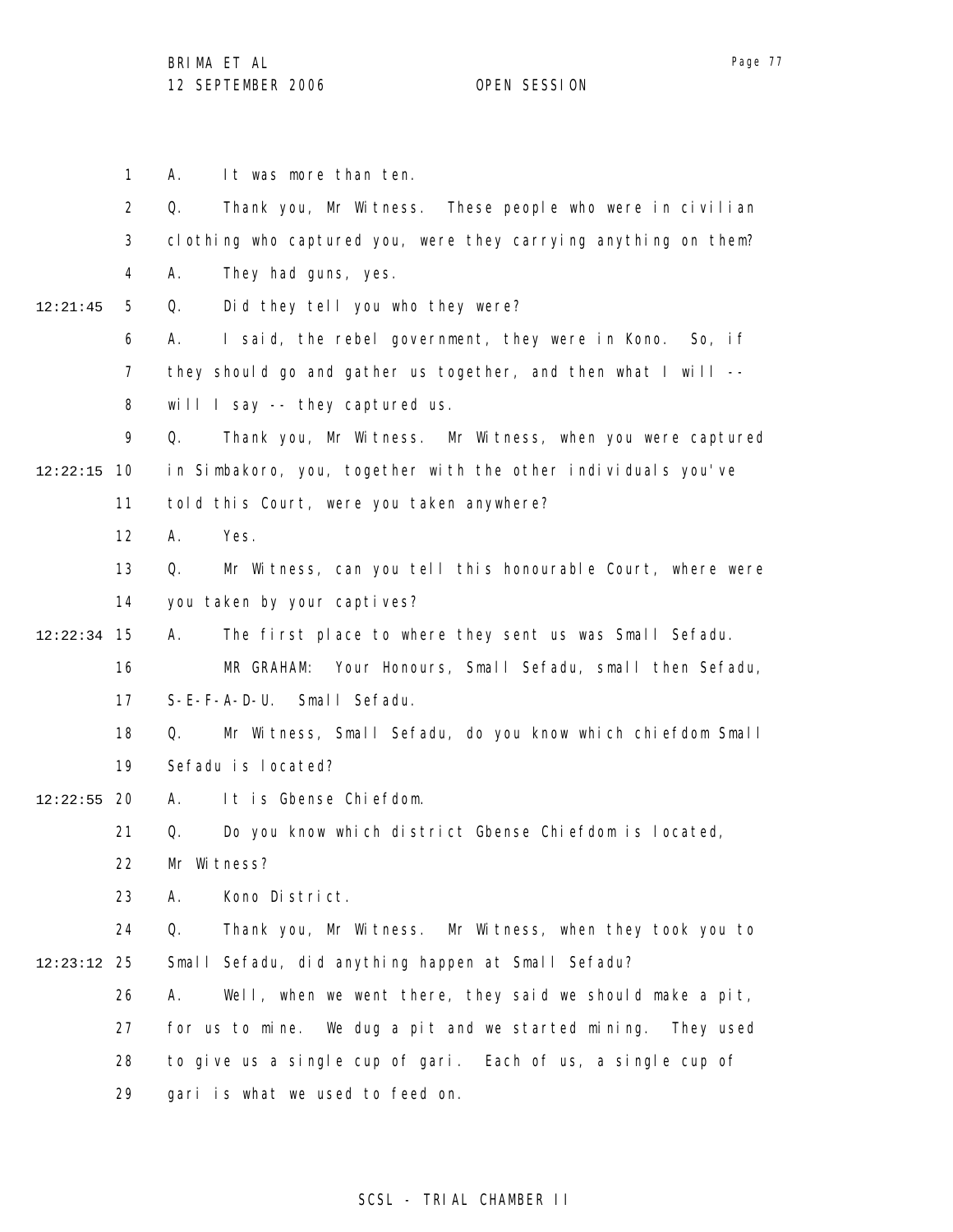|          | $\mathbf{1}$   | Thank you, Mr Witness. Before you go on, who gave you the<br>Q.   |
|----------|----------------|-------------------------------------------------------------------|
|          | $\overline{2}$ | single cup of gari?                                               |
|          | 3              | Those who were sent to guard us and monitor us mining,<br>А.      |
|          | 4              | those were the people who used to bring the gari for us.          |
| 12:24:02 | 5              | Do you know who sent them to guard you whilst you were<br>Q.      |
|          | 6              | mi ni ng?                                                         |
|          | $\overline{7}$ | Well, it was their boss.<br>А.                                    |
|          | 8              | Do you know who their boss was, Mr Witness?<br>Q.                 |
|          | 9              | It was General Issa. It was General Issa.<br>А.                   |
| 12:24:23 | 10             | Mr Witness, how do you know that General Issa was the boss?<br>Q. |
|          | 11             | Those people who went, they told us. Their men used to<br>А.      |
|          | 12             | tell us.                                                          |
|          | 13             | Apart from General Issa, did those people you referred to,<br>Q.  |
|          | 14             | did they tell you whether they were taking instructions from      |
| 12:24:48 | 15             | someone else, apart from General Issa?                            |
|          | 16             | Well, this is what I know.<br>А.                                  |
|          | 17             | Thank you. Mr Witness, back to the mining, what did you --<br>Q.  |
|          | 18             | how did you mine? Can you describe to this Court how did you      |
|          | 19             | mine? What did you use to do the mining?                          |
| 12:25:18 | -20            | Shovels. Shovels. Pickets.<br>Buckets.<br>А.                      |
|          | 21             | During this period, how long did you engage in this mining<br>Q.  |
|          | 22             | at Small Sefadu, Mr Witness?                                      |
|          | 23             | Well, the first pit, we spent about a week on it.<br>А.           |
|          | 24             | During the time that you spent this week in -- did you say<br>Q.  |
| 12:25:58 | 25             | first pit, Mr Witness, first pit?                                 |
|          | 26             | The first pit.<br>А.                                              |
|          | 27             | Thank you. During the time that you mined this first pit<br>Q.    |
|          | 28             | for a week, did you find anything? Sorry, before I go on,         |
|          | 29             | Mr Witness, what were you mining for in Small Sefadu?             |

# SCSL - TRIAL CHAMBER II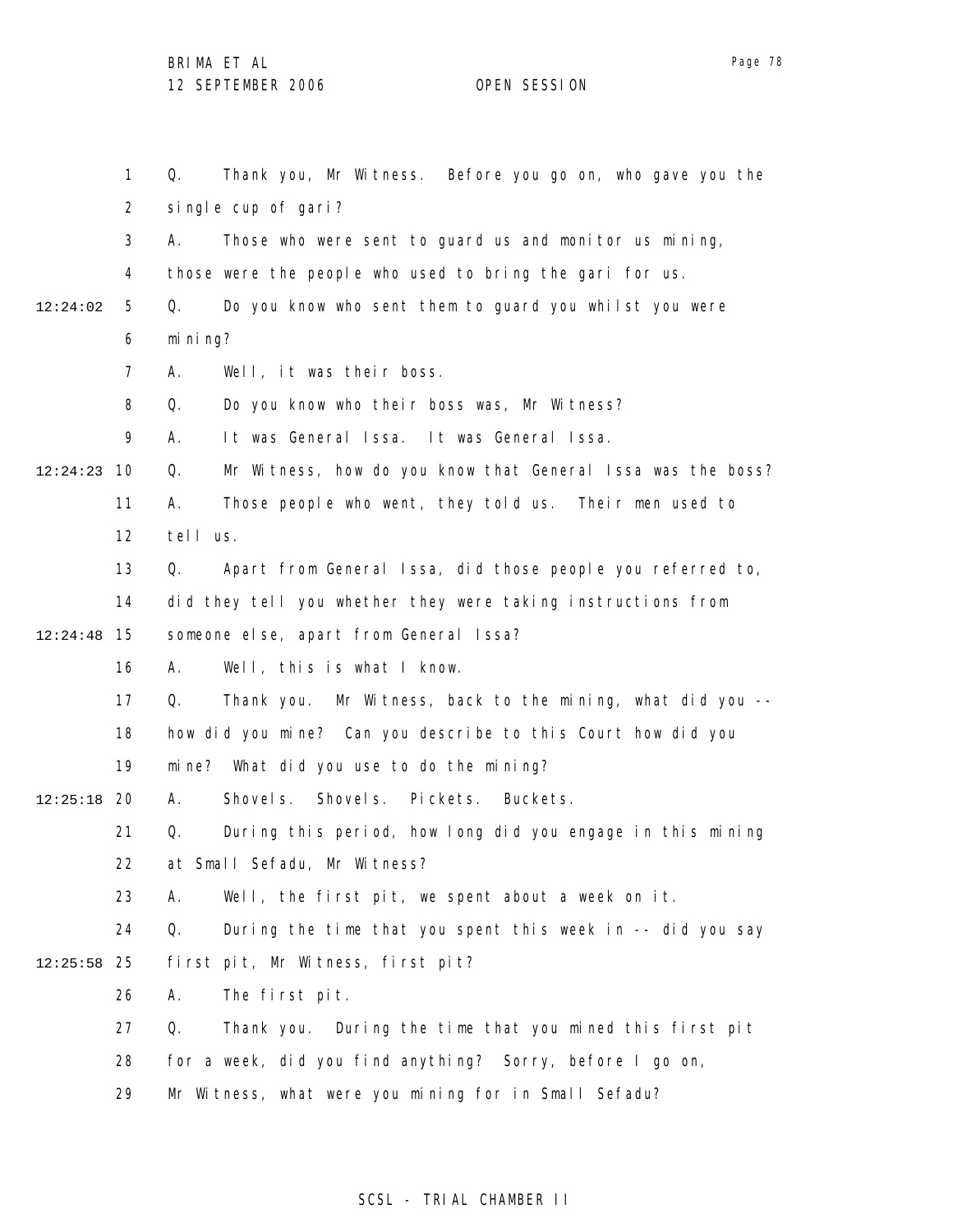1 2 3 4 5 6 7 8 9 10 12:26:57 11 12 13 14 15 12:27:23 16 17 18 19 12:27:40 20 21 22 23 24 25 12:28:05 26 27 28 29 12:26:35 A. It was the rebel government. Q. I said, what were you mining for? What were you mining for when you were digging; what were you looking for? A. It was diamond. Q. During the time you said you spent one week at the first pit, did you find any diamonds, Mr Witness? A. Yes. Q. What -- did you do anything with the diamonds that you found at the first pit, Mr Witness? A. Well, the diamonds, those people whom they sent to monitor us working, we used to hand over everything to them. They knew what they did with it. Q. Did they ever tell you what they did with the diamonds? A. They said they were going to take them to their boss. Q. Did they tell you who their boss was that they were taking these diamonds to? A. Yes. Q. Can you tell this Court the name of their boss? A. General Issa. Q. Mr Witness -- thank you, Mr Witness. Mr Witness, after you spent one week at the first pit, did you go anywhere else to do mining? A. Well, when we completed with that pit, they released our own group, and they told us to go back to our places where we came from, and they went for another group and captured them. That was how they used to do. Q. Mr Witness, how do you know that they went for another group and captured them? How do you know that? A. They don't do it unannounced. They told us that our own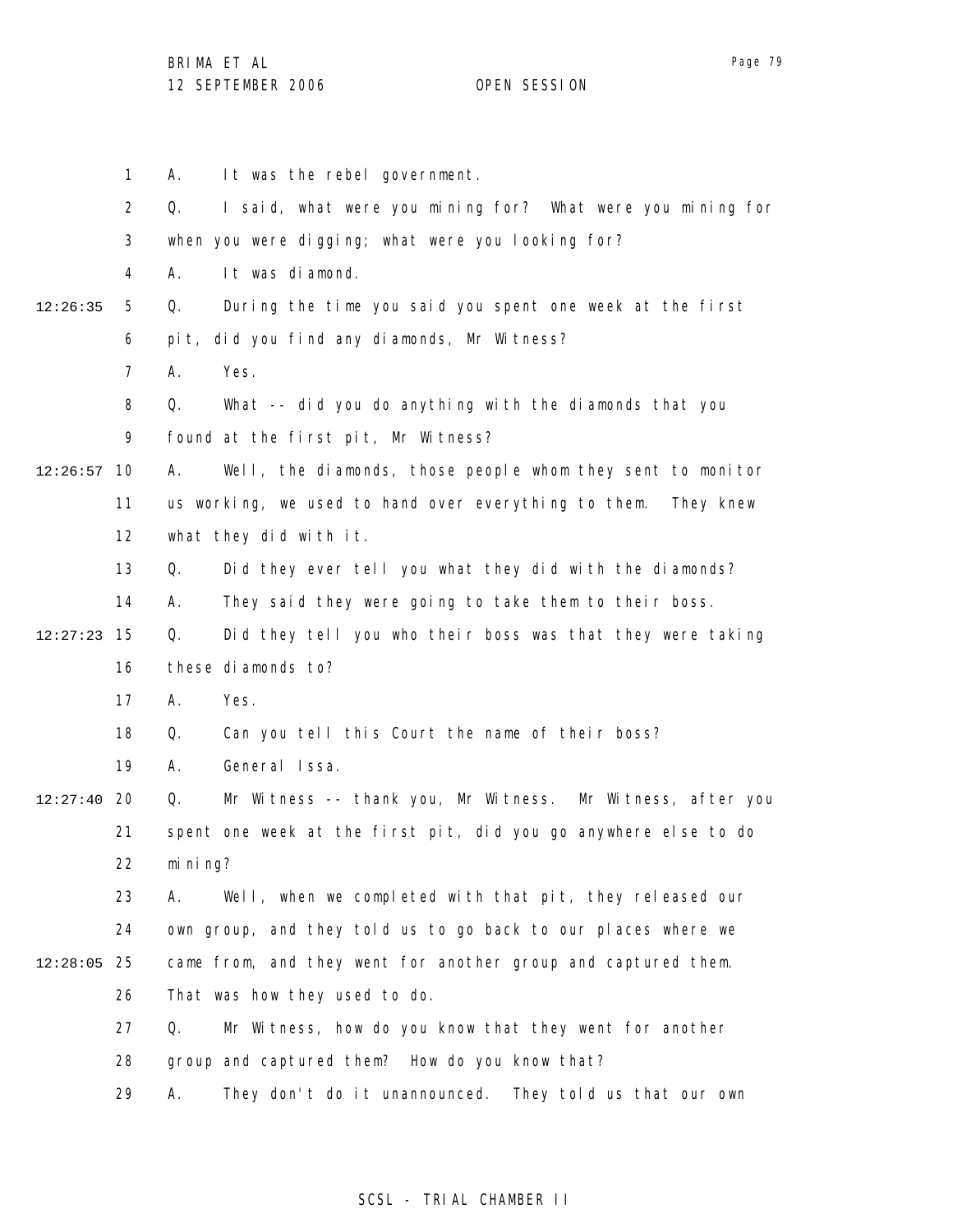1 2 3 4 5 6 7 8 9 10 12:29:13 11 12 13 14 15 12:29:48 16 17 18 19 12:30:09 20 21 22 23 24 25 12:30:44 26 27 28 29 12:28:42 time has finished. We are now going to look out for some other people. Q. Mr Witness, were you ever paid for the mining that you did at the first pit? A. No. We were just giving them manpower. Q. When you say you were just giving them manpower, what do you mean by that, Mr Witness? A. It was something like slavery, because you work against your wish, you don't work for pay. Q. Thank you. Mr Witness, do you know whether General Issa, upon receiving the diamonds, do you know whether he gave them to anyone? A. Well, no. Q. Mr Witness, have you heard the expression before, Operation No Living Thing? Have you heard that before? A. Yes. Q. Mr Witness, can you tell this Court, how did you hear Operation No Living Thing? How did you hear that? A. Yes. Q. Can you tell this Court, from where did you hear that? A. We heard it over the news. Q. And do you remember, when you heard it, was it after the - do you remember what year you heard about Operation No Living Thing on the news, Mr Witness? A. Well, if I'm not forgetting, I think it was '98, around that. Q. Thank you, Mr Witness. Mr Witness, you said you went back to your Simbakoro after you were released by your captives. Did you eventually -- did you do anything when you got to Simbakoro,

#### SCSL - TRIAL CHAMBER II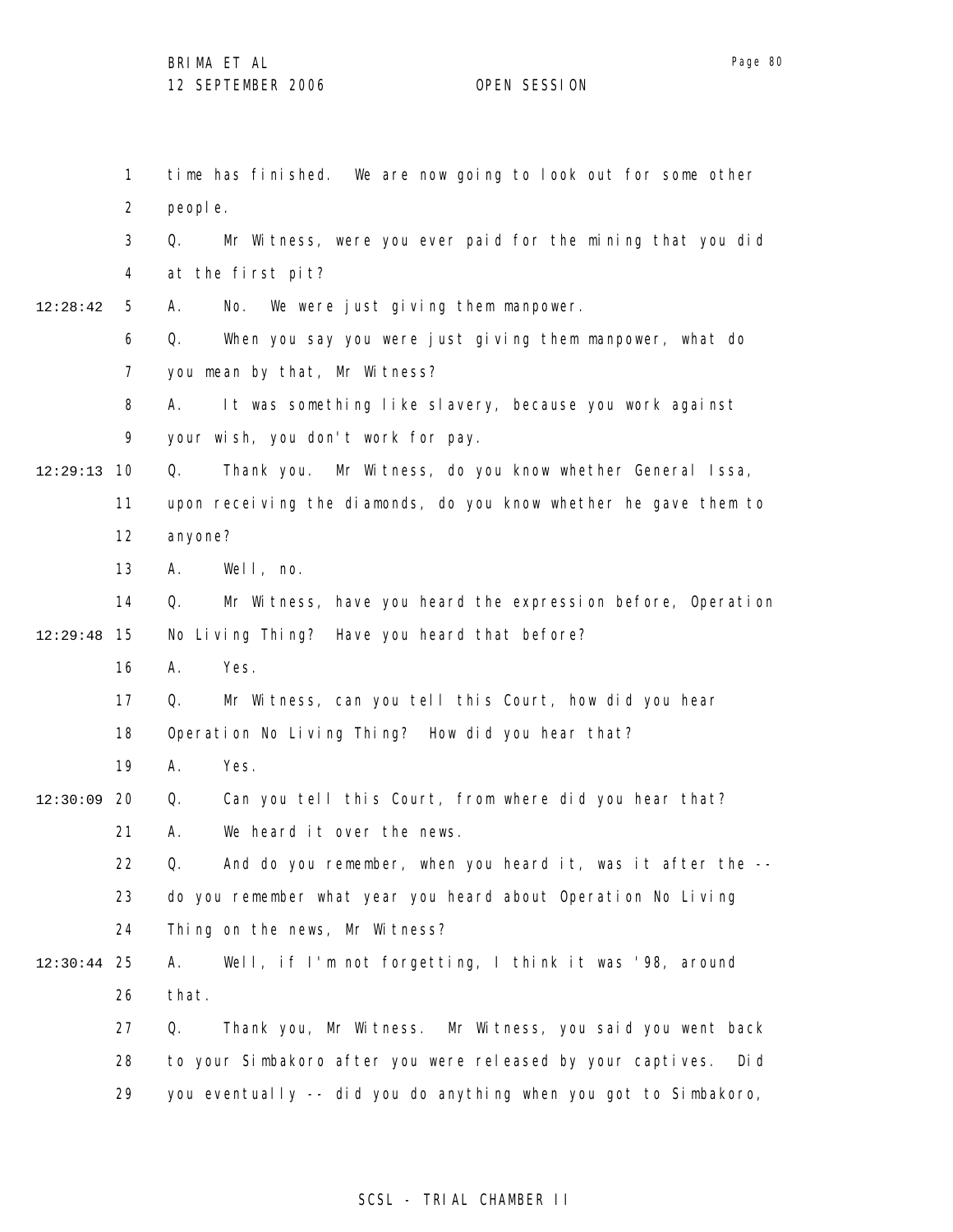1 2 3 4 5 6 7 8 9 10 12:31:55 11 12 13 14 15 12:32:22 16 17 18 19 12:32:56 20 21 22 23 24 25 12:33:20 26 27 28 29 12:31:32 after you had been released? A. After they had released us, when I went back to Simbakoro, except that I was looking out for my leaving, I didn't do any other thing. Q. Okay. Thank you. Mr Witness, when you heard this Operation No Living Thing on the news, did you get to hear what it meant? A. Well, that was what we heard. All of what I could understand about it was Operation No Living Thing, which was to me, meaning they shouldn't leave anything alive. That was how I interpreted it. Q. Thank you. Do you know who -- when you heard on the news about Operation No Living Thing, do you know who made that statement, Operation No Living Thing? A. Well, according to the news, I heard about Sam Bockarie, alias Mosquito. Q. And Sam Bockarie, alias Mosquito, Mr Witness, do you know who he was? A. Like what? What do you mean? He's a human being. Q. Okay. Thank you, Mr Witness. Do you know whether he was a rebel? A. Yes. Q. How do you know that Sam Bockarie, aka Mosquito, was a rebel, Mr Witness? A. Well, they had captured me once and twice. I used to escape from them. That is how I came to know that. Q. Do you know whether Mosquito was RUF? A. He was RUF. Q. How do you know that, Mr Witness?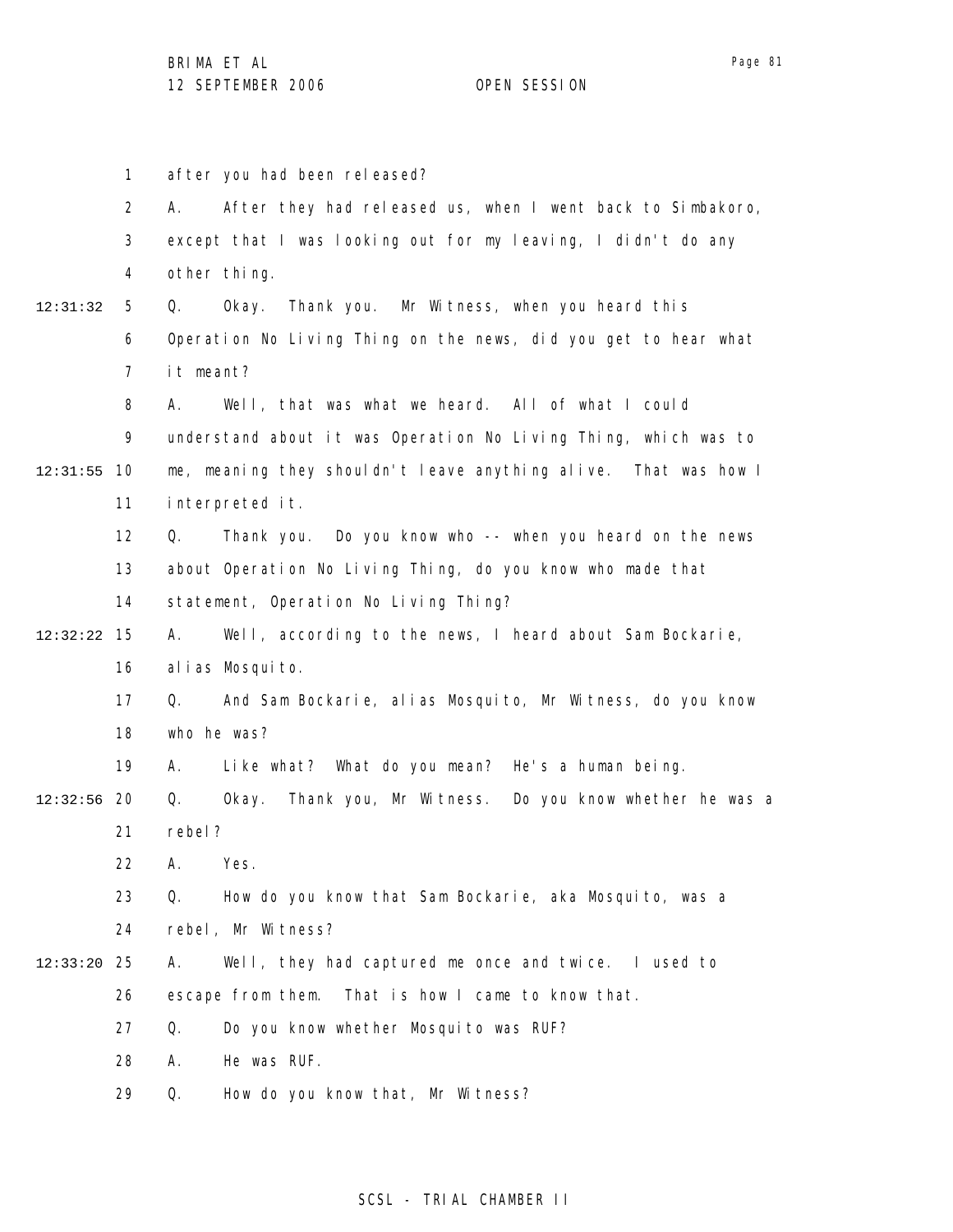1 2 3 4 5 6 7 8 9 10 12:34:30 11 12 13 14 15 12:34:59 16 17 18 19 20 12:35:21 21 22 23 24 25 12:35:43 26 27 28 29 12:34:08 A. That was why I said they had captured me once, twice, thrice. Most times, when we are being captured by their boys, they don't hide things away from us. They tell us. They boast about it. Q. Mr Witness, you said you had been captured once, twice, thrice by the RUF. A. Yes. Q. Apart from what you told us about you being captured in Simbakoro for mining, when were you captured by the RUF, just the time, without going into details, the year that you were captured? A. Well, we were in hiding when we heard about the news about Operation No Living Thing. There was an old man whom they found in the bush. We were just staying very close to each other. They had to get rid of that old man and killed him. His son was my nephew. The boy went -- he searched out for me until he saw where I was hiding and told me that his father has been killed. Then we tried to go and bury the old man. Q. Mr Witness, before you go on, who found this old man in the bush? A. It was the rebels. Q. Do you know who killed this old man? A. I was not there. Q. But did his son tell you whether he knew who killed the old man? A. He did not tell me about a particular name. He said the rebels who came and attacked him killed his father. Q. So, when he came and told you that, what did you do? A. What I did, I told him that we shall wait. We were going

#### SCSL - TRIAL CHAMBER II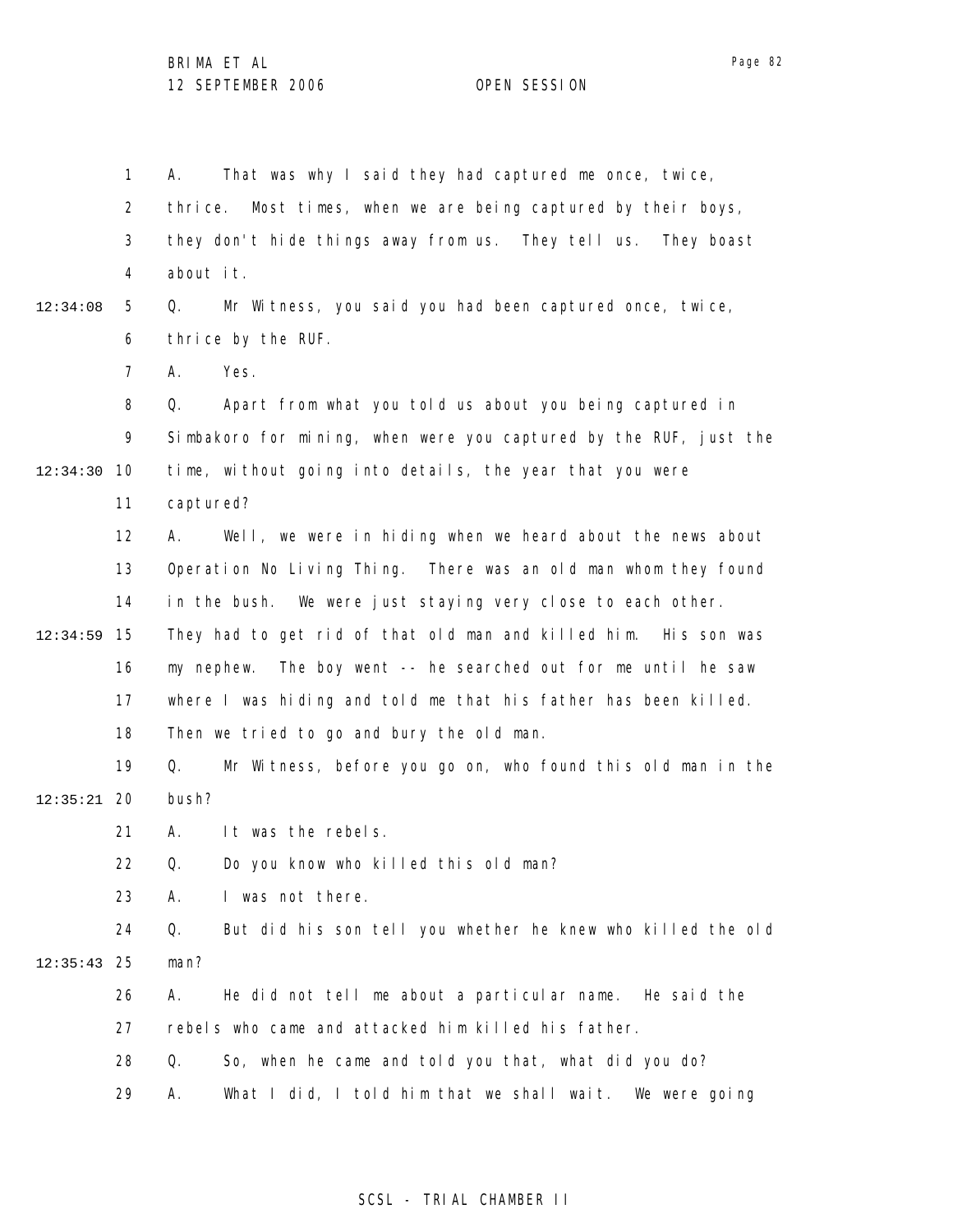|          | $\mathbf{1}$   | to dig a grave for him to be buried, and, on his way going back,  |
|----------|----------------|-------------------------------------------------------------------|
|          | $\overline{2}$ | he was captured, and he was asked by them for him to show where   |
|          | 3              | there was any other hideout, so that he will be set free.         |
|          | 4              | Because, at that time, they used to go and harass us for our      |
| 12:36:35 | 5              | properties, our food, which we had for us to be managing.<br>The  |
|          | 6              | boy, too, was frightened. And then he pointed out where we were   |
|          | 7              | hiding. But, luckily for us, I had told my people for us to move  |
|          | 8              | from that location. On our way going, we met up with another      |
|          | 9              | group, and they also captured us.                                 |
| 12:37:05 | 10             | Mr Witness, this area that you were hiding, where was this<br>Q.  |
|          | 11             | area? What was the area called?                                   |
|          | 12             | The area where we were hiding, we hid in our own area bush.<br>А. |
|          | 13             | We hid in a place called Konkodadoko.                             |
|          | 14             | Mr Witness, can you say -- mention the name again, Konka --<br>Q. |
| 12:37:49 | 15             | Konkodadoko.                                                      |
|          | 16             | MR GRAHAM: Your Honours, I would guess. It's phonetic,            |
|          | 17             | $K - 0 - N - K - 0 - D - A - D - 0 - K - 0$ .                     |
|          | 18             | Mr Witness, before I go on to you being captured when you<br>Q.   |
|          | 19             | left Konkodadoko, how did you know that this boy, whose father    |
| 12:38:19 | 20             | was killed, how did you know that he had also been captured by    |
|          | 21             | the rebels?                                                       |
|          | 22             | Well, how I managed to know that, when we had moved from<br>А.    |
|          | 23             | that particular location where we were, and found a new hidden    |
|          | 24             | place, I saw him bringing them, coming together with them, to     |
| 12:38:45 | 25             | show them where we were. But they did not see us. After they      |
|          | 26             | had returned, looking out for us, we also moved from that         |
|          | 27             | location where we were again, and we met up with another rebel    |
|          | 28             | group that captured us.                                           |
|          | 29             | This rebel group, Mr Witness, did you observe how they were<br>Q. |

# SCSL - TRIAL CHAMBER II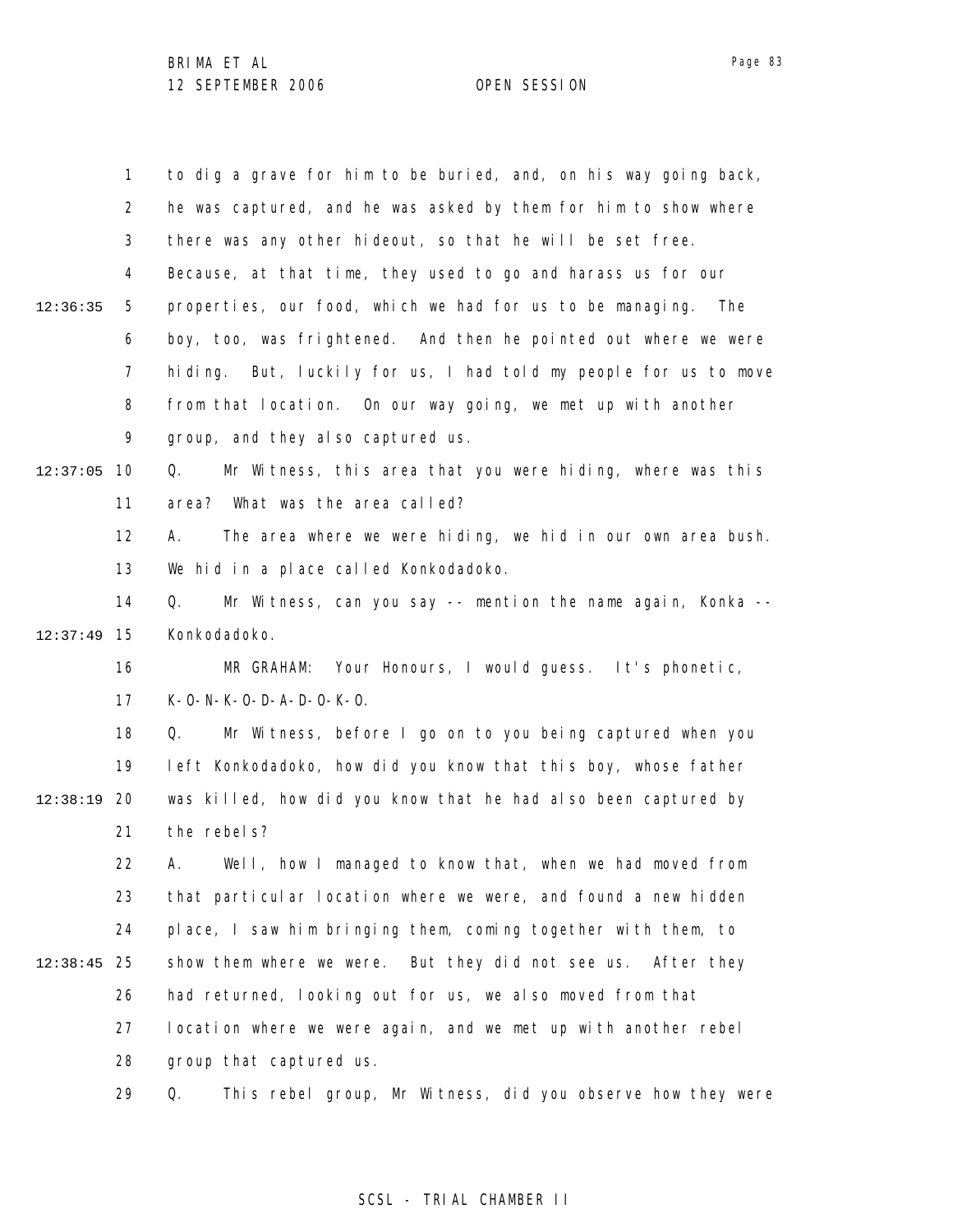Page 84

1 2 3 4 5 6 7 8 9 10 12:39:58 11 12 13 14 15 12:40:20 16 17 18 19 12:40:41 20 21 22 23 24 25 12:41:01 26 27 28 29 12:39:24 dressed? A. They were dressed -- they had weapons in their hands, they had on civilian clothing. Q. Mr Witness, during this capture when you were hiding and left your hideout from Konkodadoko, how many of you were captured by these rebels? A. Well, we were four in number, but they only took three of us away. The other woman was a pregnant woman, so I had my other younger girl child. They said I should hand her over to the pregnant woman for her to take care. Then we were captured, and we were carried away. And some Limba men, who were in the bush, they also gathered everything from them and gave us -- for us to tote, for us to carry for them. Q. Okay. Mr Witness, when you were captured this time, did they take you anywhere? You, together with your three other people, were you taken anywhere? A. Yes. Q. Where did the RUF rebels take you, Mr Witness? A. Well, at that particular time, they were at Mortema. They were based at Mortema. When we started moving -- Q. Mr Witness -- A. -- they said we should show them a shortcut. Q. Mr Witness, before you go on -- Your Honours, Mortema is spelled M-O-R-T-E-M-A. Mortema. Before you go on, Mr Witness, do you know which chiefdom Mortema is located? A. It is within the same Nimikoro Chiefdom. From Simbakoro to there is not even up to two miles. Q. Thank you, Mr Witness. And that is in the Kono District, isn't it, Mr Witness?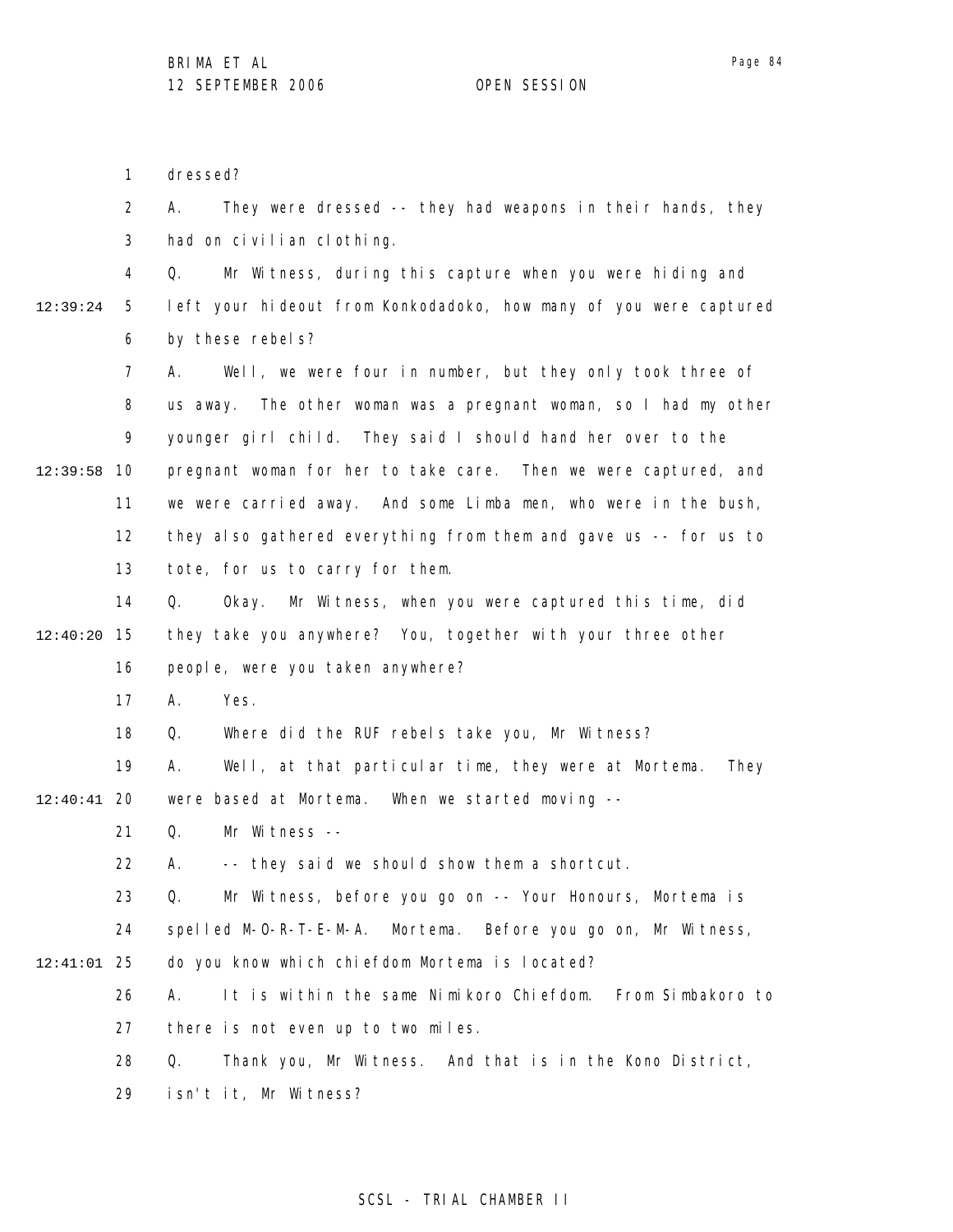Page 85

1 2 3 4 5 6 7 8 9 10 12:41:55 11 12 13 14 15 12:42:22 16 17 18 19 12:42:49 20 21 22 23 24 25 12:43:08 26 27 28 29 12:41:34 A. Yes. Q. How did you know that the rebels were based at Mortema, Mr Witness? A. That was the place where they took us to. Q. You just was telling this Court that -- did you eventually get to Mortema, Mr Witness? A. Well, when we went, we did not reach Mortema itself. When we went -- there is a patrol station, a field station around Simbakoro area, going towards Mortema. That was where we reached, and then they told me that those of my two younger girl children that they had captured, they were now going to remain their wives, and that you, if you accept that, then we'll release you. I never had wanted to accept it, but, then, the eldest among the two girl children told me that, "Daddy, you can accept it. If they have said that we are going to stay as their wives, please accept it." Q. And, Mr Witness, did you accept the offer made to you by the RUF rebels? A. Oh, yes. Because even the kids themselves advised me that, before I allow myself to be killed, then, if they cannot kill me when they are being made their wives, then let me accept. Then I accepted. Q. Mr Witness, these two females that you've just told this Court, do you know how old they were at the time that the rebels made you this offer? A. Well, the elder one was about 17 years old. The younger one close to her was about 15 to 16 years. Q. How do you know that their ages were 17 and 15? A. I said those were my younger brother's own children. They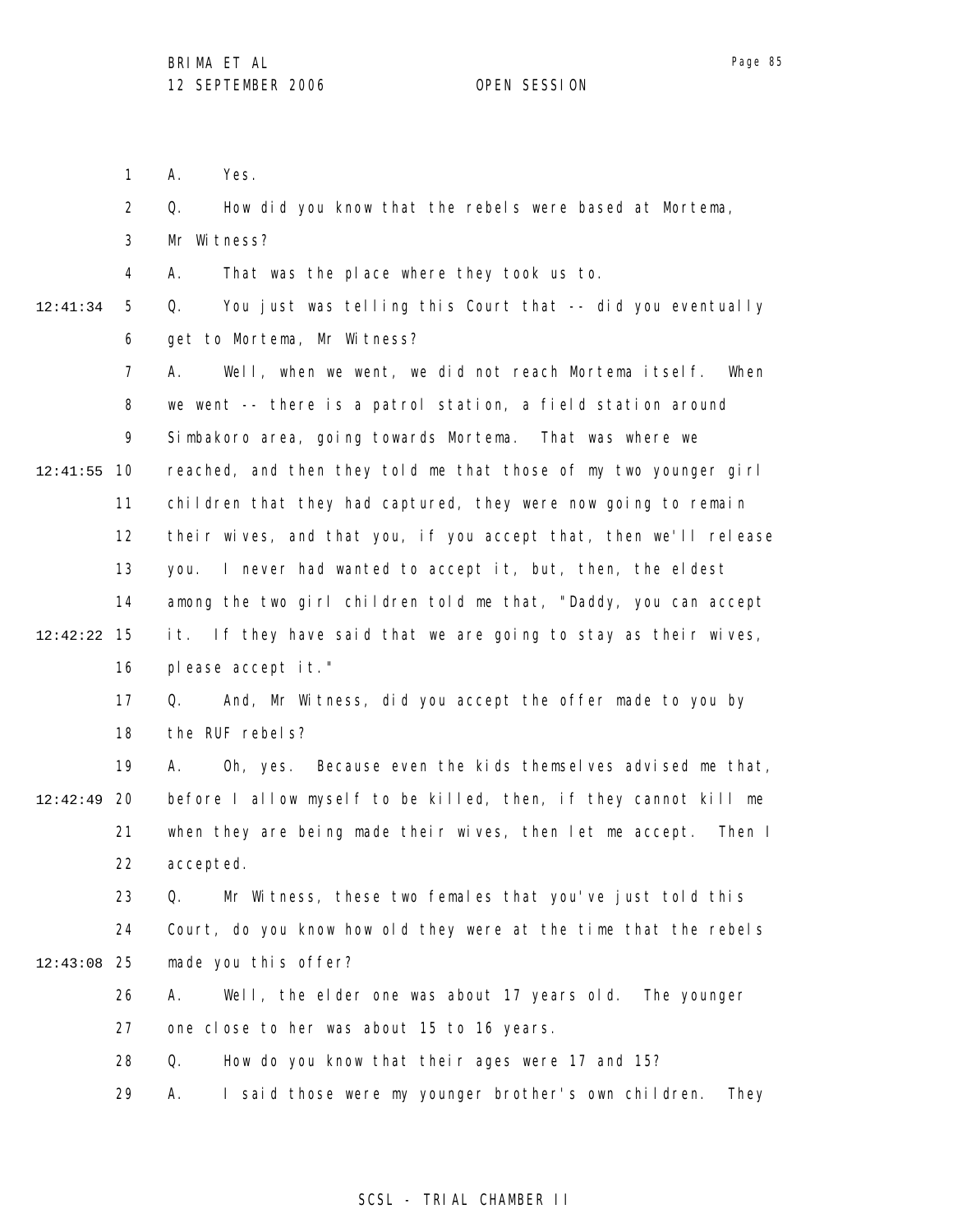1 were born with me. They were living with me.

|          | $\overline{2}$ | Thank you, Mr Witness. So, Mr Witness, after you accepted<br>Q.    |
|----------|----------------|--------------------------------------------------------------------|
|          | 3              | the offer, what happened?                                          |
|          | 4              | What happened later, no sooner I accepted, then one of<br>А.       |
| 12:44:10 | 5              | their leaders, their boss -- I cannot recall his name -- he came   |
|          | 6              | with a vehicle. Whilst he was passing, the wheel fired, and they   |
|          | 7              | told me -- they said, "Now, if you have any route here that you    |
|          | 8              | know, you can cross over." Probably like the Papay is coming       |
|          | 9              | He will have to tell us to assist him to bush the vehicle.<br>now. |
| 12:44:35 | 10             | And it was themselves who managed to hide me and covered me up.    |
|          | 11             | And they managed to accept me -- to allow me to cross over the     |
|          | 12             | road, and that is how I easily went.                               |
|          | 13             | From there, where did you go, Mr Witness?<br>Q.                    |
|          | 14             | From there -- from there, where I went to, I went back to<br>А.    |
| 12:44:58 | 15             | the bush where I was captured for me to look out for my -- my      |
|          | 16             | remaining family members, my wife and my other children. And I     |
|          | 17             | was fortunate that I saw them.                                     |
|          | 18             | Mr Witness, before you go on, after you accepted the offer<br>Q.   |
|          | 19             | from the rebels, did you know what happened to the two girls?      |
| 12:45:26 | 20             | Well, I don't know what happened to them. They only told<br>А.     |
|          | 21             | me that they were going to convert them into their wives. And,     |
|          | 22             | at that time, after the war was completed, then I was able to see  |
|          | 23             | them again.                                                        |
|          | 24             | Did they tell you anything when you saw them, after the war<br>Q.  |
| 12:45:56 | 25             | was over, Mr Witness?                                              |
|          | 26             | Well, they will just have to explain to me their stories,<br>А.    |
|          | 27             | their ordeals they went through.                                   |
|          | 28             | Q.<br>And what ordeal --                                           |
|          | 29             | Your Honours, I'm looking at the time. I will<br>MR GRAHAM:        |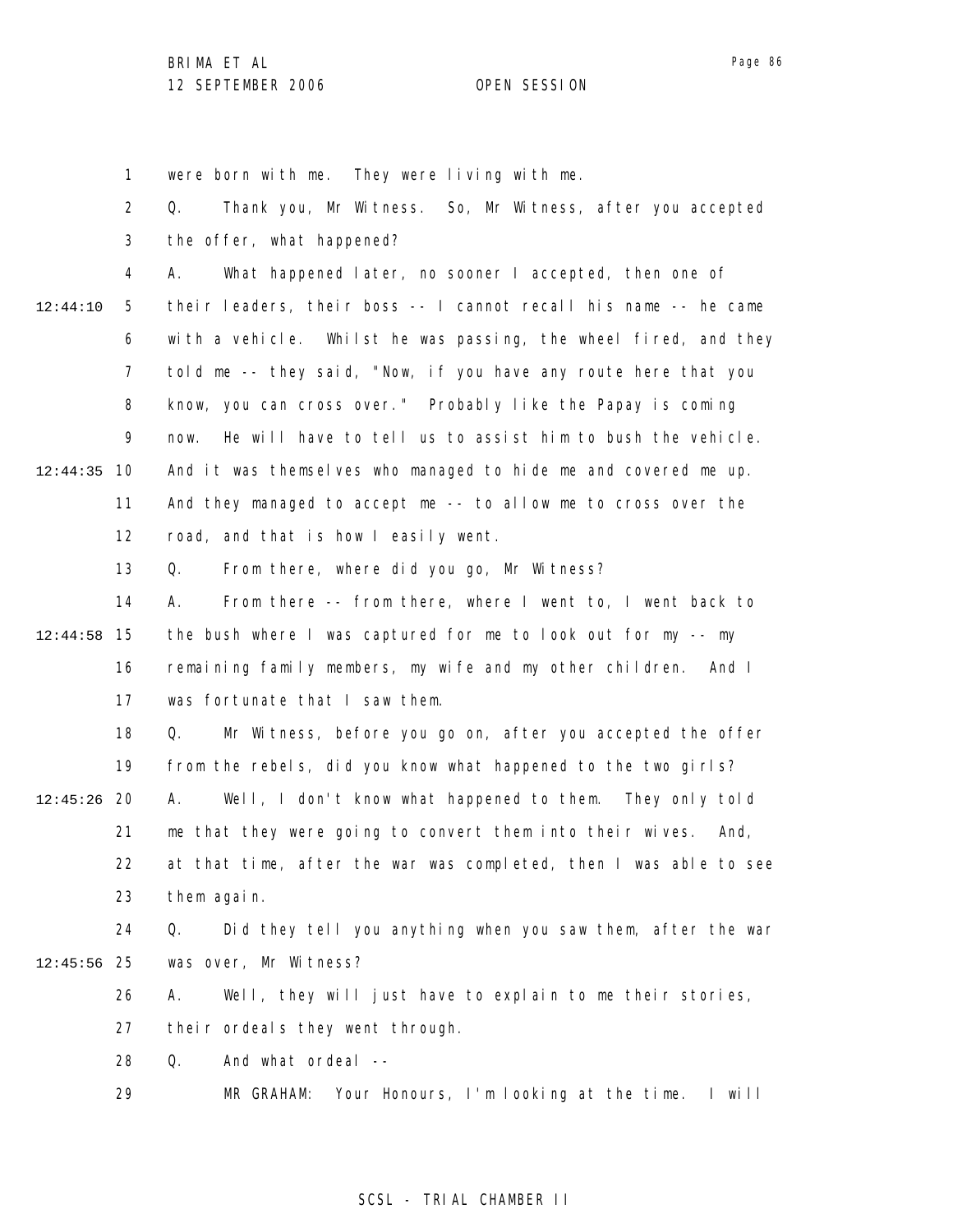1 probably be another 30 more minutes when we come back.

|          | 2  | Just the things that happened to them whilst<br>THE WITNESS:         |
|----------|----|----------------------------------------------------------------------|
|          | 3  | they were in the bush, those were the things that they explained     |
|          | 4  | They did not tell me that they were beaten up.<br>to me.<br>In fact, |
| 12:46:32 | 5  | the eldest among the two girls, the man who was his own husband,     |
|          | 6  | he was killed later. She said, when they finally captured or         |
|          | 7  | conquered Koidu Town, they said nobody should go in there until      |
|          | 8  | they realise that they have consolidated their positions well.       |
|          | 9  | And, when they came back later, the man did not wait, and he went    |
| 12:47:01 | 10 | inside and started looting. So, it was his own comrades who shot     |
|          | 11 | at him, and he died. That was the story she ended up explaining      |
|          | 12 | to me.                                                               |
|          | 13 | PRESIDING JUDGE: That might be a convenient time.                    |
|          | 14 | MR GRAHAM:<br>That is so, Your Honour. I'm grateful,                 |
| 12:47:22 | 15 | Your Honours.                                                        |
|          | 16 | PRESIDING JUDGE:<br>Mr Witness, we're going to take a break          |
|          | 17 | for lunch now.                                                       |
|          | 18 | THE WITNESS:<br>0kay.                                                |
|          | 19 | PRESIDING JUDGE: I have to tell you that you are not                 |
| 12:47:31 | 20 | permitted to discuss this case, or the evidence, with any other      |
|          | 21 | person while you are still giving evidence yourself; is that         |
|          | 22 | clear?                                                               |
|          | 23 | THE WITNESS: Okay, sir.                                              |
|          | 24 | PRESIDING JUDGE: We'll adjourn the Court until 2.15.                 |
| 12:48:08 | 25 | [Luncheon recess taken at 12.47 p.m.]                                |
|          | 26 | [AFRC12SEPT06D-MC]                                                   |
|          | 27 | [Upon resuming at 2.15 p.m.]                                         |
|          | 28 | Continue, Mr Graham.<br>PRESIDING JUDGE:                             |
|          | 29 | MR GRAHAM:<br>Thank you. Good afternoon, Your Honours.               |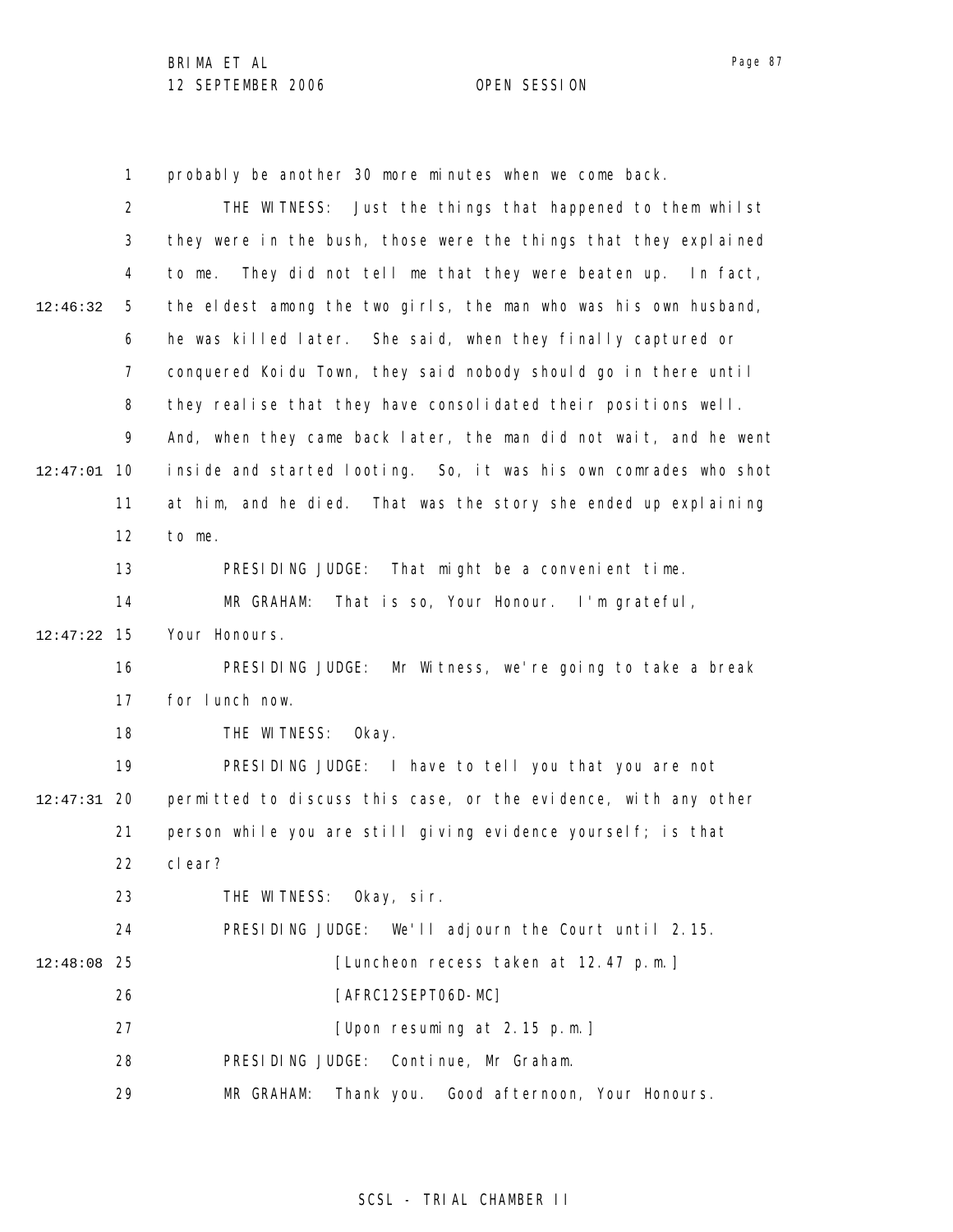|          | 1              | Q.<br>Good afternoon, Mr Witness.                                 |
|----------|----------------|-------------------------------------------------------------------|
|          | 2              | Good afternoon.                                                   |
|          |                | Α.                                                                |
|          | 3              | Mr Witness --<br>Q.                                               |
|          | 4              | Sir.<br>Α.                                                        |
| 14:17:43 | 5              | Q.<br>The two girls that were taken away by the rebels, you said  |
|          | 6              | they came back. When they came back, did they tell you anything   |
|          | $\overline{7}$ | about -- sorry -- do you know whether, when they were taken away  |
|          | 8              | by the rebels, any of them got married to the rebels, Mr Witness? |
|          | 9              | Objection, Your Honours. That is a leading<br>MR AGHA:            |
| 14:18:12 | -10            | question.                                                         |
|          | 11             | PRESIDING JUDGE: Yes. It is leading, Mr Graham.                   |
|          | 12             | MR GRAHAM:                                                        |
|          | 13             | Q.<br>Mr Witness --                                               |
|          | 14             | Yes.<br>А.                                                        |
| 14:18:19 | 15             | $--$ did $--$<br>Q.                                               |
|          | 16             | А.<br>Yes.                                                        |
|          | 17             | -- did they tell you the way they were treated during the<br>Q.   |
|          | 18             | period they were taken away by the rebels?                        |
|          | 19             | PRESIDING JUDGE: Well, look, we -- we -- we have heard            |
| 14:18:31 | 20             | certain evidence regarding these two girls again. I don't want    |
|          | 21             | to hear that evidence again --                                    |
|          | 22             | Very well $--$<br>MR GRAHAM:                                      |
|          | 23             | The $-$ he's $-$ they've already $-$ the<br>PRESIDING JUDGE:      |
|          | 24             | witness has already told the Court that the two girls told him    |
| 14:18:42 | 25             | that they were not beaten up. Now, if you want to take it from    |
|          | 26             | there, but I don't want to go over this evidence again,           |
|          | 27             | Mr Graham.                                                        |
|          | 28             | MR GRAHAM:                                                        |
|          | 29             | Mr witness, apart from what they told you that you've told<br>Q.  |
|          |                |                                                                   |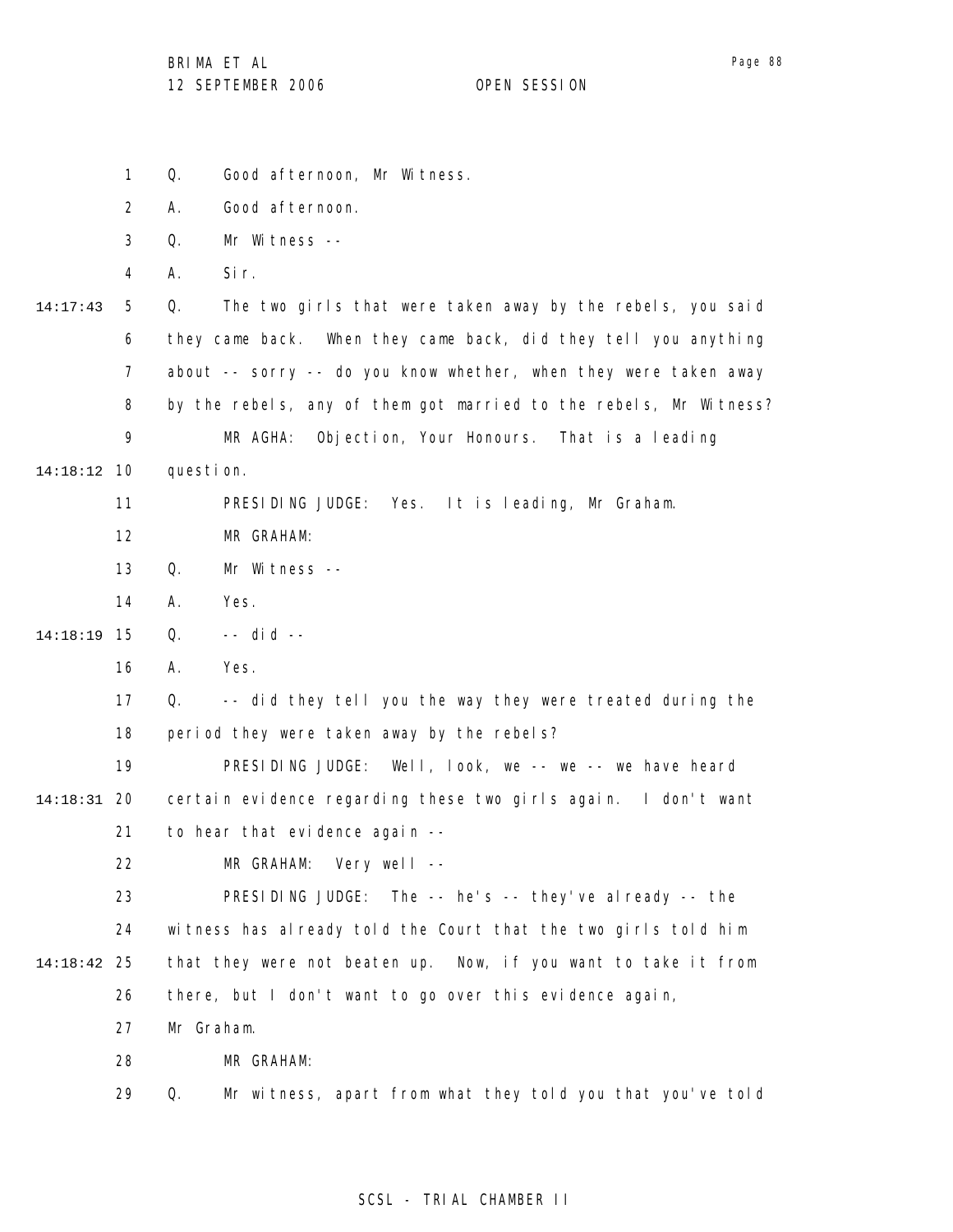1 2 this Court, these two girls, did they tell you anything else? A. Yes. No.

3 4 5 14:19:16 Q. And, Mr Witness, you told this Court you went out looking for your family, your relations, and you eventually found them. Did anything happen when you found your relations?

6 7 8 9 10 14:19:44 11 A. Well, when I found -- when I went out for them, I met them. They were all right. So while we were captured when I went back in search of them, where they scattered our belongings, they took those that were good away. There I went and picked some of them, the balance that was left. I went with them. As I was putting them in the sun, because they were soaked by the rain.

> 12 Q. Mr Witness --

13 14 A. There another group came again. [Overlapping speakers] yes.

#### 15 14:19:57 16 17 18 19 Q. Before we get to this other group, which you said came again, who scattered your things, do you know, Mr Witness? A. Those who captured us, who took -- who took my two girls, it was their wives that scattered them, and they picked the ones that were -- that were good. They took them away.

20 14:20:24 21 Q. How do you know that it was their wives that scattered your things, Mr Witness?

22 23 24 25 14:20:47 A. I did not say that their wives. I said that those that caught us, those were the ones that scattered our things, the rebels. They picked the good ones. I, and my two girls, we went with them.

26 27 28 Q. And you just told this Court that you were -- you dried out the things. Did anything happen during the time you were doing that?

29 A. Well, as we were drying -- the balance that are left, when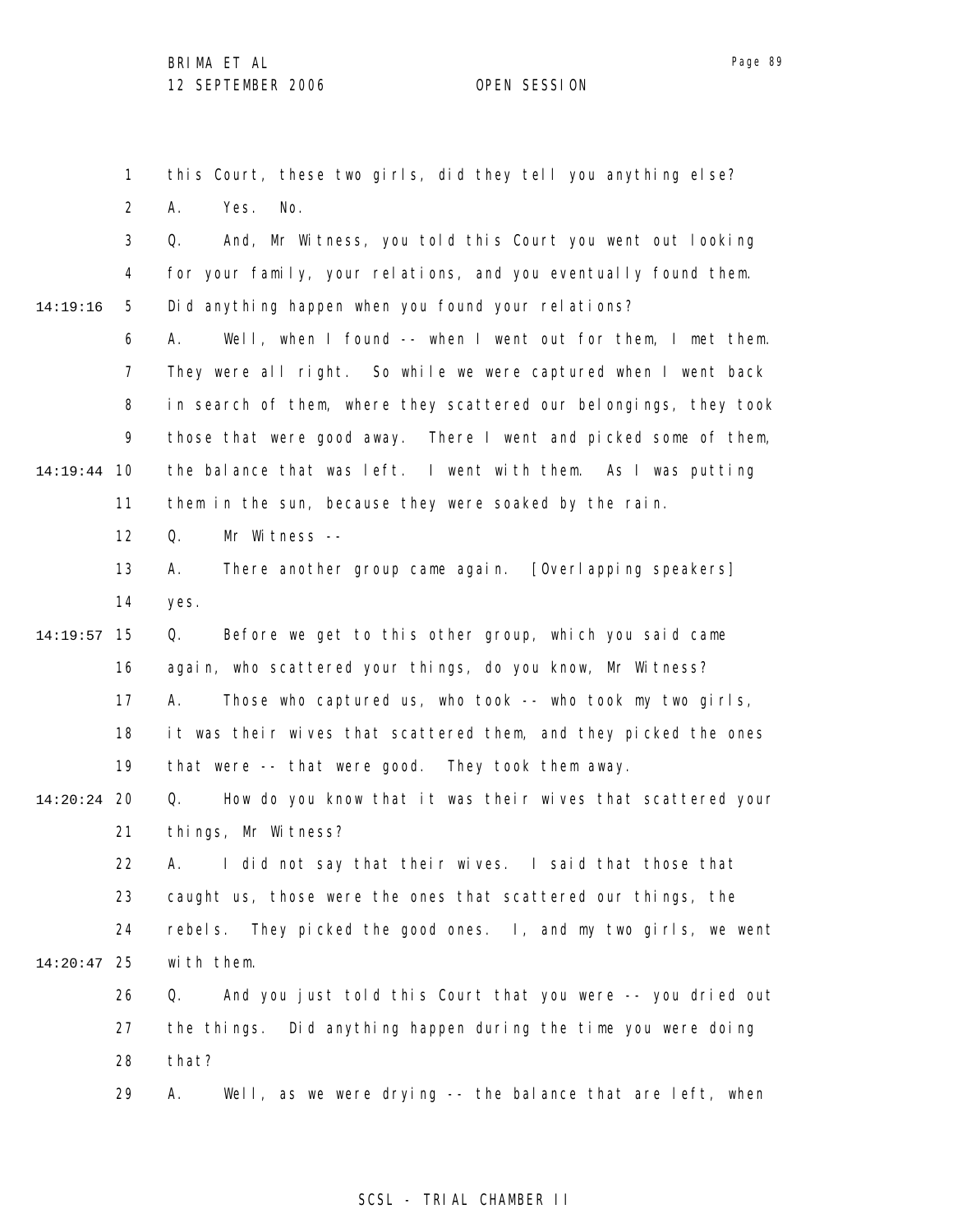1 2 3 4 5 6 7 8 9 10 14:21:41 11 12 13 14 15 14:22:15 16 17 18 19 20 14:22:31 21 22 23 24 25 14:22:59 26 27 28 14:21:19 we gathered them, when I came to the same place, I gathered them. Because I did not have any clothes to wear, the halves that were left. When we were trying to dry them, another group came and captured us. Q. And, Mr Witness, this other group that came and captured you, did you observe how they were dressed? A. They dressed like civilians, but they had weapons. Q. And when -- did they say anything to you when they captured you? A. Well, they said to us that -- say -- they asked us where our property was, because we are on food-finding, you see. So they went around. There were some Limba people. They went and took their rice from them. They came and told me that, well, they said let me dry my clothes. But the only thing was, that I should give them the pregnant woman I had been talking about, with -- with her husband. They said they were to carry their I oads hal fway. Q. So do you know whether they eventually carried their loads halfway, Mr Witness? A. Yes, they carried those loads. As they were going, that of my younger brother. And when he saw that they had forgotten about him, he ran away. He went. They captured him. He did that twice. So they put him under a gunpoint, so they went. So when they reach where they were supposed to go with them, that was the time that they said that he was trying to escape from them and they said he would not run again from them. So they pass an order to shoot at him. Luckily, when they cocked the gun, he had -- he shouted my name.

> 29 Amongst the rebels, somebody was there who knew me. And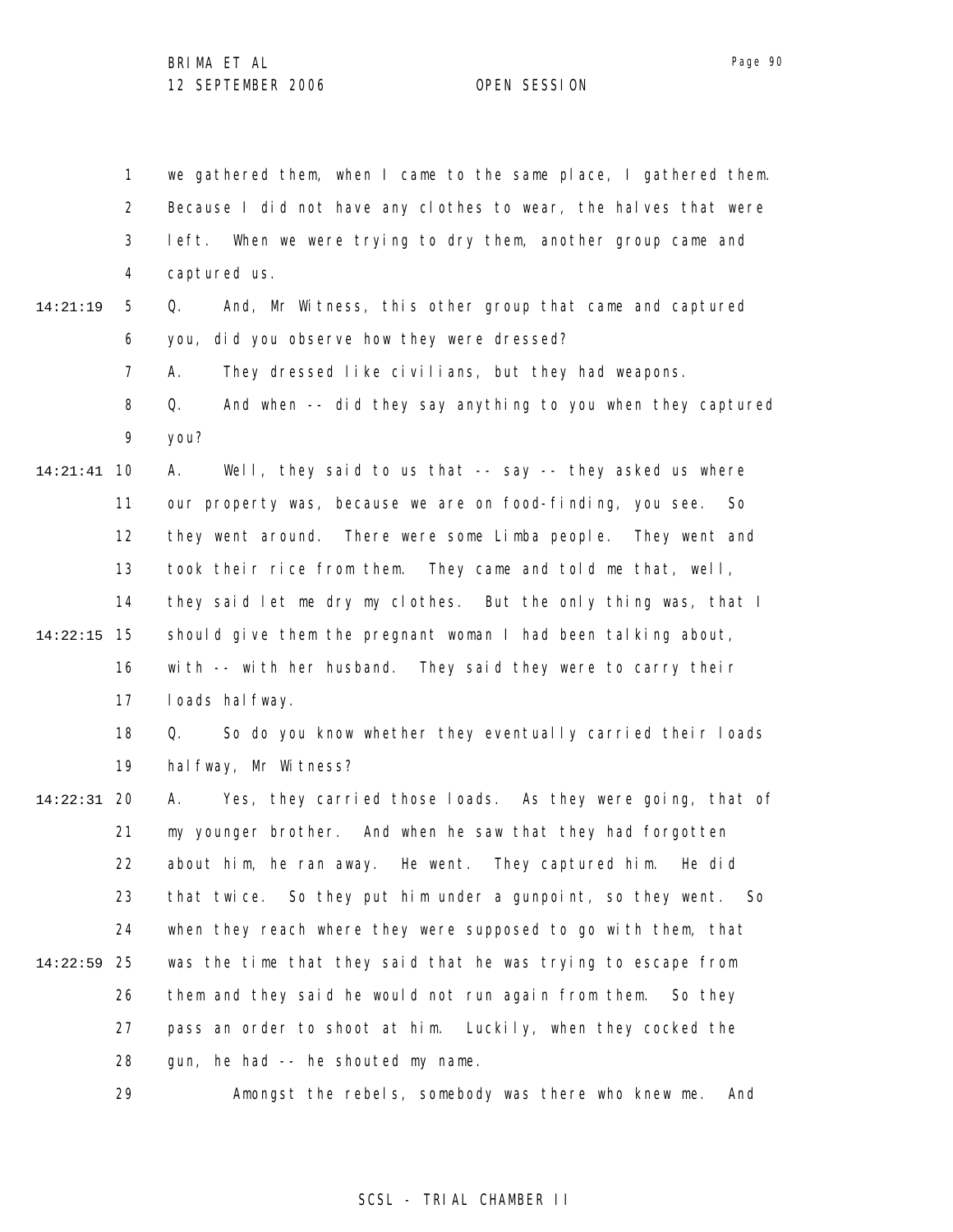1 2 3 4 5 6 7 8 9 10 14:23:47 11 12 13 14 15 14:24:10 16 17 18 19 20 14:24:25 21 22 23 24 25 14:24:41 26 27 28 29 14:23:35 he said, which [redacted] are you talking about? Sorry, which name are you calling? All right. It was then that he said that it was my brother. He said, "Is he here?" He said, "Eh, well that name has saved you." He said, "That man is good to me." Q. Who said that? A. It was one of the rebels who said so. It was one of the rebels. He was one of the commanders. Q. Mr Witness -- A. Yes. Q. -- do you know why he said that you were good to him? Do you know why? A. I don't know, because I did not know him. I did not see him. Both of us did not see each other. When they released that boy, he was the one that came and explained to me. He said, "Brother, it was your name that saved me. So when he cocked the gun, when I shouted a name, it was the time that the man asked me -- he say who it was, and I explained that it was you." And that was the time that he said that -- Q. Thank you, Mr Witness. A. Thank you too. JUDGE SEBUTINDE: Mr Graham, before you proceed. Perhaps any names mentioned by the witness could be redacted from the record. MR GRAHAM: Yes, I am grateful, Your Honour. Q. Mr Witness, this last time you just told this Court that you were captured, did the rebels do anything to you? A. No. Q. And during the period that they came, you were captured, did you see any houses on fire?

#### SCSL - TRIAL CHAMBER II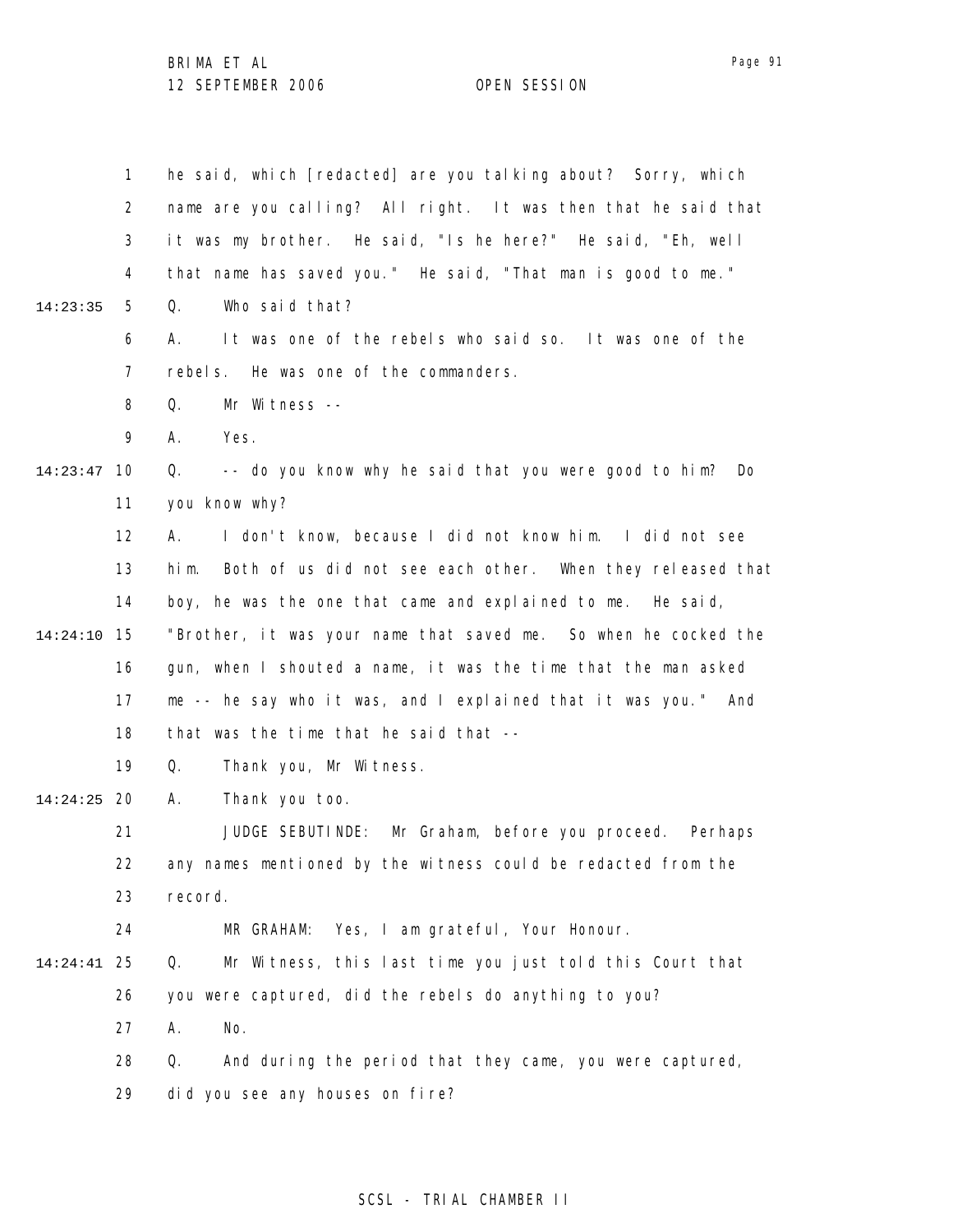1 2 3 4 5 6 7 8 9 10 14:25:40 11 12 13 14 15 14:26:06 16 17 18 19 20 14:26:32 21 22 23 24 25 14:26:43 26 27 28 29 14:25:19 A. The time that they captured me, yes, I saw houses burning. It was my very town where I said I was captured. Let me explain to you. Q. Go ahead, Mr Witness. A. Where I said -- where I said that -- where I saw houses being burnt. When I said that I was freed because of my two girls, when they said that it was their wives, that was the area where I saw houses being burnt. Q. And do you know the name of this area where you saw the houses being burnt? Do you know the name? A. It was my village Simbakoro Town. It was my real town. Q. And did you know who was responsible for the burning of the houses? A. Well, I cannot tell you. These people, when you are - when they capture you, see, we were afraid. It was -- we couldn't even look at their faces, properly. So we were afraid. So I cannot say that I knew his face or I knew his name. In fact, these were people whose names you wouldn't ask for, at all. Q. Mr Witness, during this period did you witness any rape  $in$  --MR AGHA: Objection, Your Honours. These are leading questions. [Overlapping speakers] PRESIDING JUDGE: Well, they go to the indictment -- just a minute, Mr Witness. Yes, they go to the indictment, Mr Agha. I think he should be -- Mr Graham should have the right to ask them. I'll overrule the objection. MR GRAHAM: Q. Mr Witness -- MR GRAHAM: Thank you, Your Honours.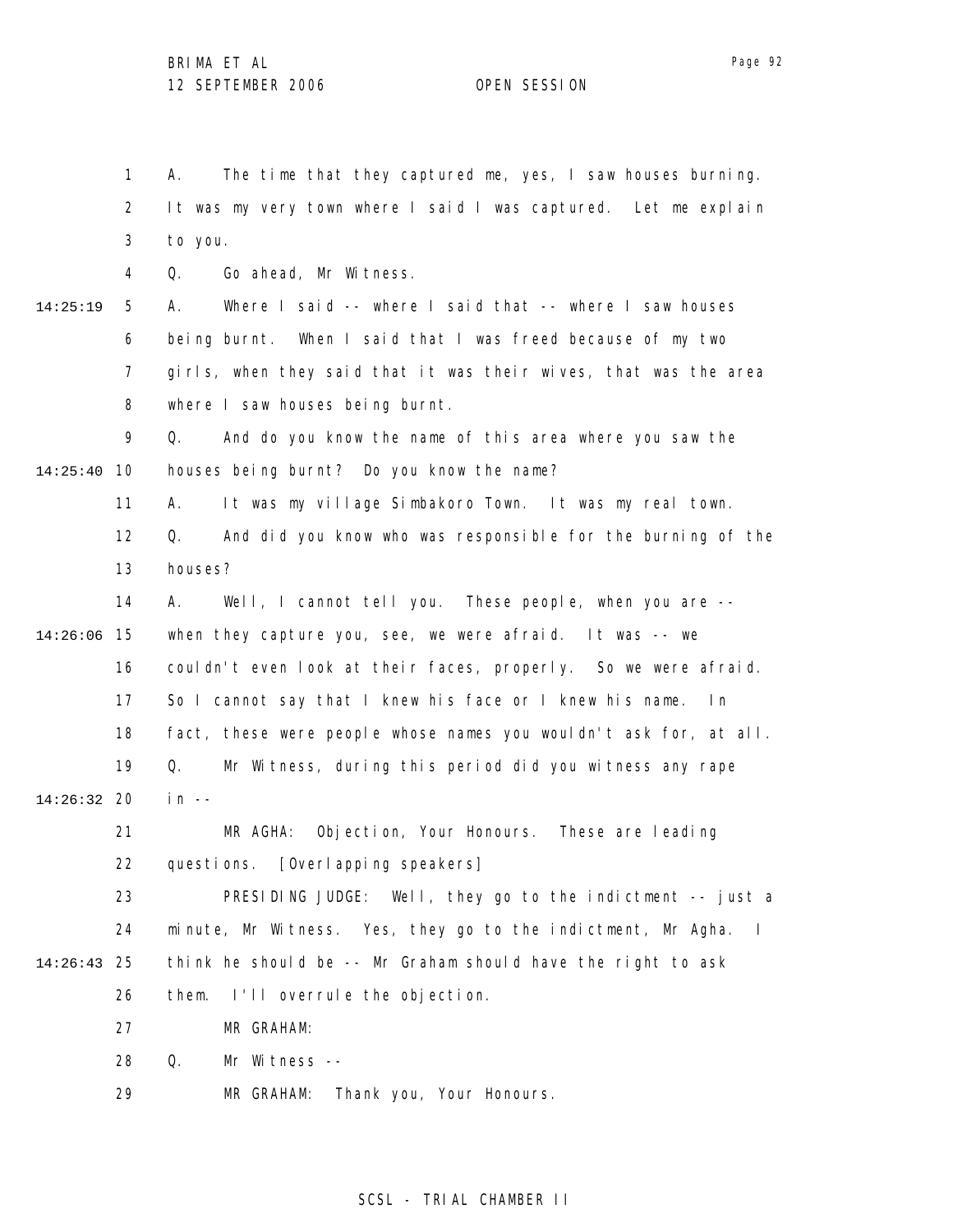1 2 3 4 5 6 7 8 9 10 14:27:21 11 12 13 14 15 14:27:36 16 17 18 19 20 14:28:03 21 22 23 24 25 14:28:27 26 27 28 29 14:27:08 Q. Mr Witness, during this period did you witness any rape in Simbakoro, during that -- the time that you were captured? A. No. In Simbakoro Town? Q. Yes. A. I did not see them do that in the town. But where I saw that again, when I reached to that point, I will explain that to you again. The other time -- Q. Okay, thank you. Mr Witness -- A. Okay. Q. -- but -- A. Yes. Q. -- apart from your village Simbakoro, did you witness any rape in the Kono District during the periods you've told this Court you were captured? A. Well, I am telling you now that my own wife that I married, she was raped before me. Q. Mr Witness, who raped your wife before you? A. Yes. Oh, my friend, I am telling you that you would not be able to know these people's names. These are people that you couldn't argue with. To say that you would have to ask them, it would be a bad thing for you. Q. And these people who -- and, Mr Witness, do you know -- A. Yes. Q. -- how many people raped your wife? Do you know? A. They're about seven. Even my brother's wife who was pregnant. Because of that, she miscarried. It was only God that helped him -- helped her not die. Q. Thank you, Mr Witness. Mr Witness, apart from -- A. Thank you, too.

### SCSL - TRIAL CHAMBER II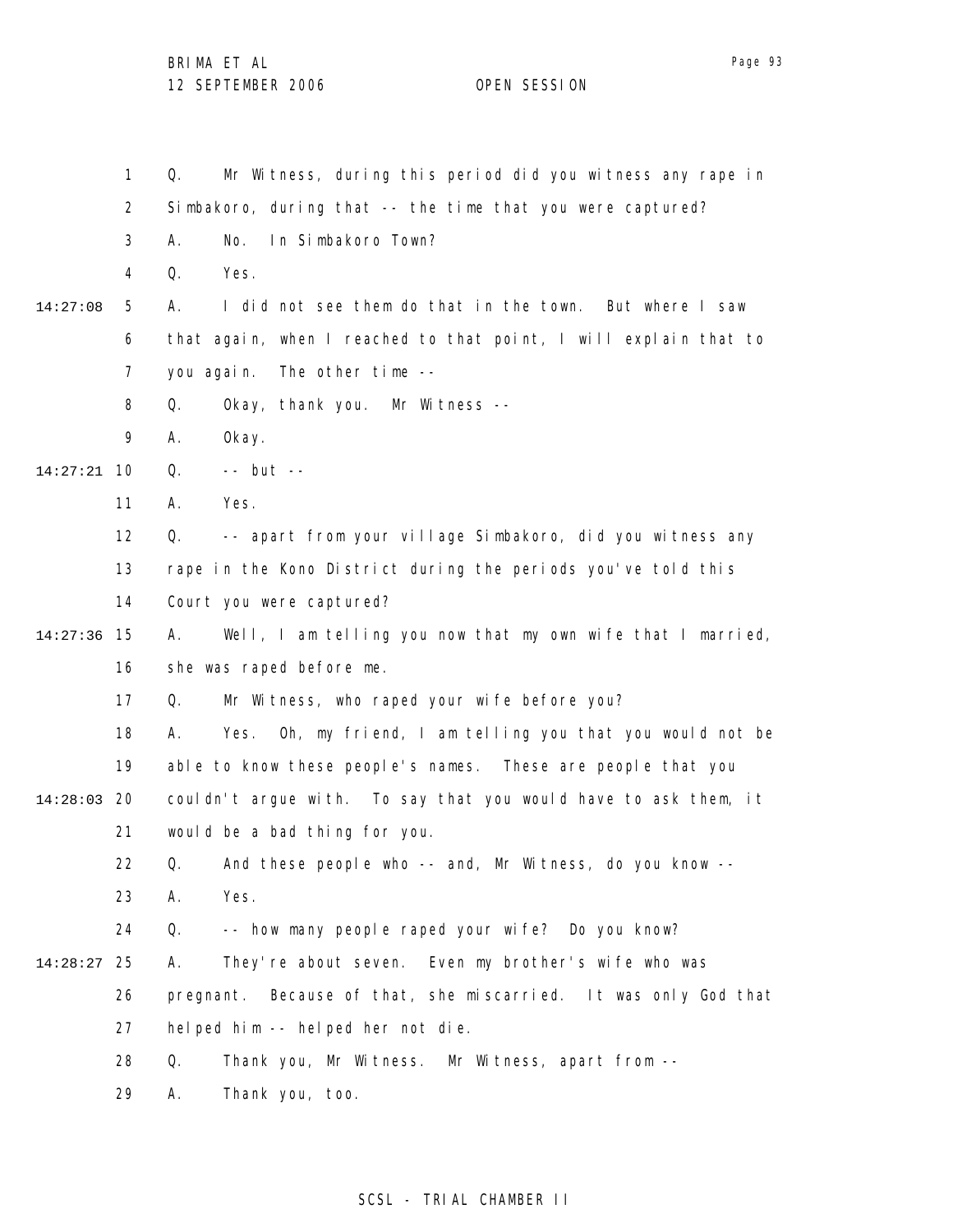|          | $\mathbf{1}$   | -- these people who you said raped your wife, do you know<br>Q.  |
|----------|----------------|------------------------------------------------------------------|
|          | 2              | who they were?                                                   |
|          | 3              | MR AGHA: That has been asked and answered al ready, Your         |
|          | 4              | Honour.                                                          |
| 14:29:07 | 5              | PRESIDING JUDGE: What part of the testimony was that?            |
|          | 6              | THE WITNESS: It was the rebels.                                  |
|          | $\overline{7}$ | MR AGHA:<br>I believe before he was asked who they were, and     |
|          | 8              | he said he couldn't know their names.                            |
|          | 9              | PRESIDING JUDGE: I must have missed that, Mr Agha.               |
| 14:29:23 | 10             | MR GRAHAM:                                                       |
|          | 11             | Q.<br>Mr Witness, I asked you --                                 |
|          | 12             | Yes.<br>Α.                                                       |
|          | 13             | -- do you know the people who raped your wife?<br>Q.             |
|          | 14             | I said I couldn't identify them. I was -- to say that our<br>А.  |
| 14:29:41 | 15             | eyes could meet, it was not easy.                                |
|          | 16             | Q.<br>Thank you.                                                 |
|          | 17             | You see, I was afraid.<br>А.                                     |
|          | 18             | Mr Witness, do you know, were they rebels, those who raped<br>Q. |
|          | 19             | your wife, were they rebels?                                     |
| 14:29:57 | 20             | It's leading again, Your Honour.<br>MR AGHA:                     |
|          | 21             | PRESIDING JUDGE: No, I won't allow that question --              |
|          | 22             | THE WITNESS: They were rebels.                                   |
|          | 23             | PRESIDING JUDGE: Don't lead, if it is objected to,               |
|          | 24             | Mr Graham.                                                       |
| 14:30:06 | 25             | Your Honour -- very well. Very well, Your<br>MR GRAHAM:          |
|          | 26             | Honour.                                                          |
|          | 27             | Q.<br>Mr Witness --                                              |
|          | 28             | Sir.<br>А.                                                       |
|          | 29             | -- these people who raped your wife, do you know whether<br>Q.   |

SCSL - TRIAL CHAMBER II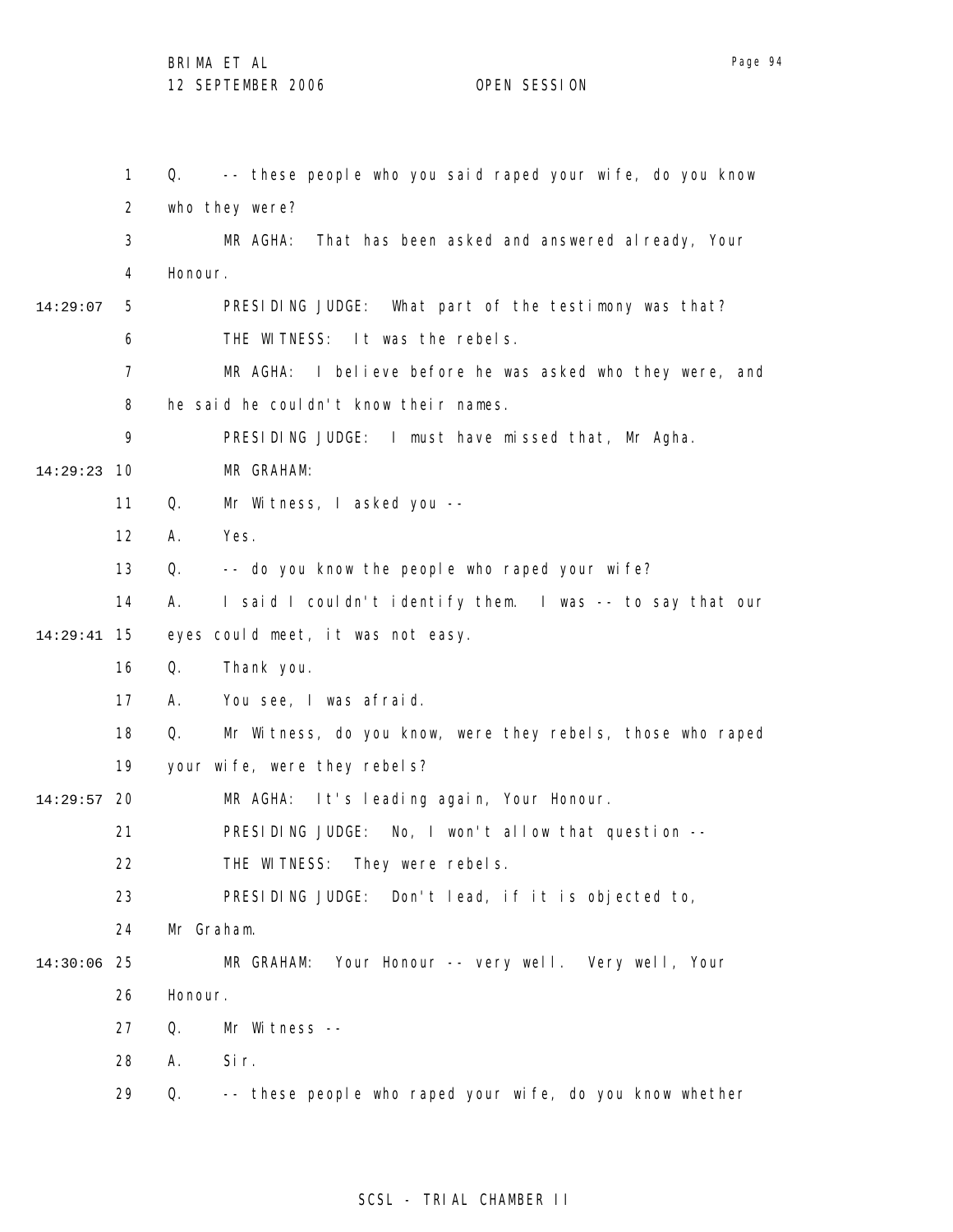|          | 1              |    | they belonged to any armed faction?                             |
|----------|----------------|----|-----------------------------------------------------------------|
|          | $\overline{2}$ | А. | They were rebels.                                               |
|          | 3              | Q. | How do you know they were rebels, Mr Witness?                   |
|          | 4              | А. | Okay. I told you long since that these people used to           |
| 14:30:40 | 5              |    | boast before us, that they would say that they were this, they  |
|          | 6              |    | were that. I've told you that, long since.                      |
|          | $\overline{7}$ | Q. | Thank you, Mr Witness.                                          |
|          | 8              | А. | They didn't hide themselves.                                    |
|          | 9              | Q. | Mr Witness --                                                   |
| 14:30:50 | 10             | Α. | Sir, sir.                                                       |
|          | 11             | Q. | -- you've heard the name ECOMOG before, haven't you?            |
|          | 12             | Α. | Yes.                                                            |
|          | 13             | Q. | And do you know -- do you know what ECOMOG means,               |
|          | 14             |    | Mr Witness?                                                     |
| 14:31:14 | - 15           | А. | When we used to hear ECOMOG, we did not know the meaning.       |
|          | 16             | Q. | And do you know who was ECOMOG, Mr Witness?                     |
|          | 17             | А. | Well, ECOMOG -- what our understanding was that, that these     |
|          | 18             |    | soldiers came from Nigeria to come and help. These fighters, so |
|          | 19             |    | that the fighting could come to and end in this Country. This   |
| 14:31:48 | -20            |    | was all that we knew.                                           |
|          | 21             | Q. | Thank you, Mr Witness.                                          |
|          | 22             | Α. | That was all that we heard.                                     |
|          | 23             | Q. | Mr Witness --                                                   |
|          | 24             | Α. | Thank you too.                                                  |
| 14:31:54 | 25             | Q. | -- during the time that --                                      |
|          | 26             | А. | Sir.                                                            |
|          | 27             | Q. | -- during the time that you were captured in Kono on the        |
|          | 28             |    | occasions that you've told this Court, did you -- do you recall |
|          | 29             |    | seeing any ECOMOG in Kono District?                             |
|          |                |    |                                                                 |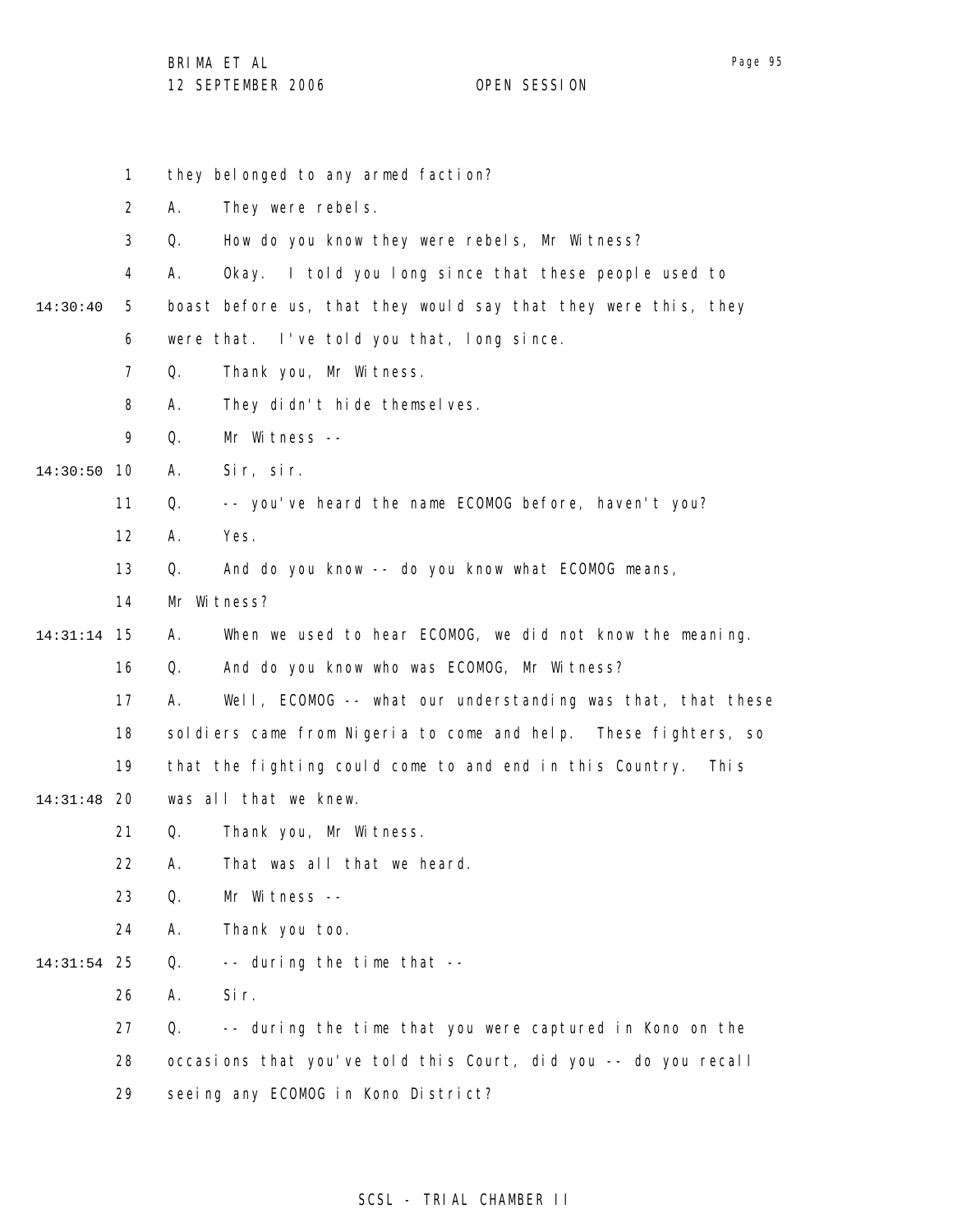|          | $\mathbf{1}$   | Α.<br>Yes.                                                         |
|----------|----------------|--------------------------------------------------------------------|
|          | $\overline{2}$ | Mr Witness, where did you see ECOMOG?<br>Q.                        |
|          | 3              | Where I saw ECOMOG. When we had been captured, when we<br>А.       |
|          | 4              | were in the bush, it was ECOMOG that entered which made us         |
| 14:32:27 | 5              | finally to come. It was first at Mortema that they were            |
|          | 6              | stationed.                                                         |
|          | $\overline{7}$ | Mr Witness, how do you know that ECOMOG was stationed at<br>Q.     |
|          | 8              | Mortema?                                                           |
|          | 9              | Eh, I said we were in the bush and we had $-$ - we had our<br>А.   |
| 14:32:49 | 10             | small radios. We heard that on BBC that ECOMOG had cleared such    |
|          | 11             | and such a place, so that civilians could come out. So we came     |
|          | 12             | They themselves told us that, that place that we are going<br>out. |
|          | 13             | is not as clear, so you can come to Mortema and stay with us.      |
|          | 14             | So did you go to Mortema, Mr Witness?<br>Q.                        |
| 14:33:11 | 15             | Yes.<br>А.                                                         |
|          | 16             | And did you go to Mortema alone, Mr Witness?<br>Q.                 |
|          | 17             | I and my family.<br>А.                                             |
|          | 18             | During the time that you were at Mortema, Mr Witness, did<br>Q.    |
|          | 19             | you witness any killings at all?                                   |
| 14:33:33 | 20             | Yes.<br>А.                                                         |
|          | 21             | Mr Witness, can you tell this Court what killings you<br>Q.        |
|          | 22             | witnessed at Mortema?                                              |
|          | 23             | Okay. The killings that I witnessed at Mortema, I had<br>А.        |
|          | 24             | explained that earlier. Look at the field station.<br>There was    |
| 14:33:58 | -25            | one man --                                                         |
|          | 26             | Your Honours, would the witness be<br>THE INTERPRETER:             |
|          | 27             | instructed to go over the last bit of his testimony?               |
|          | 28             | MR GRAHAM:                                                         |
|          | 29             | Q.<br>Mr Witness --                                                |
|          |                |                                                                    |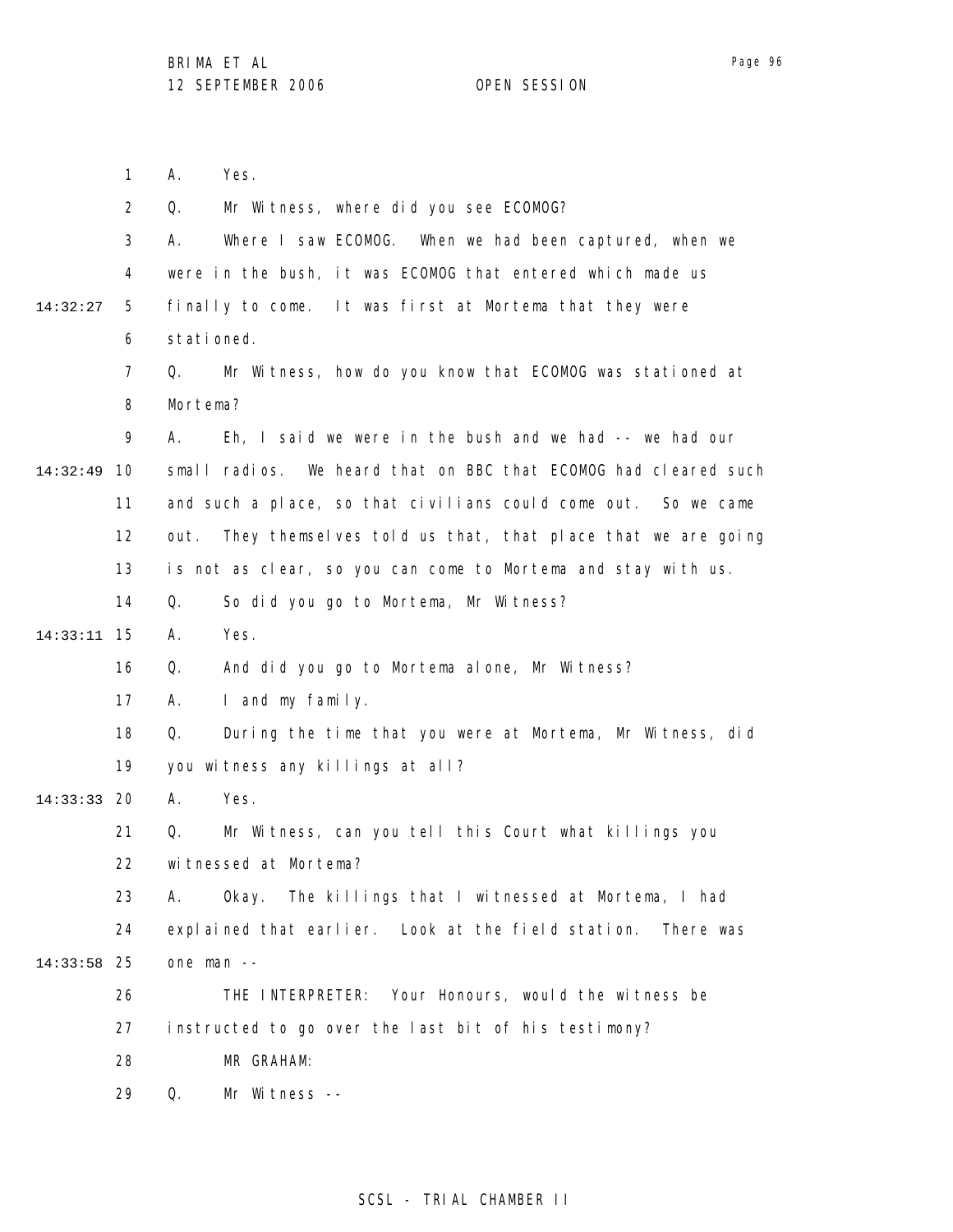1 2 3 4 5 6 7 8 9 10 14:34:37 11 12 13 14 15 14:35:00 16 17 18 19 20 14:35:09 21 22 23 24 25 14:35:29 26 27 28 29 14:34:23 A. Yes. Q. -- I implore you to speak slowly, so the interpreters can hear you and you interpret your testimony to the Court. And please speak a little bit loudly. A. Okay. Okay. PRESIDING JUDGE: Mr Interpreter, from what point do you want to take up the witness's testimony? THE INTERPRETER: From the field station, Your Honour. PRESIDING JUDGE: All right. Mr Witness, continue your answer from there, please. THE WITNESS: Yes. So when they came and attacked that place, so as to take the food that was being sold by that woman, that was the time that a lot of civilians were killed. Even the other witness who was supposed to come and testify here, he died in August. That was why he did not come. He was shot at, in his leg. MR GRAHAM: Q. Mr Witness -- A. Yes. Q. -- who attacked Mortema? A. It was the rebels. Q. How do you know that it was the rebels that attacked Mortema, Mr witness? A. How I managed to know? In the morning, they told us that it was rebels, because we were there and we heard the gunshots. The checkpoints that were there in the fuel station, those were the ones that they attacked. They got rid of the food that they came in search of. That was a time when ECOMOG was coming, they had already gone away. That was how I came to know.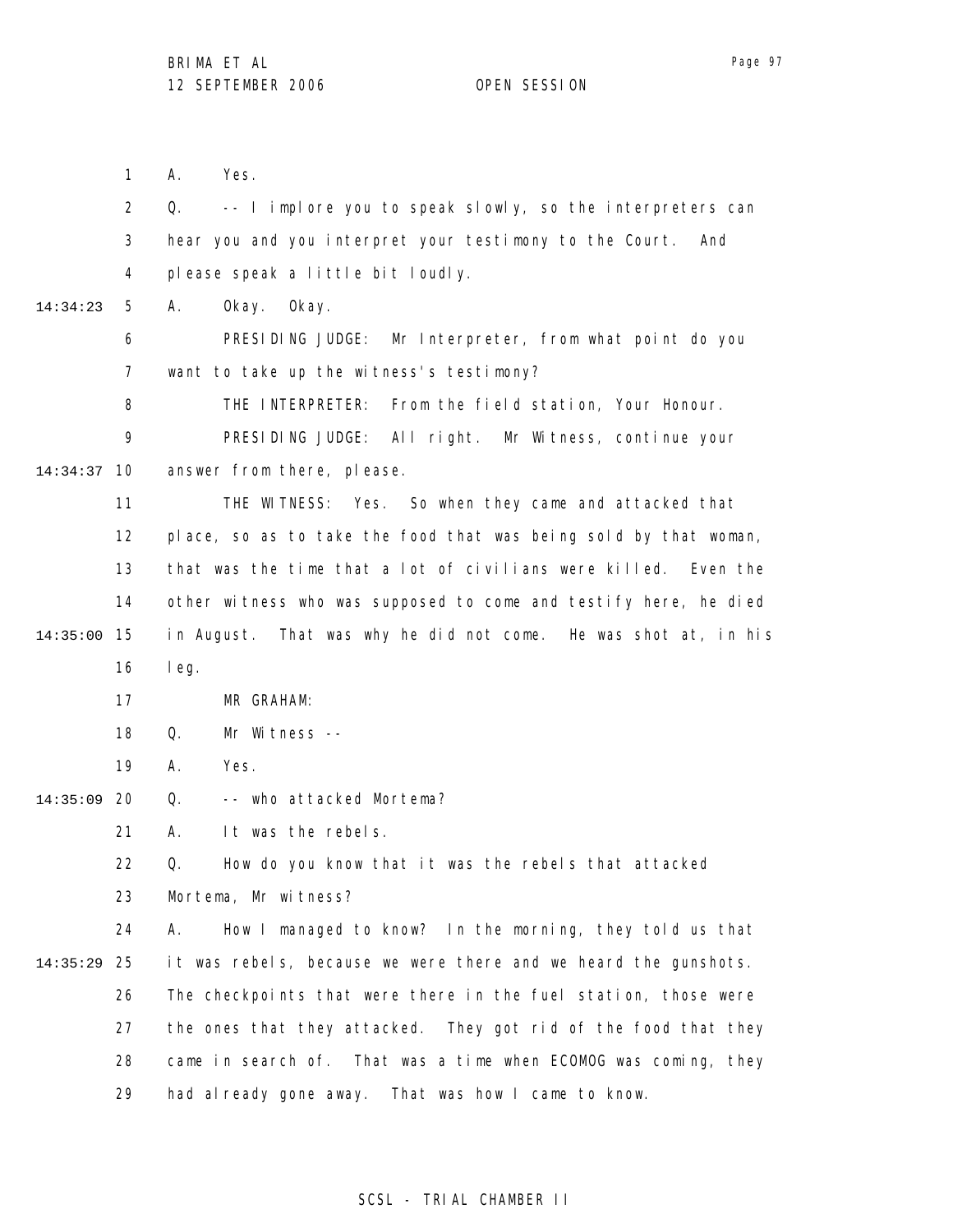1 2 3 4 5 6 7 8 9 10 14:36:20 11 12 13 14 15 14:36:40 16 17 18 19 20 14:36:50 21 22 23 24 25 14:37:11 26 27 28 29 14:35:58 Q. And, Mr Witness, do you know who the rebels attacked -- A. Yes. Q. -- at Mortema? A. Yes. Q. Please tell the Court, whom did the rebels attack at Mortema, Mr Witness? A. I have told you the purpose, who came and attacked. I said that a woman used to come and sell rice. When the rebels heard that, you know that the rebels would send informants. You wouldn't know the difference between them. The ladies that were captured, see, they were transformed to their wives. So they sent them to come and spy. When they heard about that food, in that place, that was the reason why they came and attacked the place, and they took the food. By the time ECOMOG decided to come and meet them, they had already gone. Q. Thank you. And, Mr Witness -- A. Yes. Q. -- during the period that -- A. Yes. Q. -- that you've told this Court about, the numerous -- the number of times that you were captured -- during this period that you were captured by the rebels, did you at any point in time hear that one Alex Tamba Brima, also known as Gullit, was one of the rebels? A. No. Q. Mr Witness, during the period that you were captured by the rebels, did you observe them at any point -- do you know -- MR GRAHAM: Sorry, Your Honours. Q. Did you observe them at any point in time, using any form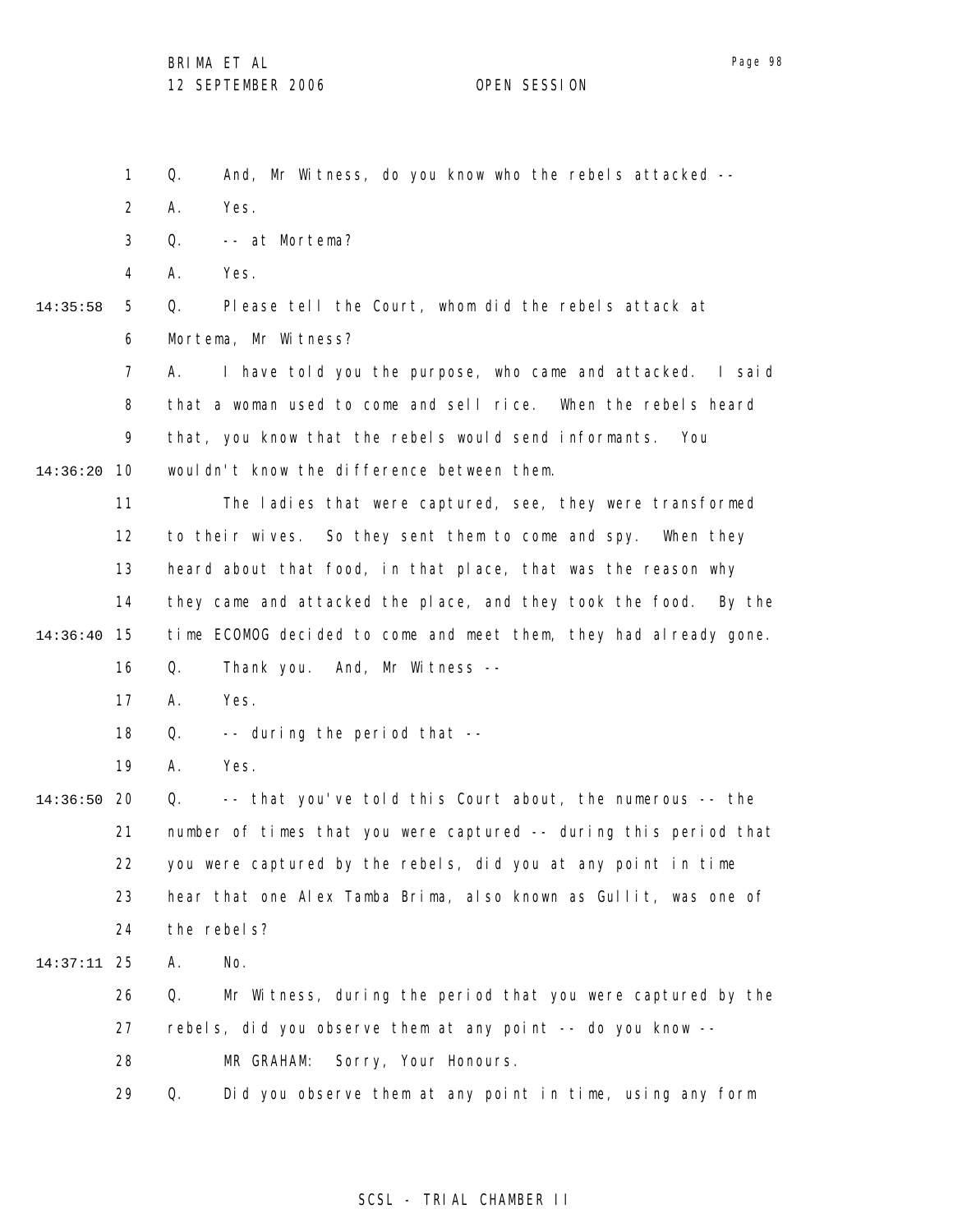1 2 3 4 5 6 7 8 9 10 14:38:34 11 12 13 14 15 14:39:02 16 17 18 19 20 14:39:15 21 22 23 24 25 14:39:38 26 27 28 29 14:38:07 of communication equipment? A. No, I didn't have an understanding of that. Q. And, Mr Witness, during the attack on Mortema, did you hear of any rapes being committed? A. I only knew about that killing. I did not hear about raping. Q. Thank you. Mr Witness, how long did you stay at Mortema? A. Well, when we were at Mortema, when the ECOMOG pulled out, that's why we left. I did not stay there for long. Q. And, Mr Witness, do you remember what year the attack on Mortema took place? A. The year? It was around '70 -- no -- '90, about '98. Q. Thank you, Mr Witness. MR GRAHAM: Your Honours, I don't have any further questions from this witness. I am grateful for the time. PRESIDING JUDGE: Thank you, Mr Graham. Anything else in chief? MR FOFANAH: Yes, Your Honours, again on behalf of the second accused. EXAMINED BY MR FOFANAH: Q. Mr Witness, you've used the word "rebels." You've also used the word "RUF rebels" before. Is there any difference between rebels and RUF rebels, as used by you? A. The difference? Q. Do you understand them to be one and the same? A. Well, let me don't say a lie. I don't to say that I know between these two people, you see. Q. So, when you use the word "rebels," what do you mean? A. RUF.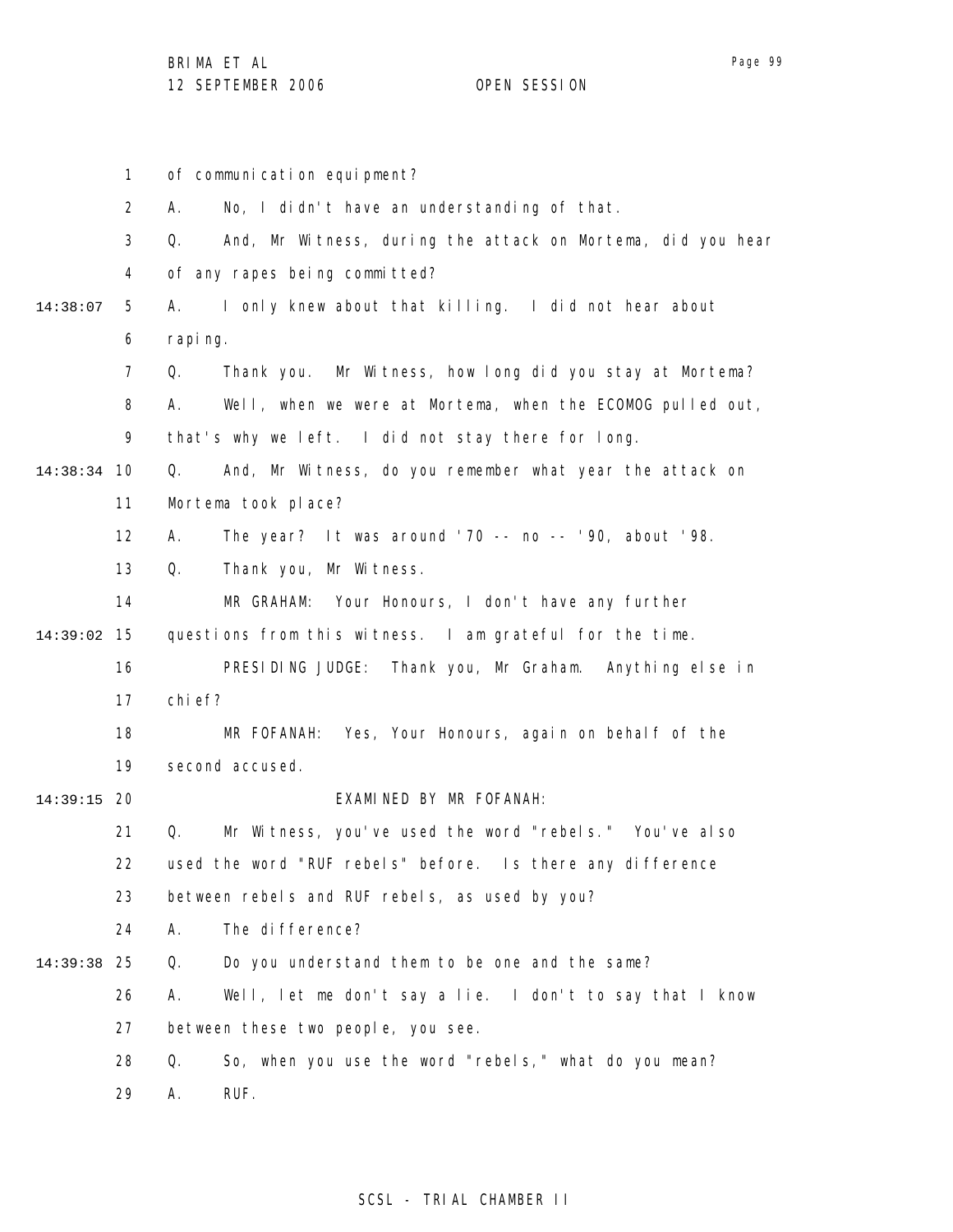Page 100

|          | 1              | Now, throughout your encounter with the rebels, did you<br>Q.     |
|----------|----------------|-------------------------------------------------------------------|
|          | $\overline{2}$ | hear, or did anyone mention the name, Ibrahim Bazzy Kamara, to    |
|          | 3              | you as being one of the rebel commanders, during this period?     |
|          | 4              | А.<br>No.                                                         |
| 14:40:30 | 5              | That is all for the witness.<br>MR FOFANAH:<br>Thank you.         |
|          | 6              | MR MANLY-SPAIN: No questions for the third accused, Your          |
|          | 7              | Honour.                                                           |
|          | 8              | WI TNESS:<br>Thank you, too.                                      |
|          | 9              | PRESIDING JUDGE: Yes, Mr Agha.                                    |
| 14:40:34 | 10             | CROSS-EXAMINED BY MR AGHA:                                        |
|          | 11             | Mr Witness, I am going to ask you some questions.<br>Q.<br>Yes.   |
|          | 12             | Most of them can be answered with a short answer, yes --          |
|          | 13             | А.<br>0kay.                                                       |
|          | 14             | -- or no. So if you can answer these questions as<br>Q.           |
| 14:40:58 | 15             | truthfully as possible, that would be helpful.<br>Do you          |
|          | 16             | understand?                                                       |
|          | 17             | А.<br>Yes.                                                        |
|          | 18             | Now, before the overthrow of the Kabbah government in May<br>Q.   |
|          | 19             | 1997, were members of the Sierra Leone Army based in Kono?        |
| 14:41:13 | 20             | А.<br>At that time, yes, some were there.                         |
|          | 21             | Now, after the overthrow of the Kabbah government, did you<br>Q.  |
|          | 22             | hear that the AFRC government had taken its place?                |
|          | 23             | Yes.<br>Α.                                                        |
|          | 24             | Q.<br>Now, after the overthrow of the Kabbah government you said  |
| 14:41:51 | 25             | that the AFRC came to Kono; is that right?                        |
|          | 26             | Yes.<br>Α.                                                        |
|          | 27             | And that these AFRC had full military combats on.<br>Q.<br>Do you |
|          | 28             | remember saying that?                                             |
|          | 29             | Α.<br>Yes, I said so.                                             |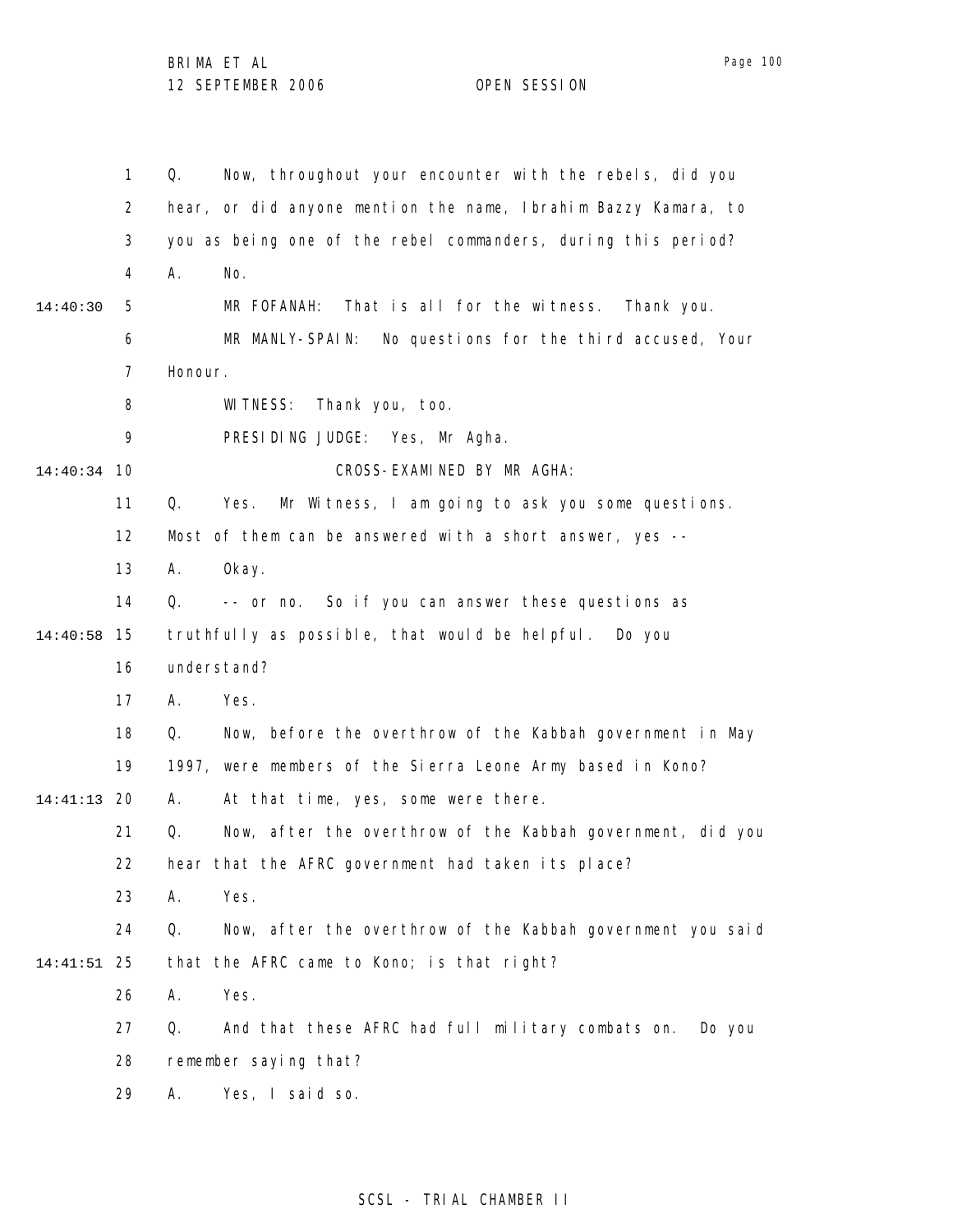1 2 3 4 5 6 7 8 9 10 14:43:02 11 12 13 14 15 14:43:28 16 17 18 19 20 14:44:02 21 22 23 24 25 14:44:31 26 27 28 29 14:42:28 Q. And the rebels came at the same time as the AFRC soldiers, after the overthrow of the government, didn't they? A. Yes. Q. Would you agree with me that when the AFRC soldiers and rebels came to Kono, they were working together? A. Yes. Q. Do you remember the names of any of the AFRC commanders who came to Kono? A. No, I cannot recall the names. Q. You say that you were forced to mine for diamonds against your will for the government; is that right? A. Yes, it's right, for the rebel government. Q. By the rebel government, do you mean the AFRC government which overthrew President Kabbah's government? A. It was -- it was the RUF itself that forced me to mine. It was the RUF themselves that forced me. Q. But were the RUF working with the AFRC soldiers at that time? A. Well, at that time that I was referring to, it was not they. In fact, they were with them. When the AFRC had been gathering property, shovels, pick axes, they would take them. They would say that they had been transferred to Sandor, and that they were going to start their own mining there. Except, when ECOMOG pulled out, when we went with ECOMOG from Sewa Bridge up to Masingbi, I saw -- saw that the road was spoiled and they spoiled the bridges. Little did I know that was the reason why they had been gathering the pick axes and the shovels. Vehicles could not ply through. Q. So were the AFRC soldiers also forcing civilians to mine?

#### SCSL - TRIAL CHAMBER II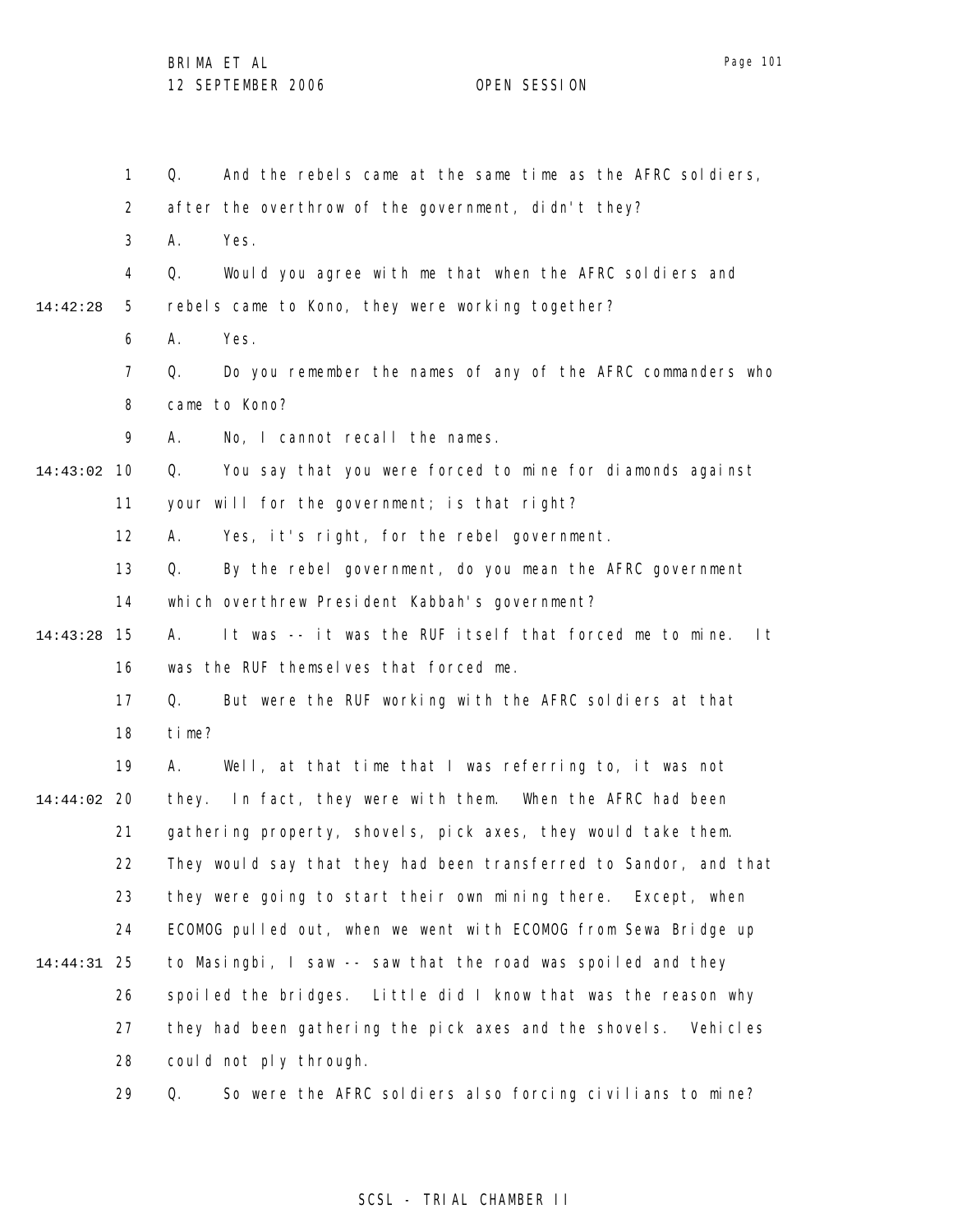1 2 3 4 5 6 7 8 9 10 14:45:21 11 12 13 14 15 14:45:35 16 17 18 19 20 14:45:46 21 22 23 24 25 14:46:04 26 27 28 29 14:45:07 MR FOFANAH: Objection, Your Honours. The question, as it is framed, suggests that the first answer given was referable to the AFRC. The witness has said that it was the RUF rebels that forced him to mine for diamonds. So the -- if he's using -- if my learned colleague is using the word "also," then I will object on the grounds that it assumes that the first answer was referable to the AFRC. PRESIDING JUDGE: I don't agree with that, but I'll -- I'll let you answer that, Mr Agha. Well, what's your reply to that objection? MR AGHA: My reply to that objection, Your Honour, is that my understanding is that the witness went on and said that AFRCs or them, or other people, were doing their own thing. So I just wanted to confirm whether that is the case. There was a lot of use of "them." PRESIDING JUDGE: Yes, all right. I'll let you ask that question. I overrule the objection. MR AGHA: Okay. Q. So is it your understanding that the AFRC soldiers were also forcing civilians to mine for diamonds? A. I said the ones that forced me, the ones that I knew, these ones -- these are the ones that I've referred to. Q. But did you know about any other forced mining going on in Kono? A. I don't know. Q. I suggest to you that the AFRC soldiers were also forcing civilians to mine. What do you have to say about that? A. Well, I would deny and then I wouldn't say yes. Because those who did that to me, those are the ones that I have spoken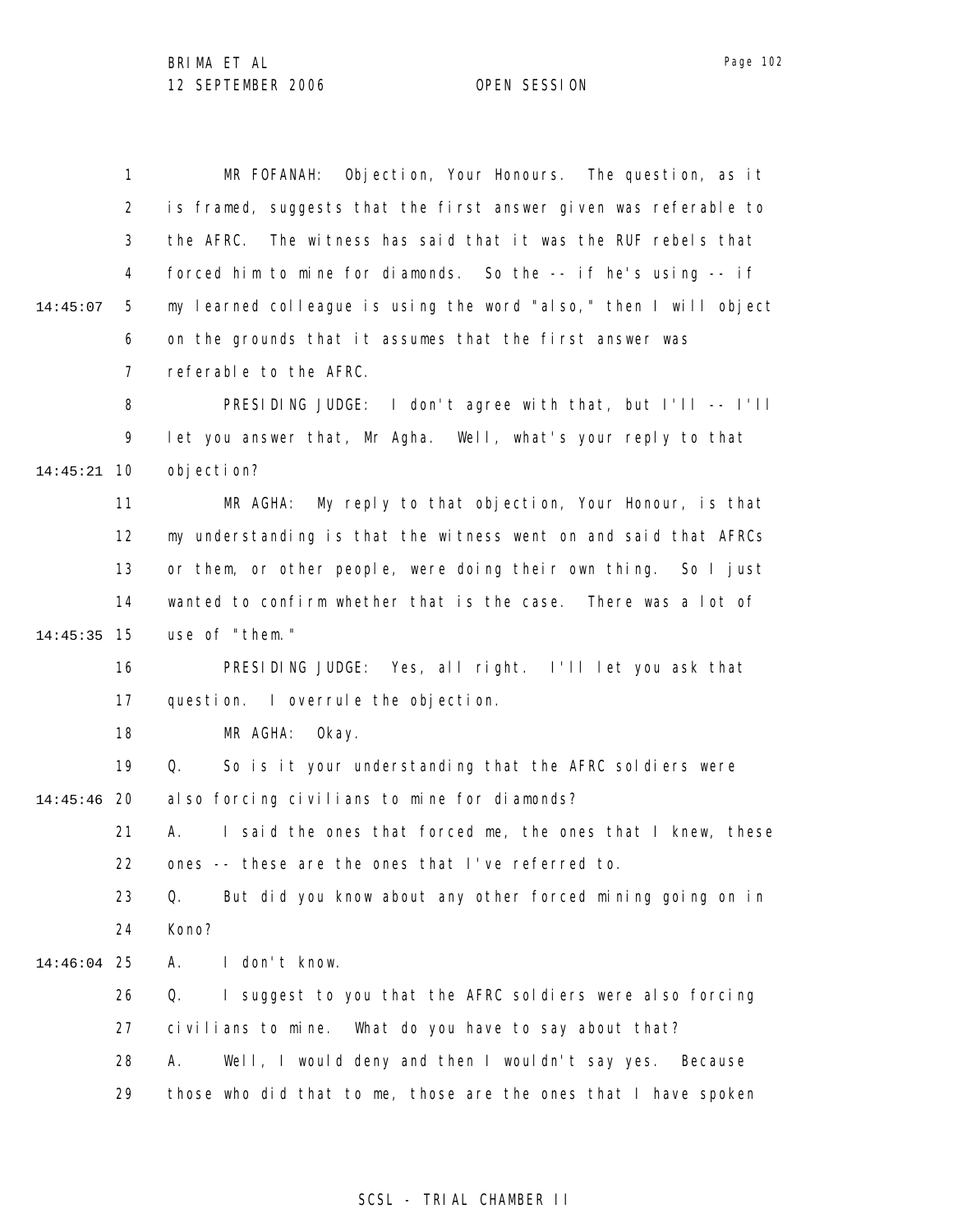1 about.

|             | 2  | I say to you that after the overthrow of the Kabbah<br>Q.         |
|-------------|----|-------------------------------------------------------------------|
|             | 3  | government, there was no rebel government in place but, instead,  |
|             | 4  | a government known as AFRC. What do you have to say about that?   |
| 14:46:39    | 5  | Well, I'm telling you that when they overthrew Tejan<br>А.        |
|             | 6  | Kabbah, Tejan Kabbah's government, the first person that they     |
|             | 7  | called to go with them was Foday Sankoh.                          |
|             | 8  | Q.<br>So would you --                                             |
|             | 9  | So that has shown me that --<br>А.                                |
| 14:47:02    | 10 | -- so did you regard the AFRC government as a rebel<br>Q.         |
|             | 11 | government?                                                       |
|             | 12 | So that has shown me that they worked together. I am<br>А.        |
|             | 13 | saying that when they overthrew him, the first individual that    |
|             | 14 | they called Foday Sankoh, by then Foday Sankoh was in the hands   |
| 14:47:28    | 15 | of the Nigerians. There was no chance for him.                    |
|             | 16 | My question to you was: Did you regard the AFRC government<br>Q.  |
|             | 17 | as a rebel government?                                            |
|             | 18 | А.<br>I do not accept it like that.                               |
|             | 19 | What was the difference between the RUF government and AFRC<br>Q. |
| 14:47:49    | 20 | government?                                                       |
|             | 21 | Objection. He has not talked about an RUF<br>MR FOFANAH:          |
|             | 22 | government.                                                       |
|             | 23 | JUDGE SEBUTINDE: Yes, he did. He said he was mining for           |
|             | 24 | the rebel government, earlier when Mr Agha asked him --           |
| 14:47:54 25 |    | [Overl apping speakers]                                           |
|             | 26 | Respectfully, I did not hear -- [Overlapping<br>MR FOFANAH:       |
|             | 27 | speakers]                                                         |
|             | 28 | JUDGE SEBUTINDE: I am telling you what I heard from the           |
|             | 29 | Bench.                                                            |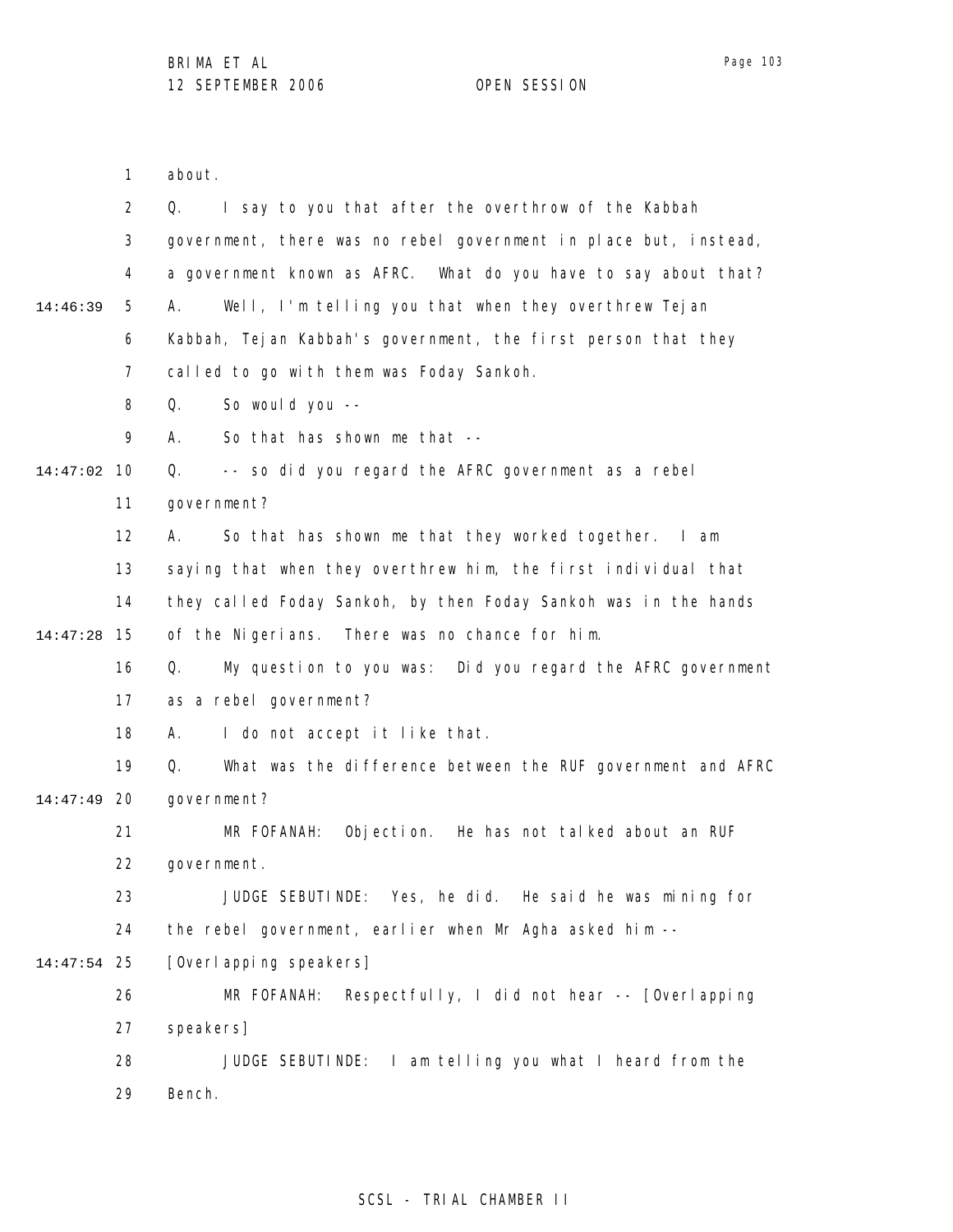1 2 3 4 5 6 7 8 9 10 14:48:34 11 12 13 14 15 14:48:49 16 17 18 19 20 14:48:59 21 22 23 24 25 14:49:09 26 27 28 29 14:48:22 MR FOFANAH: As Your Honour pleases. JUDGE SEBUTINDE: This witness [Overlapping speakers] -- Mr Witness, please. This witness has used the phrase, "rebel government" in answer to some of Mr Agha's questions. And I think it is right and proper that Mr Agha elicits an explanation. MR FOFANAH: Much obliged. Thank you. MR AGHA: Q. So, Witness -- A. Yes. Q. -- what was the difference between the rebel government and the AFRC government? MR MANLY-SPAIN: Objection, Your Honour. This has been answered. The question has been answered. MR AGHA: Well, what was the answer? PRESIDING JUDGE: Well, when was that, Mr Manly-Spain? MR MANLY-SPAIN: About three questions ago. What was the difference between the AFRC government and the rebel government. And then he went on to ask -- JUDGE SEBUTINDE: What was the answer, Mr Manly-Spain? MR MANLY-SPAIN: I am coming now -- I will check it, but he went on to ask after that -- JUDGE SEBUTINDE: We want to know the answer, because we are ruling. We want to rule on your objection. MR MANLY-SPAIN: We can check the records. JUDGE SEBUTINDE: Please check, because I have no recollection of this witness telling the difference. MR MANLY-SPAIN: No, he was asked. PRESIDING JUDGE: Well, I don't remember the answer either. JUDGE SEBUTINDE: He may have been asked, but he hasn't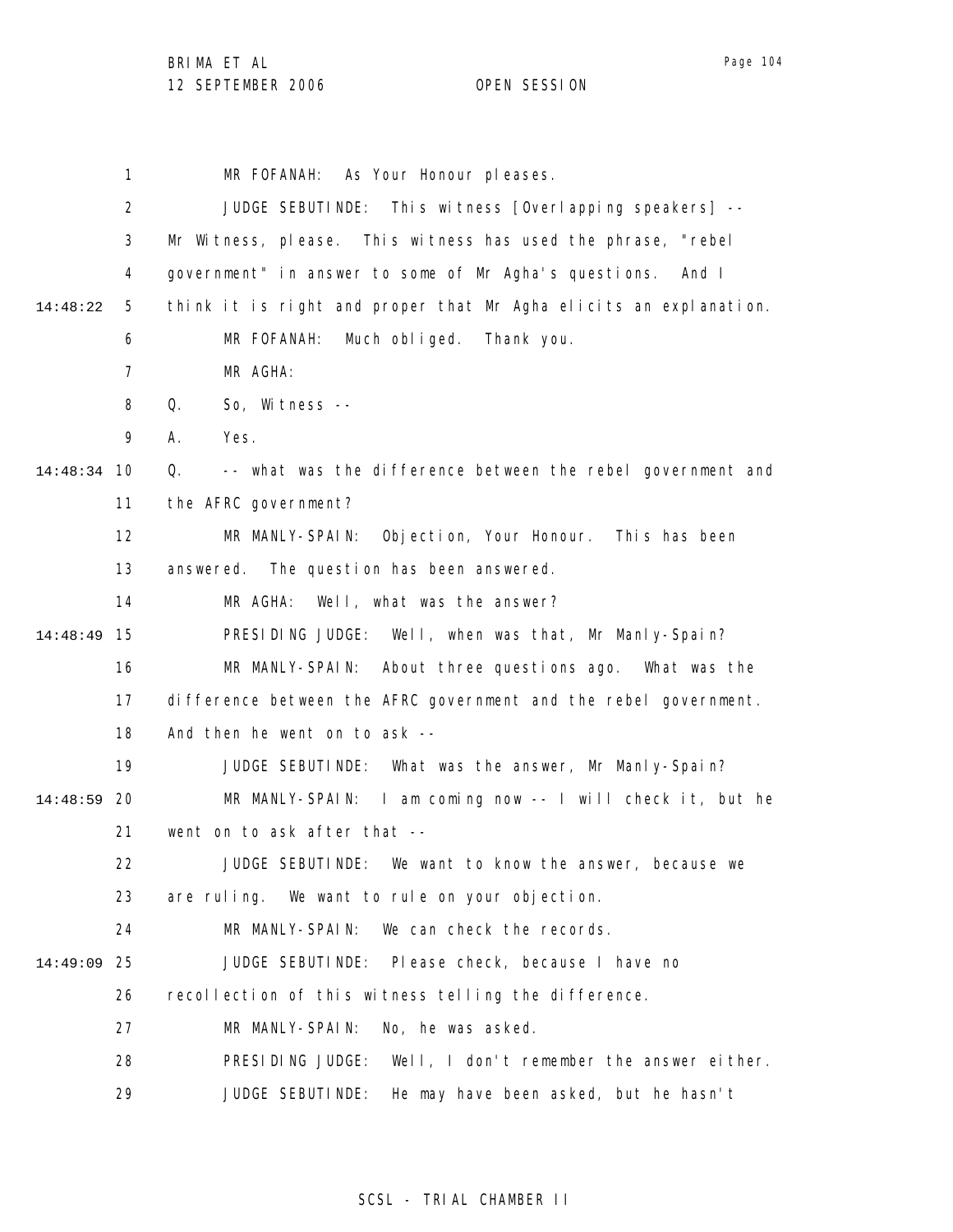1 2 3 4 5 6 7 8 9 10 14:49:44 11 12 13 14 15 14:50:07 16 17 18 19 20 14:50:31 21 22 23 24 25 14:50:55 26 27 28 29 14:49:32 answered that question. Could the record - the recording person tell us? PRESIDING JUDGE: Well, look, let's not waste time. If it has been asked, there's an answer. Let's hear the answer again, because apparently even Mr Manly-Spain would have to check the records. It's quicker to simply hear the answer again. MR AGHA: Okay. Q. Witness, what -- A. Yes. Q. -- in your view, was the difference between the AFRC government and the rebel government? A. What was the difference? Like what? Q. Well, I'm asking you. You referred to one as rebel government and then you say it's not the AFRC government. What is the difference between the two? You tell me. A. Well, the time that I was talking about, the difference between the two, when these ones overthrew Tejan Kabbah's government, in fact did not spend a long time there. So they reinstated the Kabbah government. I have said that from the beginning. Their own time had passed. Before ever we started doing this mining for the RUF government, when they had reinstated Tejan Kabbah, these ones had gone. Later, the rebels came and attacked, and the ECOMOG pulled out. When we returned -- when ECOMOG came and overcome them again, that was the time that this thing happened. Before the ECOMOG came and ousted them, that was the time that we were forced to mine. That was the time that we were mining and they came and overpowered them. So I knew that the AFRC were also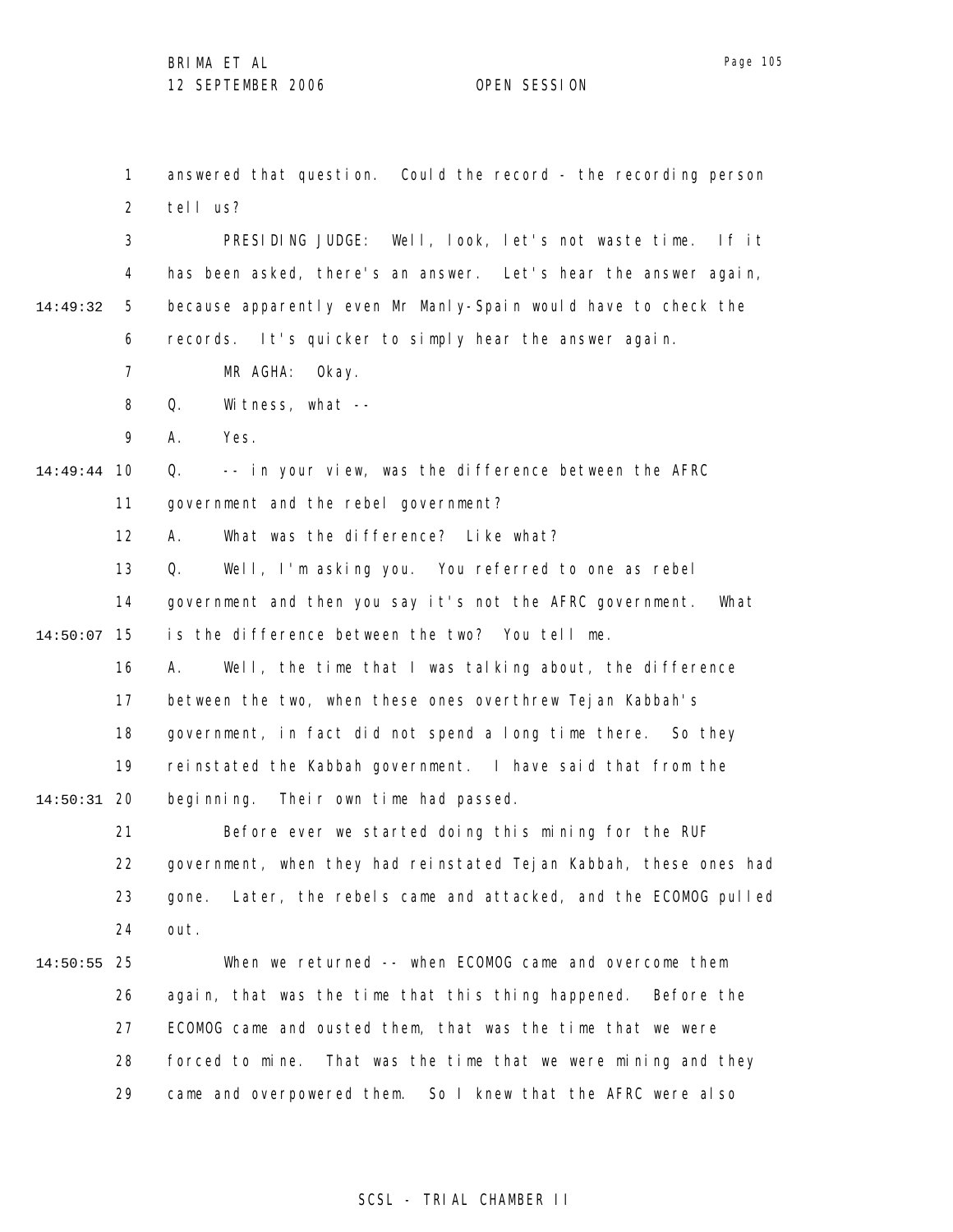1 2 3 4 5 6 7 8 9 10 14:52:15 11 12 13 14 15 14:52:30 16 17 18 19 20 14:52:55 21 22 23 24 25 14:53:11 26 27 28 14:51:44 forcing us to mine diamonds for them. They did not stay in power for long. Q. Thank you, witness. Did you hear that whilst the AFRC were in power, they opened a secretariat in Kono? A. No. Q. And did you remain in Kono for the whole time, from the period of the overthrow of Kabbah's government, until the end of the conflict? A. Well, Kono, I would just stay there from time to time. At any time they attacked, I would go. And when it took some time -- when they said that ECOMOG had taken over, or such and such a government had taken over, we would come from the bush. I would come to town. Q. But did you still remain within the district of Kono? A. Yes. This later on, yes. Q. Now, you mentioned that the AFRC government didn't remain for long and it was overthrown, I believe, by the ECOMOG came; do you remember that? A. What? Q. The AFRC government didn't remain for long. Do you remember saying that? A. Yes, I can remember. I said so, did not stay in power for long. Q. Thank you. Thank you. As I mentioned earlier, it's much easier if you answer the questions shortly, with a yes or no, if possible. Now, after the AFRC government was removed, you mentioned that Kabbah's government was reinstated; yes? A. Yes.

> 29 Q. Now, when the AFRC government was removed, SLA soldiers or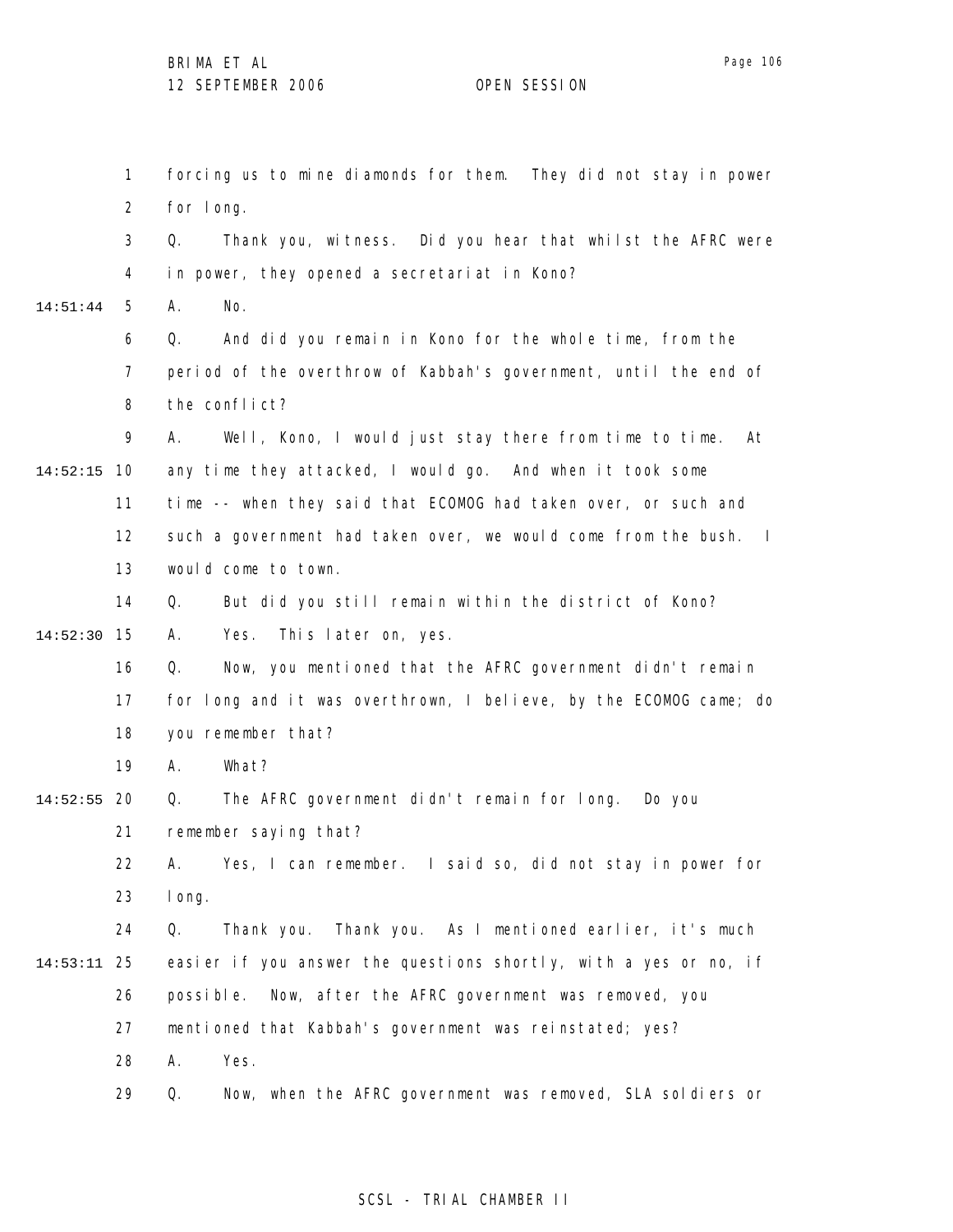1 2 3 4 5 6 7 8 9 10 14:54:24 11 12 13 14 15 14:54:41 16 17 18 19 20 14:55:02 21 22 23 24 25 14:55:32 26 27 28 29 14:53:53 AFRC soldiers came to Kono, didn't they? A. Yes. Q. Now, when they came to Kono, they joined with the rebels, didn't they? A. That is -- that's initially. When they came, initially they came together, we saw them walking together. These -- some of them had full uniform, the others did not have full uniform. So we were not able to know exactly what had been happening. So some of us that were cowards we were not able to go near them, in fact. Q. Did you hear about an operation called Operation Pay Yoursel f? A. Yes, Operation Pay Yourself. I heard about it. Q. And what did you hear about it? A. What I heard -- heard about it. They said Operation Pay Yourself. So those that had their mission -- you see, that was a time that they had been looting. Q. And it was -- A. The rebels had been looting, the AFRC had been looting. Everybody had been looting. Q. Now, did you hear that Johnny Paul Koroma came to Kono at one point after the AFRC had been driven out of government? A. No. Q. Now, you mentioned earlier that you had heard about Operation No Living Thing. Do you remember that? A. I talked about it, yes. Q. I say to you that both AFRC soldiers and rebels, both took part in Operation No Living Thing. What do you have to say about that?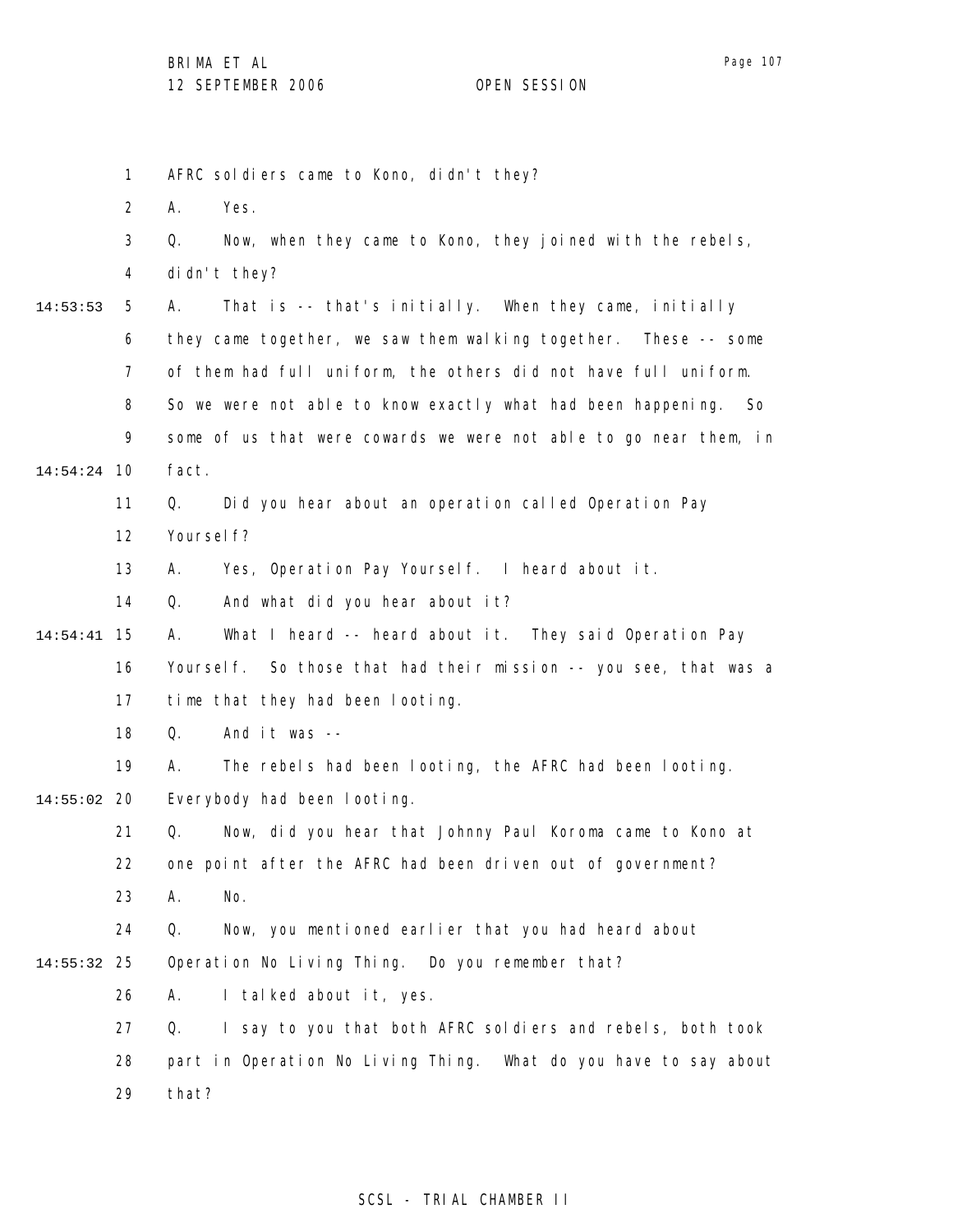1 2 3 4 5 6 7 8 9 10 14:56:48 11 12 13 14 15 14:57:10 16 17 18 19 20 14:57:25 21 22 23 24 25 14:57:50 26 27 28 29 14:56:22 A. Both of them took part? No. Operation No Living Thing, it was not both of them that took part. Q. How do you know it wasn't both of them that took part? A. Because, just like I have explained, when they declared Operation No Living Thing, it was the time we heard an announcement from BBC Focus, that ECOMOG had taken over Kono and that civilians should come out. But, in fact, I did not believe. My people had been harassing me to go to town, but I did not agree. I said I was to go and spy. When I went and spied, what I saw, that was what made me to know that it was RUF that did it. Q. I say to you that it was AFRC as well RUF who did it. What do you have to say about that? A. Well, I don't know about that. You see, I know that it was RUF that did it. Q. According to you, you were captured by a group of rebels; is that right? A. Yes. Q. I say to you that you were captured by a group of rebels and AFRC soldiers. What do you have to say about that? A. I'm saying that it was RUF group, the rebel group. They were the ones that captured me. And it was they themselves that had been saying it from their mouth. You see, I did not -- I did not take it for granted, because I did not know them. They were the ones that were boasting about what they did to me. It was only God that saved me from their hands. Q. I say to you that [overlapping speakers] RUF group, but there were also AFRC soldiers. What do you have to say about that? A. Well, I don't know about that.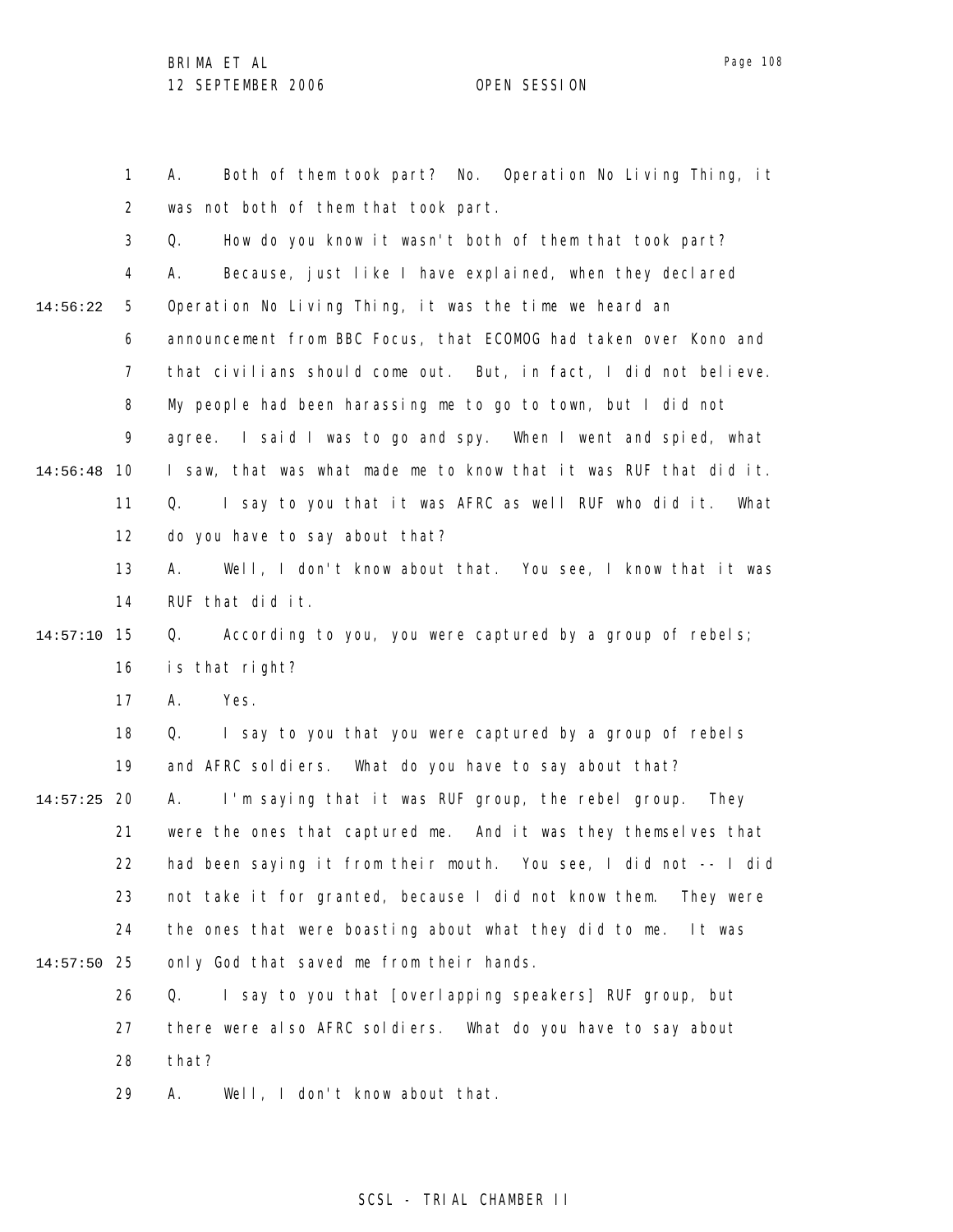1 2 3 4 5 6 7 8 9 10 14:58:30 11 12 13 14 15 14:58:51 16 17 18 19 20 14:59:15 21 22 23 24 25 14:59:41 26 27 28 29 14:58:12 Q. So there could well have been AFRC soldiers amongst the group who captured you? MR FOFANAH: Objection. Asked and answered. PRESIDING JUDGE: What was the answer? MR FOFANAH: That he doesn't know about that, Your Honours. That -- the previous question was -- he put to the witness that the AFRC soldiers were among the RUF rebels. He put to him, and the second one again, he is saying I say to you. He is also putting the same question. PRESIDING JUDGE: Well, I think he said he didn't know, Mr Agha. And the logical deduction from that, is that there could have been. He doesn't know one way or the other. MR AGHA: Yes, I stand guided by Your Honour. Thank you. Q. Now, I say to you that each time you were captured, you were captured by a group, comprising of both rebels and AFRC sol di ers? A. Well, I don't know their difference. The only thing I know is that it was the rebels that captured me. They confessed it to me and they were boasting about it. Q. Now, that you mentioned about seven people raped your wife. I say to you that the seven people who raped your wife were a mixture of RUF and SLA soldiers? A. I only know rebels. Q. And I say to you that within the rebels there were former SLA soldiers? A. I don't know the difference, but what I know is rebel. Q. You mentioned that Mortema was attacked, didn't you? A. What? Q. Do you remember saying that Mortema was attacked by rebels?

## SCSL - TRIAL CHAMBER II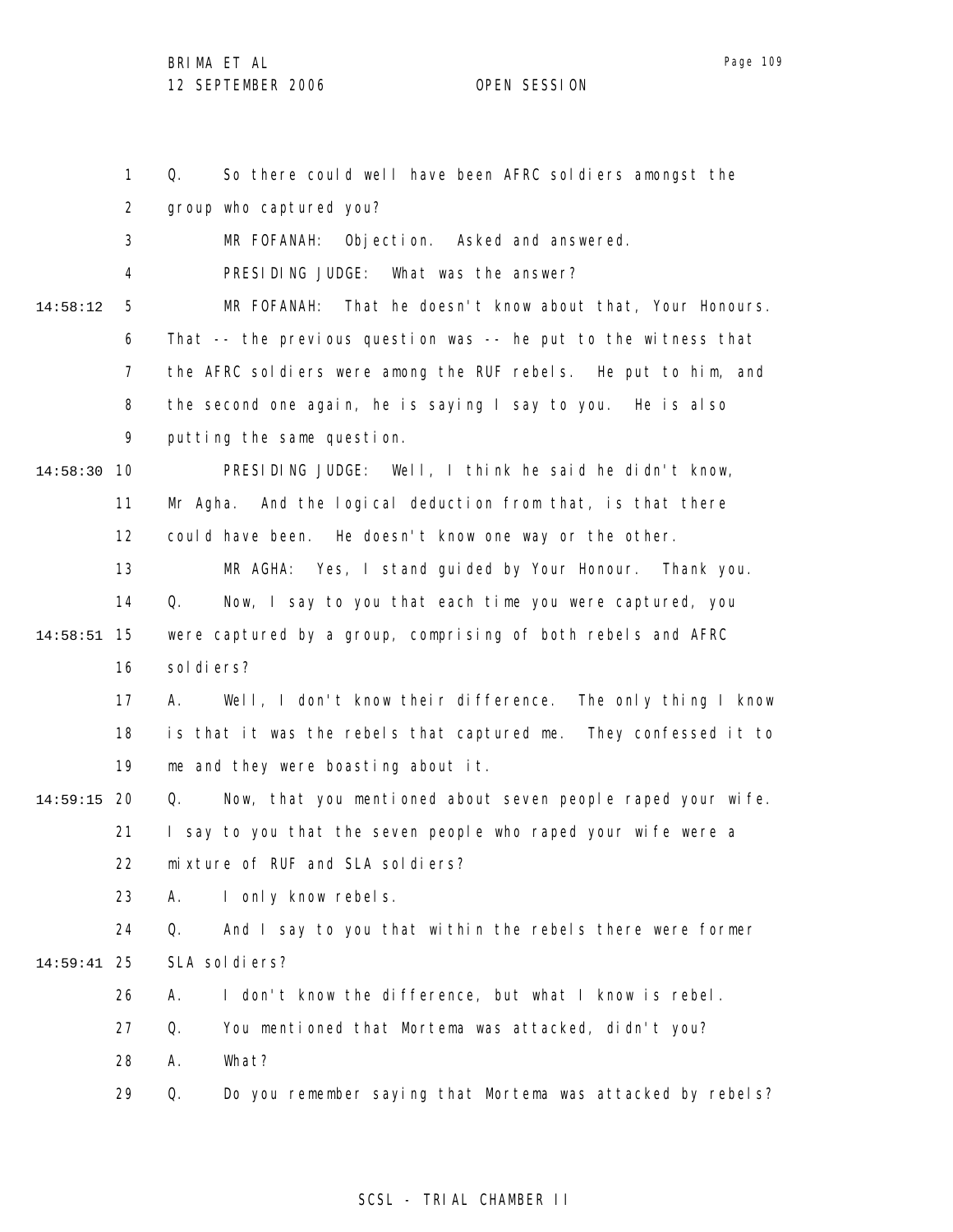|          | 1              | Mortema was an NP station. Is that what you mean?<br>А.               |  |  |  |  |  |  |
|----------|----------------|-----------------------------------------------------------------------|--|--|--|--|--|--|
|          | $\overline{2}$ | Do you remember saying that it was attacked by<br>Q.<br>Yes.          |  |  |  |  |  |  |
|          | 3              | rebel s?                                                              |  |  |  |  |  |  |
|          | 4              | Yes.<br>А.                                                            |  |  |  |  |  |  |
| 15:00:34 | 5              | I say to you that rebels also consisted of SLA, AFRC<br>Q.            |  |  |  |  |  |  |
|          | 6              | soldiers, who attacked Mortema?                                       |  |  |  |  |  |  |
|          | 7              | Well, I particularly $-$ - I know rebels $-$ - because the time<br>А. |  |  |  |  |  |  |
|          | 8              | I'm referring to, the ECOMOG were in Mortema. In fact, the ones       |  |  |  |  |  |  |
|          | 9              | that they killed, it was the ECOMOG that forced us to bury those      |  |  |  |  |  |  |
| 15:01:07 | 10             | people, so that we wouldn't be suffocated by the odour.               |  |  |  |  |  |  |
|          | 11             | When was this? Was this at the end of 1998 or 1999?<br>Q.             |  |  |  |  |  |  |
|          | 12             | 1999? It would be so, probably so. Between 1998 and 1999,<br>А.       |  |  |  |  |  |  |
|          | 13             | it would be so.                                                       |  |  |  |  |  |  |
|          | 14             | [AFRC12SEP06F- MD]                                                    |  |  |  |  |  |  |
| 15:01:33 | 15             | Okay. But you say towards the end of 1998?<br>Q.                      |  |  |  |  |  |  |
|          | 16             | I said it could be between 1998 and '99, it would be<br>А.            |  |  |  |  |  |  |
|          | 17             | between.                                                              |  |  |  |  |  |  |
|          | 18             | My question to you essentially is this: Was it at<br>Q.<br>Yes.       |  |  |  |  |  |  |
|          | 19             | the start of 1998 or the end of 1998?                                 |  |  |  |  |  |  |
| 15:01:59 | 20             | Well, that one I wouldn't say. I cannot recollect. For<br>А.          |  |  |  |  |  |  |
|          | 21             | the year, I can tell, but to say it was from the beginning or the     |  |  |  |  |  |  |
|          | 22             | ending, I cannot say. Really, I cannot tell.                          |  |  |  |  |  |  |
|          | 23             | I say to you that Ibrahim Bazzy Kamara was in command of<br>Q.        |  |  |  |  |  |  |
|          | 24             | the AFRC soldiers who were mixed with rebels in Kono, in 1998?        |  |  |  |  |  |  |
| 15:02:36 | 25             | Well, I don't know about that. I don't know about that.<br>Α.         |  |  |  |  |  |  |
|          | 26             | The ones whose names I heard frequently, I have mentioned them.       |  |  |  |  |  |  |
|          | 27             | If I had heard his name, why shouldn't have I called this name?       |  |  |  |  |  |  |
|          | 28             | Well, if they had stayed longer in power, maybe I would have          |  |  |  |  |  |  |
|          | 29             | known.                                                                |  |  |  |  |  |  |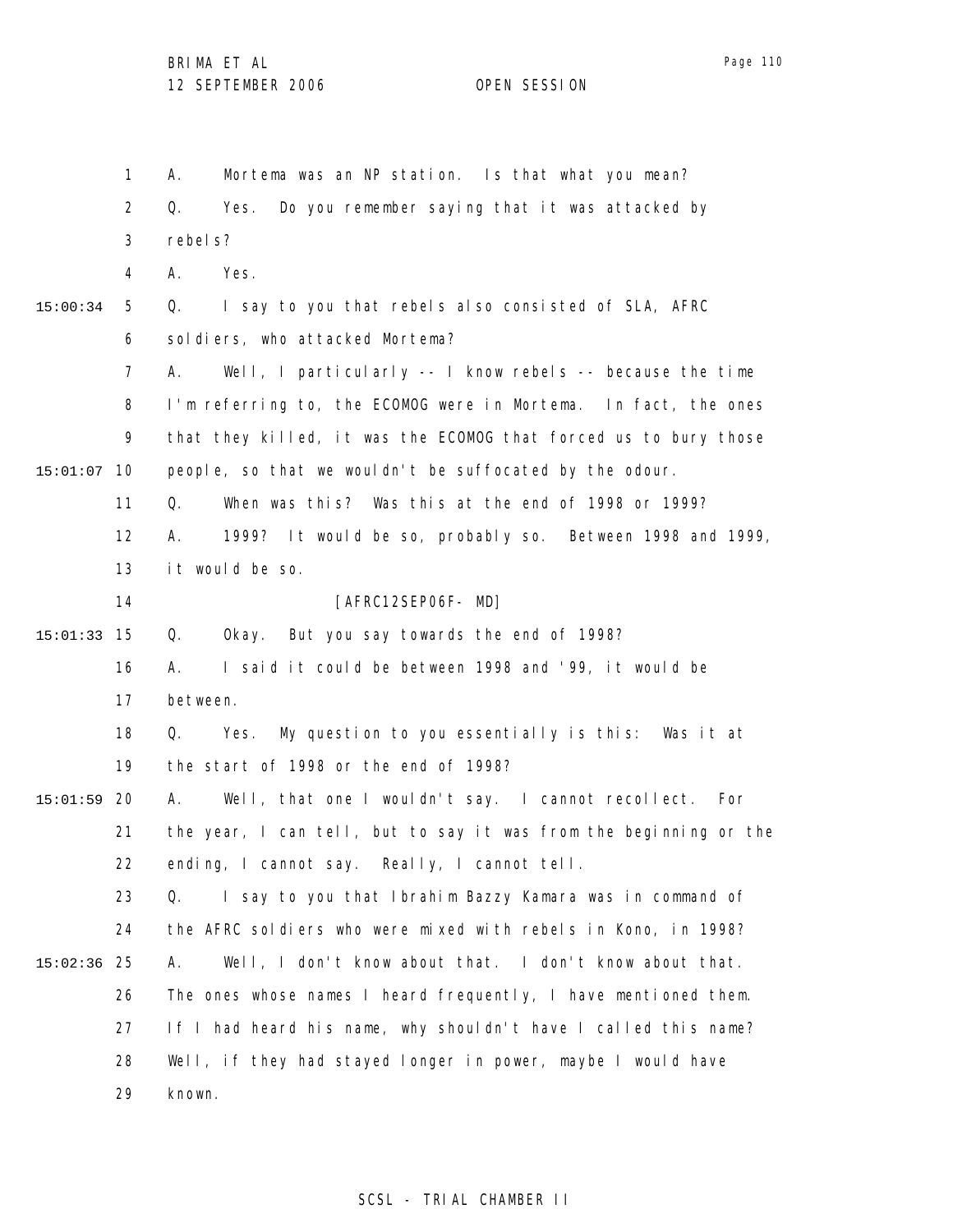1 2 3 4 5 6 7 8 9 10 15:03:20 11 12 13 14 15 15:03:35 16 17 18 19 20 15:04:16 21 22 23 24 25 15:04:36 26 27 28 29 15:03:10 Q. So your answer is "I don't know." A. No. Q. No, you don't know? A. I don't know. I don't know. MR AGHA: Thank you, Your Honour. That completes my cross-examination. PRESIDING JUDGE: Thank you, Mr Agha. Anything in re-examination? MR GRAHAM: No, Your Honours. PRESIDING JUDGE: Well, Mr Witness, thank you for coming to Court to give evidence. You will be able to go now, so just please -- THE WITNESS: Yes, sir. PRESIDING JUDGE: -- please remain seated for a few moments. The curtains will be pulled across and you will be able to go. THE WITNESS: Okay, okay. [The witness withdrew] PRESIDING JUDGE: Who will be taking the next witness? MR GRAHAM: Your Honours, respectfully, it is me, Mr Graham who will be taking this witness, pseudonym DSK-103. Your Honour, he is number 57 on the witness -- he is on page 63. He is on page 63 of the witness list and is -- if Your Honour Justice Sebutinde has the number, it's number 57, page 63 of the summaries, please. And, Your Honours, the witness will be testifying in Krio. Page 63. PRESIDING JUDGE: Is this -- is this the common witness list? MR GRAHAM: Yes, Your Honour.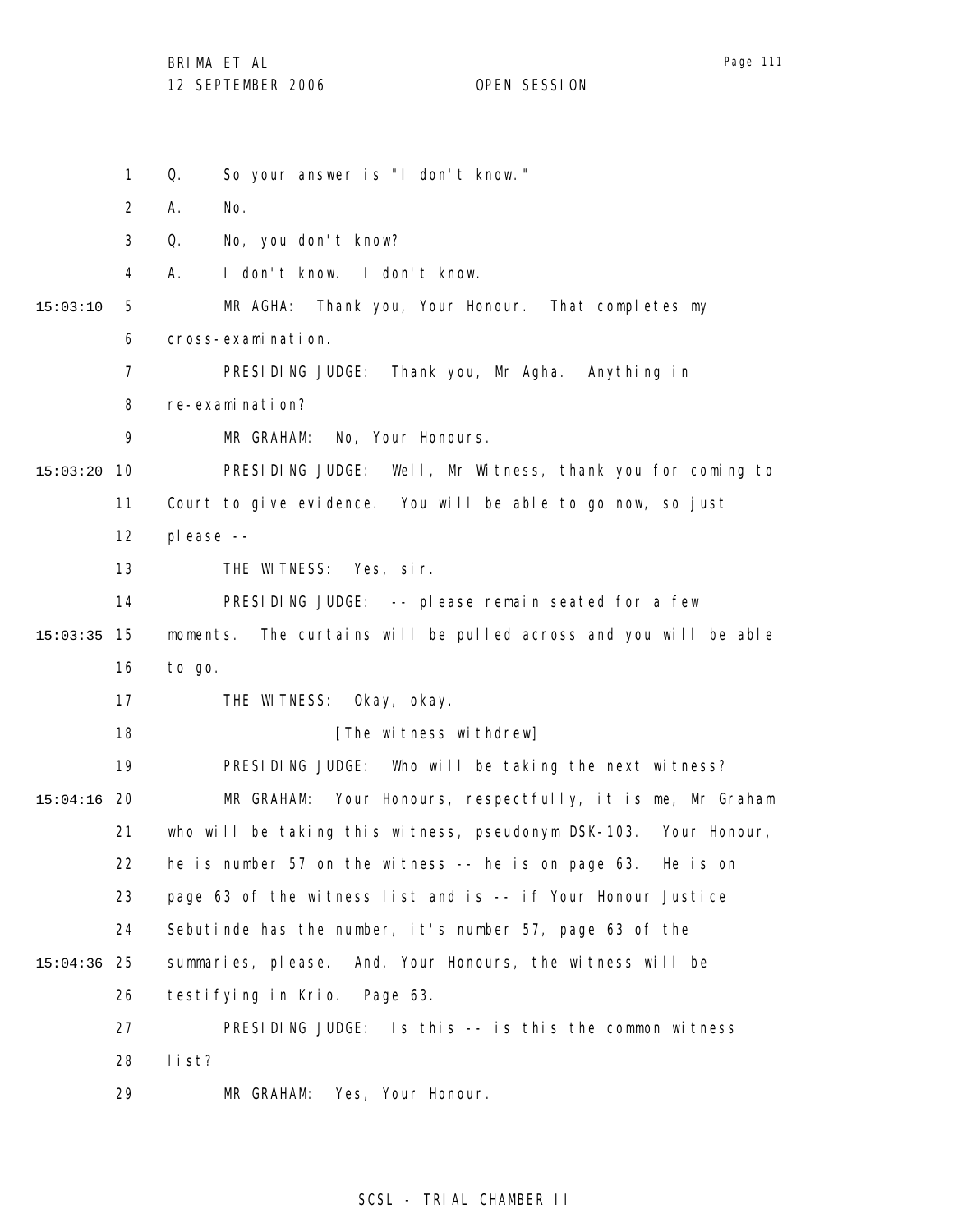BRIMA ET AL

12 SEPTEMBER 2006 OPEN SESSION

Page 112

1 2 3 4 5 6 7 8 9 10 15:05:47 11 12 13 14 15 15:06:09 16 17 18 19 20 15:06:37 21 22 23 24 25 15:07:00 26 27 28 29 15:05:01 PRESIDING JUDGE: I don't have 63 pages. MR GRAHAM: Sorry, Your Honours. JUDGE SEBUTINDE: What is the witness number? MR GRAHAM: DSK-103. [The witness entered court] JUDGE SEBUTINDE: The list number? MR GRAHAM: 57, Your Honour. Your Honours, it's page 52. Page 52. Yes, yes, page 52, Your Honours. Page 52. PRESIDING JUDGE: It's page 51 on my list. JUDGE SEBUTINDE: Mr Graham, the list shows DAB-103 but you are talking of DSB or DSK-103, who is not indicated on your witness list. Are you sure of the pseudonym? MR GRAHAM: I have DSK-103. [The witness stood down] MR AGHA: Actually, Your Honours, if I may be of assistance: DSK-103 was one of the witnesses who has been disclosed but, according to us, it should be DAB-130 who is up next. Now, Mr Hardaway is actually dealing with DSK-103, so he shortly will be down but DSK-103 was disclosed on 31 August. MR FOFANAH: Your Honours, just to save some time, I mean, the witness who just came in is DAB-130. I rather we call that witness since Mr Hardaway is not here. They brought in a witness who is 130-DAB, and she is number 22 on the witness list. I think she can be found on page 22. PRESIDING JUDGE: But who is being called? She's just left so what is happening? MR FOFANAH: Yes, it was because, I mean, she was not the witness who is DSK-130. She is DAB-130. PRESIDING JUDGE: But you are still insisting on calling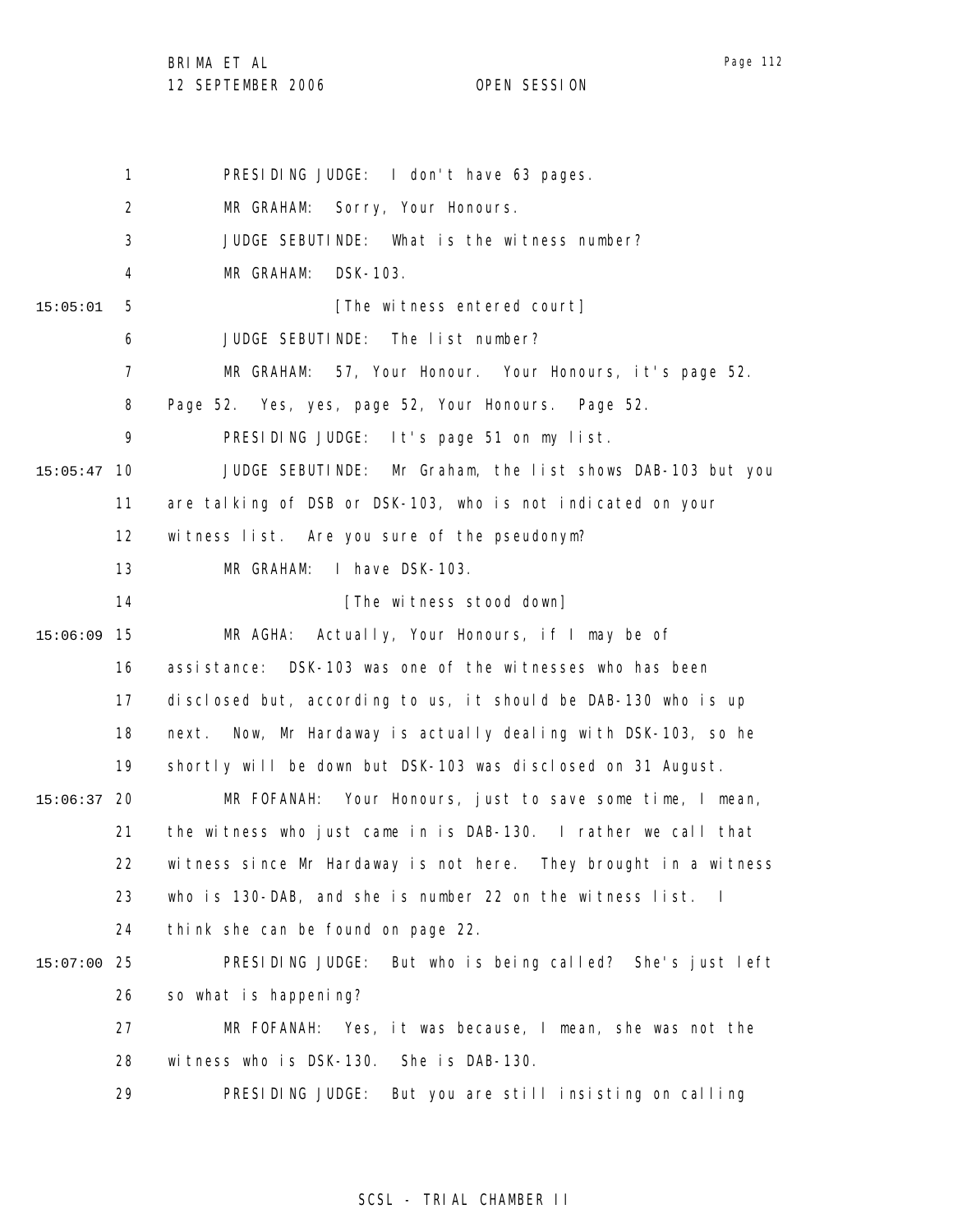Page 113

1 2 3 4 5 6 7 8 9 10 15:07:41 11 12 13 14 15 15:07:51 16 17 18 19 20 15:08:04 21 22 23 24 25 15:08:25 26 27 28 29 15:07:28 DSK-103 not DAB-130, is that right? MR FOFANAH: Mr Hardaway is not here and to save time --PRESIDING JUDGE: Forget Mr Hardaway. Who is the next witness you are going to call? MR FOFANAH: It's supposed to be DSK. PRESIDING JUDGE: We can get Mr Hardaway. It's just a matter of who you want to call next. MR GRAHAM: Your Honours, in terms of our order, it's DSK-103 that is next. PRESIDING JUDGE: So we are waiting for Mr Hardaway, is that right, Mr Agha? MR AGHA: Yes, Your Honour. But in fairness to Mr Hardaway, the next witness we were told the order of, was DAB-130, so we could have proceeded on that basis as before. PRESIDING JUDGE: Well, the witness came in. MR AGHA: Yes, but we were told it was someone else, so I therefore sent for Mr Hardaway. MR GRAHAM: Your Honour, we just asked the witness to leave because we were expecting that the next person was going to be DSK-103. But, in any case, we are still ready to proceed with DAB-130, and then after that we can take DSK. PRESIDING JUDGE: All right. Thanks, Mr Graham. That would seem fairer to the Prosecution too. That's the one you were expecting, wasn't it, Mr Agha? MR AGHA: Yes, Your Honour, and hopefully now Mr Wagona will come back after collecting Mr Hardaway, but we can carry on at any rate. PRESIDING JUDGE: All right. Well, look, if that lady, poor lady who was brought in can come back in again, please.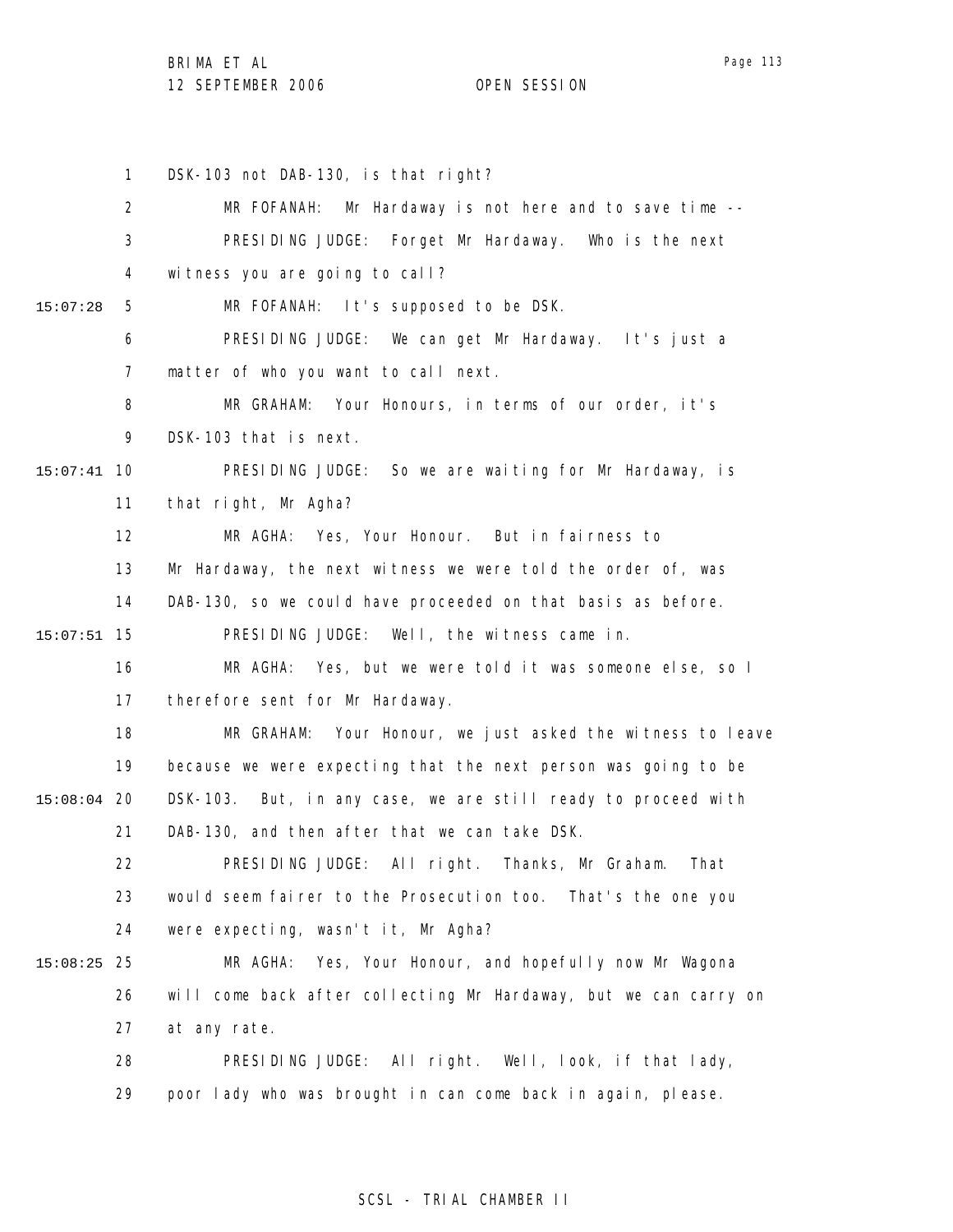1 2 3 4 5 6 7 8 9 10 15:10:04 11 12 13 14 15 15:10:28 16 17 18 19 20 15:10:48 21 22 23 24 25 15:11:02 26 27 28 29 15:09:48 MR FOFANAH: Your Honours, she is number 22. I don't know if you've found her on the summaries. And, Your Honours, she will testify in Kono. [The witness entered court] THE INTERPRETER: Your Honours, the interpreters would appreciate it if they could give us some time so as to readjust ourselves because we thought this was the Krio witness who was coming, so now that we have a Kono witness, we would like to get the Kono interpreters in. PRESIDING JUDGE: How long do you need, Mr Interpreter? THE INTERPRETER: Five minutes, Your Honour. PRESIDING JUDGE: All right. Well, look, I would like to apologise to the witness but, unfortunately, we don't have a Kono interpreter here for me to do that, so we will simply have to go off the Bench. So there is no -- before we leave the Bench -- THE INTERPRETER: Your Honours, we would also need five minutes to bring the Kono witnesses up here, because actually the order we had was a gentleman that would have testified in Krio, and not the lady. But now, as the lady has come out, we have to call the interpreters from down the office. That will take five minutes and the technology adjusted as well. PRESIDING JUDGE: Mr Interpreter, you need five minutes; is that correct? THE INTERPRETER: Yes. Yes, Your Honours. PRESIDING JUDGE: Well, please try to make it as quick as you can. THE INTERPRETER: Yes, I will. PRESIDING JUDGE: We will go off the Bench hopefully for five minutes while the interpreter is obtained.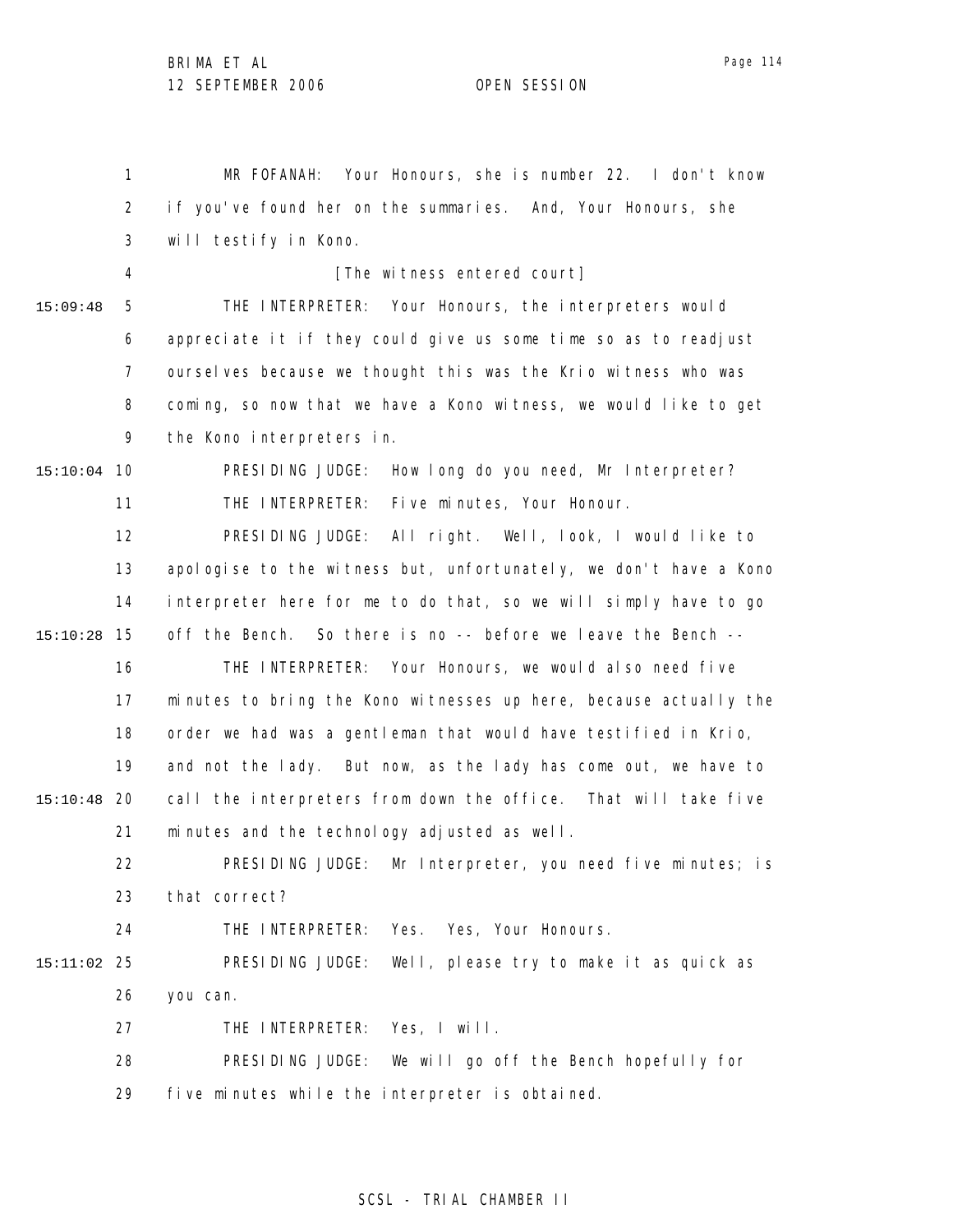BRIMA ET AL

### 12 SEPTEMBER 2006 OPEN SESSION

1 2 3 4 5 6 7 8 9 10 15:19:38 11 12 13 14 15 15:19:52 16 17 18 19 20 15:19:59 21 22 23 24 25 15:20:15 26 27 28 29 15:19:24 THE INTERPRETER: Thank you, Your Honours. [Break taken at 3.11 p.m.] [Upon resuming at 3.20 p.m.] WITNESS: DAB-130 [Sworn] [The witness answered through interpreter] EXAMINED BY MR FOFANAH: Q. Good afternoon, Madam Witness? A. Yes, good afternoon. Q. Madam Witness, you are a native of Jagbwema? PRESIDING JUDGE: I am sorry to interrupt, Mr Fofanah, we better check on that protective measures issue. MR FOFANAH: She is not -- she is not protected. I am sorry I didn't inform the Court earlier. PRESIDING JUDGE: She is not on the original list. MR FOFANAH: Yes, Your Honour. PRESIDING JUDGE: But you will be asking for the same protective measures? MR FOFANAH: Yes, Your Honour. PRESIDING JUDGE: All right. Well, we will order that the protective measures ordered by the Court in its decision on 9 May 2006 also apply to this witness. MR FOFANAH: I am grateful, Your Honours. Q. Madam Witness, please listen carefully to the questions, and then you give your answer after I have finished. Madam Witness, you are a native of Jagbwema Toulu. Toulu, Your Honours, is T-O-U-L-U. We have had Jagbwema before. You are a native of Jagbwema Toulu, Fiama Chiefdom, Kono District? A. Yes. Q. You've lived there all your life?

## SCSL - TRIAL CHAMBER II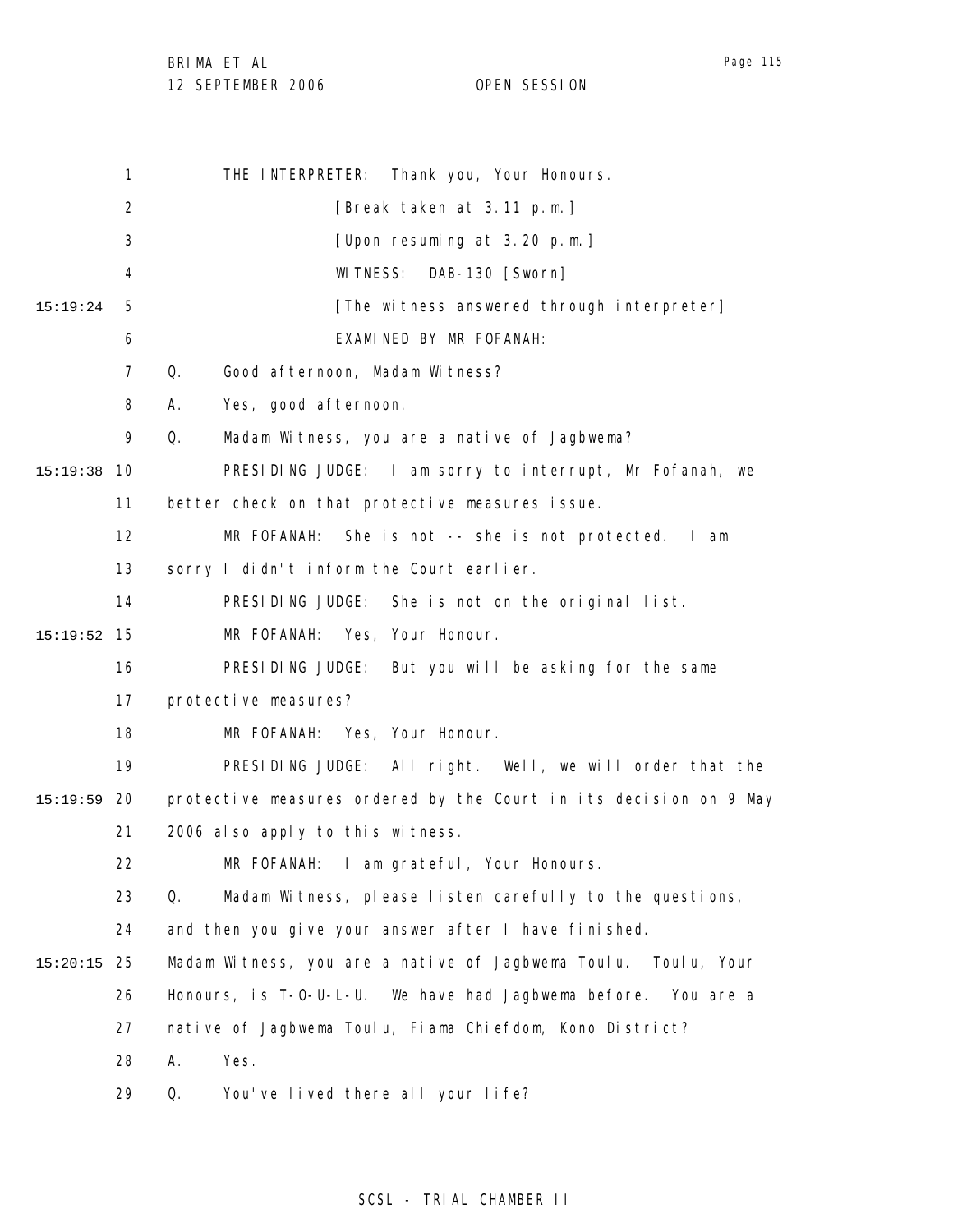|          | $\mathbf{1}$   | Yes.<br>Α.                                                        |
|----------|----------------|-------------------------------------------------------------------|
|          | $\overline{2}$ | Q.<br>Madam Witness, you do not know your age?                    |
|          | 3              | I am 45 years old.<br>А.                                          |
|          | 4              | Q.<br>Thank you very much. Madam Witness, you've given birth to   |
| 15:21:10 | 5              | nine children, but only four of them are alive?                   |
|          | 6              | Yes.<br>А.                                                        |
|          | $\overline{7}$ | Q.<br>Madam Witness, is your husband alive?                       |
|          | 8              | He died -- he died some time ago.<br>А.                           |
|          | 9              | Q.<br>Do you know when he died?                                   |
| 15:21:33 | 10             | Yes.<br>А.                                                        |
|          | 11             | When did he die?<br>Q.                                            |
|          | 12             | He died during the war; he was killed.<br>А.                      |
|          | 13             | And by the war, what war are you referring to?<br>Q.              |
|          | 14             | The just past war; the last just past war.<br>А.                  |
| 15:21:59 | 15             | When you say he was killed, who killed him?<br>Q.                 |
|          | 16             | Who killed him? The fighting that came killed him.<br>Α.          |
|          | 17             | Q.<br>Madam Witness, can you please lift the mic up a bit and     |
|          | 18             | then please talk into the mic and be audible.                     |
|          | 19             | 0kay.<br>Α.                                                       |
| 15:22:41 | 20             | Now again I will ask you the question: We've heard you say<br>Q.  |
|          | 21             | that he was killed during the war. Do you know who killed your    |
|          | 22             | husband during the war?                                           |
|          | 23             | I don't know.<br>А.                                               |
|          | 24             | Q.<br>Now, you said you've also lost five children. How did you   |
| 15:23:01 | 25             | lose the five children?                                           |
|          | 26             | I said four. The one was -- fell ill and died. As for the<br>А.   |
|          | 27             | others, they were killed by those people.                         |
|          | 28             | So how many of your children got killed by -- first of all,<br>Q. |
|          | 29             | who are "those people," when you say "those people"?              |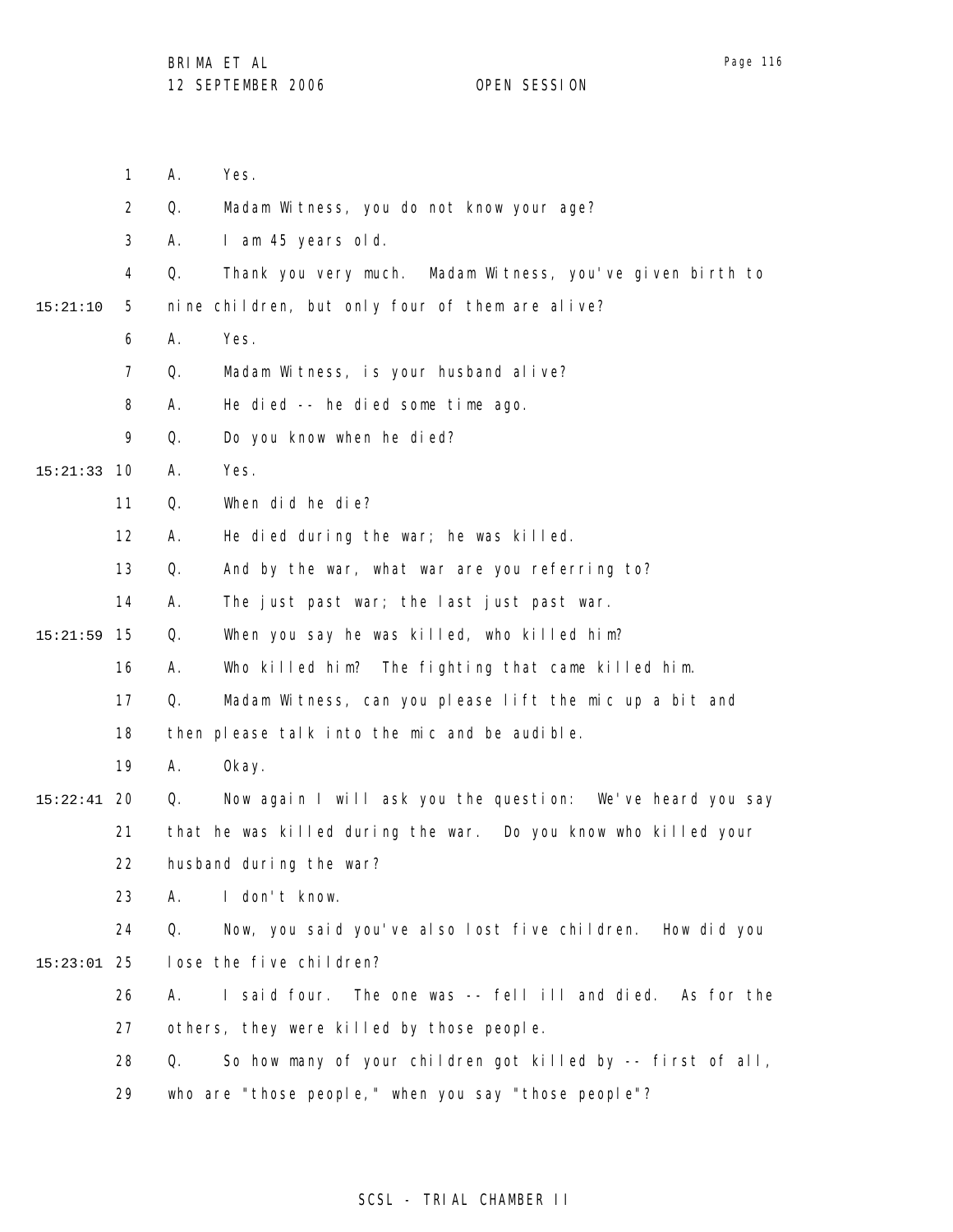1 2 3 4 5 6 7 8 9 10 15:24:31 11 12 13 14 15 15:25:00 16 17 18 19 20 15:25:15 21 22 23 24 25 15:25:43 26 27 28 15:23:54 A. The RUF. Q. And how many of your children were killed by the RUF? A. Three of my children, including my husband. THE INTERPRETER: Correction, interpreter. Correction, interpreter. Three children and my husband. MR FOFANAH: Thank you very much. Q. Now, did you hear about the overthrow of the SLPP government in 1997? May 1997? A. This name you have just mentioned, I don't know about that. Q. Did you hear about the overthrow of the government of Sierra Leone, in May 1997? A. What year is that? Q. I'm talking about 1997, when President Ahmed Tejan Kabbah was overthrown? PRESIDING JUDGE: Well, you are putting all the words in her mouth. All she has to do now is say "yes," isn't it, Mr Fofanah? MR FOFANAH: I'm sorry about that, Your Honours. Q. Again, Madam Witness, did you hear about the overthrow of the government in 1997? "Yes" or "no"? A. No, I never heard about that. Q. Have you ever heard the word "ECOMOG"? A. Yes, I heard it. Q. So did you hear about ECOMOG intervention into Freetown, in February 1998? MR WAGONA: Objection, Your Honours. This is leading. PRESIDING JUDGE: It is leading, Mr Fofanah. MR FOFANAH: I will rephrase. Thank you very much.

> 29 Q. Did you hear about anything happening in Sierra Leone in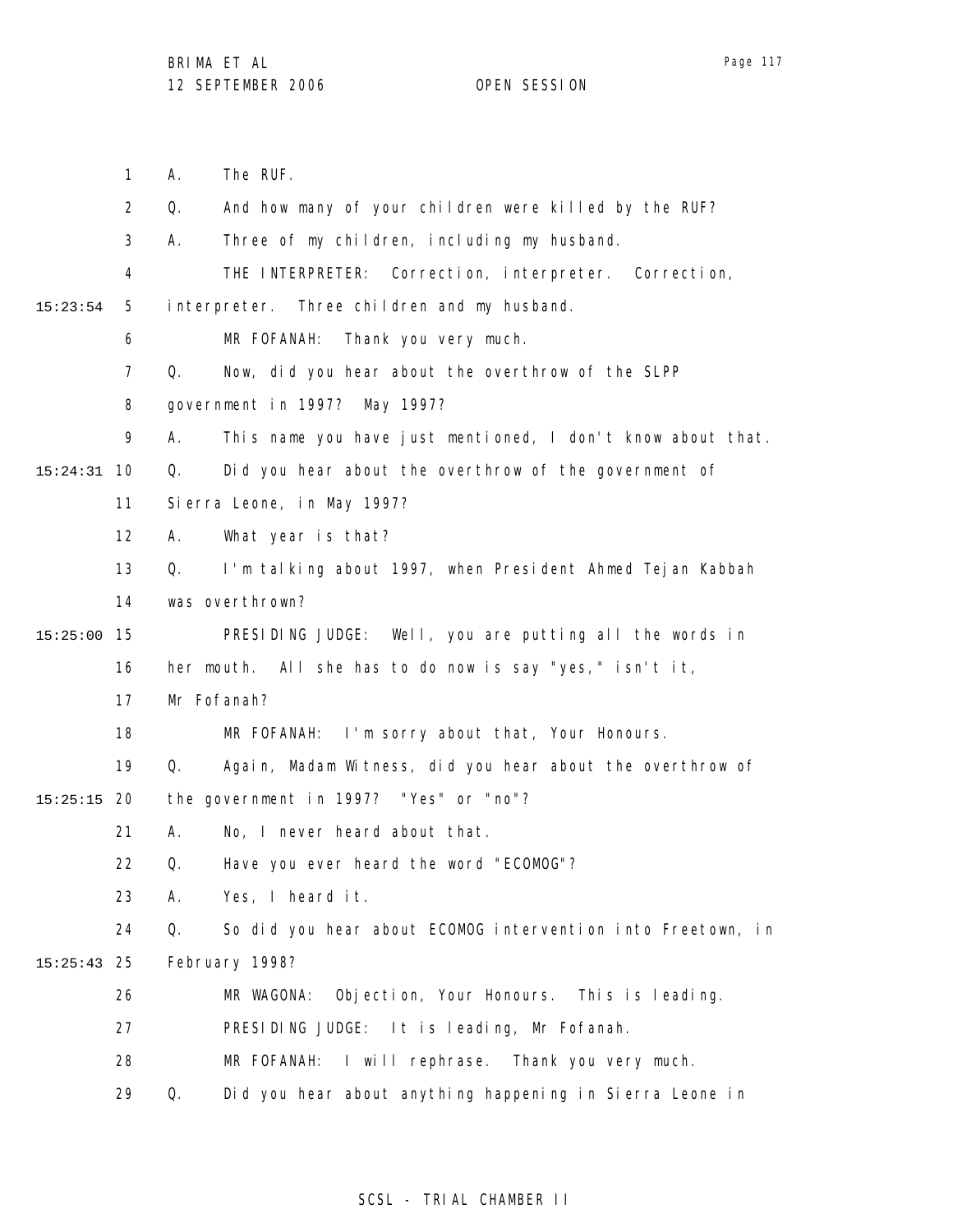1 2 3 4 5 6 7 8 9 10 15:26:52 11 12 13 14 15 15:27:19 16 17 18 19 20 15:27:39 21 22 23 24 25 15:28:03 26 27 28 29 15:26:37 February 1998? A. I heard it. Q. What did you hear? A. What I heard, what I heard, we were in town. They said "The soldiers have come." They were saying there are so many that we should leave the town. We left the town and fled into the bush, together with my husband and my children. Q. Hold it there. A. And we went into the bush. Q. Hold it there. What town were you in when the soldiers came? A. Jagbwema. Q. And how did you know that those who came were soldiers? A. How I came to know? I said we fled into the bush, together with my son, and my children and my husband. We were there for one week. There was a time at about 3.00 in the afternoon, eight people went and captured us. They said -- Q. Okay, Madam Witness, go slowly. I mean, firstly, when - before you fled into the bush -- A. Okay. Q. -- did you see these soldiers yourself? A. I did not see them with my eyes. THE INTERPRETER: Your Honours, let the witness repeat the last part of her answer. MR FOFANAH: Q. Please go over what you just said. A. I said we were in Jagbwema Town when we heard that the soldiers have come. We all left the town and fled into the bush. Q. Now, what time of the day was it when you heard that the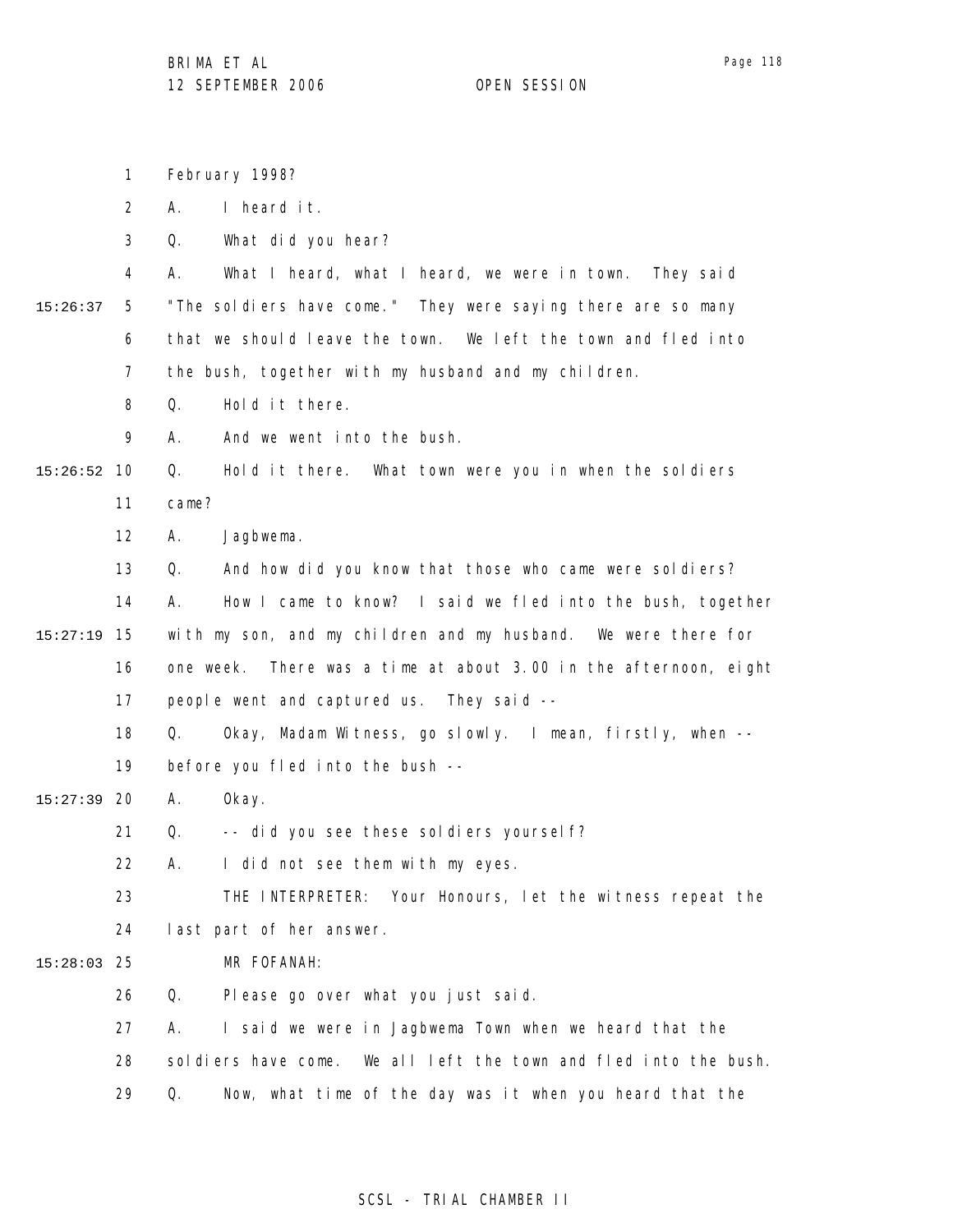1 sol diers have come?

2 A. On that day, I cannot tell.

3 Q. Was it during the day or at night?

4 A. During the day.

- 5 15:28:46 Q. And where did you flee to?
	- 6 A. Fled into the bush.

7 Q. How far from Jagbwema Town did you flee?

8 A. The distance is one mile.

9 Q. Now, you've told the Court that whilst in the bush some

10 15:29:16 rebels came and captured you. Now how were --

> 11 PRESIDING JUDGE: I thought she said "eight people captured

12 us." I don't recall her saying rebels at all.

13 MR FOFANAH: I am sorry about that.

14 15 15:29:34 16 17 18 PRESIDING JUDGE: You see, Mr Fofanah, from the beginning of this testimony, I'm forming the impression she doesn't have a really good memory for dates and other details. So if you continue to ask her leading questions you are just feeding her the answers, so I would desist.

19 20 15:29:54 21 MR FOFANAH: Respectfully, Your Honours, I am not sure I have deliberately led this witness on anything that will suggest answers to her.

> 22 23 PRESIDING JUDGE: Well, I think you have so, please don't ask leading questions.

24

MR FOFANAH: As Your Honour pleases.

25 15:30:05 26 Q. So who were these eight people whom you said captured you and your -- members of your family?

> 27 28 29 A. Which people, I said they met us in the bush, eight of us, they captured us. Say we never heard that -- saying that people who were coming here, who killed people, saying soldiers. I said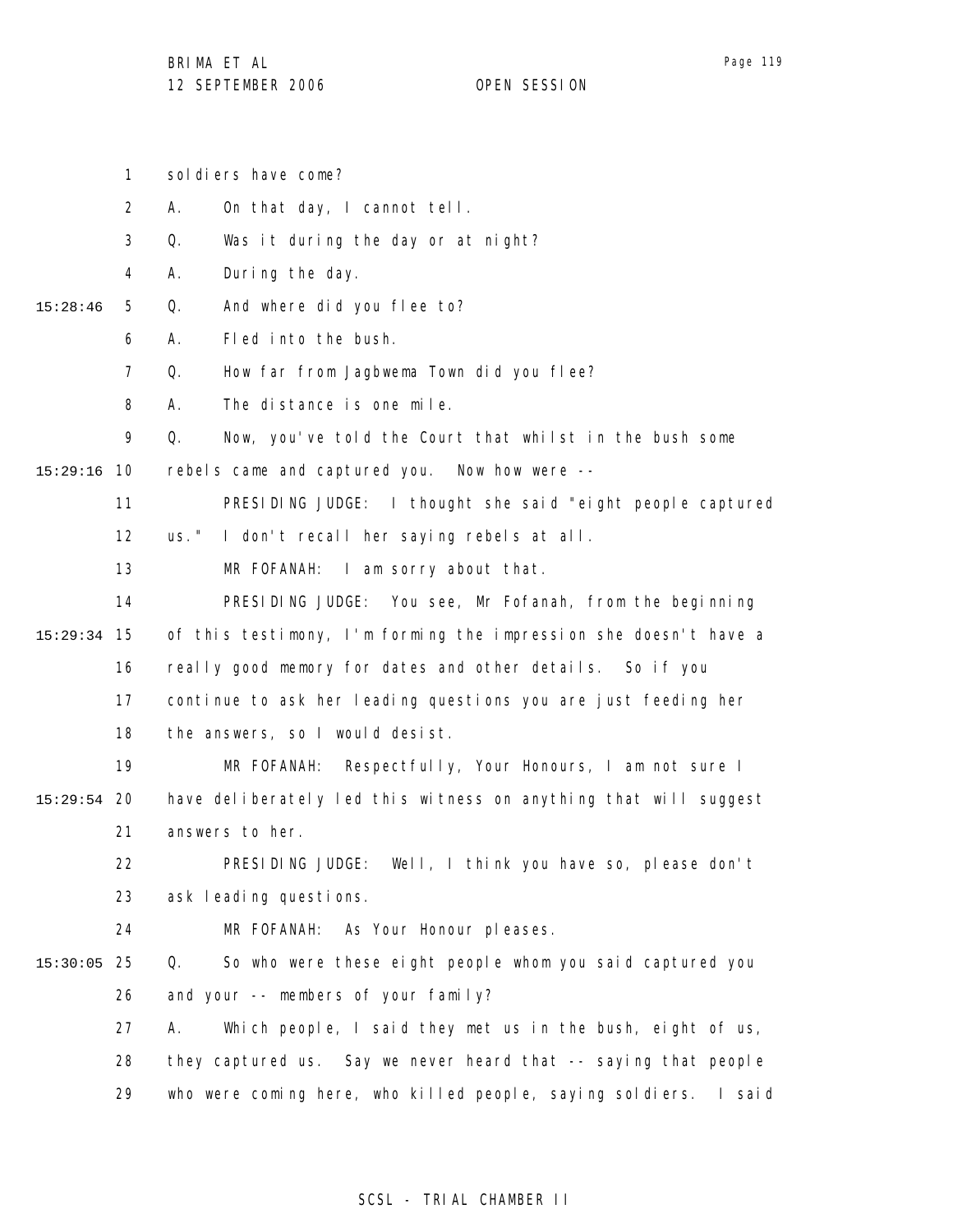1 2 3 4 5 6 7 8 9 10 15:31:13 11 12 13 14 15 15:31:34 16 17 18 19 20 15:32:04 21 22 23 24 25 15:32:54 26 27 28 29 15:30:49 no -- should I continue? Q. Okay, hold it there. Now, the people -- JUDGE SEBUTINDE: Mr Fofanah, or is it Mr Interpreter, first, we thought we heard the witness say eight people came and caught them in the bush. You interpreted that to us. Now she is saying people came and captured eight of her family; which is it? THE WITNESS: I'm explaining and saying -- I say, the people came and asked us, saying you never heard -- say people are coming that who are killers. [As interpreted] we said no. MR FOFANAH: Q. Okay. Hold it, hold it there, Madam Witness. I mean, these people who came, how many of them came? A. Eight of them; those who captured us. Q. And how many of you were captured, altogether? A. Together with my children and my husband. Q. How many children were captured? A. Four children and myself. Q. Now, the eight people who captured you, how were they dressed? A. They had on a uniform, a black one. Q. Now, when they captured you, did anything happen to you? A. Yes. Q. What happened to you and members of your family? A. Initially, I said they killed my children and my husband. Q. Where did they kill them? A. Njardu. Q. Njardu, Your Honours, is -- A. Njardu. Q. Can you go over the name again?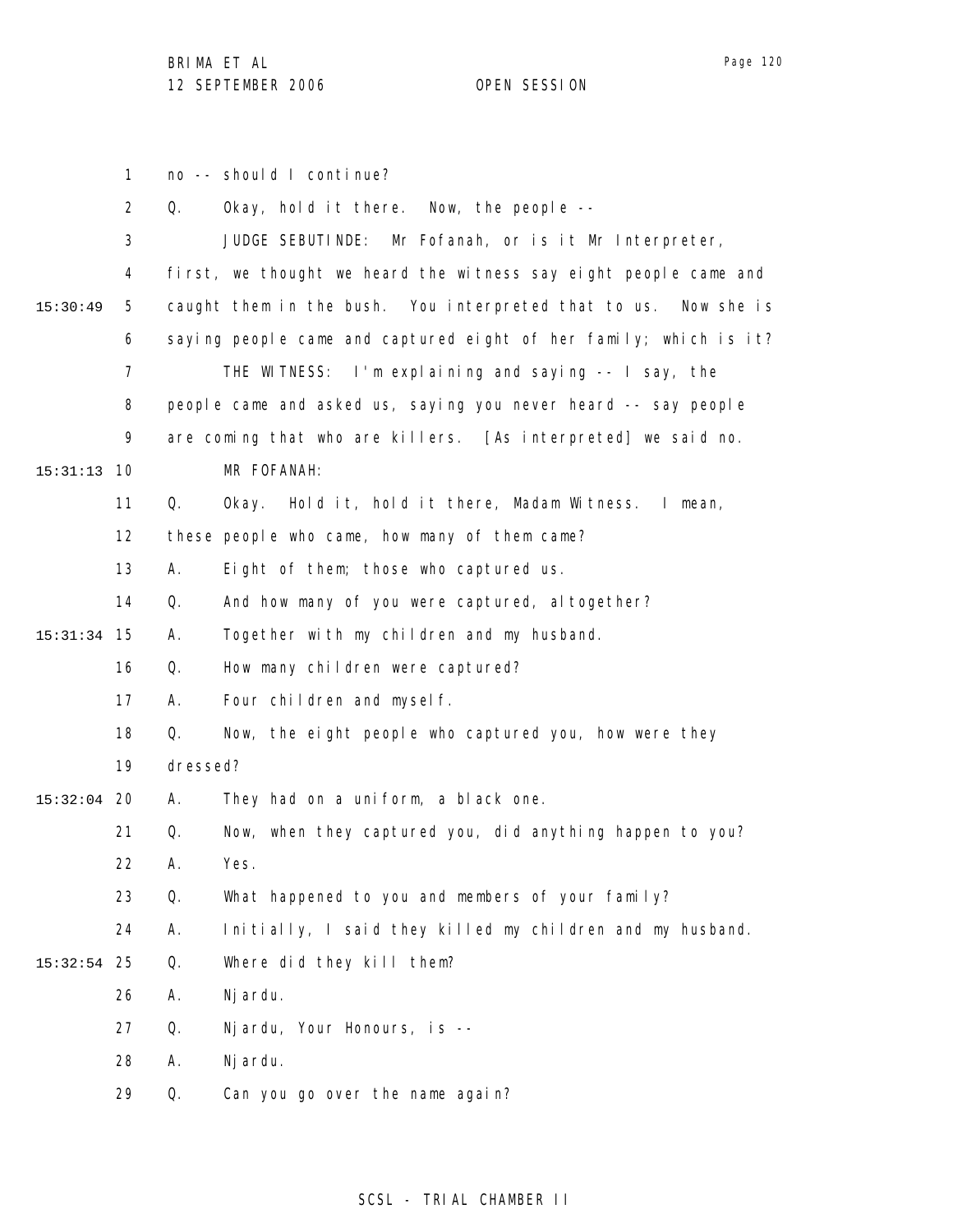|          | $\mathbf{1}$   | Nj ardu. Kombayendeh Road.<br>А.                                  |
|----------|----------------|-------------------------------------------------------------------|
|          | $\overline{2}$ | Nj ardu, Your Honours, is N-J-A-R-D-U. Can you go over the<br>Q.  |
|          | 3              | road again, Mr Interpreter?                                       |
|          | 4              | Kombayendeh.<br>А.                                                |
| 15:33:30 | 5              | Kombayendeh, Your Honours, is K-0-M-B-A-Y-E-N-D-E-H,<br>Q.        |
|          | 6              | Kombayendeh Road. Now, when you were captured, did you leave the  |
|          | 7              | bush together with your family?                                   |
|          | 8              | We did not leave. When they killed these children, they<br>А.     |
|          | 9              | captured us and they told us to go. We went and we met a rock     |
| 15:34:06 | 10             | and we were asked to sit there, so I was crying.                  |
|          | 11             | Q.<br>$So --$                                                     |
|          | 12             | They were about to kill me and I pleaded to them not to<br>А.     |
|          | 13             | kill me and I was crying.                                         |
|          | 14             | Q.<br>At this time, were you still with the people who captured   |
| 15:34:20 | 15             | you?                                                              |
|          | 16             | Α.<br>Yes, I was with them. Four of them at our back and four of  |
|          | 17             | them in front of us; we were in the middle.                       |
|          | 18             | Now you said they were about to kill you; what happened<br>Q.     |
|          | 19             | after that?                                                       |
| 15:34:45 | 20             | What happened was that I told them not to kill me and they<br>A.  |
|          | 21             | said we should go, so we went and surfaced in one village.<br>We  |
|          | 22             | met some vehicles there, brand new vehicles, and they took us --  |
|          | 23             | THE INTERPRETER: Your Honours, can the witness kindly             |
|          | 24             | repeat this last bit? She is speaking very fast.                  |
| 15:35:16 | 25             | MR FOFANAH:                                                       |
|          | 26             | Madam Witness, please go very slowly and try to be as<br>Q.       |
|          | 27             | audible as you can.  Now what is the name of the village that you |
|          | 28             | said you went to, where you saw vehicles?                         |
|          | 29             | Kunduma.<br>Α.                                                    |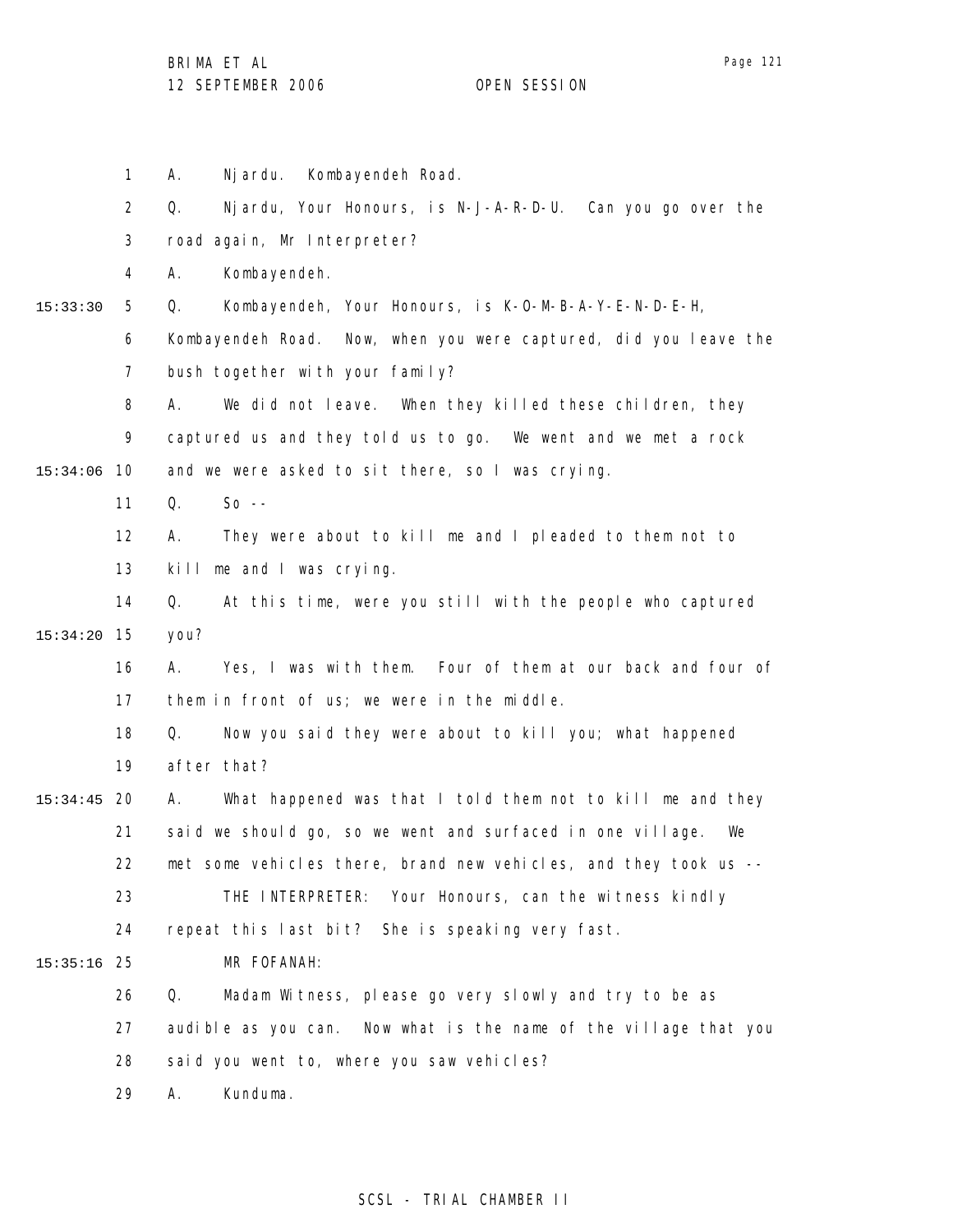|          | $\mathbf{1}$   | Kunduma, Your Honours, is spelt K-U-N-D-U-M-A. And you<br>Q.      |
|----------|----------------|-------------------------------------------------------------------|
|          | $\overline{2}$ | said you saw vehicles; how many vehicles did you see?             |
|          | 3              | I do not know their number. We were -- we were captives<br>А.     |
|          | 4              | and they were threatening to kill us. And when they -- they set   |
| 15:35:58 | 5              | fire to the town and they told us to go, to go ahead.             |
|          | 6              | What town did they set fire to?<br>Q.                             |
|          | $\overline{7}$ | Kunduma.<br>Α.                                                    |
|          | 8              | Who set fire on Kunduma?<br>Q.                                    |
|          | 9              | Those who captured us.<br>А.                                      |
| 15:36:23 | 10             | Were you with them when they set fire on Kunduma?<br>Q.           |
|          | 11             | Yes, we were there. We were in their hands.<br>Α.                 |
|          | 12             | Now, those who captured you, do you know if anyone was in<br>Q.   |
|          | 13             | charge of them?                                                   |
|          | 14             | I know the person.<br>Α.                                          |
| 15:36:49 | 15             | Q.<br>Who was in charge of them?                                  |
|          | 16             | Α.<br>He was there.                                               |
|          | 17             | THE INTERPRETER: Can learned counsel -- can she kindly            |
|          | 18             | take the names again. She is not very audible at all.             |
|          | 19             | MR FOFANAH:                                                       |
| 15:37:11 | 20             | Q.<br>Can you try to talk as loud as you can, please, or you draw |
|          | 21             | the mic closer to you, so that you can at least -- now, we want   |
|          | 22             | you to name the person who was in charge of the eight people that |
|          | 23             | captured you and your -- and members of your family?              |
|          | 24             | Can I start?<br>Α.                                                |
| 15:37:35 | 25             | Give us the name of the person who was in charge?<br>Q.<br>Yes.   |
|          | 26             | Gi bo.<br>Α.                                                      |
|          | 27             | Gibo, Your Honours, is spelt G-I-B-O. Now, how did you<br>Q.      |
|          | 28             | know that that person was called Gibo?                            |
|          | 29             | We were together with them. They captured us.<br>Α.<br>He was     |

## SCSL - TRIAL CHAMBER II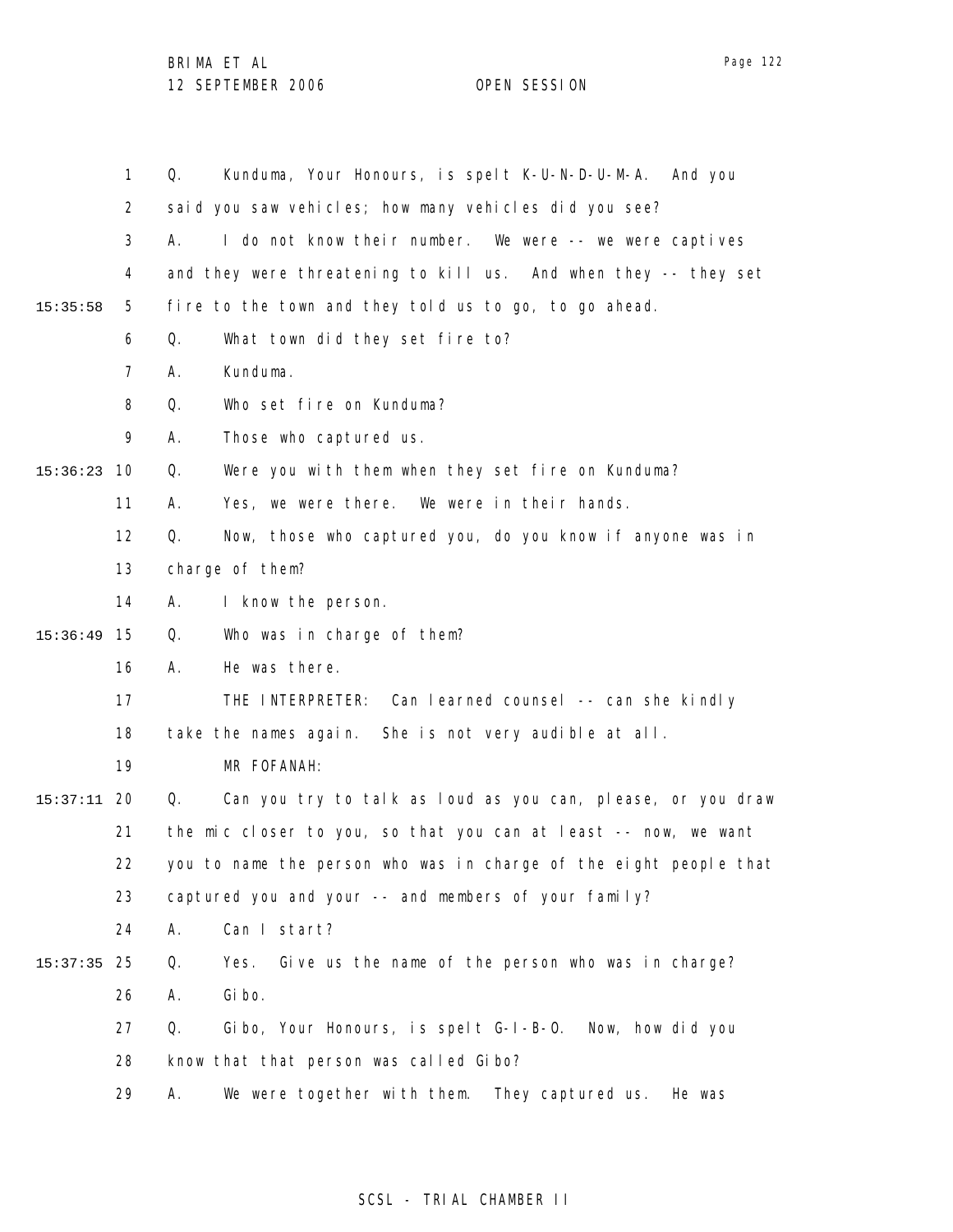1 their boss.

|             | $\overline{2}$ | Q.       | And how did you know that he was their boss?                  |
|-------------|----------------|----------|---------------------------------------------------------------|
|             | 3              | А.       | They themselves, he himself said that he was the leader of    |
|             | 4              |          | that group.                                                   |
| 15:38:19    | 5              | Q.       | Do you know if the group had any name?                        |
|             | 6              | А.       | I don't know. I don't know that one.                          |
|             | $\overline{7}$ | Q.       | So did you go anywhere after Kunduma?                         |
|             | 8              | А.       | Yes. I said we stopped at Tuyor. That is where we             |
|             | 9              | stopped. |                                                               |
| 15:38:49    | 10             | Q.       | Tuyor, Your Honours, we've had it before, but it's            |
|             | 11             |          | T-U-E-Y-O-R [sic]. So when you arrived at Tuyor, did you meet |
|             | 12             |          | anyone there?                                                 |
|             | 13             | Α.       | We met -- we met them there. Just them. They were all         |
|             | 14             |          | wearing these black clothing.                                 |
| 15:39:09    | 15             | Q.       | And were they armed?                                          |
|             | 16             |          | MR WAGONA: Objection, Your Honours. Leading.                  |
|             | 17             |          | PRESIDING JUDGE: Yes.                                         |
|             | 18             |          | MR FOFANAH:                                                   |
|             | 19             | Q.       | Did they carry anything, those whom you met?                  |
| 15:39:26 20 |                | Α.       | Yes.                                                          |
|             | 21             | Q.       | What did they carry?                                          |
|             | 22             | Α.       | They had -- they had guns and cutlasses.                      |
|             | 23             | Q.       | Did you stay in Tuyor?                                        |
|             | 24             | Α.       | Yes, we stayed long there.                                    |
| 15:39:58    | 25             | Q.       | How I ong did you take?                                       |
|             | 26             | Α.       | We spent two weeks.                                           |
|             | 27             | Q.       | And by this time was your husband and the other child, who    |
|             | 28             |          | was alive, with you?                                          |

29 A. Yes. My husband was no longer there.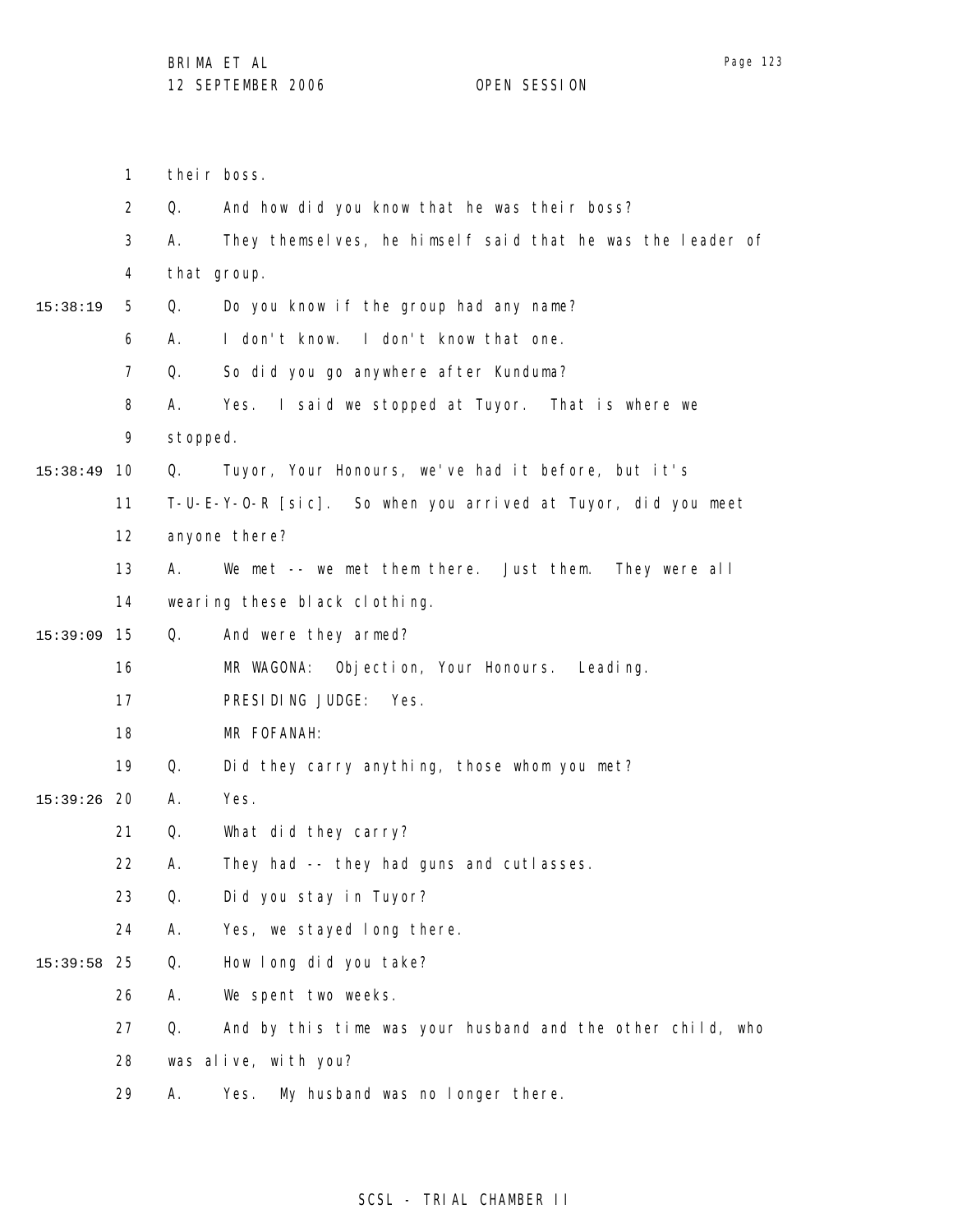1 2 3 4 5 6 7 8 9 10 15:40:57 11 12 13 14 15 15:41:31 16 17 18 19 20 15:41:52 21 22 23 24 25 15:42:20 26 27 28 29 15:40:34 THE INTERPRETER: Can she kindly repeat the -- this answer. MR FOFANAH: Q. The question, Madam Witness, please try to talk as loud as you can. Was your husband with you, was your husband and the child who was alive, were they with you at Tuyor? A. The children who were alive and I, we were together. At that time my husband had died. I had explained a while ago. Q. Madam Witness, it was not clear. You told the Court that they killed three of your children and that your husband, yourself and one child were -- A. Yes, we were alive. Q. So where did they kill your husband? A. Njardu. Q. Now, apart from your husband and the three children, did anything happen to the other child? A. Yes, I was beaten on my head. Q. Now I'm talking about the other child. I will come to you later. The child who was still alive, did anything happen to him or her? A. The child that I had, nothing happened to that child. Q. So you've just told the Court that you were beaten; where were you beaten? What town or village? A. Tuyor. Q. Who beat you? A. Manda. Q. Can you go over that again? Is that the name of the person who beat you? A. Manda. Q. Who is Manda?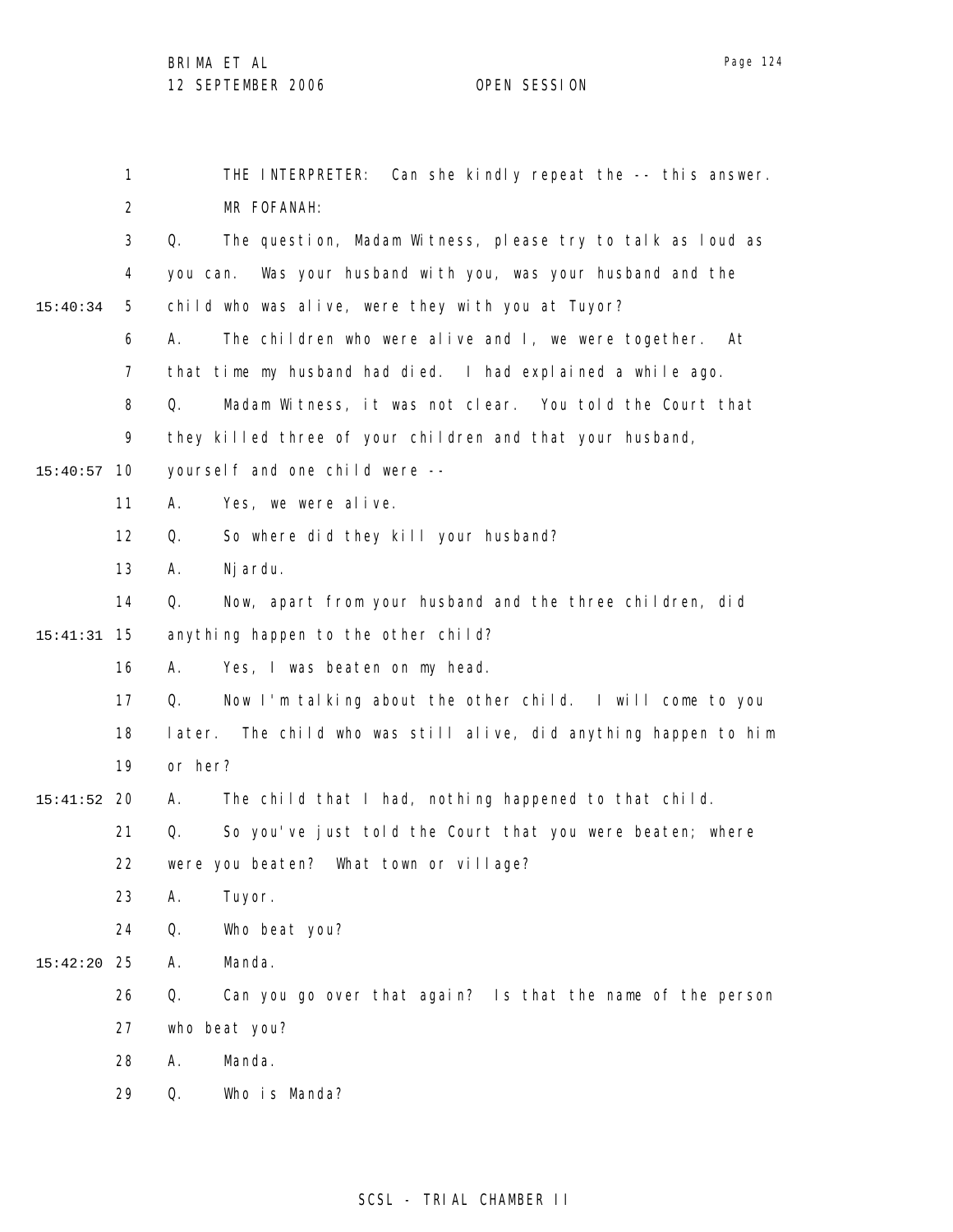|          | 1              | Α.      | They were there. He took a knife and told me he was going        |
|----------|----------------|---------|------------------------------------------------------------------|
|          | $\overline{2}$ |         | to kill me but I said, I asked him not to kill me, so he decided |
|          | 3              |         | to beat me up.                                                   |
|          | 4              | Q.      | Phonetically, it's M-A-N-D-A. So why did he want to kill         |
| 15:42:59 | 5              |         | you, if you know?                                                |
|          | 6              | А.      | He said I was a Kamajor wife.                                    |
|          | 7              | Q.      | Now, this Manda, was he with you at the time the people          |
|          | 8              |         | captured yourself and members of your family? Was he with that   |
|          | 9              | group?  |                                                                  |
| 15:43:23 | 10             | А.      | He was not there. We met him and others in Tuyor.                |
|          | 11             | Q.      | How many of these people, who were dressed in black              |
|          | 12             |         | uniforms, did you meet at Tuyor?                                 |
|          | 13             | А.      | There were more than 100.                                        |
|          | 14             | Q.      | Do you know if anyone was in charge of them?                     |
| 15:44:04 | 15             | А.      | Yes, I have named one a while ago. Can I repeat that?            |
|          | 16             | Q.      | Yes, please do.                                                  |
|          | 17             | А.      | I said Gibo.                                                     |
|          | 18             | Q.      | Now apart from Gibo and Manda, do you recall the name of         |
|          | 19             |         | anyone else, the people who were at --                           |
| 15:44:39 | 20             | А.      | Yes.                                                             |
|          | 21             | Q.      | Please go on.                                                    |
|          | 22             | А.      | Mara.                                                            |
|          | 23             | Q.      | Mara, $M-A$ --                                                   |
|          | 24             | Α.      | Ballah, Ballah.                                                  |
| 15:44:53 | 25             | Q.      | Ballah, Your Honours, is spelt B-A-L-L-A-H.<br>Who was           |
|          | 26             | Ballah? |                                                                  |
|          | 27             | Α.      | He was one of their bosses.                                      |
|          | 28             | Q.      | And how did you know that?                                       |
|          | 29             | Α.      | They themselves were saying it, that they were bosses.           |

## SCSL - TRIAL CHAMBER II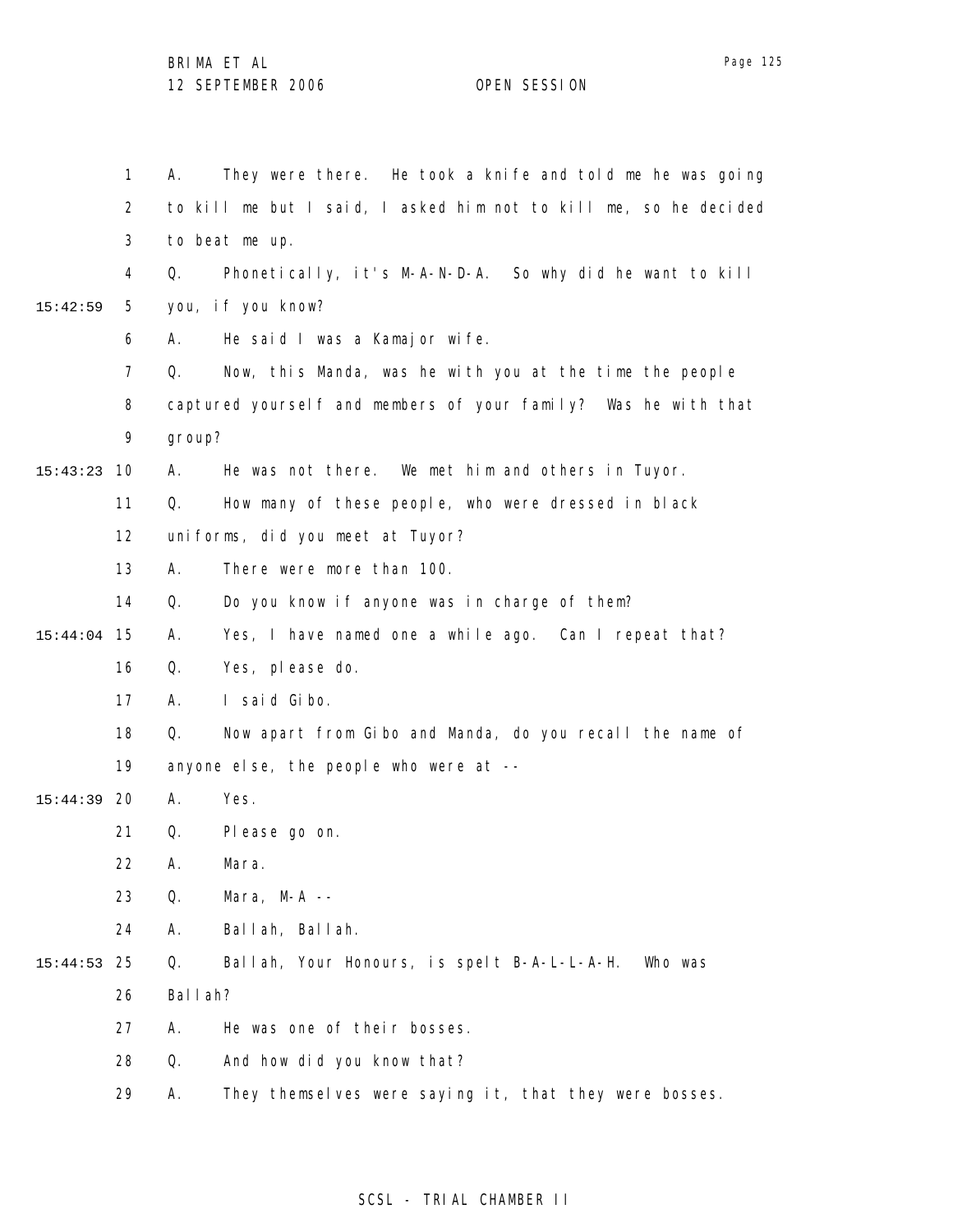|               | 1              | Apart from Ballah, was there any other name that you can<br>Q.      |
|---------------|----------------|---------------------------------------------------------------------|
|               | $\overline{a}$ | recall? Apart from Ballah, Gibo and Manda?                          |
|               | 3              | Yes.<br>Α.                                                          |
|               | 4              | Yes; what was the other name?<br>Q.                                 |
| 15:45:34      | 5              | Gassama.<br>Α.                                                      |
|               | 6              | Q.<br>Gassama, Your Honours, is spelt G-A-S-S-A-M-A.<br>And is      |
|               | $\overline{7}$ | there any other name?                                               |
|               | 8              | Mosquito.<br>Α.                                                     |
|               | 9              | Mosquito, as in the insect. Now, who was Mosquito?<br>Q.            |
| 15:46:04      | - 10           | He too was there.<br>Α.                                             |
|               | 11             | THE INTERPRETER: Again, she's not audible this time                 |
|               | 12             | around.                                                             |
|               | 13             | MR FOFANAH:                                                         |
|               | 14             | Q.<br>Madam Witness, please talk loud enough so that they can       |
| 15:46:14      | 15             | interpret what you are saying. Did you see Mosquito yourself?       |
|               | 16             | He was living there, in Jagbwema.<br>А.                             |
|               | 17             | Did you see him?<br>Q.                                              |
|               | 18             | I saw him, indeed. He was going around Tuyor, passing<br>А.         |
|               | 19             | orders for them to kill people.                                     |
| 15:46:43      | 20             | Now, when you saw Mosquito, how was he dressed?<br>Q.               |
|               | 21             | He was dressed -- he had a gun. He had on rings on all of<br>А.     |
|               | 22             | his fingers. Wherever he went, he would kill people.                |
|               | 23             | Now, do you know if Mosquito belonged to any armed group,<br>Q.     |
|               | 24             | that you can recall?                                                |
| $15:47:17$ 25 |                | It's -- it's his name that I can recall.<br>I can't recall.<br>А.   |
|               | 26             | THE INTERPRETER:<br>Your Honours, the interpreter would like        |
|               | 27             | to make a correction.<br>Instead of he would kill people everywhere |
|               | 28             | he went, he killed people on every Saturday.                        |
|               | 29             | MR FOFANAH:                                                         |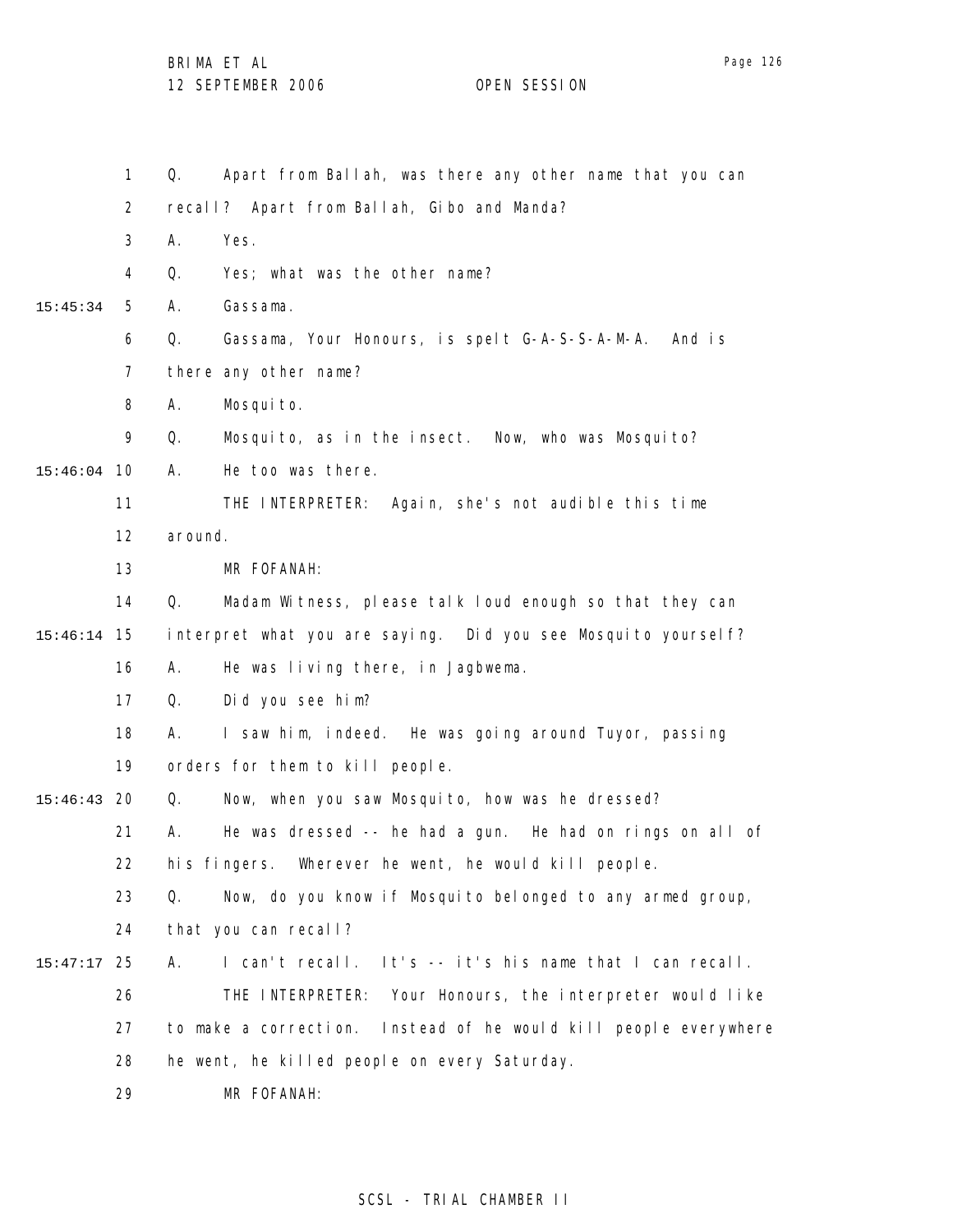1 2 3 4 5 6 7 8 9 10 15:48:22 11 12 13 14 15 15:48:43 16 17 18 19 20 15:49:02 21 22 23 24 25 15:49:19 26 27 28 29 15:48:05 Q. You've mentioned the word RUF before; do you know if these people whom you've mentioned belonged to that group? MR WAGONA: I object, Your Honour. MR FOFANAH: Your Honours, it's mentioned that, when she started, that was the first -- I mean, he said that -- JUDGE SEBUTINDE: She. This witness is a she. MR FOFANAH: I am sorry, Your Honour. I've been referring to her as a she. It's just lapses. She's mentioned -- I mean, I stand guided by the transcript. She's mentioned RUF before. The very first questions that I put to her. PRESIDING JUDGE: Yes, you are right, Mr Fofanah. MR FOFANAH: As Your Honour pleases. Q. So do you know if these rebels that you have mentioned, Gibo, Manda, Mosquito and the others, Ballah, do you know if -- JUDGE SEBUTINDE: Mr Fofanah, I am going to correct you. She has not once used the word "rebels". She's referred to them as people dressed in black uniform. MR FOFANAH: I'm very sorry, Your Honours. This is the second time I have been warned. I mean, it's all my fault. I'm sorry about that. Q. I'm talking about the people, the people; the people that you have referred to as Ballah, Gassama, Gibo, Mosquito and Manda; do you know if they belonged to this group which you have earlier referred to, the RUF? A. I said they captured us. On the town where we went, they said they were in charge of that town. That's what I explained. They said they were the bosses. They were calling their names. Q. Please carefully. Just a "yes" or "no" answer is what I want. Now, the people that you have mentioned, including

### SCSL - TRIAL CHAMBER II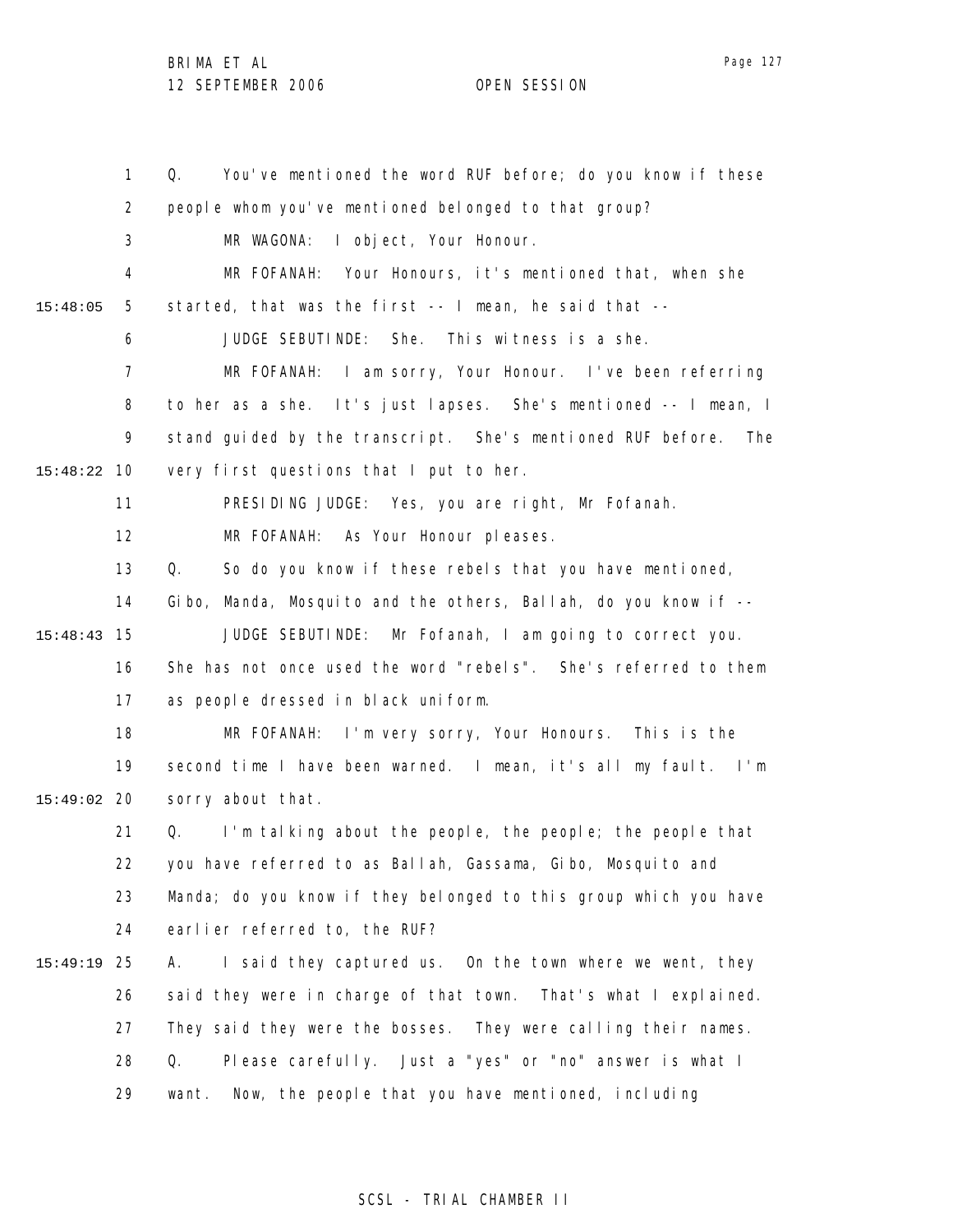1 2 3 4 5 6 7 8 9 10 15:50:39 11 12 13 14 15 15:51:10 16 17 18 19 20 15:51:37 21 22 23 24 25 15:52:09 26 27 28 29 15:50:14 Mosquito and Gibo, do you know if they were members of the group that you had earlier referred to, the RUF? A. I don't know. I don't know that. Q. Now you said you saw Mosquito at Jagbwema Town; do you recall that? A. Yes. Q. Now, when you saw him there, did he stay there? A. He did not stay there; he left us there. Q. You also said that he killed people on Saturdays; what do you mean by that? Every Saturday? A. Yes. I said on every Saturday he would kill people and I saw that. Q. Where did Mosquito kill people on Saturdays? A. Tuyor. Q. How many times did you see him kill people? A. I saw him so many times; I can't remember how many times. Q. You've told the Court that you spent two weeks in Tuyor? A. Yes. Q. Did Mosquito kill people during these two weeks? A. Yes. In these two weeks, he killed people there. When we left there, I don't know what happened. Q. How many people did he kill in Tuyor? A. He killed four people and he took another and he ordered that he should be put in a bag and they put that person in the bag and they tied the bag. Q. What happened to the person after he was tied in a bag, if you know? A. He stayed like that and he was put in a hole. Q. Did anything happen after he was put in a hole?

## SCSL - TRIAL CHAMBER II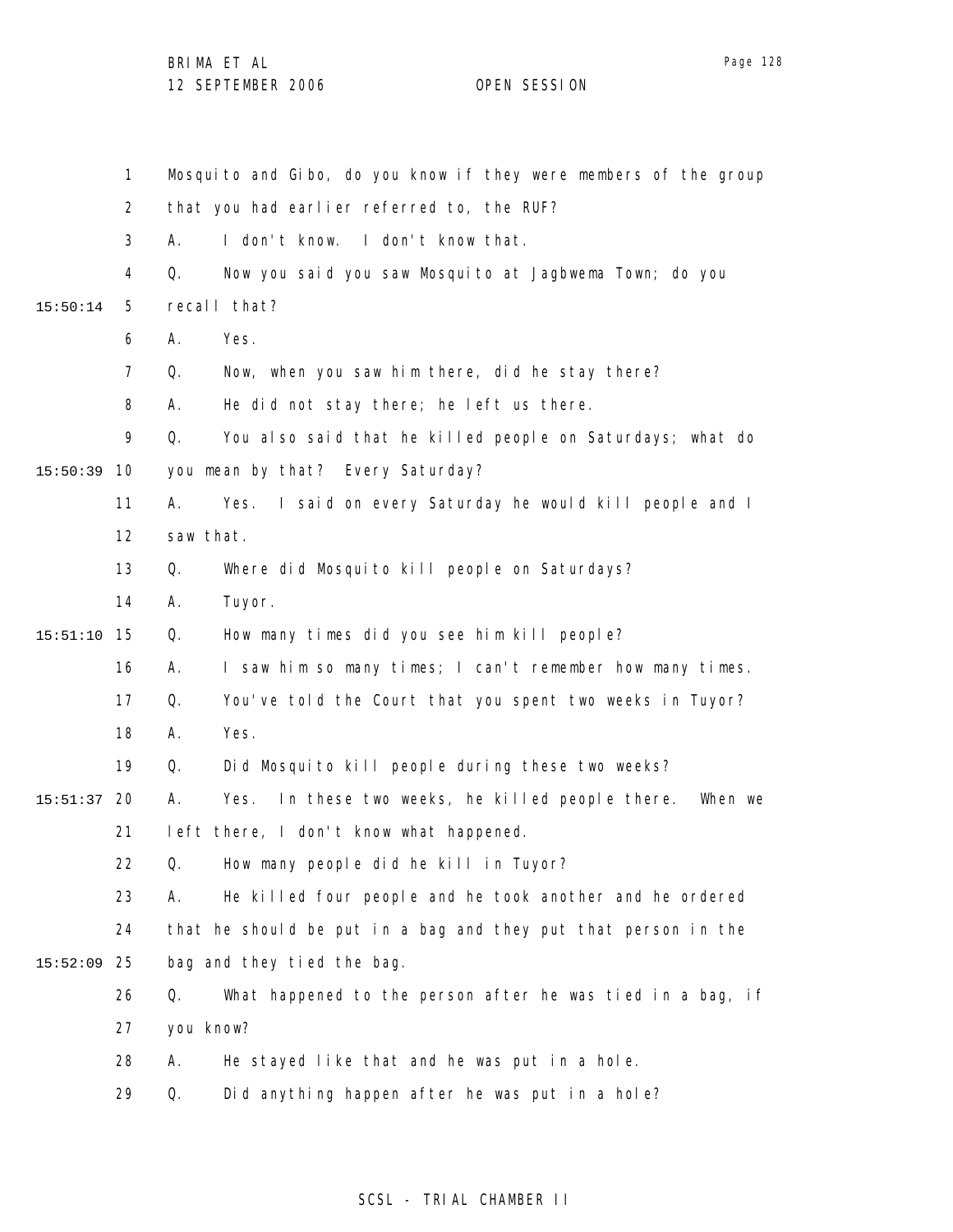1 2 3 4 5 6 7 8 9 10 15:53:39 11 12 13 14 15 15:54:14 16 17 18 19 20 15:54:43 21 22 23 24 25 15:55:16 26 27 28 29 15:53:01 A. They put some earth on top of him. Q. Some what? A. Earth. They put earth on top of him and they departed. Q. How were the other four people killed by Mosquito? A. He shot them. Q. So you said you spent two weeks in Tuyor. Where did you go to after Tuyor? A. They were taking us to Jagbwema and we stayed there -- THE INTERPRETER: The last bit of her statement was not audible enough for me to interpret. JUDGE SEBUTINDE: Mr Court Attendant, how about you go and shift the mic close to the witness, please. MR FOFANAH: Q. Madam Witness, can you kindly repeat the last bit of your answer regarding your arrival -- your return to Jagbwema. You said they took you to Jagbwema from Tuyor? A. I said -- I said they took us from Tuyor to Jagbwema and that's where we stayed. We did not go anywhere else. Q. Who took you to Jagbwema from Tuyor? A. We went there because we saw them killing people so we escaped and went. Q. You and who went to Jagbwema? A. We were many. We, the civilians, including my children, and one person, and -- and some other people. Q. Now, when you arrived at Jagbwema, did you meet people there? A. Nobody was there, except those of us who had been captured. Q. And, whilst there, did the people who captured you return to Jagbwema?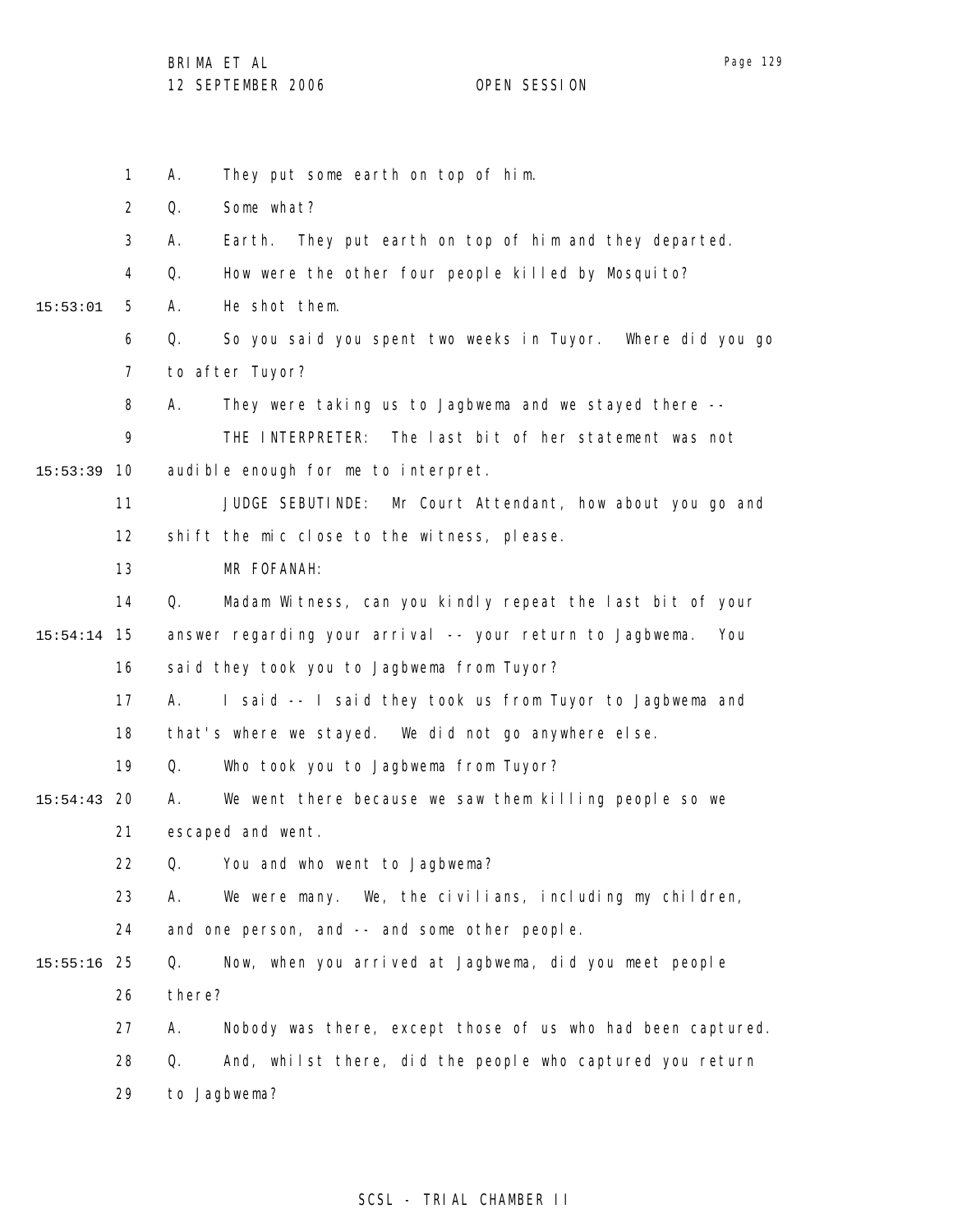1 2 3 4 5 6 7 8 9 10 15:56:36 11 12 13 14 15 15:57:13 16 17 18 19 20 15:57:51 21 22 23 24 25 15:58:20 26 27 28 29 15:56:05 A. I can't say because I did not see them. There were many. Q. Now again I will ask you: When these incidents that you have recounted were happening, do you know what government was in power? A. I don't know that. Q. Now, whilst with the people who captured you, the people who were dressed in black, black uniforms that you said, now, first of all, how -- how was this black uniform? What form of clothing was it? A. They tied a piece of cloth around their head. They had their shirt and the trousers, and they had this piece of cloth. It was red; the piece of cloth was red. Q. Was the shirt and the trousers black? Were they black? A. It was mixed. Q. Mixed with what? A. There's black in it but not all that black. It -- that was how it was. Q. Okay. Madam Witness, throughout this period, did you hear any name called Ibrahim Bazzy Kamara, as being among the people who captured you? A. I did not hear that among them. Those whose names I know I have mentioned. Q. Did you hear any Tamba Brima, as being among the people who captured you? A. I did not hear it. Q. Did you hear the name Santigie Borbor Kanu, as being among the people who captured you? A. I did not hear that. Q. Now, you've given us the names of several people, as being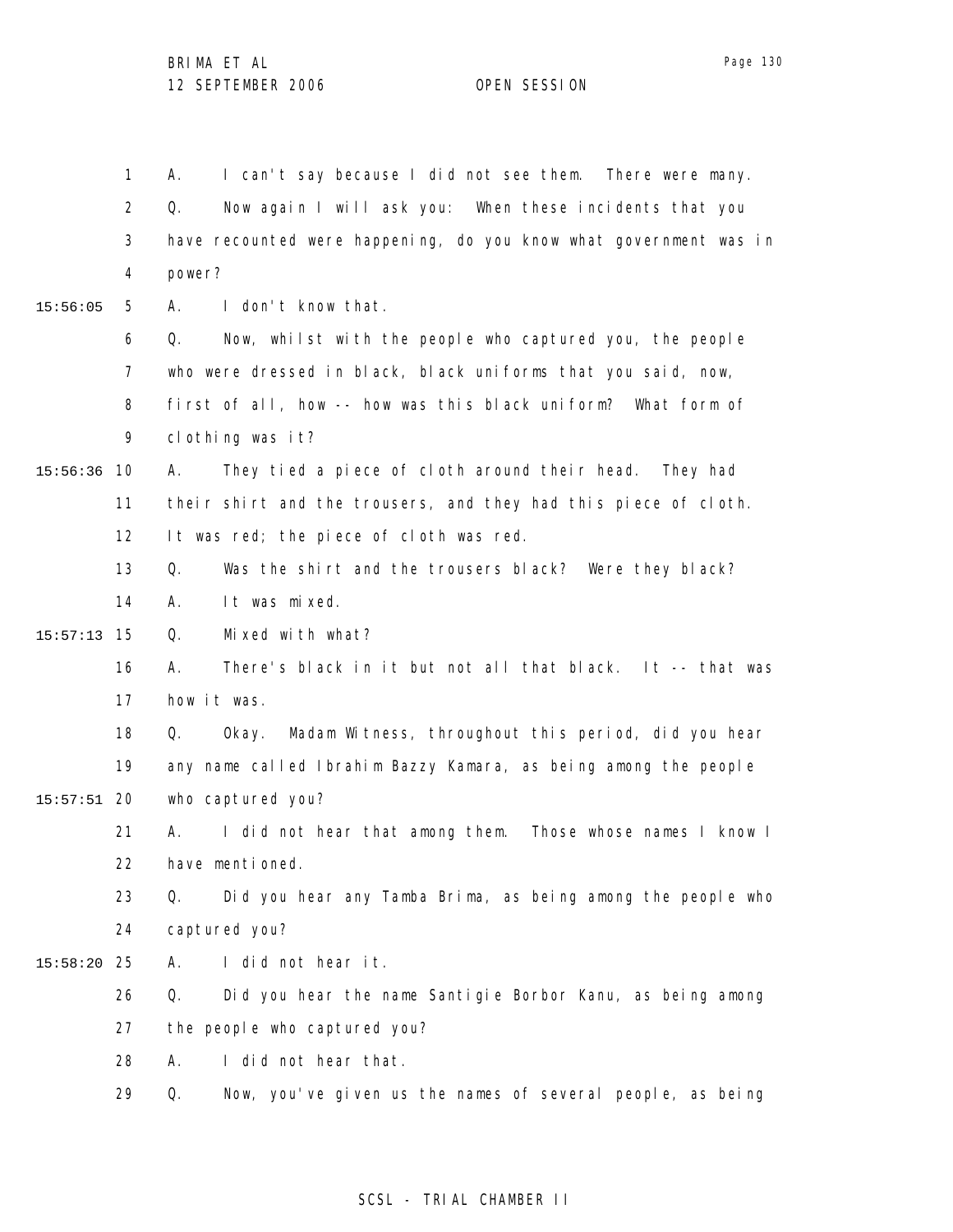|          | $\mathbf{1}$   | bosses of those who captured you. You've given us names like     |
|----------|----------------|------------------------------------------------------------------|
|          | 2              | Gibo, Manda, Ballah and Gassama. Do you know if all of them had  |
|          | 3              | an overall boss who was in charge of them?                       |
|          | 4              | I don't know that. I don't want to tell lies. They are<br>А.     |
| 15:59:07 | 5              | the ones I knew and that's what I've said.                       |
|          | 6              | MR FOFANAH: I have no further questions for the witness.         |
|          | $\overline{7}$ | Thank you.                                                       |
|          | 8              | PRESIDING JUDGE: Thank you, Mr Fofanah. Are there any            |
|          | 9              | other questions?                                                 |
| 15:59:19 | 10             | MR MANLY-SPAIN: No questions.                                    |
|          | 11             | Just the one question for the witness, please.<br>MR GRAHAM:     |
|          | 12             | EXAMINED BY MR GRAHAM:                                           |
|          | 13             | Q.<br>Madam Witness, good afternoon. You told this Court about   |
|          | 14             | Mosquito in Jagbwema. How did you know that the person you       |
| 15:59:31 | 15             | called -- how did you know that his name was Mosquito?           |
|          | 16             | He himself said that that was his name.<br>А.                    |
|          | 17             | When did he say that? Did he say that to you?<br>Q.              |
|          | 18             | We were many, those of us who were captured. That's where<br>А.  |
|          | 19             | he said it.                                                      |
| 15:59:57 | 20             | And apart from telling you that his name was Mosquito, did<br>Q. |
|          | 21             | he tell you anything else?                                       |
|          | 22             | A. What he said, I had al ready spoken about a while ago.        |
|          | 23             | Mr Witness, this Mosquito, when he spoke to<br>Q.<br>Thank you.  |
|          | 24             | you, did he refer to himself; do you know whether he referred to |
| 16:00:23 | 25             | himself by any other name, apart from Mosquito?                  |
|          | 26             | He did not tell us any other name.<br>А.                         |
|          | 27             | And Madam Witness, the men that you said you<br>Q.<br>Thank you. |
|          | 28             | saw at Tuyor, that you said there were many of them, were they   |
|          | 29             | all in the same uniform?                                         |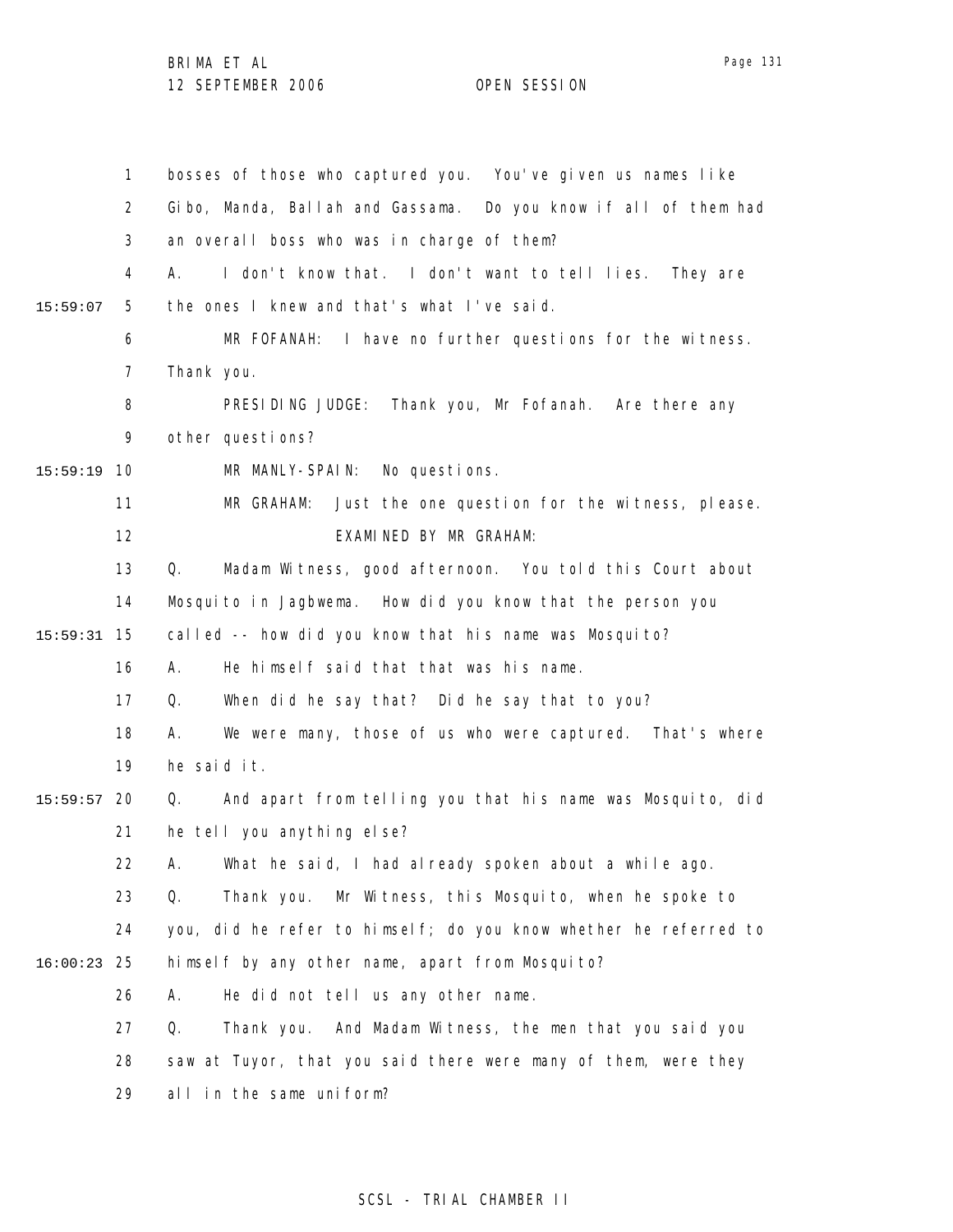|          | 1  | А.         | All of them had on the same uniform.                              |
|----------|----|------------|-------------------------------------------------------------------|
|          | 2  | Q.         | And what was the colour of the uniform that they had on,          |
|          | 3  |            | Mr Witness?                                                       |
|          | 4  |            | PRESIDING JUDGE: We have heard that so many times,                |
| 16:01:06 | 5  | Mr Graham. |                                                                   |
|          | 6  |            | MR WAGONA:<br>Objection.                                          |
|          | 7  |            | MR GRAHAM: Very well, that is my last question for the            |
|          | 8  | witness.   | I don't have any further questions for the witness.               |
|          | 9  | Thank you. |                                                                   |
| 16:01:15 | 10 |            | PRESIDING JUDGE: Thank you. Yes, Mr Wagona?                       |
|          | 11 |            | CROSS-EXAMINED BY MR WAGONA:                                      |
|          | 12 |            | Thank you, Your Honours.<br>MR WAGONA:                            |
|          | 13 | Q.         | Good afternoon, witness.                                          |
|          | 14 | Α.         | Good afternoon.                                                   |
| 16:01:35 | 15 | Q.         | I have a few questions for you, please. Now, do you               |
|          | 16 |            | remember the year when the things you are talking about happened? |
|          | 17 | А.         | I cannot recall the year.                                         |
|          | 18 | Q.         | Do you remember the government that was in power when all         |
|          | 19 |            | these things happened?                                            |
| 16:02:10 | 20 |            | PRESIDING JUDGE: I think she just mentioned she can't.            |
|          | 21 |            | MR WAGONA:<br>Much obliged.                                       |
|          | 22 | Q.         | Now, you said that those people were dressed -- that they         |
|          | 23 |            | had black uniform and it was mixed?                               |
|          | 24 | Α.         | Yes.                                                              |
| 16:02:35 | 25 | Q.         | Have you ever seen army men wearing uniform?                      |
|          | 26 | А.         | Army men?                                                         |
|          | 27 | Q.         | Yes.                                                              |
|          | 28 | А.         | Yes, I saw them.                                                  |
|          | 29 |            | THE INTERPRETER:<br>Your Honours, may the witness repeat the      |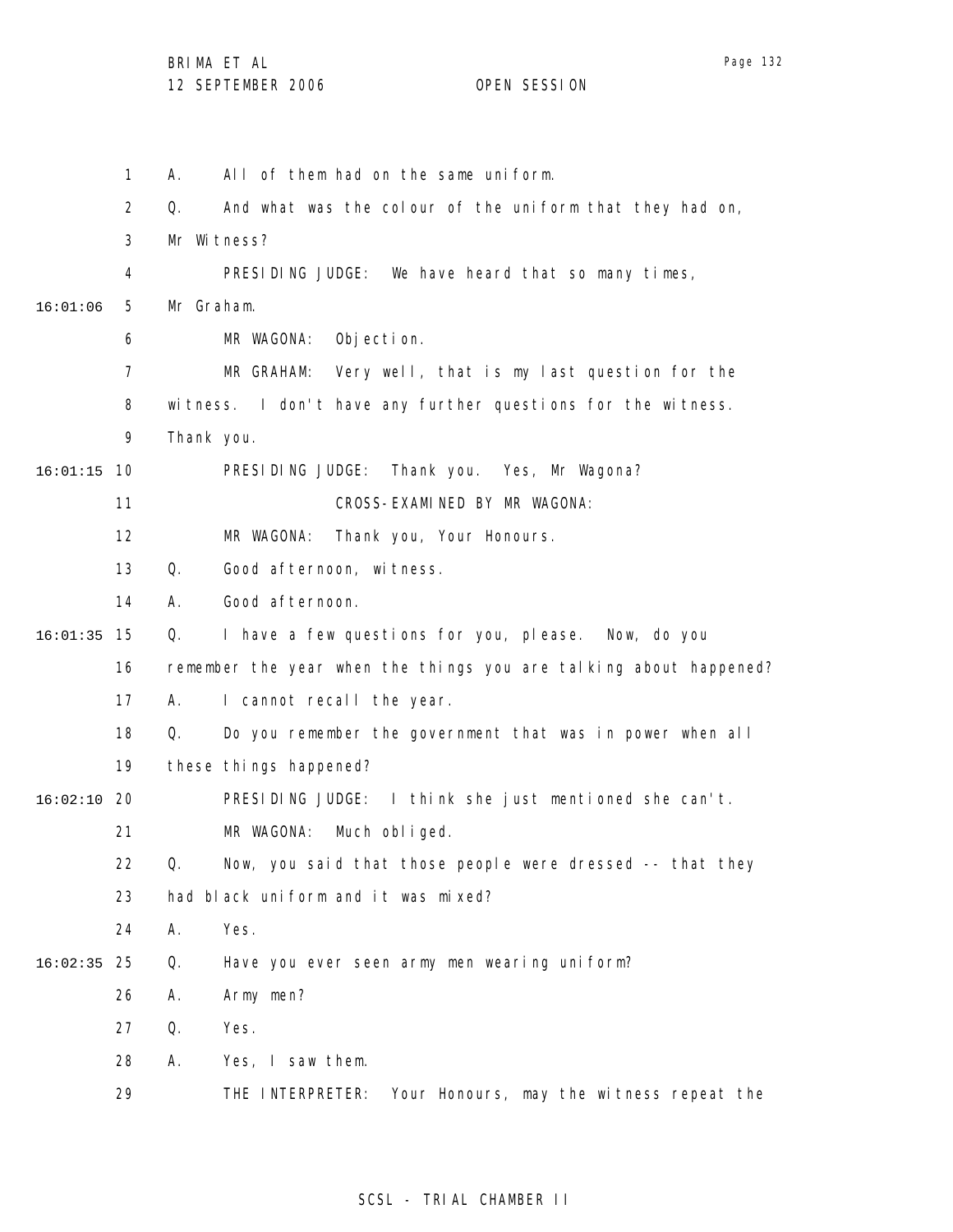1 2 3 4 5 6 7 8 9 10 16:03:41 11 12 13 14 15 16:04:01 16 17 18 19 20 16:04:28 21 22 23 24 25 16:04:59 26 27 28 16:03:13 last part of her answer? MR WAGONA: Q. Could you repeat your answer, please. Should I ask the question again? PRESIDING JUDGE: Ask it again. MR WAGONA: Q. Have you seen army men, soldiers, in uniform? A. Yes, initially, yes. Long ago I saw them. Q. Now those people were dressed in army uniform, weren't they? JUDGE SEBUTINDE: Which people? Which people? MR WAGONA: Q. The people you had earlier on said were dressed in black uniform, and I asked you whether you have ever seen army men in uniform, and I'm now putting to you -- A. I've answered it. I've answered this. I said I saw army men in uniform long ago. Q. Yes. And what I'm now putting to you is the people you've described to Court, the people who captured you, I'm saying they were dressed in army uniform; is that correct? A. You are saying they were dressed in army uniform? Q. Yes. A. I said they had uniform. Their heads were tied with a red piece of cloth which, all of them that they were there, their heads were tied with red pieces on their heads. Q. Yes. And later on I asked you -- please listen to the question: You said you have ever seen soldiers, army men, in uniform; is that correct?

> 29 JUDGE SEBUTINDE: Yes, she's answered that --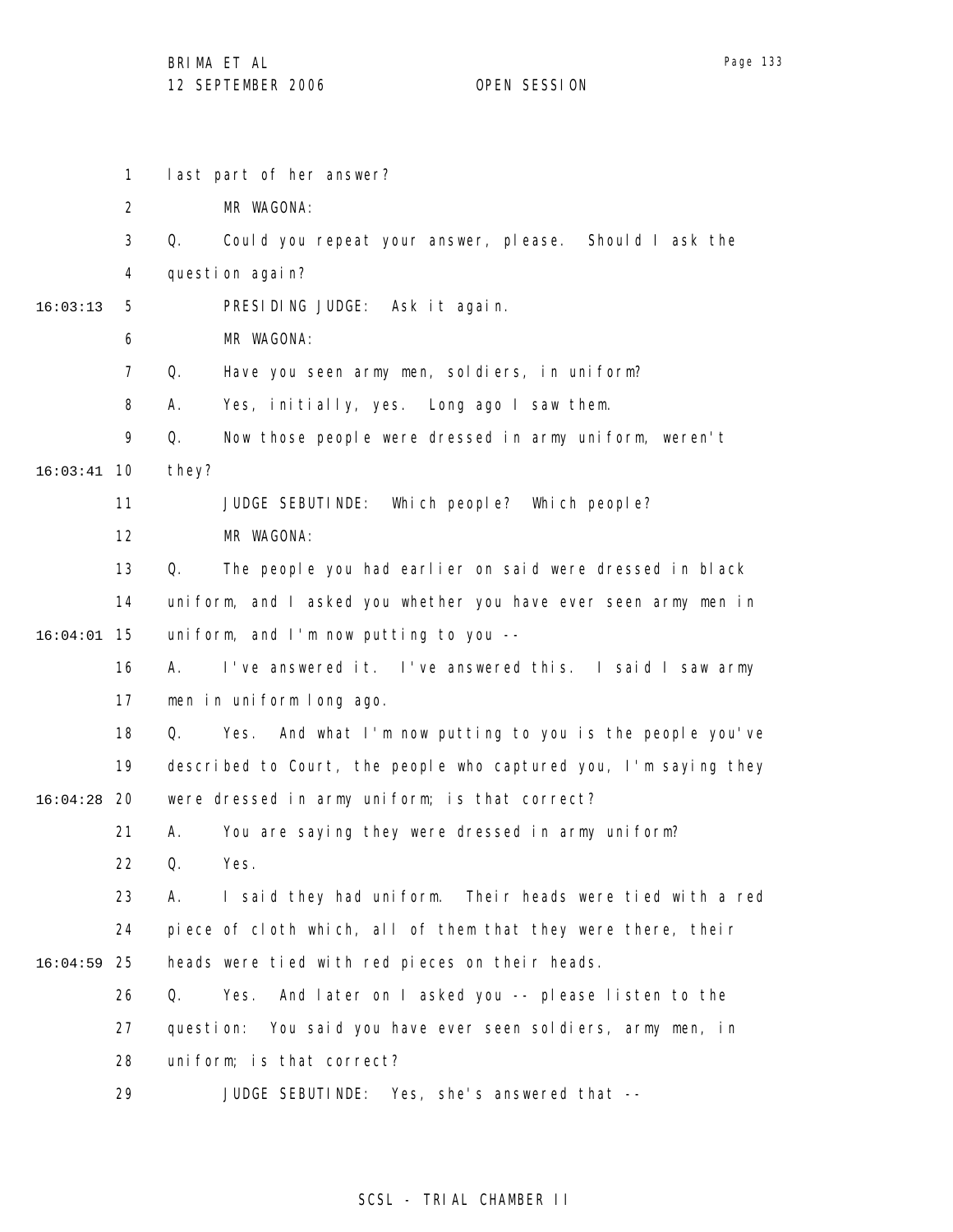Page 134

|               | 1              | PRESIDING JUDGE: Yes, she's answered that twice already.          |
|---------------|----------------|-------------------------------------------------------------------|
|               | $\overline{2}$ | She's seen them long ago.                                         |
|               | 3              | MR WAGONA:<br>Thank you. Thank you, Your Honours.                 |
|               | 4              | Now, what I want to put to you, I'll first ask you:<br>Q.<br>Have |
| 16:05:54      | 5              | you ever heard about SLA?                                         |
|               | 6              | I didn't hear that one.<br>Α.                                     |
|               | $\overline{7}$ | And have you ever heard about AFRC?<br>Q.                         |
|               | 8              | I did not hear that as well.<br>А.                                |
|               | 9              | Q.<br>And have you ever heard about RUF?                          |
| 16:06:35      | 10             | What I heard is what I've just explained.<br>А.                   |
|               | 11             | Q.<br>Okay, thank you. I put it to you that that group, that      |
|               | 12             | those soldiers you said who attacked and captured you, were a     |
|               | 13             | mixed force of SLA and RUF; what do you say to that?              |
|               | 14             | А.<br>Of me? What I would say, those who captured me, I will      |
| 16:07:11      | 15             | explain as how they were; this is what I mentioned earlier.       |
|               | 16             | JUDGE SEBUTINDE: Mr Wagona, sorry to interrupt. If the            |
|               | 17             | witness says I have never heard of the word SLA, how then can you |
|               | 18             | put to her that the captives, the captors were a mixed force of   |
|               | 19             | RUF and SLA, if she doesn't know what SLA is?                     |
| $16:07:32$ 20 |                | Much obliged, Your Honour. I will leave that<br>MR WAGONA:        |
|               | 21             | and move on.                                                      |
|               | 22             | Q. Now you said you had -- you saw Mosquito --                    |
|               | 23             | PRESIDING JUDGE: You can assume she said that. Now get on         |
|               | 24             | with your question, please.                                       |
| 16:07:48      | 25             | MR WAGONA:                                                        |
|               | 26             | Now, what I want to put to you is that at that time there<br>Q.   |
|               | 27             | was no person called Mosquito in Jagbwema?                        |
|               | 28             | Someone was there.<br>А.                                          |
|               | 29             | I put to you that at that time the only person called<br>Q.       |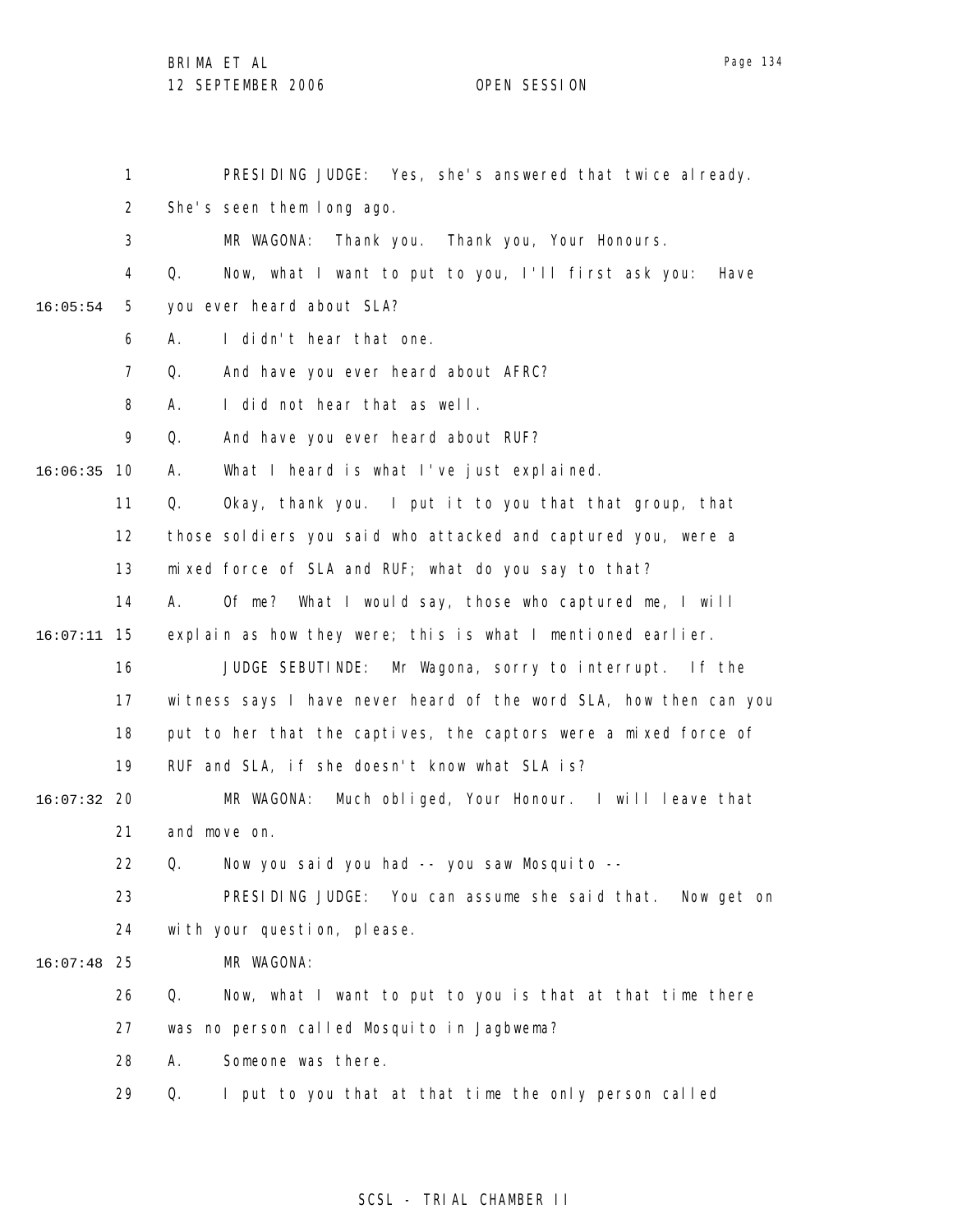|               | $\mathbf{1}$   | Mosquito was in Kailahun?                                         |
|---------------|----------------|-------------------------------------------------------------------|
|               | $\overline{2}$ | Well, there were younger ones, but there was somebody there<br>А. |
|               | 3              | called Mosquito; a slim man.                                      |
|               | 4              | Did you hear of a person called Captain Junior?<br>Q.             |
| 16:08:49      | 5              | Captain Junior?<br>Α.                                             |
|               | 6              | Q.<br>Yes.                                                        |
|               | $\overline{7}$ | That one, I never heard of him. Not -- except when you<br>А.      |
|               | 8              | mentioned his name. I cannot say anything about him.              |
|               | 9              | Q.<br>I put it to you that he was the one in charge of soldiers   |
| 16:09:13      | 10             | at Jagbwema, but not the one you talked about?                    |
|               | 11             | MR FOFANAH: Your Honours, may I interject at this stage?          |
|               | 12             | The question is not clear enough. The witness talked about a lot  |
|               | 13             | of people. I don't know what my learned colleague means.          |
|               | 14             | PRESIDING JUDGE: Yes, I agree with you, Mr Fofanah. I             |
| 16:09:44      | 15             | think that question could be confusing. I would ask you to        |
|               | 16             | rephrase it.                                                      |
|               | 17             | MR WAGONA: I will make it more clear, Your Honours.               |
|               | 18             | Q.<br>You said that the person who was in charge of the group     |
|               | 19             | that captured you was called Gibo?                                |
| $16:10:04$ 20 |                | А.<br>Yes, Tuyor.                                                 |
|               | 21             | Q.<br>And then I asked you whether you have heard about           |
|               | 22             | Captain Junior?                                                   |
|               | 23             | PRESIDING JUDGE: All right. We've got answers.                    |
|               | 24             | THE WITNESS: I mentioned that -- those whom I know about          |
| 16:10:30 25   |                | are those that I've mentioned or talked about.                    |
|               | 26             | MR WAGONA:                                                        |
|               | 27             | So, finally, I put it to you that you don't know the people<br>Q. |
|               | 28             | who captured you and your family?                                 |
|               | 29             | PRESIDING JUDGE: She's made that patently clear. She said         |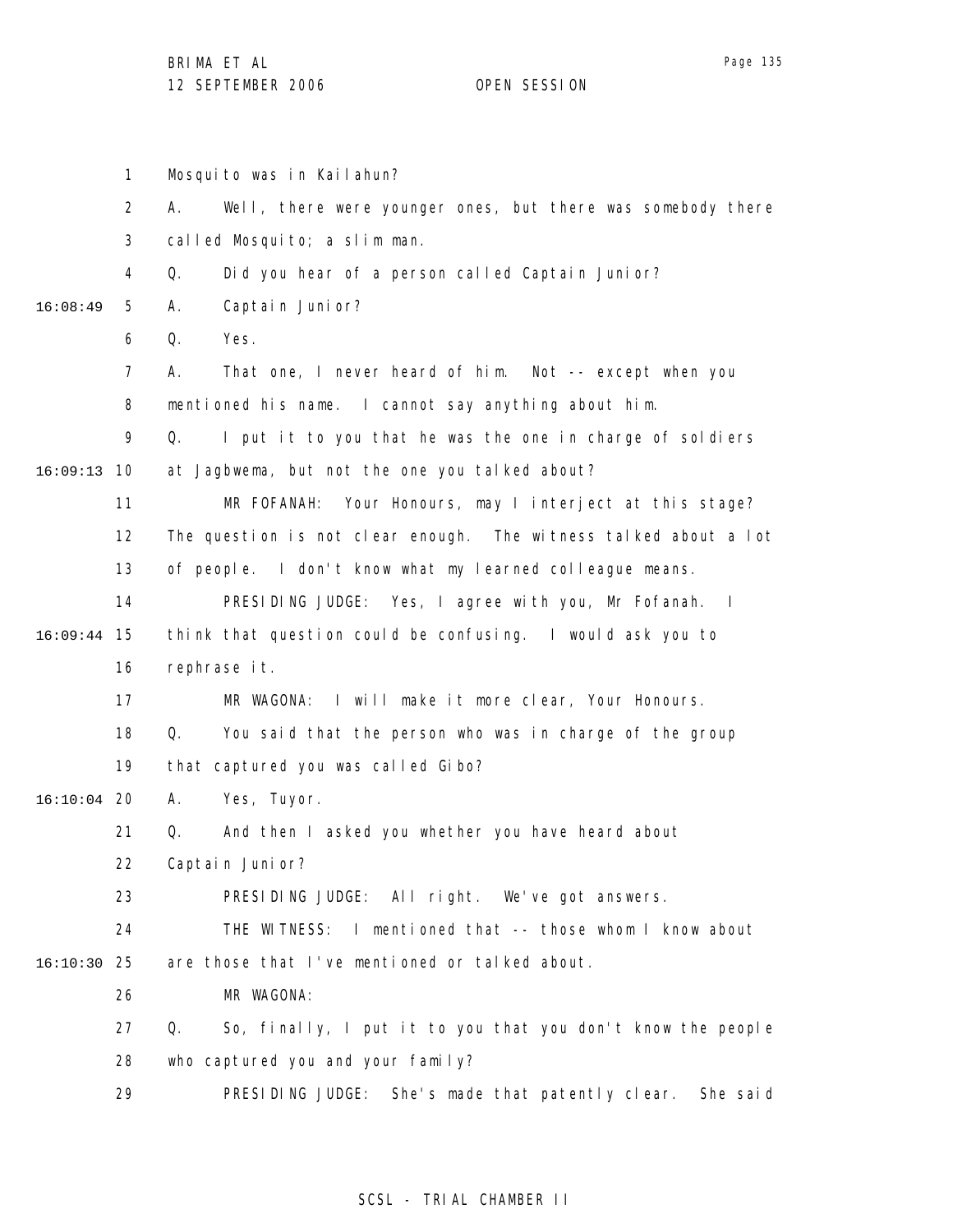1 2 3 4 5 6 7 8 9 10 16:11:20 11 12 13 14 15 16:11:35 16 17 18 19 20 16:11:56 21 22 23 24 25 26 27 28 29 16:11:09 "I don't know." MR WAGONA: Much obliged. Witness, that is where I will end my questions. PRESIDING JUDGE: I can't hear you. I can't hear you. THE INTERPRETER: Your Honours, the lawyer's microphone is not on. MR WAGONA: Thank you. Witness, thank you for your answers. Your Honours, that's where I will end with my cross-examination. PRESIDING JUDGE: Thank you, Mr Wagona. Any re-examination? MR FOFANAH: None, Your Honours. PRESIDING JUDGE: Madam Witness, thank you for coming along to Court today. Your testimony is now finished and you will be able to leave the Court. Please, just sit there for a few moments. We are going to adjourn and then you can go home. [The witness withdrew] PRESIDING JUDGE: Thank you. THE WITNESS: We will adjourn Court until 9.15 tomorrow morning. [Whereupon the hearing adjourned at 4.12 p.m., to be reconvened on Wednesday, the 13th day of September 2006, at 9.15 a.m.]